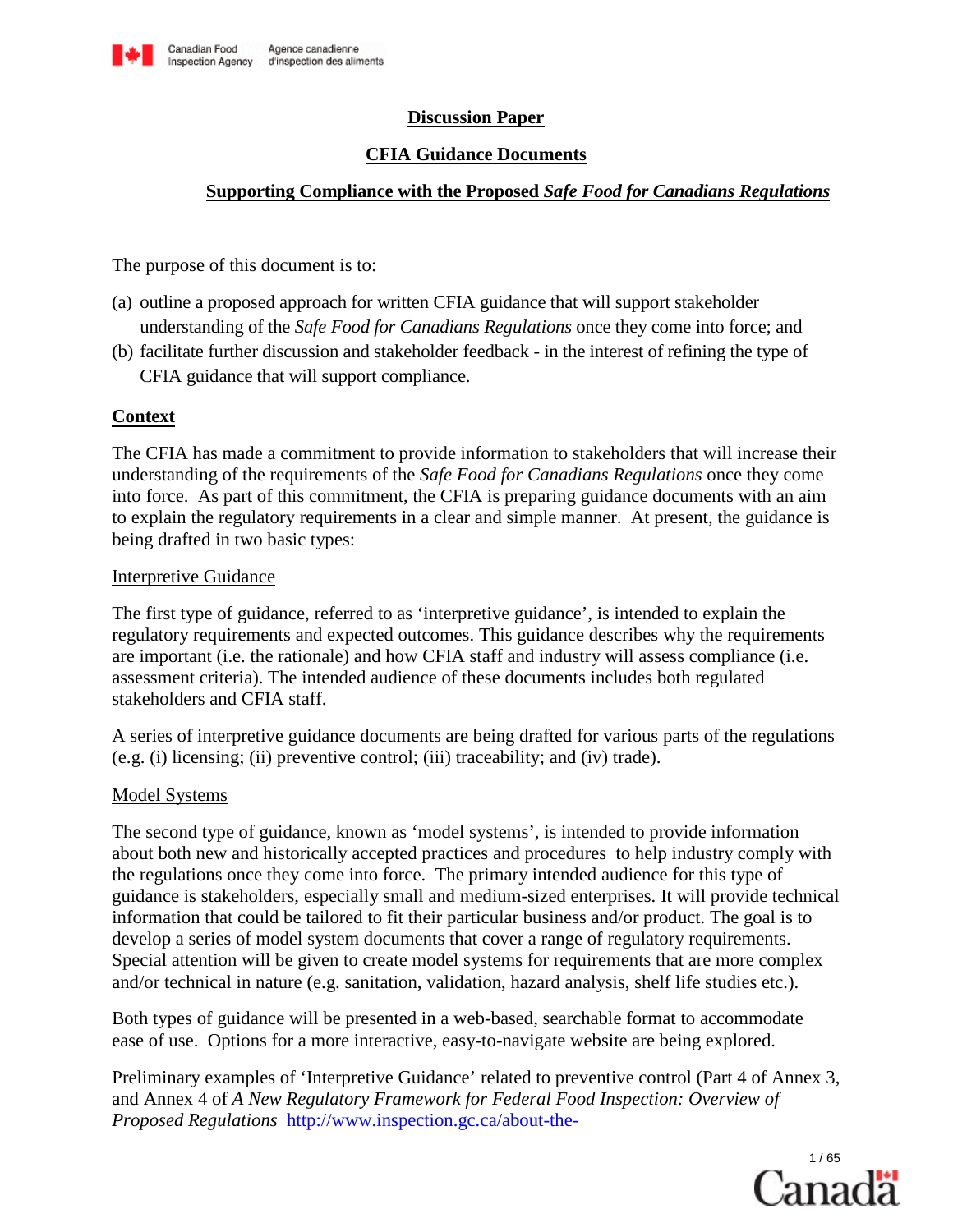[cfia/accountability/consultations/federal-food-inspection/overview-of-proposed](http://www.inspection.gc.ca/about-the-cfia/accountability/consultations/federal-food-inspection/overview-of-proposed-regulations/eng/1400451508255/1400451811916)[regulations/eng/1400451508255/1400451811916](http://www.inspection.gc.ca/about-the-cfia/accountability/consultations/federal-food-inspection/overview-of-proposed-regulations/eng/1400451508255/1400451811916) released on May 22, 2014) are provided below. This material is still under development and is expected to change over the coming year as work progresses on finalizing the *Safe Food for Canadians Regulations*; the CFIA's other transformation initiatives; and feedback from stakeholders. Examples of 'Model Systems' will be provided at a later date.

CFIA is seeking your feedback on the suitability of the overall organization, language style, and level/nature of detail included in these examples. Your input will help the CFIA create guidance documents that will allow for broad and consistent understanding and application of the requirements of the regulations.

Specifically, we would appreciate your views on the following:

- Considering the examples provided (the overall organization, language style, and level/nature of detail included), how helpful would these formats be in assisting you to comply with the proposed regulations?
- What improvements would you suggest for the CFIA's approach to providing guidance?
- Do you have any other views or suggestions to offer as the CFIA continues to prepare written guidance to support understanding of and compliance with the proposed regulations?

We would appreciate receiving your comments regarding above by October  $31<sup>th</sup>$ , 2014.

Please forward your input to: [cfia-Modernisation-acia@inspection.gc.ca](mailto:cfia-Modernisation-acia@inspection.gc.ca)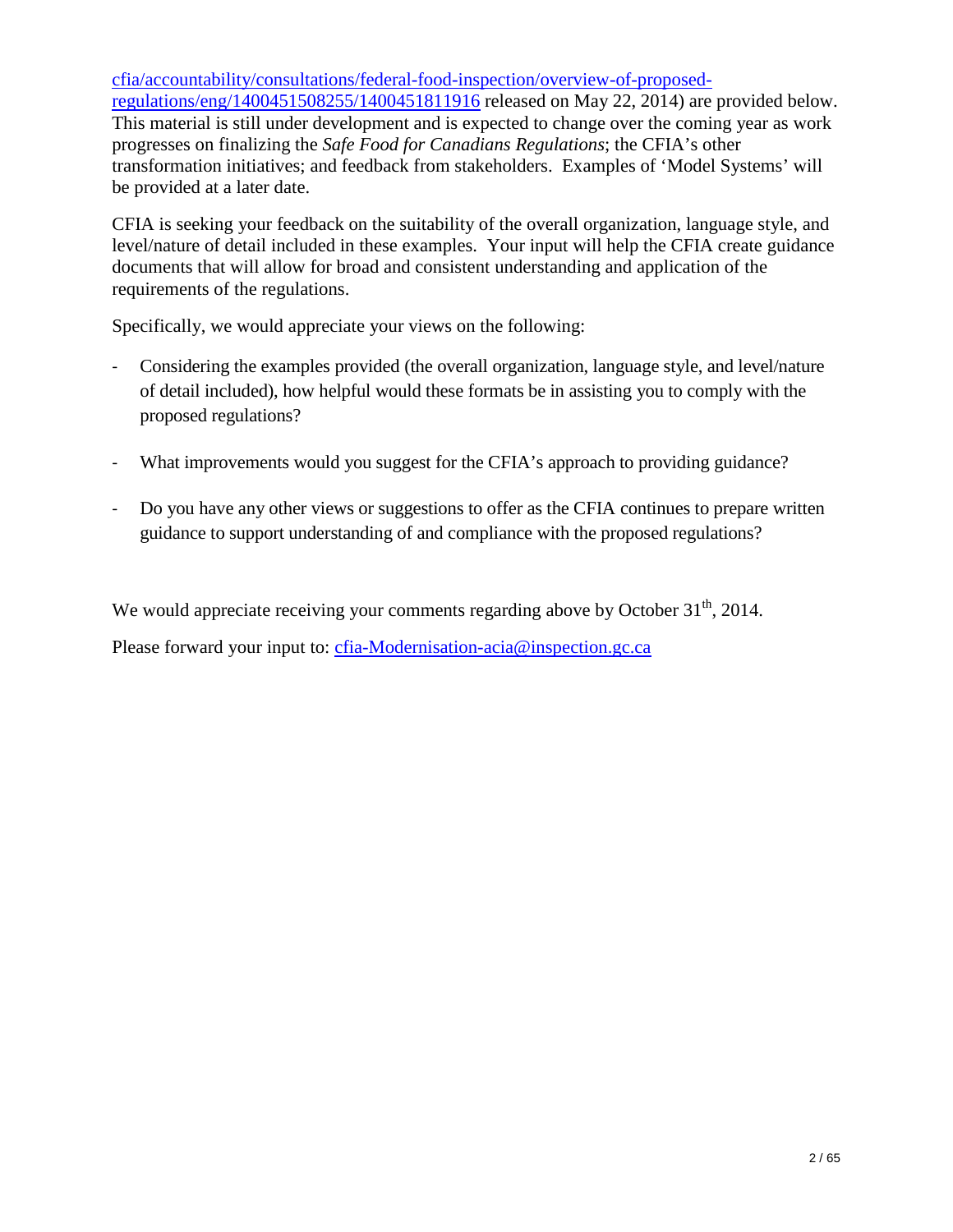# *Disclaimer*

**This draft Interpretive Guidance is based on suggested preliminary text for key provisions of the regulations and policy direction. It is provided solely as an example to help regulated parties understand CFIA's intended assessment of compliance on the subject matter and to provide an opportunity for feedback. It constitutes a work in progress and is subject to change and refinement as the regulatory process on the** *Safe Food for Canadians Regulations* **advances through its various stages towards implementation.** 

| Part          | <b>Element</b>                | Interpretive<br><b>Guidance</b><br><b>Number</b> | <b>Regulatory</b><br><b>Section</b> | <b>Interpretive Guidance Name</b>         |
|---------------|-------------------------------|--------------------------------------------------|-------------------------------------|-------------------------------------------|
| 4. Preventive | Interpretation                | <b>TBD</b>                                       | 25                                  |                                           |
| Control       |                               |                                                  |                                     |                                           |
|               | Element <sub>0</sub>          | 4.0                                              | 26                                  | <b>Responsibility of Operator</b>         |
|               | Responsibility of Operator    |                                                  |                                     |                                           |
|               |                               |                                                  |                                     |                                           |
|               | Element 1                     | 4.1.a                                            |                                     | Specifications and control of Incoming    |
|               | Products and Processes        |                                                  |                                     | Ingredients, including live animals, raw  |
|               |                               |                                                  |                                     | materials, agricultural inputs,           |
|               |                               |                                                  |                                     | packaging/labelling materials and rework  |
|               |                               | 4.1.b                                            |                                     | Formulations and Specifications           |
|               |                               | 4.1.3                                            | 27, 28                              | Treatments to prevent, eliminate or       |
|               |                               |                                                  |                                     | reduce hazards that may be present in the |
|               |                               |                                                  |                                     | food                                      |
|               |                               |                                                  |                                     | <b>Commercial Sterility</b>               |
|               | Element <sub>2</sub>          | 4.2.1                                            | 29, 30                              |                                           |
|               | Sanitation, Pest Control,     | 4.2.2                                            | 31                                  | Cleaning and Sanitation<br>Pest Control   |
|               | Sanitizers and Chemical       | 4.2.3                                            | 32                                  | Sanitizers and Chemical Agents            |
|               | Agents                        |                                                  |                                     |                                           |
|               |                               |                                                  |                                     |                                           |
|               | Element 3                     | 4.3.1                                            | 33                                  | Clothing, Footwear and Coverings          |
|               | <b>Hygiene and Competency</b> | 4.3.2                                            | 34, 35, 36                          | Personal cleanliness                      |
|               |                               |                                                  |                                     | Spitting Gum chewing and other acts       |
|               |                               |                                                  |                                     | Foreign Objects and substances            |
|               |                               | 4.3.3                                            | 37                                  | Health                                    |
|               |                               | 4.3.4                                            | 38                                  | Competencies and Qualifications           |
|               |                               |                                                  |                                     |                                           |
|               | Element 4                     | 4.4.1                                            | 39                                  | Equipment and Conveyance Design,          |
|               | Equipment and                 |                                                  |                                     | Construction, Operation and Maintenance   |
|               | Conveyances to be used in     |                                                  |                                     |                                           |
|               | an Establishment              |                                                  |                                     |                                           |
|               |                               |                                                  |                                     |                                           |
|               | Element 5                     | 4.5.1                                            | 40                                  | Design Construction and Maintenance of    |
|               | Design Construction and       |                                                  |                                     | <b>Establishment Exterior</b>             |
|               | Maintenance of                |                                                  |                                     |                                           |
|               | Establishments                | 4.5.2                                            | 41                                  | Interior of the Facility or Conveyance    |
|               |                               | 4.5.2.1                                          | 42, 43, 44, 45                      | Process Flow Separation                   |

# **Table of Contents**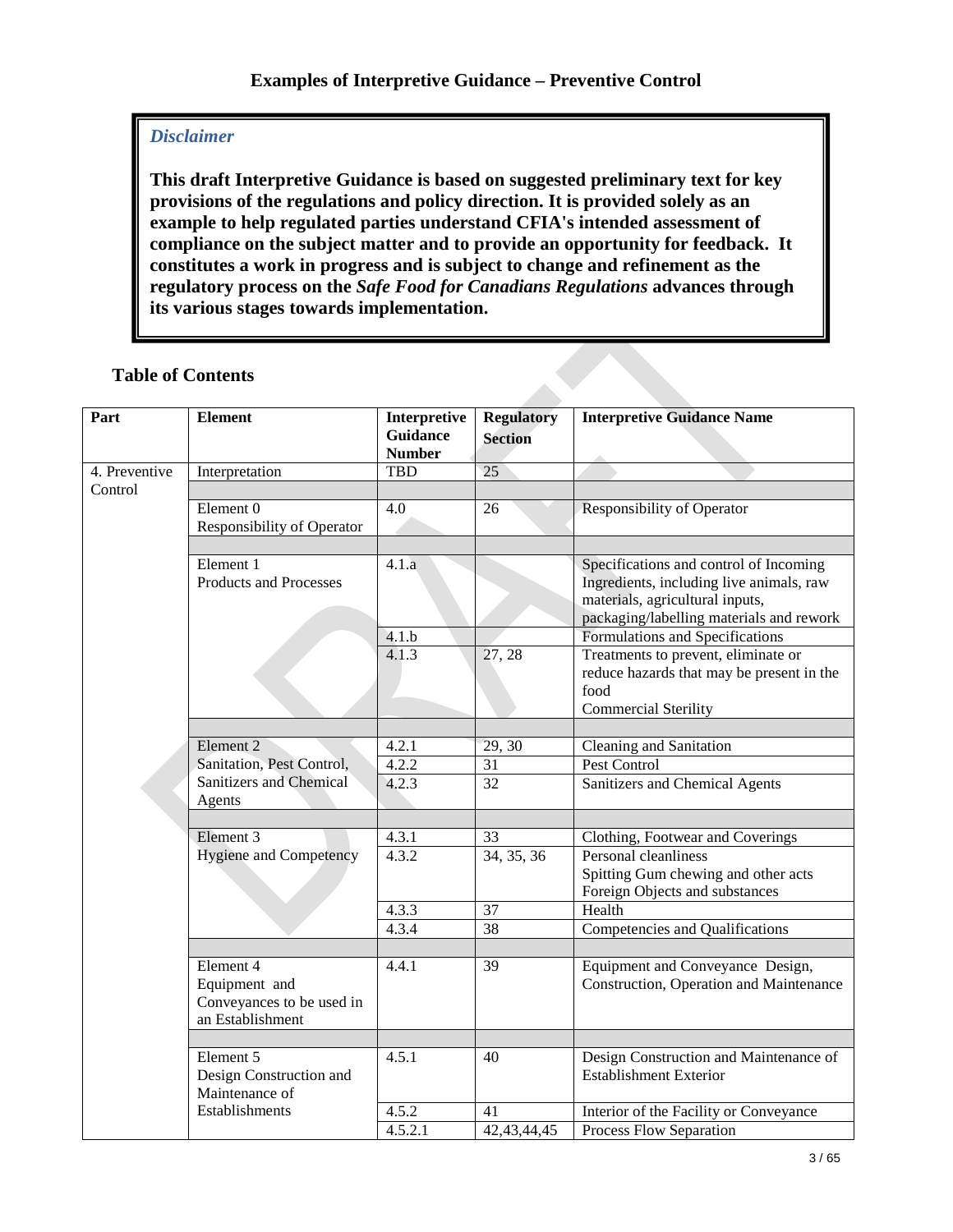|  |                            | 4.5.2.2    | 46         | Lighting                                |
|--|----------------------------|------------|------------|-----------------------------------------|
|  |                            | 4.5.2.3    | 47         | Air Quality and Ventilation             |
|  |                            | 4.5.2.4    | 48         | Humidity and Temperature Control        |
|  |                            | 4.5.2.5    | 49         | Waste Management and Disposal           |
|  |                            | 4.5.2.6.1  | 50         | Hand washing stations, sanitizing       |
|  |                            |            |            | stations, lavatories, water drinking    |
|  |                            |            |            | stations, break rooms and change rooms  |
|  |                            | 4.5.2.6.2  | 51         | Areas for Cleaning and Sanitizing       |
|  |                            |            |            | <b>Equipment and Conveyances</b>        |
|  |                            | 4.5.2.7    | 52         | <b>Inspection Areas</b>                 |
|  |                            | 4.5.3      | 53         | Water, Ice and Steam                    |
|  |                            |            |            |                                         |
|  | Element 6                  | 4.6.1      | 54         |                                         |
|  | Receiving, Transportation  | 4.6.2      | 55, 56     | Conveyances that Contain Food           |
|  | and Storage                |            |            | Loading and Unloading of Food           |
|  |                            |            |            | Return of Food to the Establishment     |
|  |                            | 4.6.3      | 57         | Storage at the Establishment            |
|  |                            |            |            |                                         |
|  | Element 7                  | 4.7.1      | 58         | Investigation and Notification          |
|  | Investigation and          | 4.7.2      | 59         | Complaints                              |
|  | Notification, Complaints   | 4.7.3      | 60         | Recall                                  |
|  | and Recall                 |            |            |                                         |
|  |                            |            |            |                                         |
|  | Requirements for a Written | 4. PCP 1.1 | Regulatory | Design Elements of a PCP                |
|  | Preventive Control Plan    |            | Framework  |                                         |
|  | (PCP)                      |            | Document   |                                         |
|  |                            |            | Narrative  |                                         |
|  |                            | 4. PCP 1.2 | Regulatory | Food Safety Hazard Identification and   |
|  |                            |            | Framework  | Control                                 |
|  |                            |            | Document   |                                         |
|  |                            |            | Narrative  |                                         |
|  |                            | 4. PCP 1.3 | Regulatory | <b>Monitoring Procedures</b>            |
|  |                            |            | Framework  |                                         |
|  |                            |            | Document   |                                         |
|  |                            |            | Narrative  |                                         |
|  |                            | 4. PCP 1.4 | Regulatory | <b>Corrective Actions</b>               |
|  |                            |            | Framework  |                                         |
|  |                            |            | Document   |                                         |
|  |                            |            | Narrative  |                                         |
|  |                            | 4. PCP 1.5 | Regulatory | <b>Verification Procedures</b>          |
|  |                            |            | Framework  |                                         |
|  |                            |            | Document   |                                         |
|  |                            |            | Narrative  |                                         |
|  |                            | 4. PCP 1.6 | Regulatory | Reassessment and Management Review      |
|  |                            |            | Framework  |                                         |
|  |                            |            | Document   |                                         |
|  |                            |            | Narrative  |                                         |
|  |                            | 4. PCP 1.7 | Regulatory | <b>Record Keeping Procedures</b>        |
|  |                            |            | Framework  | (Documentation)                         |
|  |                            |            | Document   |                                         |
|  |                            |            | Narrative  |                                         |
|  |                            | 4. PCP 1.8 | Regulatory | Other Regulatory Requirements, Controls |
|  |                            |            | Framework  | and Records                             |
|  |                            |            | Document   |                                         |
|  |                            |            | Narrative  |                                         |
|  |                            |            |            |                                         |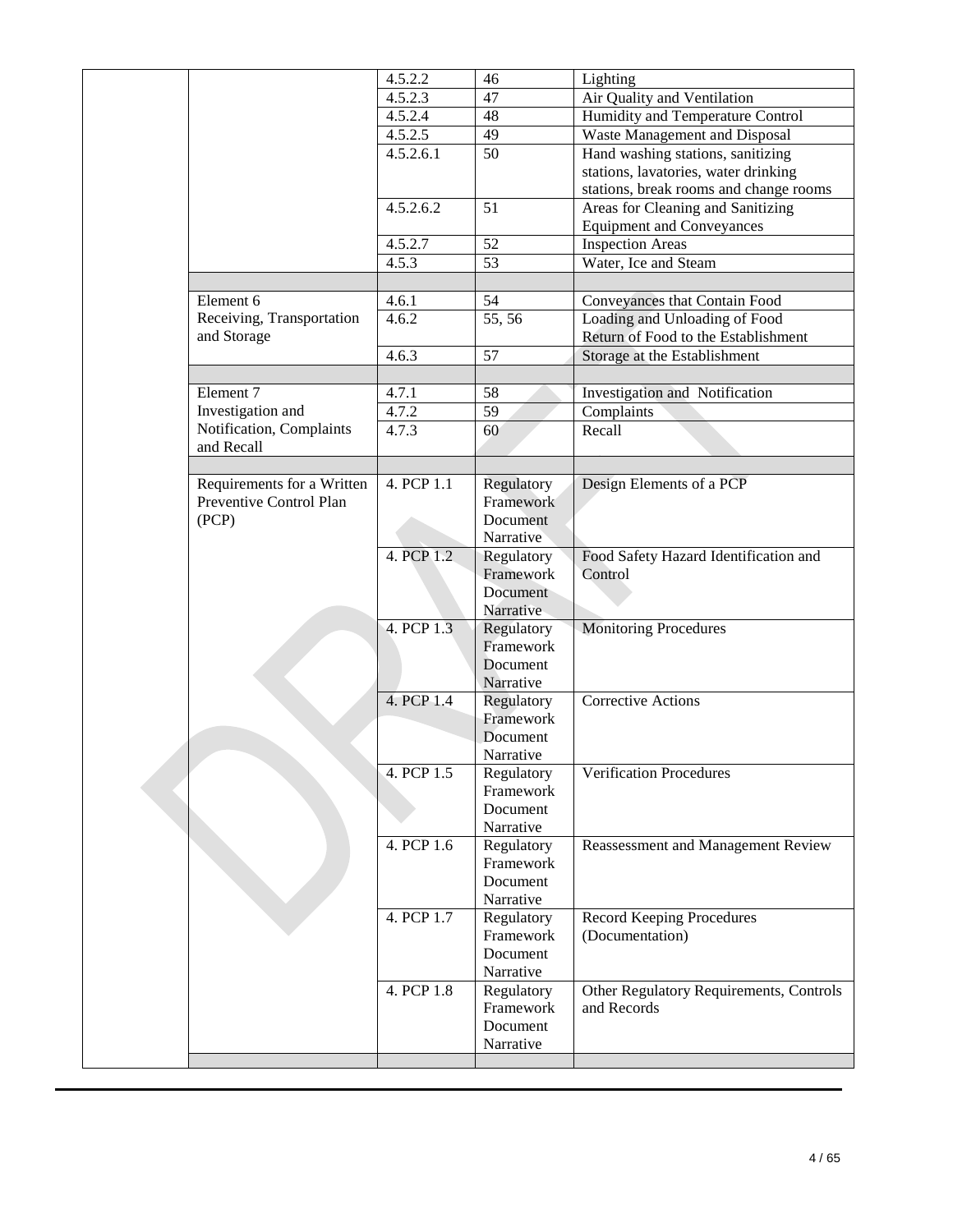| <b>Part 4: Preventive Control</b> |                                                                                                                                                                                         |  |  |  |  |
|-----------------------------------|-----------------------------------------------------------------------------------------------------------------------------------------------------------------------------------------|--|--|--|--|
|                                   | <b>Element 0 Responsibility of Operator</b>                                                                                                                                             |  |  |  |  |
| 4.0                               | <b>Responsibility of Operator</b>                                                                                                                                                       |  |  |  |  |
|                                   | Legal Authorities Safe Food for Canadians Regulations (based on current suggested preliminary text)                                                                                     |  |  |  |  |
|                                   | 26. Every operator must maintain and operate the establishment in accordance with this Part.                                                                                            |  |  |  |  |
| Compliance<br>Rationale           | The operator is responsible under the law to maintain and operate the establishment in accordance with this part of<br>the and Regulations.                                             |  |  |  |  |
|                                   | The ultimate outcome is to produce safe food that meets regulatory requirements.                                                                                                        |  |  |  |  |
| Assessment<br>Criteria            | The intent of this section is to link the "Operator" to "Every person" for example as it applies to Element 3:<br>Hygiene and Competency                                                |  |  |  |  |
|                                   | CFIA may use various means to confirm that regulatory requirements are being met, including:<br>audits.<br>$\bullet$<br>inspections, and<br>oversight of an establishment's facilities. |  |  |  |  |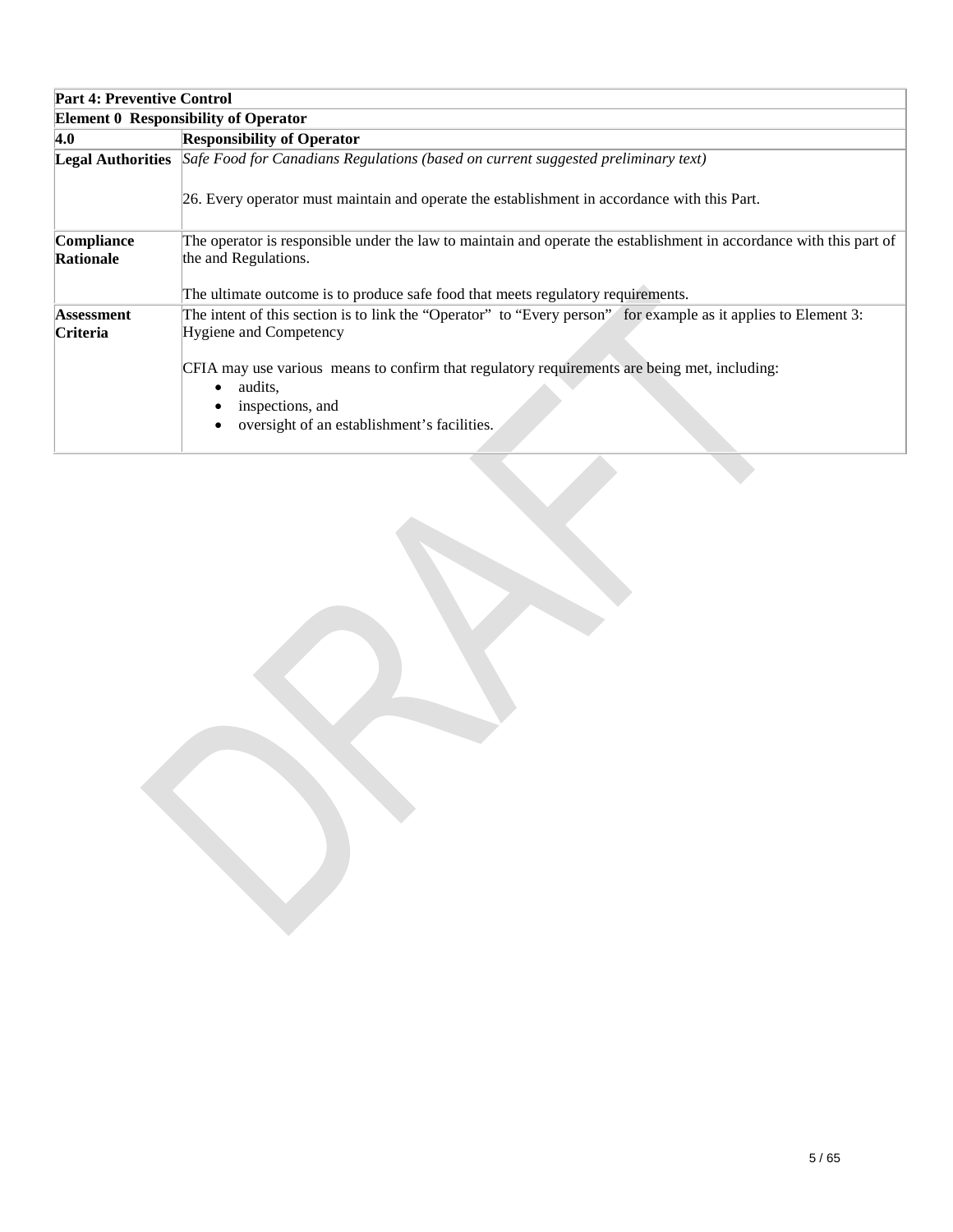| <b>Part 4: Preventive Control</b>       |                                                                                                                                                                                                                                                                                                                                                                                                                                                                                                                                                                                                                                                                                                                                                                                                                                                                                                                                                                                                                                                                                                                                                                                                                                                                                                                                                                                                                                                                                                              |
|-----------------------------------------|--------------------------------------------------------------------------------------------------------------------------------------------------------------------------------------------------------------------------------------------------------------------------------------------------------------------------------------------------------------------------------------------------------------------------------------------------------------------------------------------------------------------------------------------------------------------------------------------------------------------------------------------------------------------------------------------------------------------------------------------------------------------------------------------------------------------------------------------------------------------------------------------------------------------------------------------------------------------------------------------------------------------------------------------------------------------------------------------------------------------------------------------------------------------------------------------------------------------------------------------------------------------------------------------------------------------------------------------------------------------------------------------------------------------------------------------------------------------------------------------------------------|
| <b>Element 1 Products and Processes</b> |                                                                                                                                                                                                                                                                                                                                                                                                                                                                                                                                                                                                                                                                                                                                                                                                                                                                                                                                                                                                                                                                                                                                                                                                                                                                                                                                                                                                                                                                                                              |
| 4.1.a                                   | Specifications and control of incoming ingredients, raw materials, agricultural inputs, packaging/labelling<br>materials and rework                                                                                                                                                                                                                                                                                                                                                                                                                                                                                                                                                                                                                                                                                                                                                                                                                                                                                                                                                                                                                                                                                                                                                                                                                                                                                                                                                                          |
| <b>Legal Authorities</b>                | <b>Note</b><br>Annex 3: Preliminary Text for Key Provisions of the Proposed Regulations, outlined in the Regulatory Framework<br>for Federal Food Inspection: Overview of Proposed Regulations does not specifically address specifications and<br>control of incoming ingredients, raw materials, agricultural inputs, packaging/labelling materials and rework in the<br>context of Element 1 - Products and Processes. However, it is recognized that guidance on such topics is beneficial<br>for both industry and CFIA inspection staff for compliance purposes and as part of good manufacturing practices<br>and preventive controls.                                                                                                                                                                                                                                                                                                                                                                                                                                                                                                                                                                                                                                                                                                                                                                                                                                                                |
|                                         | In specific situations, inspection staff may need to obtain information on specifications of incoming materials to<br>help them determine the safety of a food commodity. Such information can be requested from regulated parties<br>under the authority of section 27 of the Safe Foods for Canadian Act (SFCA). Section 27 provides: An inspector<br>may, for a purpose related to verifying compliance or preventing non-compliance with this Act, order a person to<br>provide, on the date, at the time and place and in the manner specified by the inspector, any document, information<br>or sample specified by the inspector.                                                                                                                                                                                                                                                                                                                                                                                                                                                                                                                                                                                                                                                                                                                                                                                                                                                                     |
| Compliance<br>Rationale                 | Preventing food safety hazards begins with the control of incoming ingredients, raw materials and packaging<br>materials, including labels. Inadequate control of these may lead to:<br>using ingredients or raw materials that do not meet the written specifications or formulation requirements<br>$\bullet$<br>for the food;<br>using ingredients intended for rework in error;<br>packaging materials imparting an undesirable chemical, physical, microbiological substance to the food, or<br>not protecting the food sufficiently, when not used appropriately;<br>labels being applied or attached that do not meet specifications and regulatory requirements.                                                                                                                                                                                                                                                                                                                                                                                                                                                                                                                                                                                                                                                                                                                                                                                                                                     |
| <b>Assessment</b><br>Criteria           | It may be necessary to gather information and documentation on incoming ingredients, raw materials, agricultural<br>inputs, packaging or labelling materials and rework for various reasons. Documentation may include specifications<br>for incoming materials. When gathering information, it may be necessary to evaluate a system is in place to ensure<br>that these specifications are met when the materials arrive at the establishment.<br>General – The following information, if applicable, should be documented and maintained to demonstrate                                                                                                                                                                                                                                                                                                                                                                                                                                                                                                                                                                                                                                                                                                                                                                                                                                                                                                                                                   |
|                                         | compliance:<br>Purchasing procedures are in place to ensure that incoming ingredients and raw materials as well as<br>$\bullet$<br>packaging and labelling materials are obtained from approved suppliers or sources.<br>A policy is in place, to govern the use of rework materials.<br>There are micro, chemical, and physical specifications for all incoming ingredients and raw materials and<br>there is a system in place to confirm that these specifications are met at receiving.<br>There are specifications for all incoming packaging materials and labels, including physical dimensions,<br>material specifications and performance specifications. Packaging material is suitable for the intended use.<br>Incoming materials comply with the Food and Drugs Act and the Food and Drug Regulations and the Safe<br>Food for Canadians Act and Safe Food for Canadians Regulations as well as relevant foreign legislation if<br>the food commodity is for export.<br>Nutrition information accompanies each shipment of incoming ingredients as per B.01.404(2), FDR. This<br>$\bullet$<br>information may be conveyed on a hard copy document which accompanies the delivery of the ingredient.<br>In the case of ingredients that are shipped on a continual basis with no change to the formulation,<br>documentation may be provided with the first shipment. The supplier advises of any change to the<br>nutrition information as a result of formulation changes or other influences. |
|                                         | <b>Control Processes</b><br>Incoming ingredients, raw materials and packaging and labelling materials may be controlled through one of the<br>control processes outlined below or through an equivalent process. The degree of control exercised is appropriate to<br>the level of risk that the ingredient, raw material or packaging and labeling material, poses to the safety or<br>compositional integrity of the food.                                                                                                                                                                                                                                                                                                                                                                                                                                                                                                                                                                                                                                                                                                                                                                                                                                                                                                                                                                                                                                                                                 |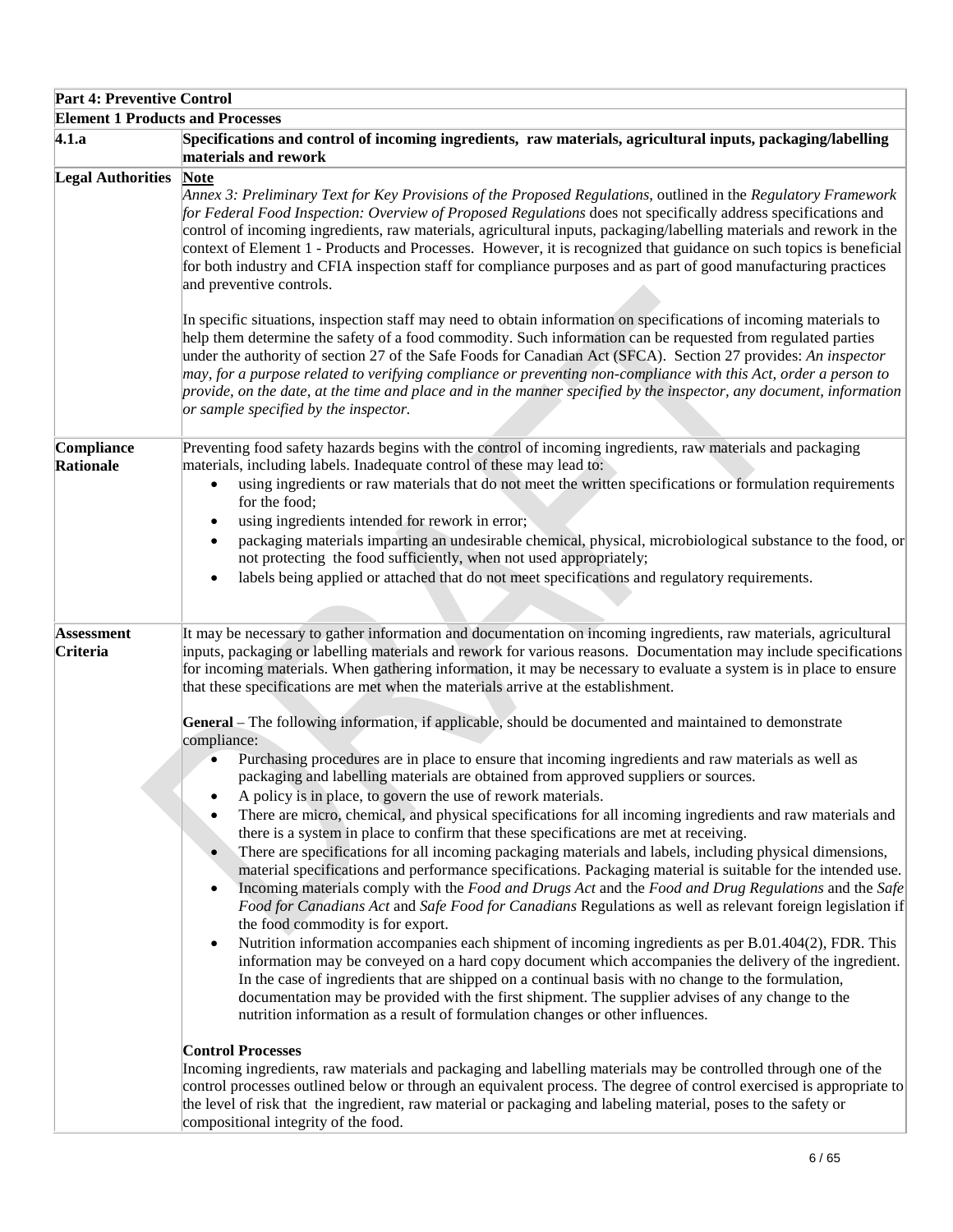## **A. Ingredients, raw materials and packaging and labelling materials that impac**t **food safety** *Option 1: Periodic evaluation of incoming items*

- A Certificate of Analysis (CoA)/Letter of Guarantee is obtained for each lot. A representative sample is taken at a scheduled frequency (e.g., monthly) to verify the accuracy of the CoA.
- A documented history is maintained of adherence to specifications for suppliers and producers, such as analytical results. See PCP 1.7 Record Keeping Procedures (documentation)
- A new history of adherence to specifications is established when a suppliers or producer changes, when a new supplier or producer is used, or when a new ingredient, raw material or packaging material is purchased from an existing supplier or producer.

## *Option 2: Lot inspection*

• Each incoming lot is sampled according to a statistically valid and pre-determined sampling plan and then analyzed and assessed for adherence to specifications. If a statically valid sampling is not available, then the following *Codex Alimentarius* standard may be used as guide: CODEX CAC/GL 50-2004

## *Option 3: Supplier verification*

Suppliers are verified through the following control processes or equivalent processes:

- conduct supplier audits to validate the status of the supplier verification plan.
- review supplier's documentation to demonstrate an adequate knowledge of the supplier's processes as they relate to the items being supplied. Review may include process flow charts, on-site evaluations and identifying critical control points, specifications, control limits, monitoring plans and frequencies, corrective actions and verification procedures. This is done prior to the implementation of periodic monitoring plan; and
- analyze an appropriate number of consecutive lots to establish an historical database and confirm adherence to specifications.
- take a representative sample at a scheduled frequency (e.g. annually) and analyze it to verify adherence to specifications.

## **B. Ingredients, raw materials and packaging materials that are not likely to impact the safety of the food but may have an impact on compliance with other regulatory requirements**

- take a representative sample at a scheduled frequency (e.g. annually) to verify adherence to specifications. Alternately obtain a Certificate of Analysis or supporting documentation. If a statistically valid sampling is not available, then the following *Codex Alimentarius* standard may be used as guide: CODEX CAC/GL 50-2004.
- maintain a documented history of adherence to specifications for each supplier, such as analytical results.
- establish a new history of adherence to specifications when a supplier changes, when an ingredient is purchased from a new supplier or when a new ingredient is purchased from an existing supplier.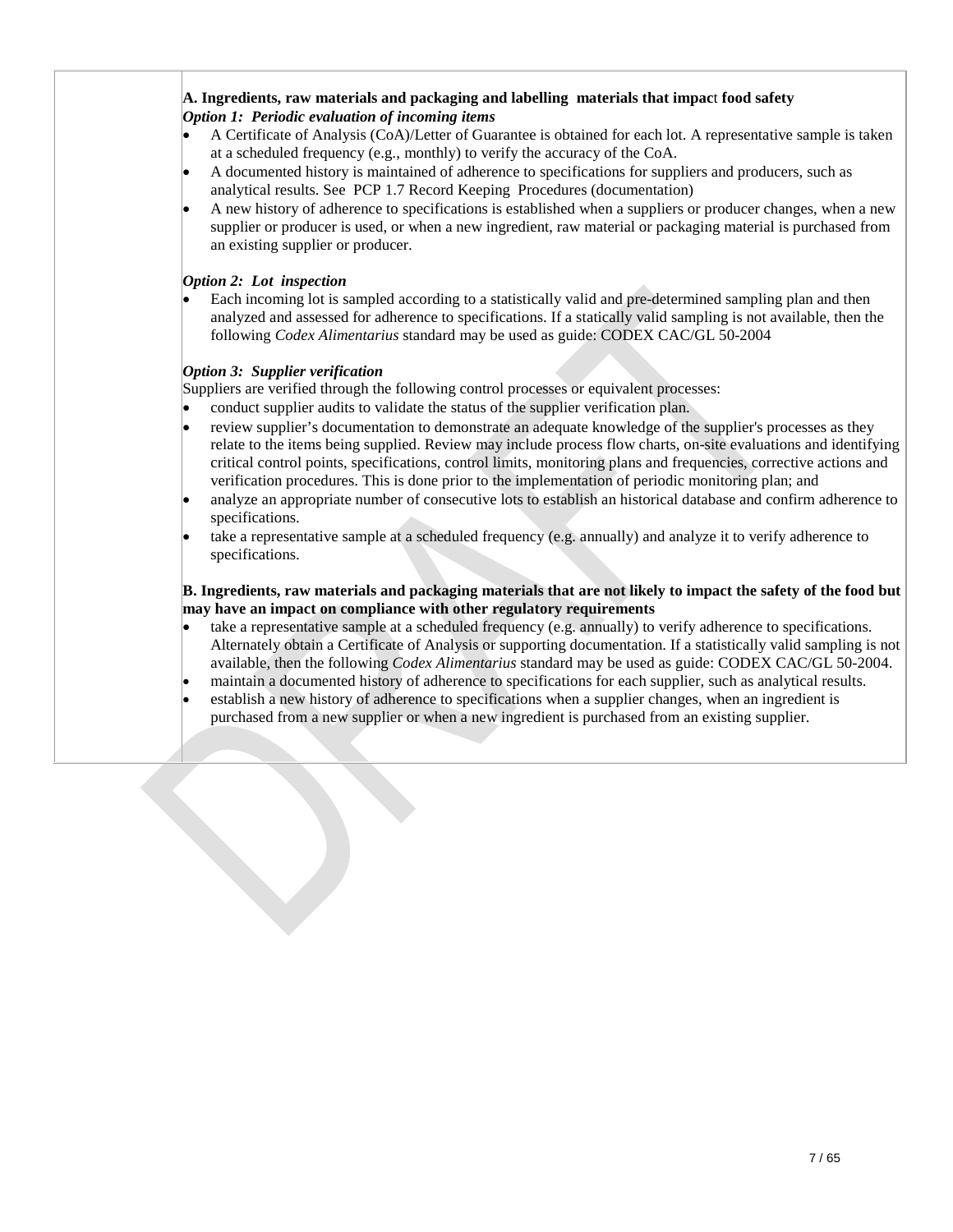| <b>Part 4: Preventive Control</b> |                                                                                                                                                                                                                                                                                                                                                                                                                                                                                                                                                                                                                                                                                                                                                                                                                                                                                                                                                                                                                     |  |  |
|-----------------------------------|---------------------------------------------------------------------------------------------------------------------------------------------------------------------------------------------------------------------------------------------------------------------------------------------------------------------------------------------------------------------------------------------------------------------------------------------------------------------------------------------------------------------------------------------------------------------------------------------------------------------------------------------------------------------------------------------------------------------------------------------------------------------------------------------------------------------------------------------------------------------------------------------------------------------------------------------------------------------------------------------------------------------|--|--|
|                                   | <b>Element 1 Products and Processes</b>                                                                                                                                                                                                                                                                                                                                                                                                                                                                                                                                                                                                                                                                                                                                                                                                                                                                                                                                                                             |  |  |
| 4.1.b                             | <b>Formulations and Specifications</b>                                                                                                                                                                                                                                                                                                                                                                                                                                                                                                                                                                                                                                                                                                                                                                                                                                                                                                                                                                              |  |  |
| <b>Legal Authorities</b>          | <b>Note</b><br>Annex 3: Preliminary Text for Key Provisions of the Proposed Regulations, outlined in the Regulatory Framework<br>for Federal Food Inspection: Overview of Proposed Regulations, does not specifically address formulations and<br>specifications in the context of Element 1 - Products and Processes. However, it is recognized that guidance on<br>such topics is beneficial for both industry and CFIA inspection staff for compliance purposes and as part of good<br>manufacturing practices and preventive controls.                                                                                                                                                                                                                                                                                                                                                                                                                                                                          |  |  |
|                                   | In specific situations, inspection staff may need to obtain information on formulations and specifications to help<br>them determine the safety of a food commodity. Such information can be requested from regulated parties under<br>the authority of section 27 of the Safe Foods for Canadian Act (SFCA). Section 27 provides: An inspector may, for<br>a purpose related to verifying compliance or preventing non-compliance with this Act, order a person to provide, on<br>the date, at the time and place and in the manner specified by the inspector, any document, information or sample<br>specified by the inspector.                                                                                                                                                                                                                                                                                                                                                                                 |  |  |
| Compliance<br>Rationale           | Formulae and specifications for foods being prepared contribute to the control of the manufacturing process and<br>assist food businesses in producing foods that comply with regulations.<br>Formulae and specifications provide a basis for the control of food additives, composition labelling,<br>$\bullet$<br>nutritional requirements, food allergens, the process and compliance with regulatory requirements.<br>They help manage deviations in the process and reduce the risk of non-compliant food which can pose a<br>$\bullet$<br>food safety hazard.<br>Specifications also allow CFIA to verify that the food was prepared to comply with regulatory<br>$\bullet$<br>requirements.<br>Formulations must also include any reworked food used in production. Reworked food may contain<br>$\bullet$<br>allergens, ingredients or additives that could render the food as non-compliant. Strict conditions for the use<br>of reworked food help manage the risk of food adulteration or contamination. |  |  |
| <b>Assessment</b><br>Criteria     | The following controls may be used to demonstrate the formulation used to manufacture a food as well as the<br>specifications for finished foods :<br>formulations and specifications identify all ingredients and their proportions, directions sequencing for the<br>mixing and combining of ingredients, including reworked food, if used in preparing each food;<br>micro, chemical, and physical specifications are developed for all finished foods;<br>$\bullet$<br>all ingredients, nutrients, food additives and chemicals, are permitted by the SFCA/R and the FDA/R and<br>$\bullet$<br>regulatory usage limits are met. Calculations may be used to demonstrate that ingredients, food additives<br>and nutrients are used within levels as specified in the Food and Drug Regulations (or foreign country<br>requirements if the product is for export);<br>the food is prepared according to the formula;<br>the finished food meets predefined specifications.                                       |  |  |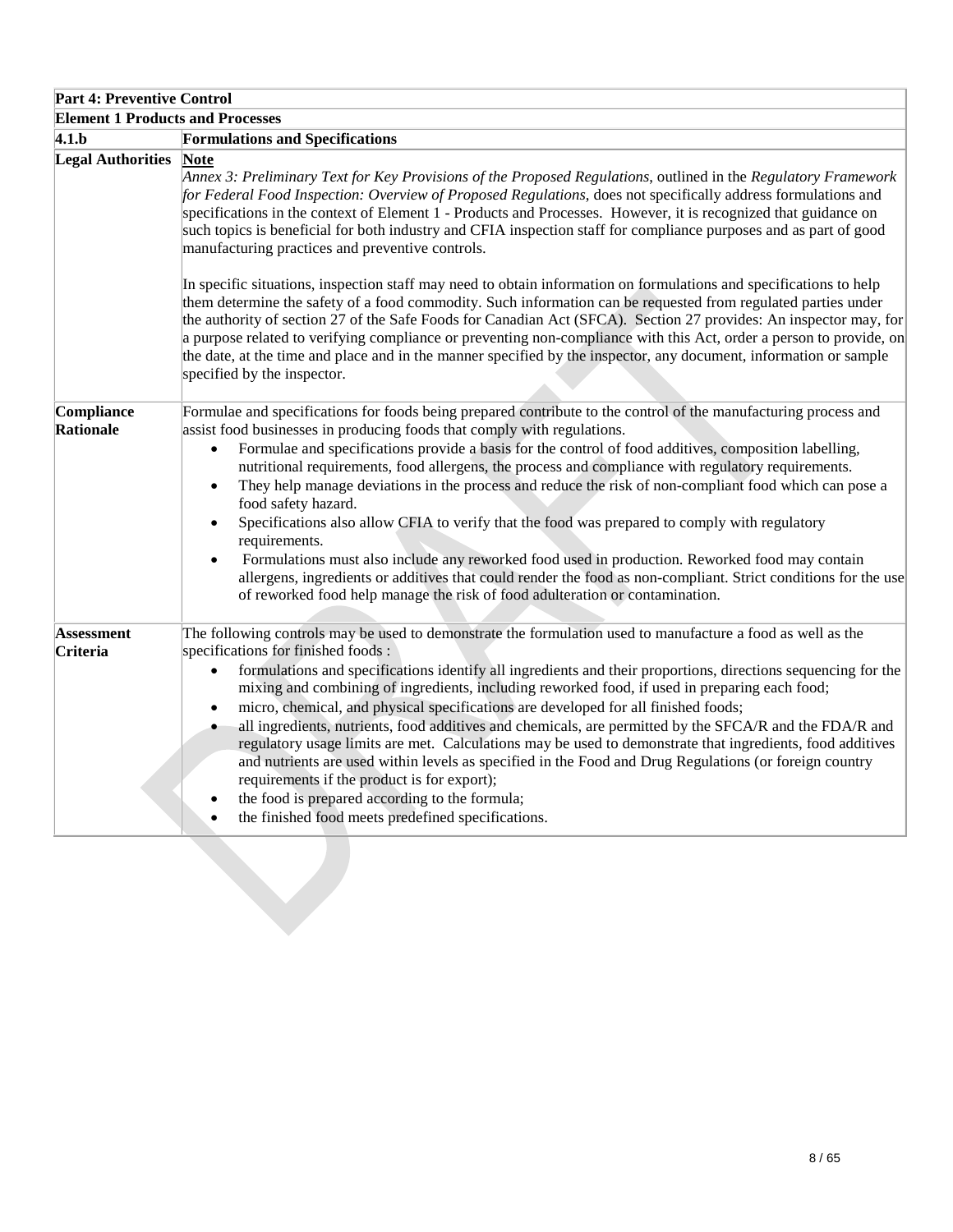| <b>Part 4: Preventive Control</b>       |                                                                                                                                                                                                                                                                                                                                                                                                                                                                               |  |  |  |
|-----------------------------------------|-------------------------------------------------------------------------------------------------------------------------------------------------------------------------------------------------------------------------------------------------------------------------------------------------------------------------------------------------------------------------------------------------------------------------------------------------------------------------------|--|--|--|
| <b>Element 1 Products and Processes</b> |                                                                                                                                                                                                                                                                                                                                                                                                                                                                               |  |  |  |
| 4.1.3                                   | Treatments to prevent, eliminate or reduce hazards that may be present in the food<br><b>Commercial Sterility</b>                                                                                                                                                                                                                                                                                                                                                             |  |  |  |
| <b>Legal Authorities</b>                | Safe Food for Canadians Regulations (based on current suggested preliminary text)                                                                                                                                                                                                                                                                                                                                                                                             |  |  |  |
|                                         | 27. Every operator must ensure that the food is treated using                                                                                                                                                                                                                                                                                                                                                                                                                 |  |  |  |
|                                         | (a) the treatment set out in section 28, as applicable;                                                                                                                                                                                                                                                                                                                                                                                                                       |  |  |  |
|                                         | (b) the treatment set out in Part X [Standards of Identity], as applicable; and<br>(c) any other thermal treatment, drying treatment, chilling treatment, chemical preservation treatment and<br>any other similar treatment as may be necessary to prevent, eliminate or reduce any biological, chemical<br>or physical hazard that may be present in the food and that presents a risk of contamination of the food.                                                        |  |  |  |
|                                         | [28. (1) Every operator who packages a low-acid food in a hermetically sealed package must thermally treat the                                                                                                                                                                                                                                                                                                                                                                |  |  |  |
|                                         | low-acid food until commercial sterility is achieved.<br>(2) Subsection (1) does not apply to a low-acid food packaged in a hermetically sealed package if the low-acid                                                                                                                                                                                                                                                                                                       |  |  |  |
|                                         | food is kept refrigerated or frozen and the statements "Keep Refrigerated" and "Garder au froid", or "Keep<br>Frozen" and "Garder congelé", as the case may be, are shown on the principal display panel;                                                                                                                                                                                                                                                                     |  |  |  |
|                                         |                                                                                                                                                                                                                                                                                                                                                                                                                                                                               |  |  |  |
|                                         | (3) A low-acid food packaged in a hermetically sealed package must not be thermally treated unless<br>(a) the thermal treatment meets the requirements of the scheduled process; and                                                                                                                                                                                                                                                                                          |  |  |  |
|                                         | (b) if batch thermal treating is employed, a temperature-sensitive indicator that visually indicates whether<br>or not the package has been thermally treated is shown on or attached directly or indirectly to the package.                                                                                                                                                                                                                                                  |  |  |  |
|                                         | (4) Every operator who packages a low-acid food in a hermetically sealed package and thermally treats it to<br>achieve commercial sterility must prepare, keep and maintain documents that describe, for each of those low-acid<br>foods,                                                                                                                                                                                                                                     |  |  |  |
|                                         | (a) the scheduled process, together with the name of the person responsible for the development of the<br>scheduled process; and<br>(b) the formulation of the food.                                                                                                                                                                                                                                                                                                          |  |  |  |
|                                         |                                                                                                                                                                                                                                                                                                                                                                                                                                                                               |  |  |  |
|                                         | (5) The documents referred to in subsection (4) must be kept and maintained for three years after the day on which<br>the scheduled process is last used.                                                                                                                                                                                                                                                                                                                     |  |  |  |
|                                         | (6) Every operator who packages a low-acid food in a hermetically sealed package and thermally treats it to<br>achieve commercial sterility must prepare, keep and maintain documents that describe the low-acid food history,<br>including                                                                                                                                                                                                                                   |  |  |  |
|                                         | (a) the production volume and identification of the food;<br>(b) the equipment used and the time, temperature and, if applicable, the pressure of the thermal treatment                                                                                                                                                                                                                                                                                                       |  |  |  |
|                                         | used:                                                                                                                                                                                                                                                                                                                                                                                                                                                                         |  |  |  |
|                                         | (c) the maintenance of and modifications to the equipment used including instruments for controlling,<br>measuring and recording temperature, pressure, pH, time, concentration and density;<br>(d) any deviations from the scheduled process and any corrective action taken;<br>(e) the incubation results; and                                                                                                                                                             |  |  |  |
|                                         | (f) if applicable, the cooling water treatments that are used.                                                                                                                                                                                                                                                                                                                                                                                                                |  |  |  |
|                                         | (7) The documents referred to in subsection (6) must be kept and maintained for three years after the day on which<br>the thermal treatment is used.                                                                                                                                                                                                                                                                                                                          |  |  |  |
| Compliance                              | Treatments to prevent, eliminate or reduce hazards that may be present in the food commodity                                                                                                                                                                                                                                                                                                                                                                                  |  |  |  |
| Rationale                               | A properly designed and controlled process to treat food helps to mitigate risks inherent to food preparation. It also<br>demonstrates an understanding of:                                                                                                                                                                                                                                                                                                                   |  |  |  |
|                                         | all processing steps specific to the food being produced and the associated hazards at each step<br>$\bullet$<br>food-specific process control measures as well as critical limits appropriate to the food and the associated<br>$\bullet$<br>microbial contamination of food preparation surfaces;<br>specific processing equipment in use, the food under consideration and its associated ingredients,<br>٠<br>container size and format (pouch, plastic bag, bottle); and |  |  |  |
|                                         | the importance of consistency in process delivery.<br>$\bullet$                                                                                                                                                                                                                                                                                                                                                                                                               |  |  |  |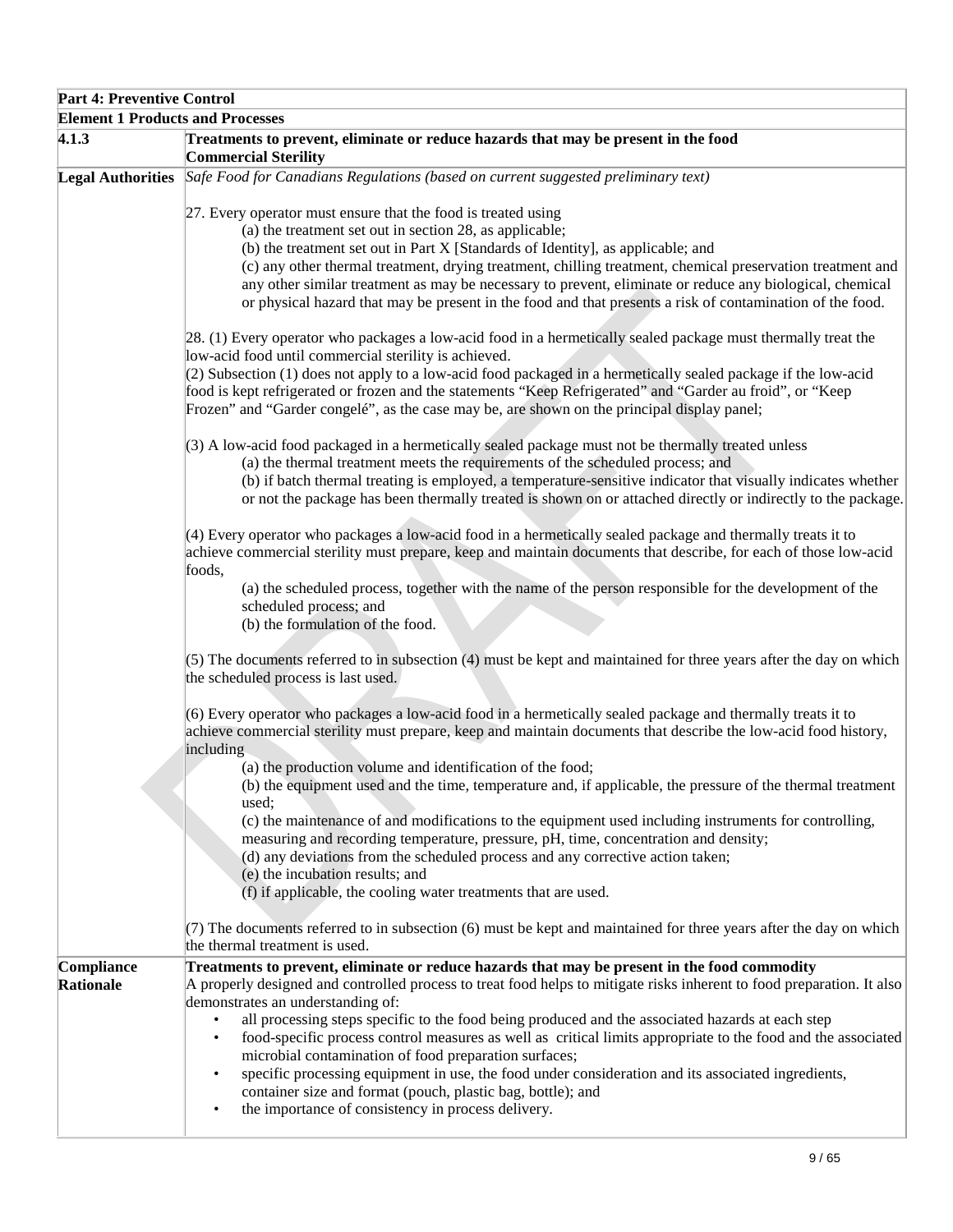Documentation is required to:

- allow training to be developed and delivered;
- provide a scientifically based standard to audit against;
- provide consistency in production;
- to support compliance with procedures;
- achieve continuous improvement;
- help detect deficiencies in design and implementation; and
- provide evidence that process design included scientific rigor and evidence-based analysis.

Documentation specific to the process design and control is kept up-to-date to demonstrate continued control of the process. The process design is normally updated when:

- formulation or compositional changes;
- operational procedures change;
- equipment is replaced or upgraded;
- corrective measures are implemented to address emerging issues;
- new regulations or requirements are put in place; or when
- new scientific developments occur.

Evidence, in the form of validation, demonstrates that the properly implemented control measure or combination of control measures is capable of controlling the hazard to the specified outcome.

## **Process Control - Commercial sterility**

(1)Achieving commercial sterility of low acid foods is important to ensure that food in hermetically sealed packages is free from viable forms of microorganisms, including spores, capable of growing in the food at temperatures at which the food is normally held during distribution and storage.

(2) Low acid foods packaged in a hermetically sealed package and labelled `Keep Refrigerated` or `Keep Frozen` are exempt from being heat treated to the extent where commercial sterility is achieved because the refrigerated or frozen states prevents or retards the growth of microorganisms.

(3) (a) The scheduled process developed for the low acid food packaged in a hermetically sealed package must be followed because inadequate processing could result in the survival of microorganisms such as spores of *Clostridium botulinum.*

(b) Effective controls, such as the use of heat sensitive indicators, prevent unprocessed product from by-passing the retort, prevent co-mingling of processed and unprocessed containers and ensures product is directed to the correct retort. Ineffective control could result in unprocessed or under processed food.

(4) and (6) Written documentation including the scheduled process, application of the process to the product, the person responsible for the development of the scheduled process and the control over consistent product formulation are required to demonstrate that the process has been developed by a qualified person and the manufacturer has an understanding of and have implemented the process parameters. The process and finished product has to be monitored to ensure that the food has been adequately processed

(5) and (7) The documented scheduled process and product formulation as well as records of the thermal treatment are kept for 3 years, because 3 years is generally beyond the life cycle of the product. These documents may be needed in the case of a trace-back.

Critical factors are designed to both prioritize and to ensure the safety, compositional integrity and labeling requirements of the food at every step in the process and in the finished food.

| <b>Assessment</b><br><b>Criteria</b> | Treatments to prevent, eliminate or reduce hazards that may be present in the food commodity                                       |
|--------------------------------------|------------------------------------------------------------------------------------------------------------------------------------|
|                                      |                                                                                                                                    |
|                                      | Critical factors are identified and validated for each food. Documentation on the validation approach(es) used may<br>be based on: |
|                                      | CFIA model systems;                                                                                                                |

• Internationally recognized control measures (e.g. Codex, OIE, ISO) or existing scientific data found in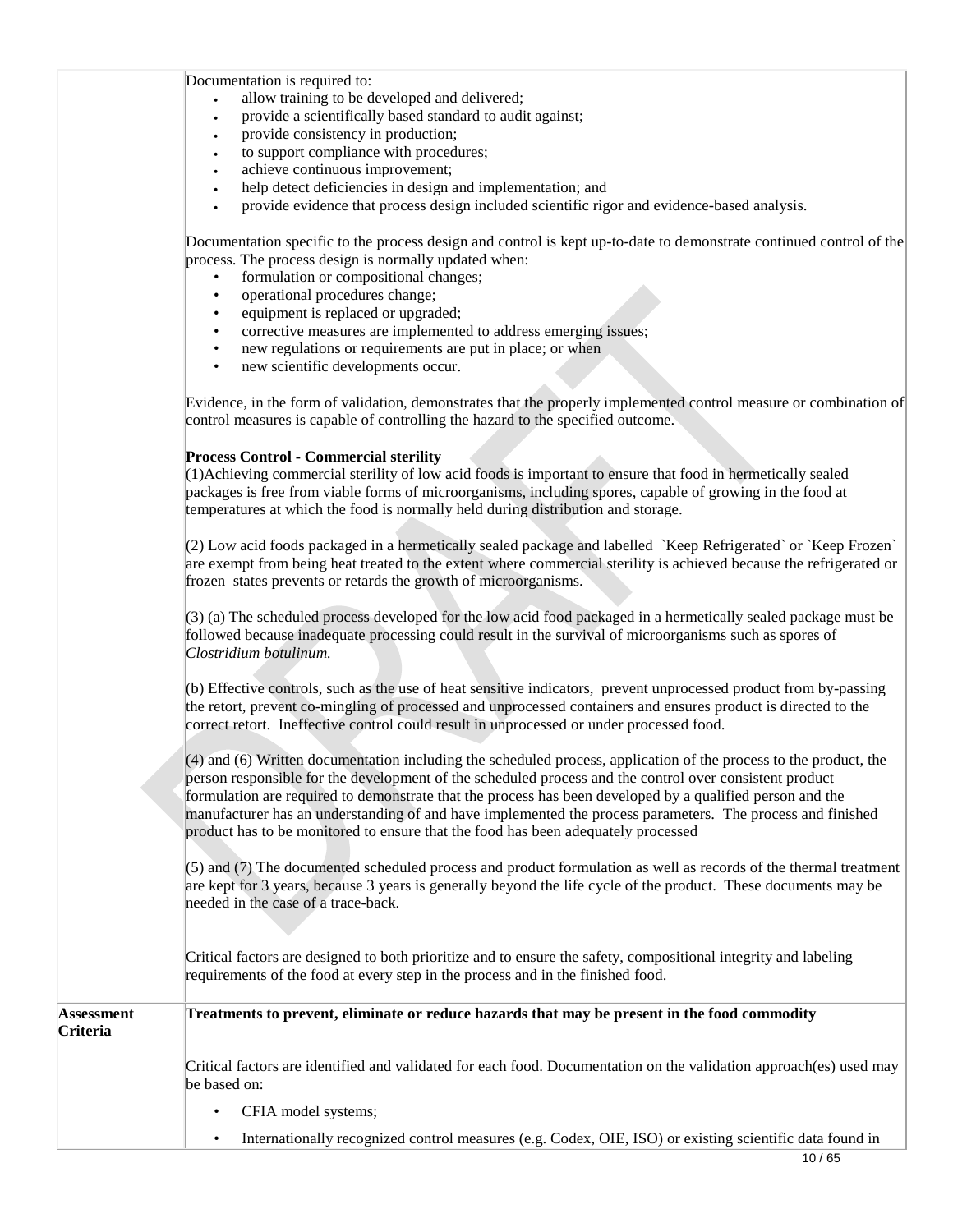credible references or peer reviewed publications; • previous validation studies or historical knowledge of the performance of the control measure; • control measures accepted by foreign countries with which Canada has established equivalency or comparability; • scientifically valid experimental data to demonstrate the adequacy of the control measures, either by; o outsourcing to a laboratory or academic institutions to conduct validation studies, or; o pilot or in-plant validation studies under controlled conditions (collecting and analyzing one's own scientific data); and mathematical modelling. Procedures set out in CODEX, Guidelines for validation of food safety control measures, CAC/GL 69-2008 could be followed. CFIA's Validation of Control Measures Model System was adapted from this document. The critical processing factors for each food produced is documented and includes: all processing steps; • critical limits for each process step (e.g. time and temperature minima for cooking, water potability, limits on food additives for processing aids and other processing activities); and all processing equipment related to the process and specific to the product, container size and format being manufactured. When developing a process design remember that one process on its own may not be sufficient as a control measure. A multiple hurdles approach may be necessary depending on the food or relevant pathogens or other hazards **Flow Diagrams** The following flow diagrams are provided to give examples of different processes that are currently or have been historically used in food processing situations. These diagrams are not intended to be all inclusive; they are flexible and allow for innovation in the future. When used in conjunction with a model system they can provide guidance to the level of documented detail that is expected to meet this element of the Preventive Controls.

- Examples of Microbiocidal and Microbiostatic Treatments Designed to Control Biological Hazards in Food
- Examples of Processes Designed for the Prevention, Control and/or Removal of Chemical Hazards in Food
- Examples of Processes Designed for the Detection and/or Separation of Physical Hazards in Food

## **Note**

Other process specific requirements may be set out in the Food and Drug Regulations. See lexicon for descriptions and definitions for processes identified in the flow diagrams.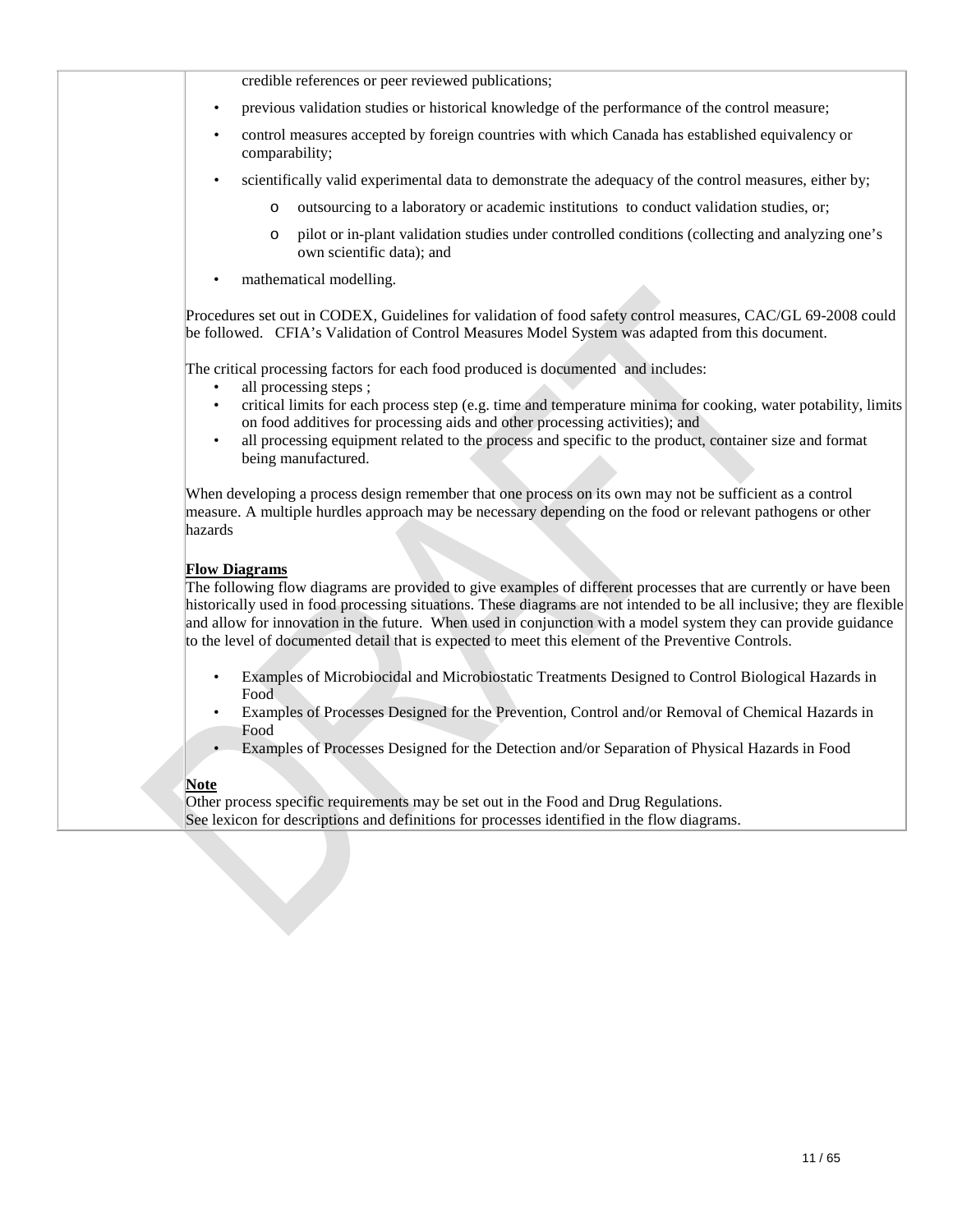**Examples of Microbiocidal and Microbiostatic Treatments Designed to Control Biological Hazards in Food**

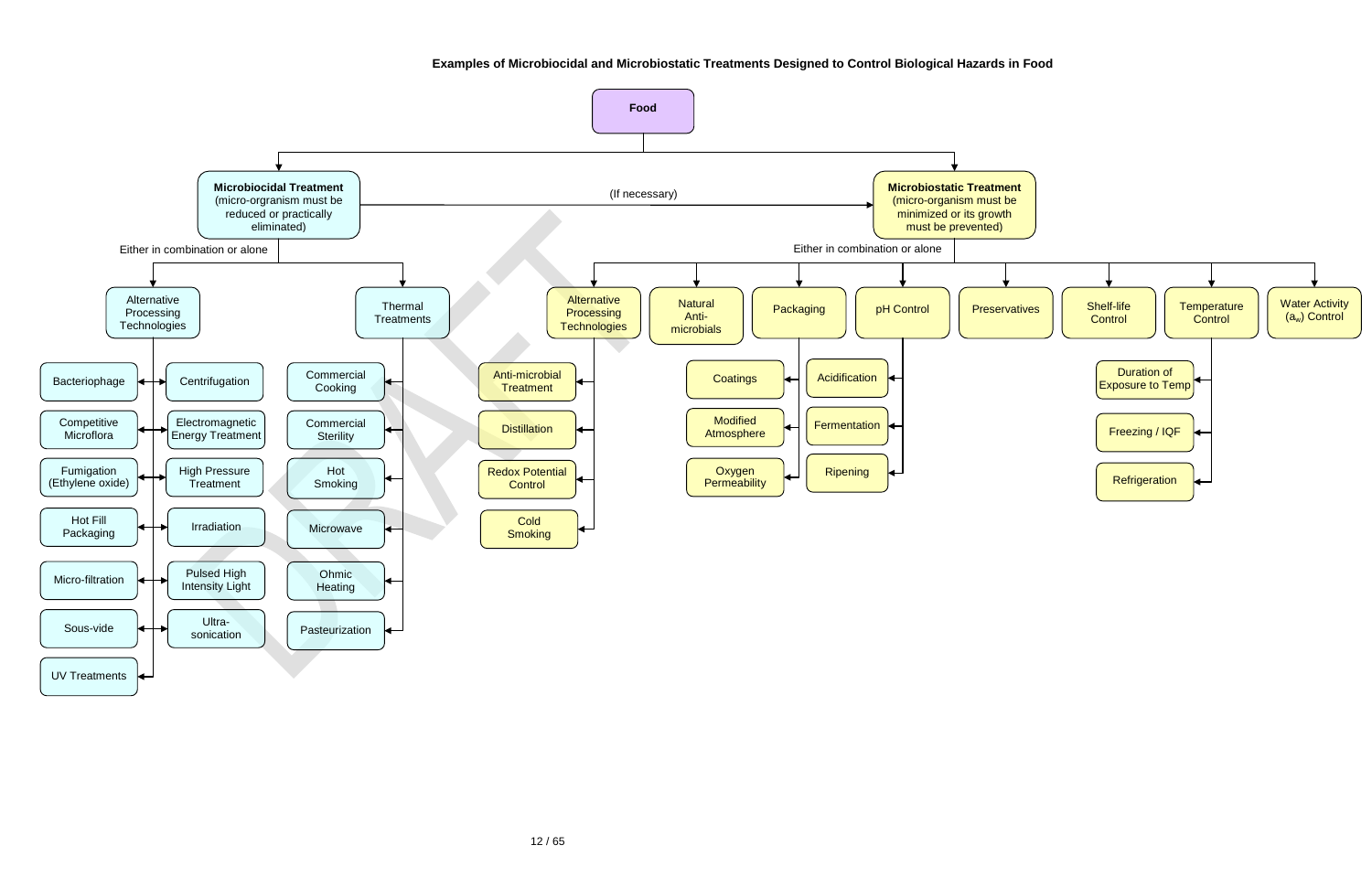

**Examples of Processes Designed for the Prevention, Control and/or Removal of Chemical Hazards in Food**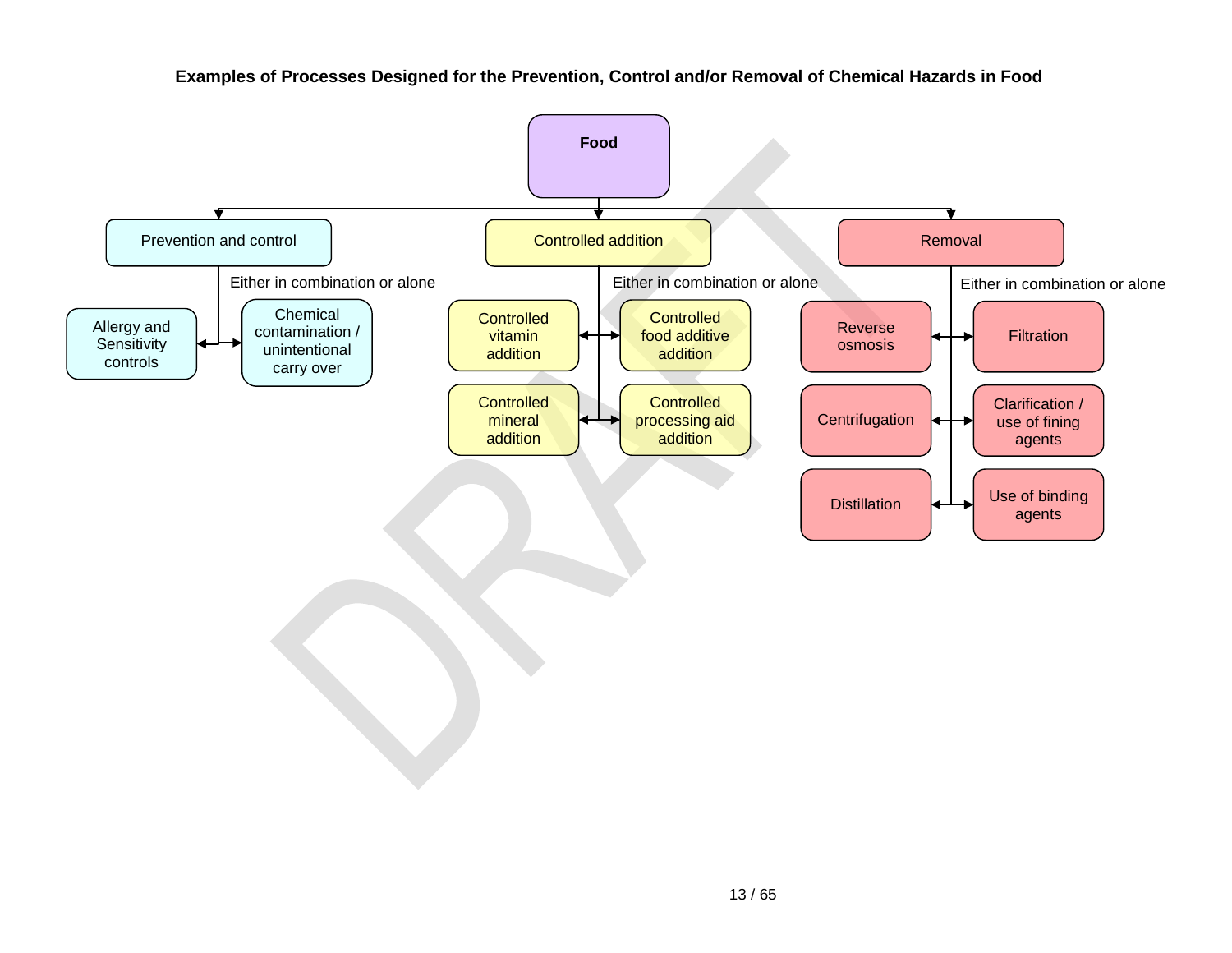# **Examples of Processes Designed for the Detection and/or Separation of Physical Hazards in Food**

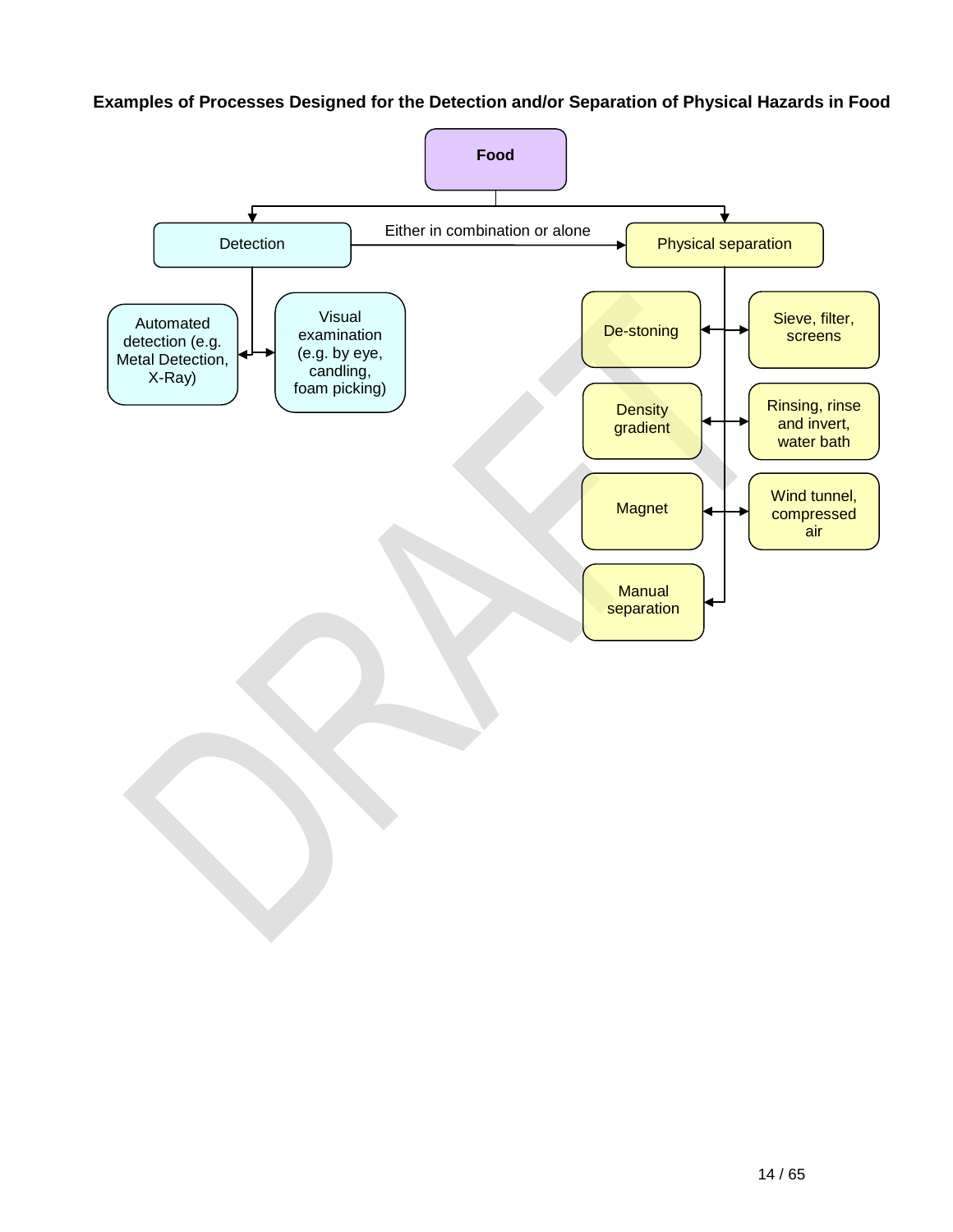| <b>Part 4: Preventive Control</b> |                                                                                                                                                                                                                                                                                                                                                                                                                                                                                                                                                                                                                                                                                                                                                                                                                                                                                                                                                                                                                                                                                                                                                                                                                  |
|-----------------------------------|------------------------------------------------------------------------------------------------------------------------------------------------------------------------------------------------------------------------------------------------------------------------------------------------------------------------------------------------------------------------------------------------------------------------------------------------------------------------------------------------------------------------------------------------------------------------------------------------------------------------------------------------------------------------------------------------------------------------------------------------------------------------------------------------------------------------------------------------------------------------------------------------------------------------------------------------------------------------------------------------------------------------------------------------------------------------------------------------------------------------------------------------------------------------------------------------------------------|
|                                   | <b>Element 2 Sanitation, Pest Control, Sanitizers and Chemical Agents</b>                                                                                                                                                                                                                                                                                                                                                                                                                                                                                                                                                                                                                                                                                                                                                                                                                                                                                                                                                                                                                                                                                                                                        |
| 4.2.1                             | <b>Cleaning and Sanitation</b>                                                                                                                                                                                                                                                                                                                                                                                                                                                                                                                                                                                                                                                                                                                                                                                                                                                                                                                                                                                                                                                                                                                                                                                   |
|                                   | Legal Authorities Safe Food for Canadians Regulations (based on current suggested preliminary text)                                                                                                                                                                                                                                                                                                                                                                                                                                                                                                                                                                                                                                                                                                                                                                                                                                                                                                                                                                                                                                                                                                              |
|                                   | 29. Every operator must ensure<br>(a) that the establishment, and any equipment, facility and conveyance in it, is maintained in a clean and<br>sanitary condition to prevent the contamination of the food; and<br>(b) that the cleaning and sanitation of the establishment, and of any equipment, facility and conveyance in<br>it, are conducted in a manner that does not present a risk of contamination of the food.                                                                                                                                                                                                                                                                                                                                                                                                                                                                                                                                                                                                                                                                                                                                                                                      |
|                                   | 30. Every operator must ensure that any conveyance that is used to transport the food and that is admitted to or<br>leaves the establishment is clean and sanitary.                                                                                                                                                                                                                                                                                                                                                                                                                                                                                                                                                                                                                                                                                                                                                                                                                                                                                                                                                                                                                                              |
| Compliance<br>Rationale           | The establishment, equipment, facilities and conveyances used in the establishment, are maintained in a clean and<br>sanitary condition in order to prevent contamination of the food.                                                                                                                                                                                                                                                                                                                                                                                                                                                                                                                                                                                                                                                                                                                                                                                                                                                                                                                                                                                                                           |
|                                   | Improper or inadequate cleaning and sanitation activities can lead to the contamination of food, ingredients,<br>packaging materials and food contact surfaces. Examples include:<br>chemical residues because of poor rinsing procedures,<br>bacteria or allergenic substance residues that are not effectively removed from food contact<br>surfaces                                                                                                                                                                                                                                                                                                                                                                                                                                                                                                                                                                                                                                                                                                                                                                                                                                                           |
|                                   | Performing cleaning activities must be done in a manner that does not present a risk of contamination of the food,<br>through chemical or biological cross-contamination, or otherwise. For example, contaminants may be released into<br>the air as a result of spraying a non-food contact surface, such as the floor, while operations are underway. In this<br>scenario, nearby ingredients, packaging materials and food contact surfaces may all be affected and at risk of cross-<br>contamination of the food                                                                                                                                                                                                                                                                                                                                                                                                                                                                                                                                                                                                                                                                                            |
|                                   | Conveyances, e.g. trailer, bulk tank, truck, pallets, fishing vessels, or packages, e.g. bulk containers, shipping<br>containers, tray packs that are used to transport food and that are admitted to or leave the establishment that are not<br>properly cleaned and sanitized may lead to a number of potential contamination hazards to the food including:<br>physical contaminants from dust and foreign material left in the conveyance<br>chemical contaminants due to trace chemicals or allergens from previous loads<br>chemical contamination from exhaust from improper equipment such as forklifts used indoors<br>microbiological contaminants from previous loads.                                                                                                                                                                                                                                                                                                                                                                                                                                                                                                                                |
| <b>Assessment</b><br>Criteria     | the cleaning and sanitation program is carried out in a manner that does not present a risk of contamination<br>of the food, food contact surfaces or packaging materials during or subsequent to cleaning and sanitizing;<br>the effectiveness of the cleaning and sanitation program is monitored and verified by, for instance, routine                                                                                                                                                                                                                                                                                                                                                                                                                                                                                                                                                                                                                                                                                                                                                                                                                                                                       |
|                                   | visual inspection of establishment and equipment, chemical residue or microbiological testing of the finished food<br>and the environment;<br>operations begin only after cleaning and sanitation requirements have been met. Contact surfaces are free<br>from the accumulation of dust, dirt, food residue, grease and other debris. Verification tools include visual<br>inspection, adenosine triphosphate (ATP) swabs, etc.;                                                                                                                                                                                                                                                                                                                                                                                                                                                                                                                                                                                                                                                                                                                                                                                |
|                                   | the cleaning and sanitation program for purposes of meeting the requirments of a preventive control plan<br>includes procedures for cleaning and sanitizing all equipment and utensils, (where appropriate) and the<br>establishment, including production and storage areas, waste and inedible/food waste facilities in a clean and<br>sanitary condition so as to prevent food contamination, and to conduct such cleaning and sanitation in a manner that<br>does not present a risk of food contamination. The cleaning and sanitation program would normally specify the:<br>person or persons responsible for conducting the sanitation activities;<br>frequency of the activities;<br>chemicals and concentrations to be used and their intended use. Note this does not apply to non-<br>chemical sanitation methods such as dry cleaning of dry blend operations;<br>cleaning and sanitizing equipment to be used and their intended use;<br>instructions for proper handling and application of chemicals, such as the duration of application<br>or contact time, in accordance with the manufacturer's instructions;<br>chemical solution temperatures and pressure requirements, where applicable; |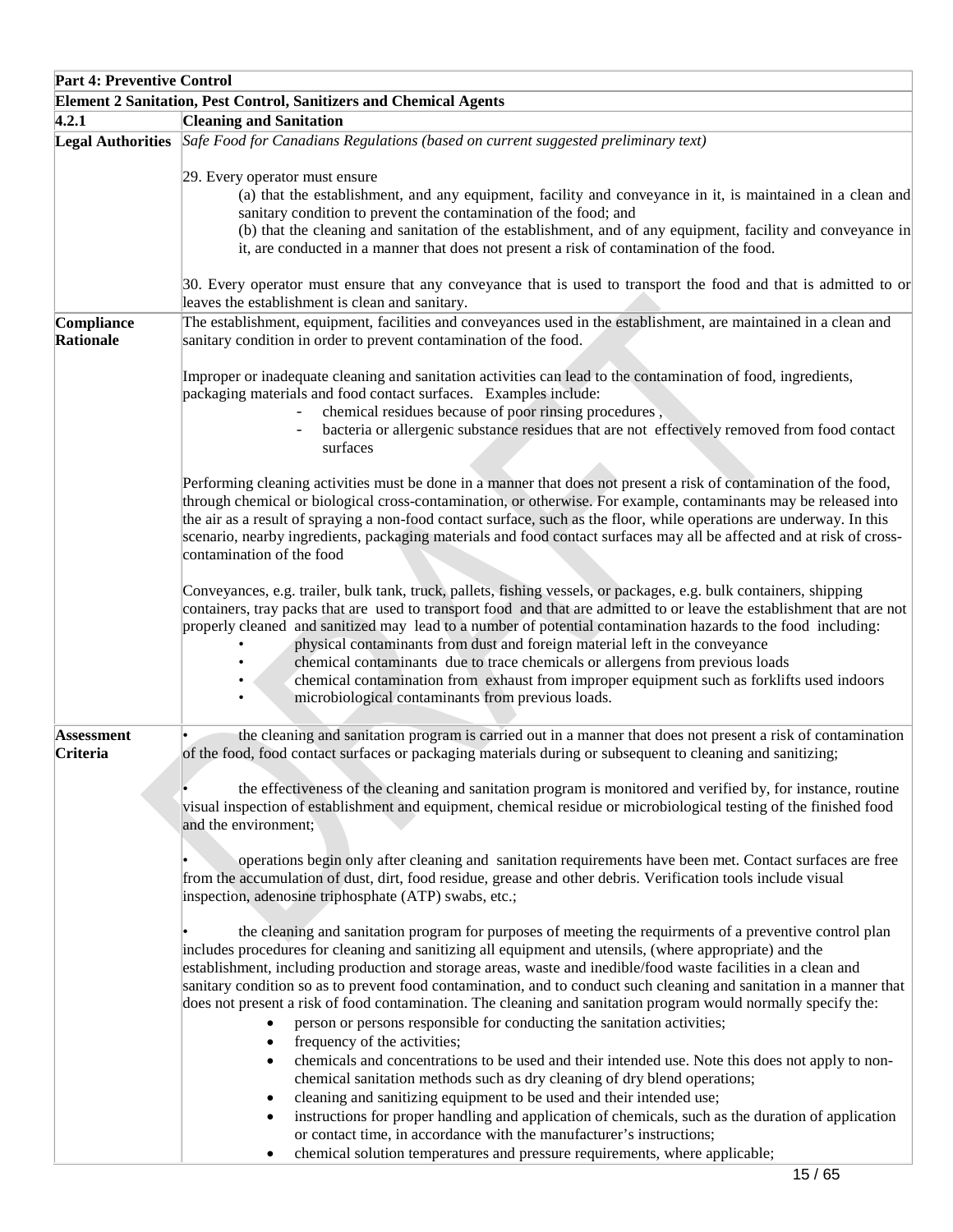| special sanitation and housekeeping procedures required during production, such as the removal of<br>product residues during breaks in production;                                                       |
|----------------------------------------------------------------------------------------------------------------------------------------------------------------------------------------------------------|
| methods used to prevent the contamination of food and packaging materials prior to, during, and<br>following cleaning and sanitizing;                                                                    |
| procedures for cleaning and sanitizing clean-out-of-place (e.g. hand-cleaned) equipment, clean-in-<br>place equipment and establishment that includes                                                    |
| identifying areas, lines, equipment and/or utensils to be cleaned and sanitized,<br>$\circ$<br>a listing of cleaning, chemical and disinfecting products,<br>$\circ$                                     |
| disassembly and reassembly instructions as required for cleaning and inspection,<br>$\circ$<br>specifying areas on equipment requiring special attention, and<br>$\circ$                                 |
| methods of cleaning, sanitizing and rinsing; and<br>$\circ$<br>environmental sampling procedures, if any.                                                                                                |
| Conveyance used to transport foods to and from an establishment must be clean and sanitary.                                                                                                              |
| In the case of conveyances under the direct control of the establishment, the establishment is<br>$\circ$<br>responsible for cleaning and sanitizing activities.                                         |
| Effectiveness may be confirmed by a visual inspection of the transport before it is loaded<br>For conveyances which are not owned by the establishment, cleanliness must still be controlled.<br>$\circ$ |
| Control may be demonstrated by:<br>Visual inspection of the :                                                                                                                                            |
| loaded conveyance upon arrival and before it is unloaded<br>$\bullet$<br>conveyance before it is loaded                                                                                                  |
| The trucking company or operator may provide documentation that confirms cleaning and<br>٠<br>sanitizing has taken place e.g., a wash tag.                                                               |
|                                                                                                                                                                                                          |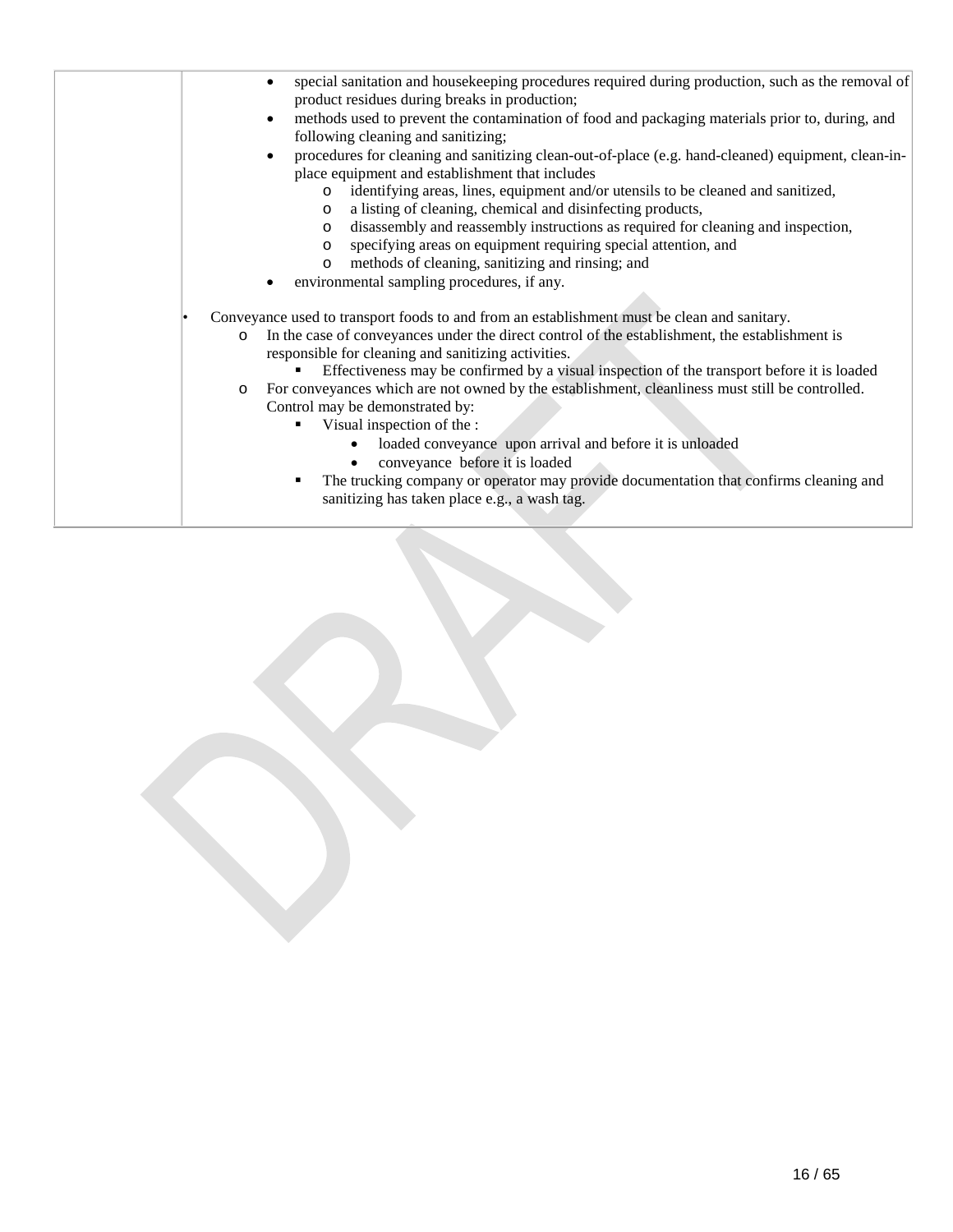| <b>Part 4: Preventive Control</b> |                                                                                                                                                                                                                                                                                                                                                                                                       |  |
|-----------------------------------|-------------------------------------------------------------------------------------------------------------------------------------------------------------------------------------------------------------------------------------------------------------------------------------------------------------------------------------------------------------------------------------------------------|--|
|                                   | <b>Element 2 Sanitation, Pest Control, Sanitizers and Chemical Agents</b>                                                                                                                                                                                                                                                                                                                             |  |
| 4.2.2                             | <b>Pest Control</b>                                                                                                                                                                                                                                                                                                                                                                                   |  |
|                                   | Legal Authorities Safe Food for Canadians Regulations (based on current suggested preliminary text)                                                                                                                                                                                                                                                                                                   |  |
|                                   | $ 31. (1)$ Every operator must ensure<br>(a) that measures are taken to prevent entry into the establishment of any insects, rodents and other vermin<br>that present a risk of contamination of the food; and<br>(b) that no other animal is present in the establishment, unless it is a food commodity that is to be<br>manufactured, prepared, stored, packaged or labelled in the establishment. |  |
|                                   | (2) The measures taken for the purposes of complying with paragraphs $(1)(a)$ and $(b)$ must not present a risk of<br>contamination of the food.                                                                                                                                                                                                                                                      |  |
| Compliance                        | Pests (insects, rodents and other vermin) can:                                                                                                                                                                                                                                                                                                                                                        |  |
| Rationale                         | contaminate ingredients, packaging materials, food and food contact surfaces; and,                                                                                                                                                                                                                                                                                                                    |  |
|                                   | lead to microbiological and or extraneous matter contamination from droppings (e.g. feces, urine,                                                                                                                                                                                                                                                                                                     |  |
|                                   | hair/fur/feathers, etc.), as well as larvae and dead insects or animals.                                                                                                                                                                                                                                                                                                                              |  |
|                                   |                                                                                                                                                                                                                                                                                                                                                                                                       |  |
|                                   | Pest control measures include:                                                                                                                                                                                                                                                                                                                                                                        |  |
|                                   | preventing the attraction and entry of pests;                                                                                                                                                                                                                                                                                                                                                         |  |
|                                   | detecting and eliminating pests;                                                                                                                                                                                                                                                                                                                                                                      |  |
|                                   | preventing the contamination of food by pests or pest control products.                                                                                                                                                                                                                                                                                                                               |  |
|                                   | Dogs, cats and other animals within a food establishment can contaminate ingredients, packaging materials, food<br>and food contact surfaces. Exception applies to animals necessary for the food commodity.                                                                                                                                                                                          |  |
|                                   | Pest control products and devices, animals necessary for the food commodity and the elimination or removal of<br>other animals, must be managed so they do not become a source of contamination for food.<br>Trapping devices are maintained to prevent accumulation of decaying vermin.<br>$\bullet$<br>Pesticide treated baits that may migrate into food are controlled.<br>$\bullet$              |  |
| <b>Assessment</b>                 | Pest control activities apply to the interior and exterior of the establishment and its equipment.                                                                                                                                                                                                                                                                                                    |  |
| Criteria                          | Regular pest control activities are performed and include controls and procedures to:                                                                                                                                                                                                                                                                                                                 |  |
|                                   | prevent pests from entering the establishment;<br>$\circ$                                                                                                                                                                                                                                                                                                                                             |  |
|                                   | discourage pests from harbouring in and around the establishment; and<br>$\circ$                                                                                                                                                                                                                                                                                                                      |  |
|                                   | ensure that pest control measures do not contaminate food, packaging materials or the processing<br>O                                                                                                                                                                                                                                                                                                 |  |
|                                   | environment.                                                                                                                                                                                                                                                                                                                                                                                          |  |
|                                   | Pest control activities include but are not limited to:                                                                                                                                                                                                                                                                                                                                               |  |
|                                   | listing chemicals used, as well as the concentration, the location where applied, method and frequency<br>$\Omega$                                                                                                                                                                                                                                                                                    |  |
|                                   | of application;                                                                                                                                                                                                                                                                                                                                                                                       |  |
|                                   | describing the type and location of pest control devices used, pests detected and frequency of<br>O                                                                                                                                                                                                                                                                                                   |  |
|                                   | servicing;                                                                                                                                                                                                                                                                                                                                                                                            |  |
|                                   | conducting fumigation when necessary to control pests in and on equipment or in the establishment,<br>$\circ$<br>and in a way that does not contaminate the environment, food, packaging materials or equipment;                                                                                                                                                                                      |  |
|                                   | ensuring pest control products are secured, segregated and handled by competent personnel only;<br>$\circ$                                                                                                                                                                                                                                                                                            |  |
|                                   | ensuring rodenticides are not used in food processing or storage areas;<br>$\circ$                                                                                                                                                                                                                                                                                                                    |  |
|                                   | using and servicing pest control devices in a manner that does not contaminate ingredients, packaging<br>O                                                                                                                                                                                                                                                                                            |  |
|                                   | materials, food and food contact surfaces.                                                                                                                                                                                                                                                                                                                                                            |  |
|                                   |                                                                                                                                                                                                                                                                                                                                                                                                       |  |
|                                   | A person at the establishment is assigned responsibility for overseeing or conducting the pest control<br>activities when the establishment undertakes these activities itself.                                                                                                                                                                                                                       |  |
|                                   | When the pest control activities are contracted to a third party, a person at the establishment is assigned<br>responsibility for overseeing the activities of the third party.                                                                                                                                                                                                                       |  |
|                                   | Policies and procedures regarding animals are in place and ensure that animals, other than those intended<br>for food, are excluded from the establishment                                                                                                                                                                                                                                            |  |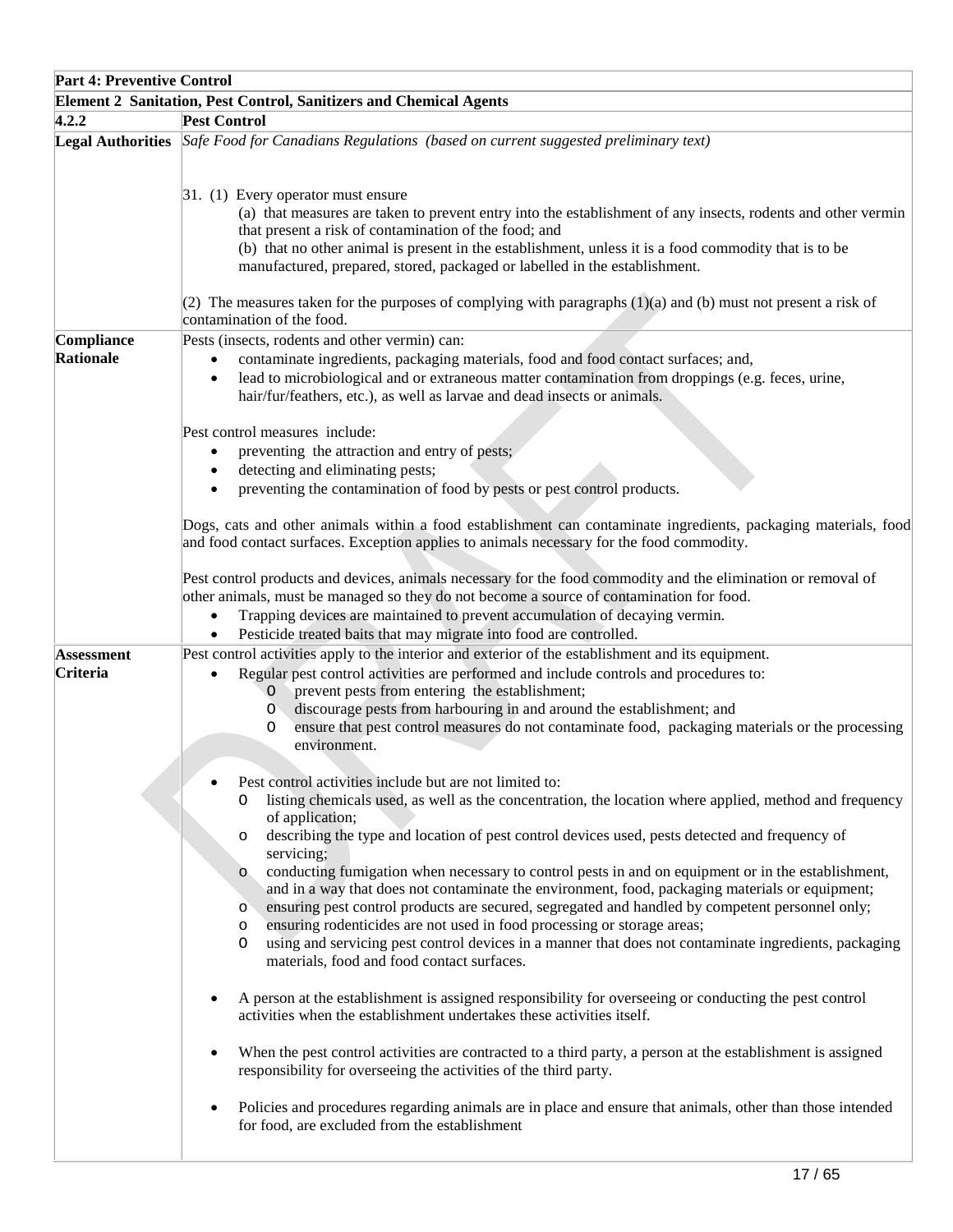| <b>Part 4: Preventive Control</b> |                                                                                                                                                                                                                                                                                                                                                                                                                                                                                                                                                                                                                                                                                                                                                                                                                                                                                                                                                                                                                                                                                                                                                                                        |  |  |
|-----------------------------------|----------------------------------------------------------------------------------------------------------------------------------------------------------------------------------------------------------------------------------------------------------------------------------------------------------------------------------------------------------------------------------------------------------------------------------------------------------------------------------------------------------------------------------------------------------------------------------------------------------------------------------------------------------------------------------------------------------------------------------------------------------------------------------------------------------------------------------------------------------------------------------------------------------------------------------------------------------------------------------------------------------------------------------------------------------------------------------------------------------------------------------------------------------------------------------------|--|--|
|                                   | <b>Element 2 Sanitation, Pest Control and Sanitizers and Chemical Agents</b>                                                                                                                                                                                                                                                                                                                                                                                                                                                                                                                                                                                                                                                                                                                                                                                                                                                                                                                                                                                                                                                                                                           |  |  |
| 4.2.3                             | <b>Sanitizers and Chemical Agents</b>                                                                                                                                                                                                                                                                                                                                                                                                                                                                                                                                                                                                                                                                                                                                                                                                                                                                                                                                                                                                                                                                                                                                                  |  |  |
|                                   | Legal Authorities Safe Food for Canadians Regulations (based on current suggested preliminary text)                                                                                                                                                                                                                                                                                                                                                                                                                                                                                                                                                                                                                                                                                                                                                                                                                                                                                                                                                                                                                                                                                    |  |  |
|                                   | 32. Every operator must ensure that any sanitizer and any chemical agent other than a food<br>(a) is properly identified;<br>(b) is appropriate for the purpose for which it is used and does not present a risk of contamination of the<br>food; and<br>(c) is handled and used in a manner that does not present a risk of contamination of the food and, if<br>applicable, in accordance with the manufacturer's instructions.                                                                                                                                                                                                                                                                                                                                                                                                                                                                                                                                                                                                                                                                                                                                                      |  |  |
| Compliance<br><b>Rationale</b>    | There is a greater risk of sanitizers, detergents and chemicals being misused when they are not properly identified.<br>Misuse can cause the food or the food preparation environment to be contaminated.                                                                                                                                                                                                                                                                                                                                                                                                                                                                                                                                                                                                                                                                                                                                                                                                                                                                                                                                                                              |  |  |
|                                   | Increased risks of contamination arise from improper chemical concentrations, applications, or rinsing procedures.<br>chemical residue from poor rinsing, improper concentrations of no-rinse chemicals, and bacteria or<br>$\bullet$<br>allergenic substance residues that have not been effectively removed from food contact surfaces are all<br>examples of chemical or biological contamination.                                                                                                                                                                                                                                                                                                                                                                                                                                                                                                                                                                                                                                                                                                                                                                                  |  |  |
|                                   | Cleaners and sanitizers suitable to the processing conditions of the establishment are used. Products differ in their<br>effectiveness depending on:<br>ambient temperature;<br>O<br>cleaning water characteristics - hard vs soft water;<br>O<br>the level and type of processing debris present; and<br>O<br>method of use, e.g., the application method, concentration and contact time.<br>O                                                                                                                                                                                                                                                                                                                                                                                                                                                                                                                                                                                                                                                                                                                                                                                       |  |  |
|                                   | Using cleaners, sanitizers and other chemicals without following manufacturers' instructions may result in a<br>combination of chemical contamination, biological contamination and unacceptable food residues. Not following<br>manufacturers' instructions may result in:<br>improper concentrations of chemicals being used;<br>0<br>inappropriate temperatures being used;<br>$\circ$<br>incorrect contact times;<br>O<br>improper rinsing of equipment after cleaning;<br>O<br>lubricants designed for non-food contact areas being used in food contact areas;<br>O<br>boiler additives being used inappropriately; or<br>$\circ$<br>improper use of pest control products.<br>O                                                                                                                                                                                                                                                                                                                                                                                                                                                                                                 |  |  |
| <b>Assessment</b><br>Criteria     | <u>Note</u><br>The terms:<br>'chemicals agents', applies to all non-food chemicals, including cleaning chemicals, detergents, lubricants, oils,<br>pest control products, etc.<br>'sanitizers' may or may not be of a chemical nature. For example, a sanitizer may refer to hot water or steam.<br>Sanitizers and chemical agents are:<br>a) properly identified<br>Form of identification - may be a label, color coding, an attached tag, permanent markings on the container, etc.<br>Information provided – may include the name of the product and other pertinent information, some of which<br>may be dictated by other legislation.<br>Product may be in an original container, which is identified by the manufacturer's label.<br>Product may have been transferred or sub-divided to smaller or different containers, these containers are identified.<br>b) appropriate for the purpose and intended use and does not present a risk of contamination of the food.<br>c) handled and used in a manner that does not present a risk of the food (such as mixing chemicals in clean, correctly<br>identified containers), and according to the manufacturer's instructions. |  |  |
|                                   | Note: it is a good manufacturing practice to properly store chemical agents so that they maintain their effectiveness.<br>Chemical agents when used must be appropriate for their use.                                                                                                                                                                                                                                                                                                                                                                                                                                                                                                                                                                                                                                                                                                                                                                                                                                                                                                                                                                                                 |  |  |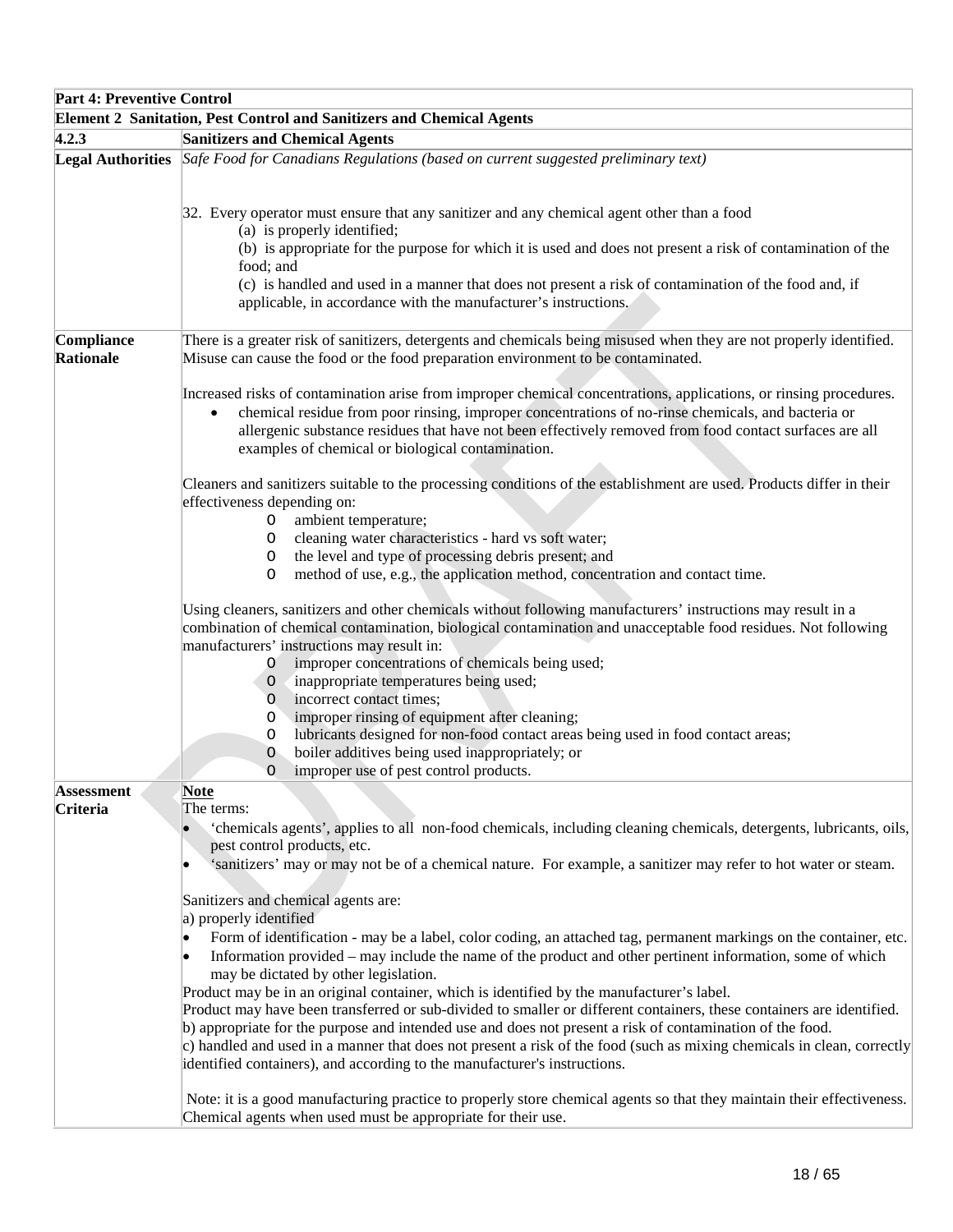| Part 4: Preventive Control              |                                                                                                                                                                                                                                                                                                                                                                                                                                                                                                                                                                                                                    |  |
|-----------------------------------------|--------------------------------------------------------------------------------------------------------------------------------------------------------------------------------------------------------------------------------------------------------------------------------------------------------------------------------------------------------------------------------------------------------------------------------------------------------------------------------------------------------------------------------------------------------------------------------------------------------------------|--|
| <b>Element 3 Hygiene and Competency</b> |                                                                                                                                                                                                                                                                                                                                                                                                                                                                                                                                                                                                                    |  |
| 4.3.1                                   | <b>Clothing, Footwear and Coverings</b>                                                                                                                                                                                                                                                                                                                                                                                                                                                                                                                                                                            |  |
|                                         | Legal Authorities Safe Food for Canadians Regulations (based on current suggested preliminary text)<br>33. Every person who enters or is in an area of an establishment where a food that is to be exported or to be sent or<br>conveyed from one province to another is manufactured, prepared, stored, packaged or labelled must wear clothing,<br>footwear and coverings, including gloves, hairnets, beard-nets and smocks, that are sound, clean and in sanitary<br>condition and that are appropriate to the food and the activity being conducted.                                                          |  |
| Compliance                              | Clothing plays an important role in food safety; in particular the clothing persons wear in any area of an                                                                                                                                                                                                                                                                                                                                                                                                                                                                                                         |  |
| Rationale                               | establishment where a food is being manufactured, prepared, stored, packaged or labeled. Wearing suitable clothing,<br>footwear and coverings that are clean and appropriate to the operation, helps prevent the contamination of food in<br>the establishment.                                                                                                                                                                                                                                                                                                                                                    |  |
| Assessment                              | Examples of suitable clothing, footwear and coverings include, but are not limited to:                                                                                                                                                                                                                                                                                                                                                                                                                                                                                                                             |  |
| Criteria                                | coveralls, smocks, lab coats, aprons, hard hats, bump helmets                                                                                                                                                                                                                                                                                                                                                                                                                                                                                                                                                      |  |
|                                         | disposable footwear, rubber boots, toe rubbers<br>$\bullet$                                                                                                                                                                                                                                                                                                                                                                                                                                                                                                                                                        |  |
|                                         | hairnets, beard-nets, protective headgear, hand coverings, gloves, sleeves<br>$\bullet$                                                                                                                                                                                                                                                                                                                                                                                                                                                                                                                            |  |
|                                         | Protective clothing, footwear, and coverings appropriate to the operation are:<br>worn only within the area of the establishment for which their use is designated, except where it can be<br>shown that they are not required due to the nature of the work being conducted e.g., forklift operator<br>repeatedly leaving and entering a processing area, etc.;<br>not a source of contamination to the food or things such as:<br>the environment in which the food is being processed or packaged<br>$\circ$<br>packaging materials<br>$\circ$<br>not a potential allergen - latex from latex gloves<br>$\circ$ |  |
|                                         | Reusable protective clothing, footwear, and coverings are:<br>made of materials which are able to be cleaned and disinfected.<br>maintained in a clean and sanitary condition and in good repair.<br>when worn, - maintained in a clean and sanitary condition and in good repair as appropriate to the<br>operation, - e.g., garments are clean at the start of the shift and changed during the shift, as required.                                                                                                                                                                                              |  |
|                                         | Protective clothing, footwear, and coverings intended for one-time use are not reused.                                                                                                                                                                                                                                                                                                                                                                                                                                                                                                                             |  |
|                                         |                                                                                                                                                                                                                                                                                                                                                                                                                                                                                                                                                                                                                    |  |
|                                         | Where appropriate to the operation, clothing and footwear worn outside of the establishment are not worn in any<br>area of the establishment unless procedures are in place to ensure that they do not contaminate the food, or other<br>things in the establishment such as packaging materials, equipment, etc.                                                                                                                                                                                                                                                                                                  |  |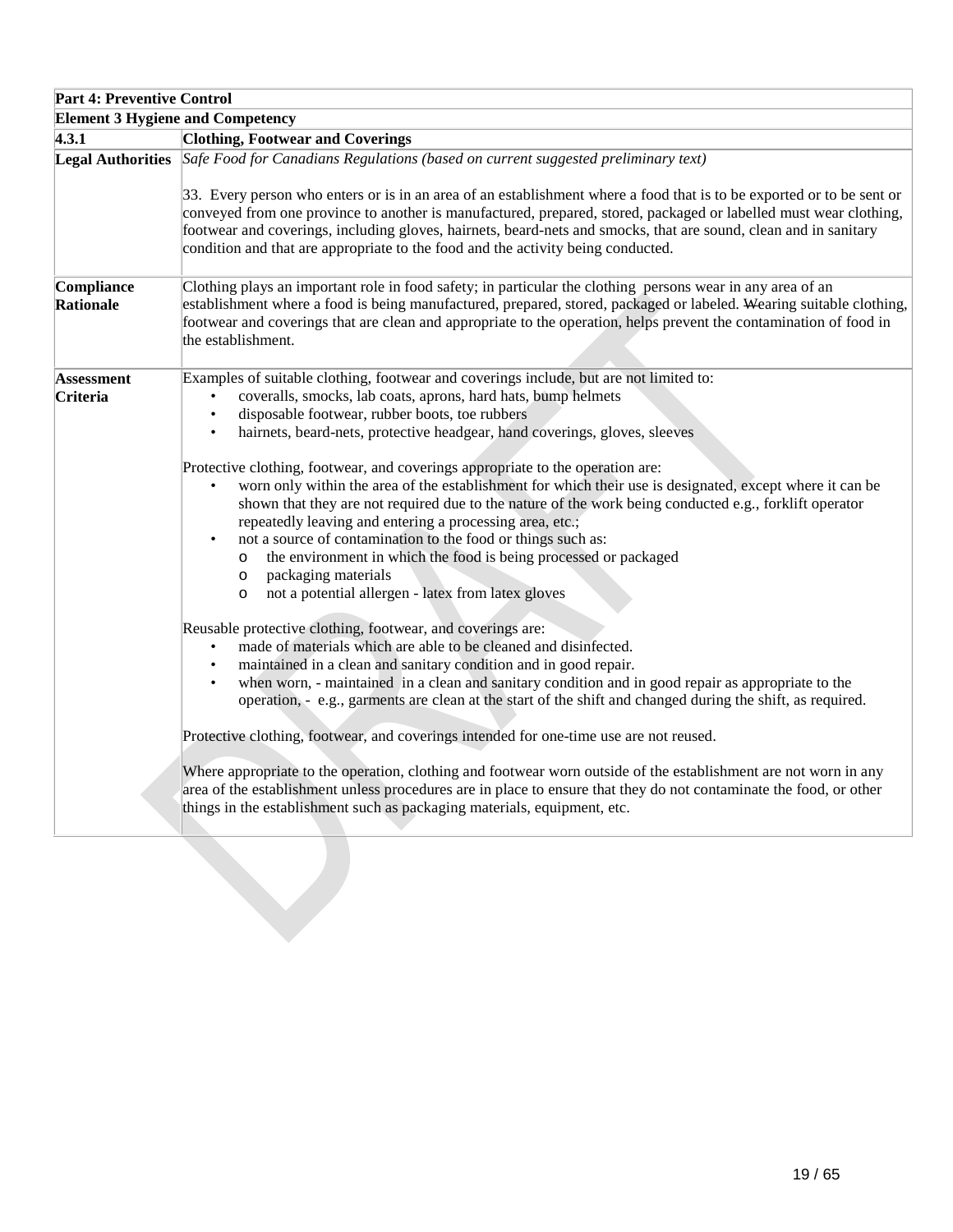# **Part 4: Preventive Control Element 3 Hygiene and Competency 4.3.2 Personal cleanliness Spitting, gum chewing and other acts Foreign objects and substances Legal Authorities** *Safe Food for Canadians Regulations (based on current suggested preliminary text)* 34. Every person who enters or is in an area of an establishment where a food that is to be exported or to be sent or conveyed from one province to another is manufactured, prepared, stored, packaged or labelled must maintain personal cleanliness to prevent the contamination of the food, including by cleaning and, if appropriate, sanitizing, their hands (a) immediately upon entering the area; (b) immediately before beginning or resuming the activity being conducted; (c) immediately after using lavatories; and (d) at a frequency appropriate to the food and the activity being conducted. 35. Every person who enters or is in an area of an establishment where a food that is to be exported or to be sent or conveyed from one province to another is manufactured, prepared, stored, packaged or labelled must refrain from spitting, chewing gum, using tobacco products, consuming food, having unnecessary contact with the food and doing any other act that presents a risk of contamination of the food. 36. Every person who enters or is in an area of an establishment where a food that is to be exported or to be sent or conveyed from one province to another is manufactured, prepared, stored, packaged or labelled must refrain from wearing any object and using any substance that presents a risk of contamination of the food. **Compliance Rationale Personal cleanliness** • Contamination of food can result from contact with persons (e.g., personnel, management, visitors and contractors) who do not maintain personal cleanliness, e.g. bathing, groomed hair, clean fingernails. Where direct contact with a food or food contact surface (e.g., packaging material or equipment) is unavoidable, inadequate hand sanitization may lead to food becoming contaminated. **Spitting, gum chewing and other acts**  • Contamination of food can result from persons (e.g., personnel, management, visitors and contractors) who do not refrain from unhygienic behaviors.(e.g., chewing gum, eating, spitting, using tobacco, unnecessary contact with the food) while in the establishment. **Foreign objects and substances** • Unsecured personal objects (e.g., jewelry) or substances such as chipping nail polish may contaminate the food. **Assessment Criteria Personal cleanliness** • All persons entering an establishment exhibit good personal hygienic practices such as cleaned skin, hair, fingernails, etc. • All persons wash and dry their hands upon entering an area of the establishment where a food is prepared or packaged. The same applies to any activity that poses a potential risk of contamination such as before starting work, after using toilet facilities, after handling any contaminated item, after breaks and as often as hands become soiled. • Persons who are required to come in direct contact with a food, or with things that come in contact with a food, wash and sanitize their hands or use equivalent means (e.g., hand wipes, hand dips, sprays). • Hands are washed effectively (e.g., using suitable water temperature, single service soap and hand-drying devices, etc.). When provided, disinfectant hand dips and footbaths fixtures are used as intended. • A notice or sign prohibiting unhygienic practices or stating requirements for acceptable hygienic practices are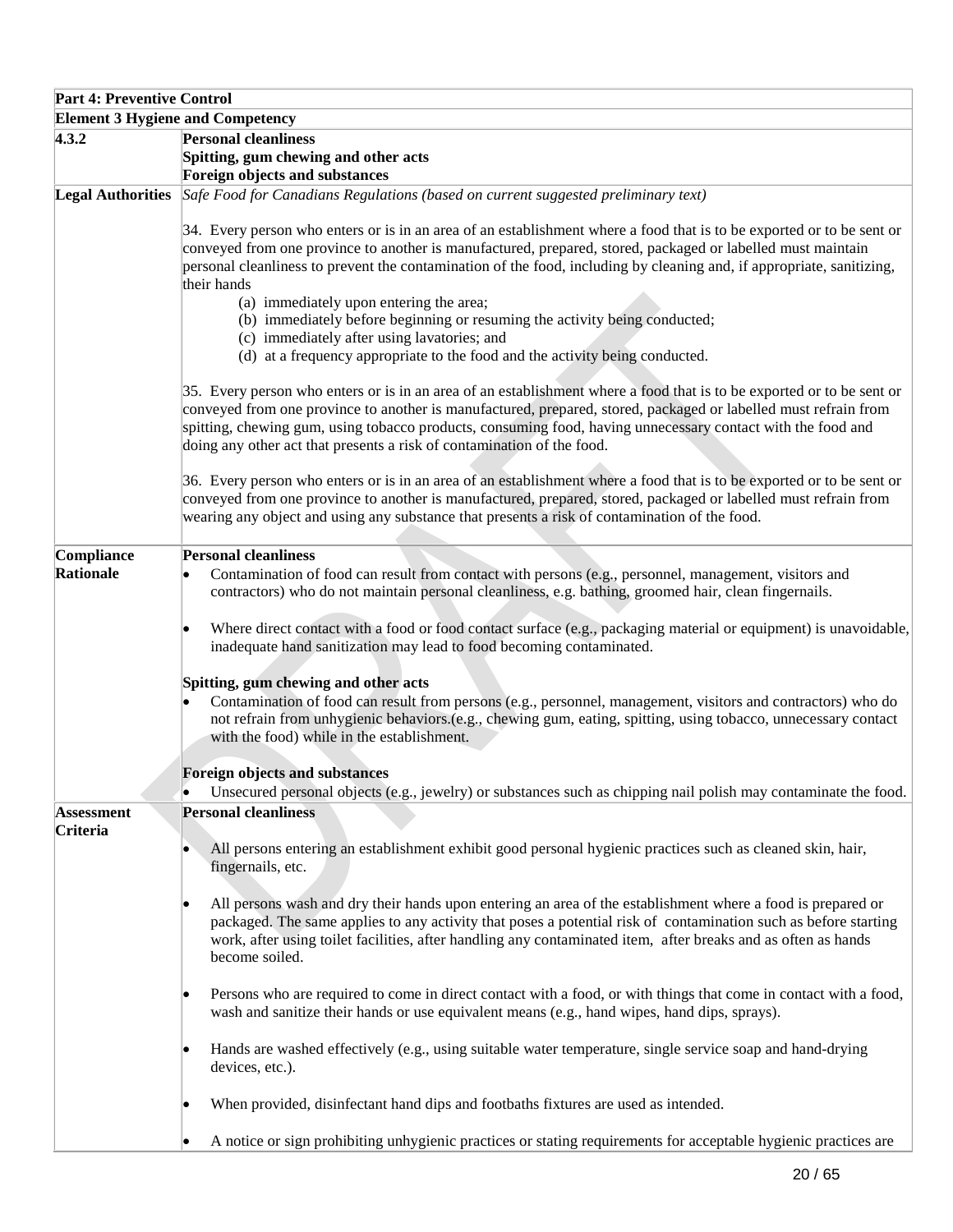posted. These should be presented in a manner than can be understood by persons entering the establishment. Examples of hygiene practice and behaviour signage include: hand-washing and sanitizing; use of hand dips, and footbaths.

## **Spitting, gum chewing and other acts**

- All persons, in any area of the establishment, refrain from any behaviour that could result in the contamination of a food, such as, but not limited to:
	- o using tobacco;
	- o chewing gum;
	- o eating;
	- o sneezing, spitting or coughing;<br>o unnecessary contact with the f
	- unnecessary contact with the food or other things such as food contact surfaces, packaging materials and utensils
- If a food comes in contact with a non-food contact surface, a person follows the procedures which have been put in place, and which direct the appropriate course of action in respect to the control or disposal of that food.
- If drinking water stations are provided in food processing areas, good hygienic practices are followed for those stations, e.g., water is consumed from designated stations only.
- A notice or sign prohibiting unhygienic behaviour or stating requirements for acceptable hygienic behaviours are posted. These should be presented in a manner that can be understood by persons entering the establishment e.g., smoking not permitted.

### **Foreign objects and substances**

- Clothing and effects such as purses and jackets are stored in designated locations away from processing areas.
- Persons remove objects such as jewellery, pins, adornments, nail polish. Objects that cannot be removed e.g., religious apparel, wedding bands, medical alerts are secured and covered.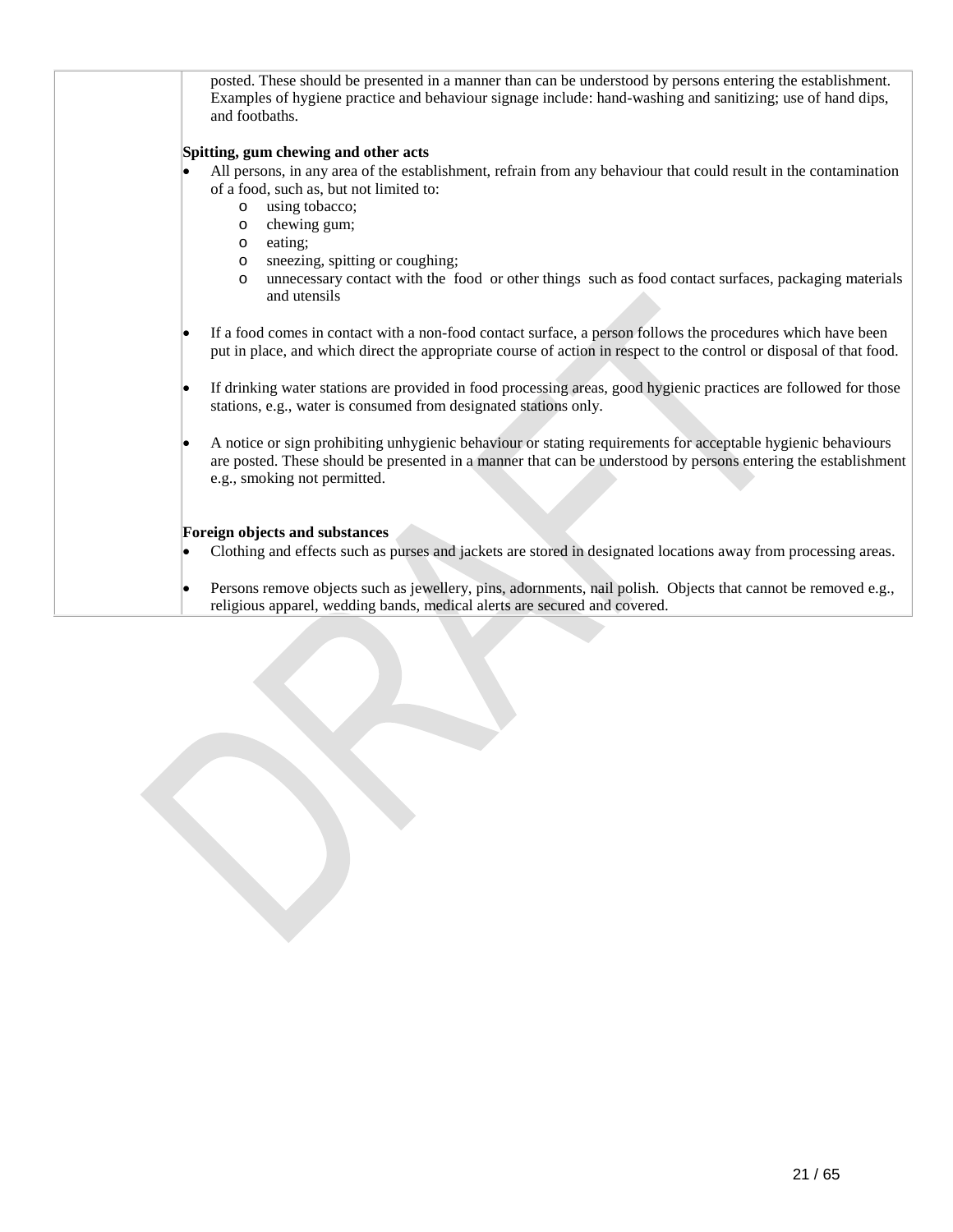| <b>Part 4: Preventive Control</b>       |                                                                                                                                                                                                                                                                                                                                                                                                                                                                                                                                                                                                                                                                                                                                                                                                                                                                                                                                                 |
|-----------------------------------------|-------------------------------------------------------------------------------------------------------------------------------------------------------------------------------------------------------------------------------------------------------------------------------------------------------------------------------------------------------------------------------------------------------------------------------------------------------------------------------------------------------------------------------------------------------------------------------------------------------------------------------------------------------------------------------------------------------------------------------------------------------------------------------------------------------------------------------------------------------------------------------------------------------------------------------------------------|
| <b>Element 3 Hygiene and Competency</b> |                                                                                                                                                                                                                                                                                                                                                                                                                                                                                                                                                                                                                                                                                                                                                                                                                                                                                                                                                 |
| 4.3.3                                   | <b>Health</b>                                                                                                                                                                                                                                                                                                                                                                                                                                                                                                                                                                                                                                                                                                                                                                                                                                                                                                                                   |
| <b>Legal Authorities</b>                | Safe Food for Canadians Regulations (based on current suggested preliminary text)<br>$37.$ (1) Every person who works in an area of the establishment where a food that is to be exported or to be sent or<br>conveyed from one province to another is manufactured, prepared, stored, packaged or labelled who has a disease or<br>illness, symptoms of a disease or illness or an open or infected lesion must report the disease or illness, the<br>symptoms or the lesion to the operator.<br>$(2)$ Every operator must ensure that no person who is suffering from or is a known carrier of a communicable<br>disease or who has an open or infected lesion is present in an area of the establishment where the food is<br>manufactured, prepared, stored, packaged or labelled if the person's condition presents a risk of contamination of the<br>food.                                                                                |
| Compliance<br>Rationale                 | Persons working in a food establishment may be a potential source of contamination if they:<br>are suffering from or who are carriers of a communicable disease likely to be transmitted through food, or<br>who<br>have open cuts, wounds or infected skin lesions<br>It is important that diseases and illnesses are reported to a responsible person so that the person with the disease or<br>illness may be excluded from areas where food may be contaminated.                                                                                                                                                                                                                                                                                                                                                                                                                                                                            |
| <b>Assessment</b><br>Criteria           | Persons working in an establishment are aware that they must report a disease or illness, as well as<br>$\bullet$<br>symptoms of a disease or illness, and an open or infected lesion, to a responsible person in the<br>establishment. In this regard, a mechanism is in place for such persons to report their condition to a<br>responsible person in the establishment.<br>Persons known to be suffering from, or carriers of, a communicable disease e.g., Salmonellosis,<br>٠<br>Campylobacter, Shigellosis, Amebic dysentery, etc., likely to be transmitted through food are prevented<br>from entering certain areas of the establishment where food contamination can occur.<br>Persons with open cuts or wounds are prevented from participating in the manufacture, preparation, or<br>packaging of a food unless the injury is completely protected by a secure waterproof covering e.g., gloves<br>suitable for a food operation. |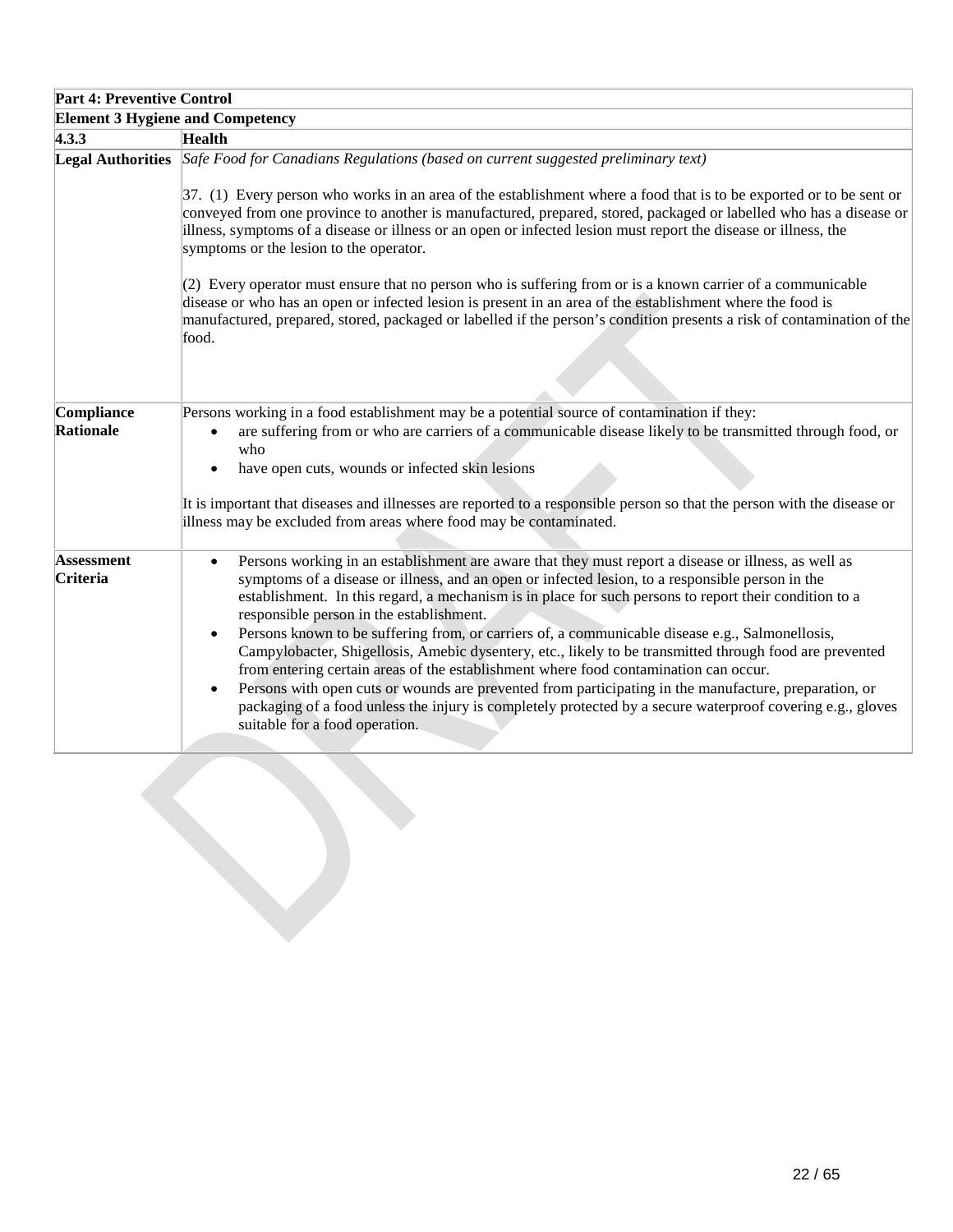| <b>Part 4: Preventive Control</b>       |                                                                                                                                                                                                                                                                                                                                                                                                                                                                                                                                                                                                                                                                                                                                                                                                                                                                                                                                                                                                                                                                                                                                                                                                                                                                                                                                                                                                                                                                                                                                                                                                                                                                                                                                                                                                                                                |
|-----------------------------------------|------------------------------------------------------------------------------------------------------------------------------------------------------------------------------------------------------------------------------------------------------------------------------------------------------------------------------------------------------------------------------------------------------------------------------------------------------------------------------------------------------------------------------------------------------------------------------------------------------------------------------------------------------------------------------------------------------------------------------------------------------------------------------------------------------------------------------------------------------------------------------------------------------------------------------------------------------------------------------------------------------------------------------------------------------------------------------------------------------------------------------------------------------------------------------------------------------------------------------------------------------------------------------------------------------------------------------------------------------------------------------------------------------------------------------------------------------------------------------------------------------------------------------------------------------------------------------------------------------------------------------------------------------------------------------------------------------------------------------------------------------------------------------------------------------------------------------------------------|
| <b>Element 3 Hygiene and Competency</b> |                                                                                                                                                                                                                                                                                                                                                                                                                                                                                                                                                                                                                                                                                                                                                                                                                                                                                                                                                                                                                                                                                                                                                                                                                                                                                                                                                                                                                                                                                                                                                                                                                                                                                                                                                                                                                                                |
| 4.3.4                                   | <b>Competencies and Qualifications</b>                                                                                                                                                                                                                                                                                                                                                                                                                                                                                                                                                                                                                                                                                                                                                                                                                                                                                                                                                                                                                                                                                                                                                                                                                                                                                                                                                                                                                                                                                                                                                                                                                                                                                                                                                                                                         |
|                                         | Legal Authorities Safe Food for Canadians Regulations (based on current suggested preliminary text)<br>38. Every operator must ensure that any person involved in the manufacturing, preparation, storage, packaging or<br>labelling of the food has the appropriate competencies and qualifications to carry out their duties.                                                                                                                                                                                                                                                                                                                                                                                                                                                                                                                                                                                                                                                                                                                                                                                                                                                                                                                                                                                                                                                                                                                                                                                                                                                                                                                                                                                                                                                                                                                |
| Compliance<br><b>Rationale</b>          | The competence and qualifications of persons undertaking or supervising the preparation, manufacturing and<br>packaging of food is important. These persons:<br>play an important role in protecting the safety of food;<br>$\bullet$<br>support awareness and understanding of potential hazards and their responsibility in reducing<br>$\bullet$<br>contamination in the food;<br>help comply with regulatory requirements e.g., food safety, grades, standards, labelling, etc.<br>$\bullet$                                                                                                                                                                                                                                                                                                                                                                                                                                                                                                                                                                                                                                                                                                                                                                                                                                                                                                                                                                                                                                                                                                                                                                                                                                                                                                                                               |
| <b>Assessment</b><br>Criteria           | Persons are competent and qualified in basic food production procedures to carry out their duties. This includes but<br>is not limited to an understanding of generic practices such as:<br>methods for proper hand washing and sanitizing, including proper use of hand and footbaths;<br>$\bullet$<br>correct use of protective clothing, hair coverings, gloves, footwear;<br>$\bullet$<br>hygienic behaviour and practices;<br>$\bullet$<br>health and hygiene policies e.g., protocols for reporting symptoms, disease or illness transmissible through<br>$\bullet$<br>food, as well as actions to be taken upon the detection of an open or infected lesion;<br>food safety and food hygiene matters;<br>$\bullet$<br>employee traffic and process flow policies;<br>$\bullet$<br>procedures for the control of cross-contamination and allergens;<br>procedures for visitors and contractors e.g., restricted access, hygienic practices; and<br>$\bullet$<br>food security and controls e.g., detection of product tampering.<br>Persons are competent and qualified, as appropriate to the complexity of the establishment and the manufacturing<br>process, in the procedures for which they are responsible such that they understand the importance of process<br>controls, critical factors and their limits, corrective actions when deviations or deficiencies occur and recordkeeping.<br>Examples of specific competencies and qualifications may include:<br>use of proper procedures for monitoring and verification;<br>correct use of equipment, instruments and utensils and process technology, e.g., retort, pasteurization;<br>appropriate maintenance, calibration, and corrective action e.g., in-house or contract repair of equipment,<br>instruments and utensils e.g., scales, metering devices, pasteurizers; |
|                                         | ability to interpret or analyse results;<br>proper application of principles and methods required for effective cleaning and sanitizing of equipment;<br>applying effective methods for pest control, including proper handling of hazardous chemicals; and<br>knowledge of current Canadian food legislation and policies related to food safety, grades, standards, or other<br>regulatory requirements e.g., labelling.                                                                                                                                                                                                                                                                                                                                                                                                                                                                                                                                                                                                                                                                                                                                                                                                                                                                                                                                                                                                                                                                                                                                                                                                                                                                                                                                                                                                                     |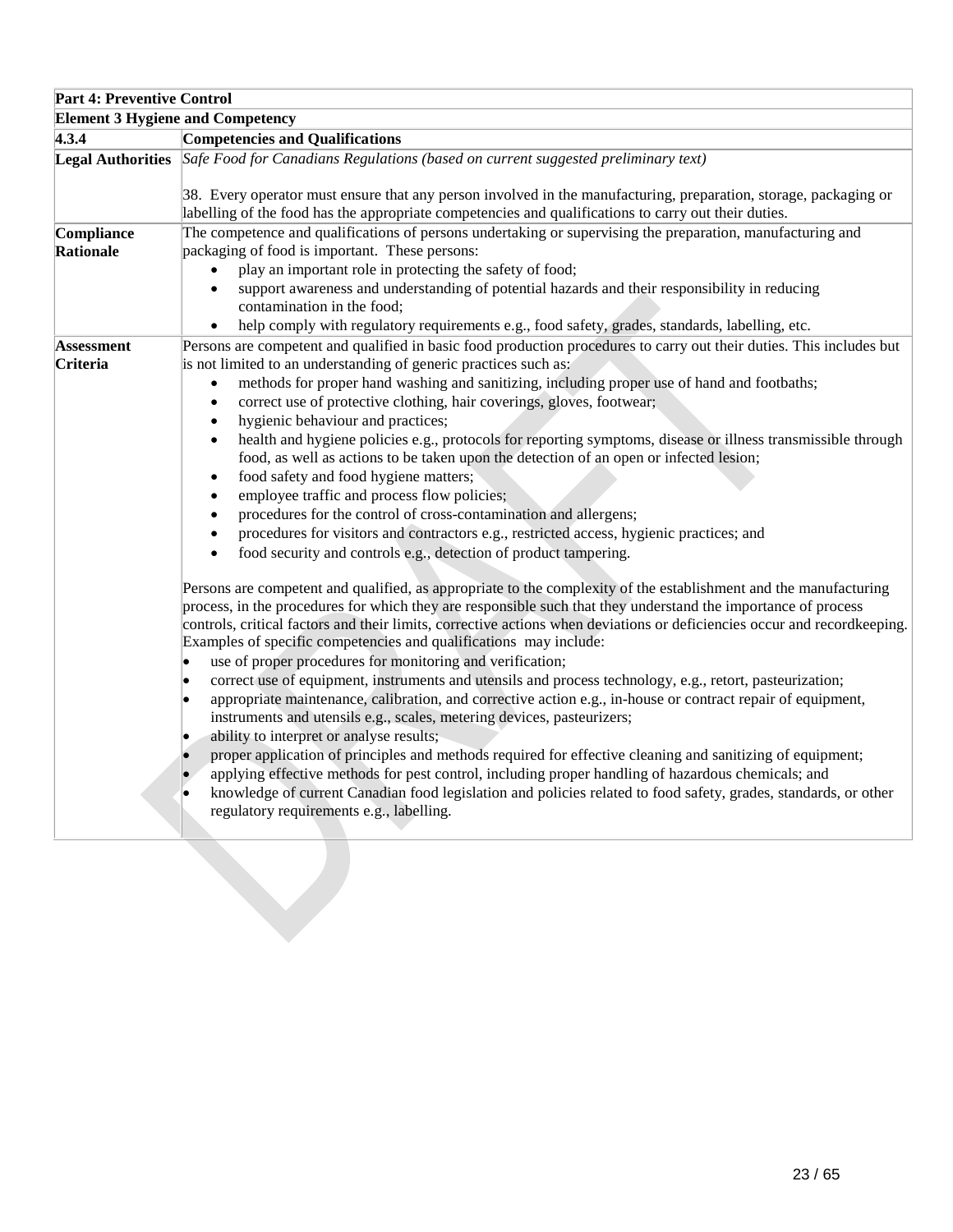| <b>Part 4: Preventive Control</b>                                  |                                                                                                                                                                |  |
|--------------------------------------------------------------------|----------------------------------------------------------------------------------------------------------------------------------------------------------------|--|
| Element 4 Equipment and Conveyances to be used in an Establishment |                                                                                                                                                                |  |
| 4.4.1                                                              | <b>Equipment and Conveyance Design, Construction, Operation and Maintenance</b>                                                                                |  |
|                                                                    | Legal Authorities Safe Food for Canadian Regulations (based on current suggested preliminary text)                                                             |  |
|                                                                    |                                                                                                                                                                |  |
|                                                                    | 39. (1) Every operator must ensure that any equipment or conveyance used in the manufacturing, preparation,                                                    |  |
|                                                                    | storage, packaging or labelling of the food                                                                                                                    |  |
|                                                                    | $(a)$ is appropriate to the food and the activity being conducted;                                                                                             |  |
|                                                                    | (b) is designed of, constructed of and maintained using, materials that are appropriate for the purpose for which                                              |  |
|                                                                    | they are used and, if the materials present a risk of contamination of the food, that are                                                                      |  |
|                                                                    | (i) corrosion-resistant,                                                                                                                                       |  |
|                                                                    | (ii) durable,                                                                                                                                                  |  |
|                                                                    | (iii) capable of withstanding repeated cleaning and, if appropriate, sanitizing, unless the equipment is of                                                    |  |
|                                                                    | single-use, and                                                                                                                                                |  |
|                                                                    | (iv) free of any noxious constituent;                                                                                                                          |  |
|                                                                    | $(c)$ is designed, constructed, maintained and, if applicable, installed<br>(i) to not impart any substance that presents a risk of contamination to the food, |  |
|                                                                    | (ii) as appropriate, with instruments to control, measure and record parameters including temperature,                                                         |  |
|                                                                    | pressure, pH, time, concentration and density,                                                                                                                 |  |
|                                                                    | (iii) to function as intended, and                                                                                                                             |  |
|                                                                    | (iv) to be accessible for cleaning and, if necessary, easily disassembled for cleaning, sanitizing,                                                            |  |
|                                                                    | maintenance and inspection;                                                                                                                                    |  |
|                                                                    | $(d)$ is of sound construction and in good repair;                                                                                                             |  |
|                                                                    | $(e)$ has food contact surfaces, if any, that are                                                                                                              |  |
|                                                                    | (i) smooth,                                                                                                                                                    |  |
|                                                                    | (ii) free from pitting, crevices and loose scale,                                                                                                              |  |
|                                                                    | (iii) unaffected by the food, and                                                                                                                              |  |
|                                                                    | (iv) non-absorbent;                                                                                                                                            |  |
|                                                                    | (f) is used as designed and constructed; and                                                                                                                   |  |
|                                                                    | (g) is used, maintained and, if necessary, calibrated                                                                                                          |  |
|                                                                    | (i) in accordance with the manufacturer's instructions, and                                                                                                    |  |
|                                                                    | (ii) in a manner that does not present a risk of contamination of the food.                                                                                    |  |
|                                                                    |                                                                                                                                                                |  |
|                                                                    | (2) Any equipment used to handle contaminated materials, waste or anything that is inedible, including fish offal,                                             |  |
|                                                                    | inedible egg, inedible processed egg and inedible meat products, must                                                                                          |  |
|                                                                    | (a) be used only for that purpose;<br>(b) be identified as such; and                                                                                           |  |
|                                                                    | (c) satisfy the requirements of paragraphs $(1)(a)$ to $(g)$ .                                                                                                 |  |
|                                                                    |                                                                                                                                                                |  |
| Compliance                                                         | For the purpose of this section equipment includes such things as utensils, containers, and devices used for                                                   |  |
| Rationale                                                          | controlling, measuring and recording. It also includes such things such as forklifts and hand lifts which are used to                                          |  |
|                                                                    | transport materials within the establishment.                                                                                                                  |  |
|                                                                    | Equipment that is well designed, constructed and installed minimizes the potential for biological, chemical                                                    |  |
|                                                                    | and physical hazards.                                                                                                                                          |  |
|                                                                    | Poorly designed equipment may result in the accumulation of food residues that may contain allergenic<br>$\bullet$                                             |  |
|                                                                    | components or micro-organisms that can cause cross-contamination.                                                                                              |  |
|                                                                    | Pits, cracks and crevices can provide areas for residues to accumulate and micro organisms to grow.<br>٠                                                       |  |
|                                                                    | Poor design and installation can result in parts or areas that cannot be properly cleaned, sanitized and                                                       |  |
|                                                                    | inspected.                                                                                                                                                     |  |
|                                                                    | Equipment that is designed and installed in such a way that does not allow for adequate maintenance and<br>٠                                                   |  |
|                                                                    | inspection can result in hazards not being detected.                                                                                                           |  |
|                                                                    | When the equipment is easy to disassemble and reassemble, it is conducive to proper cleaning and<br>٠                                                          |  |
|                                                                    | maintenance of the equipment.                                                                                                                                  |  |
|                                                                    | Equipment used for cleaning and sanitizing that is capable of delivering the requirements of the sanitation<br>$\bullet$                                       |  |
|                                                                    | plan will facilitate a sanitary environment (e.g., temperature indicators, racks, reels, hoses, CIP system).                                                   |  |
|                                                                    | Improper design, construction, installation and validation of instruments and control devices may result in<br>$\bullet$                                       |  |
|                                                                    | inadequate processing, food additives, nutrition, composition, or net quantity violations.                                                                     |  |
|                                                                    | Inadequate exhaustion of equipment to the outside can result in excessive condensation.                                                                        |  |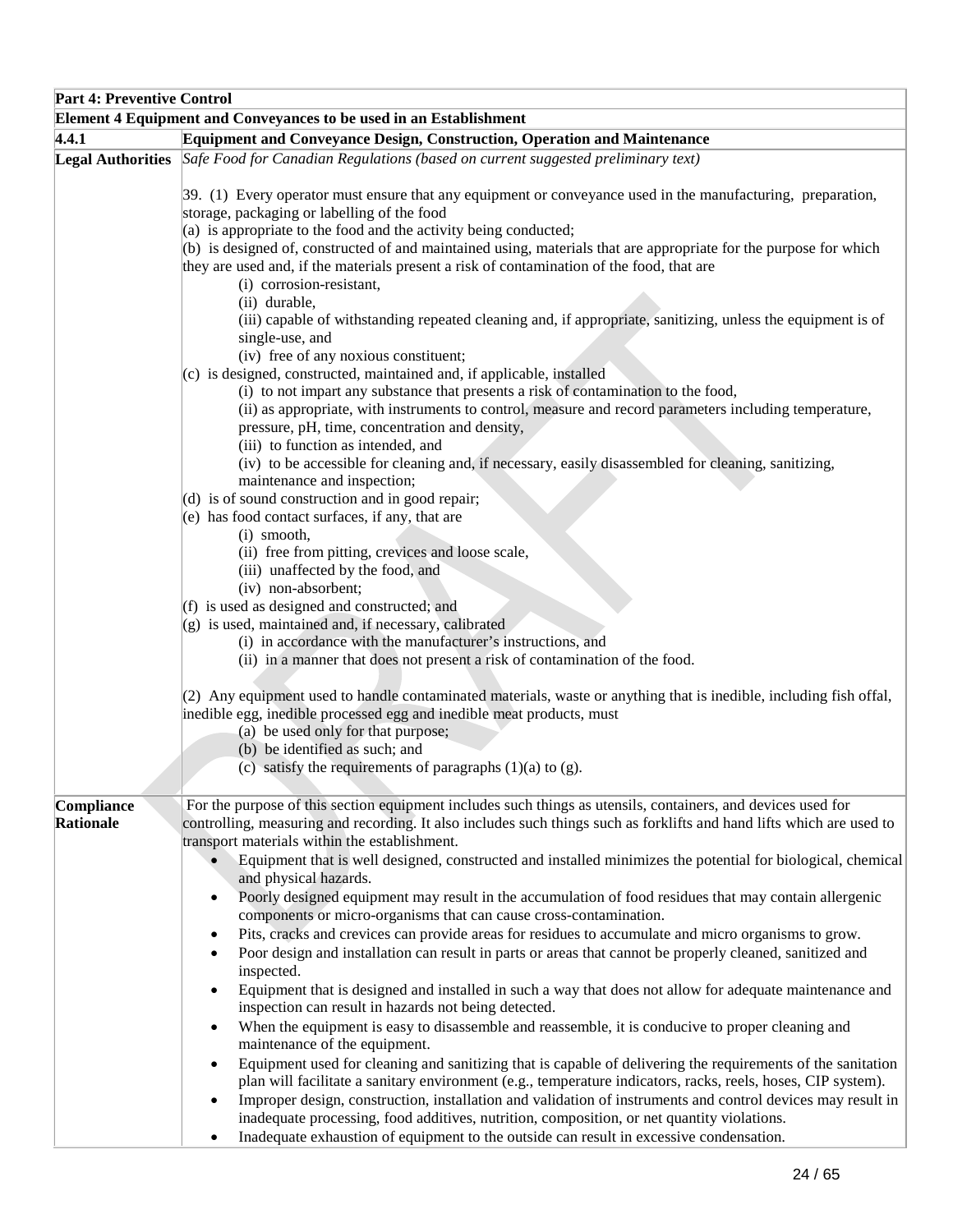|                                      | Improper hook up to drainage systems can result in a collection of water or other liquids or flooding.<br>$\bullet$<br>Equipment, instruments, utensils and food contact surfaces that are not suitable for the activities being<br>performed can impart hazards such as damage or contamination of the food commodities or packaging<br>materials.<br>Poor or missing identification of equipment, instruments and utensils, including containers used to handle<br>$\bullet$<br>inedible or contaminated materials, or using such equipment to handle food commodities could result in<br>contamination.                                                                                                                                                                                                                                                                                                                                                                                                                                                                                                                                                                                                                                                                                                    |
|--------------------------------------|---------------------------------------------------------------------------------------------------------------------------------------------------------------------------------------------------------------------------------------------------------------------------------------------------------------------------------------------------------------------------------------------------------------------------------------------------------------------------------------------------------------------------------------------------------------------------------------------------------------------------------------------------------------------------------------------------------------------------------------------------------------------------------------------------------------------------------------------------------------------------------------------------------------------------------------------------------------------------------------------------------------------------------------------------------------------------------------------------------------------------------------------------------------------------------------------------------------------------------------------------------------------------------------------------------------|
|                                      | Processing equipment, utensils, containers, controlling devices and instruments including measuring, timing and<br>recording devices must be properly maintained and calibrated. This is to ensure that they function as designed and<br>that no potential physical or chemical hazard result, e.g., inappropriate repairs, flaking paint or rust, excessive<br>lubrication.                                                                                                                                                                                                                                                                                                                                                                                                                                                                                                                                                                                                                                                                                                                                                                                                                                                                                                                                  |
|                                      | Sanitation equipment must be properly maintained and calibrated to deliver appropriate temperature and chemical<br>concentrations, and to ensure proper cleaning of processing equipment.                                                                                                                                                                                                                                                                                                                                                                                                                                                                                                                                                                                                                                                                                                                                                                                                                                                                                                                                                                                                                                                                                                                     |
|                                      | The improper calibration of controlling devices may lead to a loss of process control including:<br>inadequate processing of food e.g., time temperatures not being met; and<br>$\bullet$<br>failure to meet other regulatory requirements e.g., incorrect container filling (net quantity), nutritional<br>$\bullet$<br>inaccuracies or composition violations.                                                                                                                                                                                                                                                                                                                                                                                                                                                                                                                                                                                                                                                                                                                                                                                                                                                                                                                                              |
|                                      | Maintenance or calibration taking place during production may result in contamination of the food from the<br>following:<br>nuts and bolts dropped into food;<br>$\bullet$<br>vacuum cleaner exhaust used to clean up, after maintenance, contaminates the air and food contact                                                                                                                                                                                                                                                                                                                                                                                                                                                                                                                                                                                                                                                                                                                                                                                                                                                                                                                                                                                                                               |
|                                      | surfaces; and<br>paint dripping into food, or odors present in the air.                                                                                                                                                                                                                                                                                                                                                                                                                                                                                                                                                                                                                                                                                                                                                                                                                                                                                                                                                                                                                                                                                                                                                                                                                                       |
| <b>Assessment</b><br><b>Criteria</b> | <b>Equipment and Conveyances to be used in an Establishment</b>                                                                                                                                                                                                                                                                                                                                                                                                                                                                                                                                                                                                                                                                                                                                                                                                                                                                                                                                                                                                                                                                                                                                                                                                                                               |
|                                      | All equipment, utensils, containers, conveyances and controlling and measuring devices used in food preparation<br>and storage are:<br>designed, constructed and installed:<br>$\bullet$<br>to be accessible for cleaning, sanitizing, maintenance and inspection and is easily disassembled<br>for those purposes,<br>to prevent contamination during operations,<br>$\circ$<br>where necessary, is exhausted to the outside to prevent excessive condensation, and<br>$\circ$<br>to permit proper drainage from the equipment and where appropriate, connected directly to<br>$\circ$<br>drains;<br>used only for the intended purpose;<br>functioning as intended and capable of delivering the requirements of the process (time, temperature), the<br>sanitation plan, and contributing to specifications being met, e.g., net quantity, composition, labelling, etc.;<br>smooth, non-corrosive, non-absorbent, non-toxic, free from pitting, cracks and crevices where there are<br>food contact surfaces;<br>unaffected by the food e.g., effect of salt or food acids on some materials<br>$\bullet$<br>made of cleanable materials that can withstand repeated cleaning and sanitation;<br>fit for purpose and do not contaminate the food in terms of coatings, paints and other materials used for |
|                                      | food contact surfaces or equipment where there is a possibility of contact with food;<br>using the appropriate strength and type of magnets, if applicable, and these installed in a manner to<br>$\bullet$<br>effectively remove ferrous metal before or after certain operations (e.g., dicing, slicing or filling).                                                                                                                                                                                                                                                                                                                                                                                                                                                                                                                                                                                                                                                                                                                                                                                                                                                                                                                                                                                        |
|                                      | Water, ice and steam handling equipment is designed, constructed and installed in a manner that will not jeopardize<br>the potability of water. Traps are provided as necessary to ensure that condensation is removed and foreign<br>materials are eliminated.                                                                                                                                                                                                                                                                                                                                                                                                                                                                                                                                                                                                                                                                                                                                                                                                                                                                                                                                                                                                                                               |
|                                      | Cleaning and sanitizing equipment is designed for its intended use, and performs as intended.                                                                                                                                                                                                                                                                                                                                                                                                                                                                                                                                                                                                                                                                                                                                                                                                                                                                                                                                                                                                                                                                                                                                                                                                                 |
|                                      | Equipment used to handle inedible or contaminated materials or waste are identified and used only for that purpose.<br>Identification can include labelling, tagging, color coding, etc.                                                                                                                                                                                                                                                                                                                                                                                                                                                                                                                                                                                                                                                                                                                                                                                                                                                                                                                                                                                                                                                                                                                      |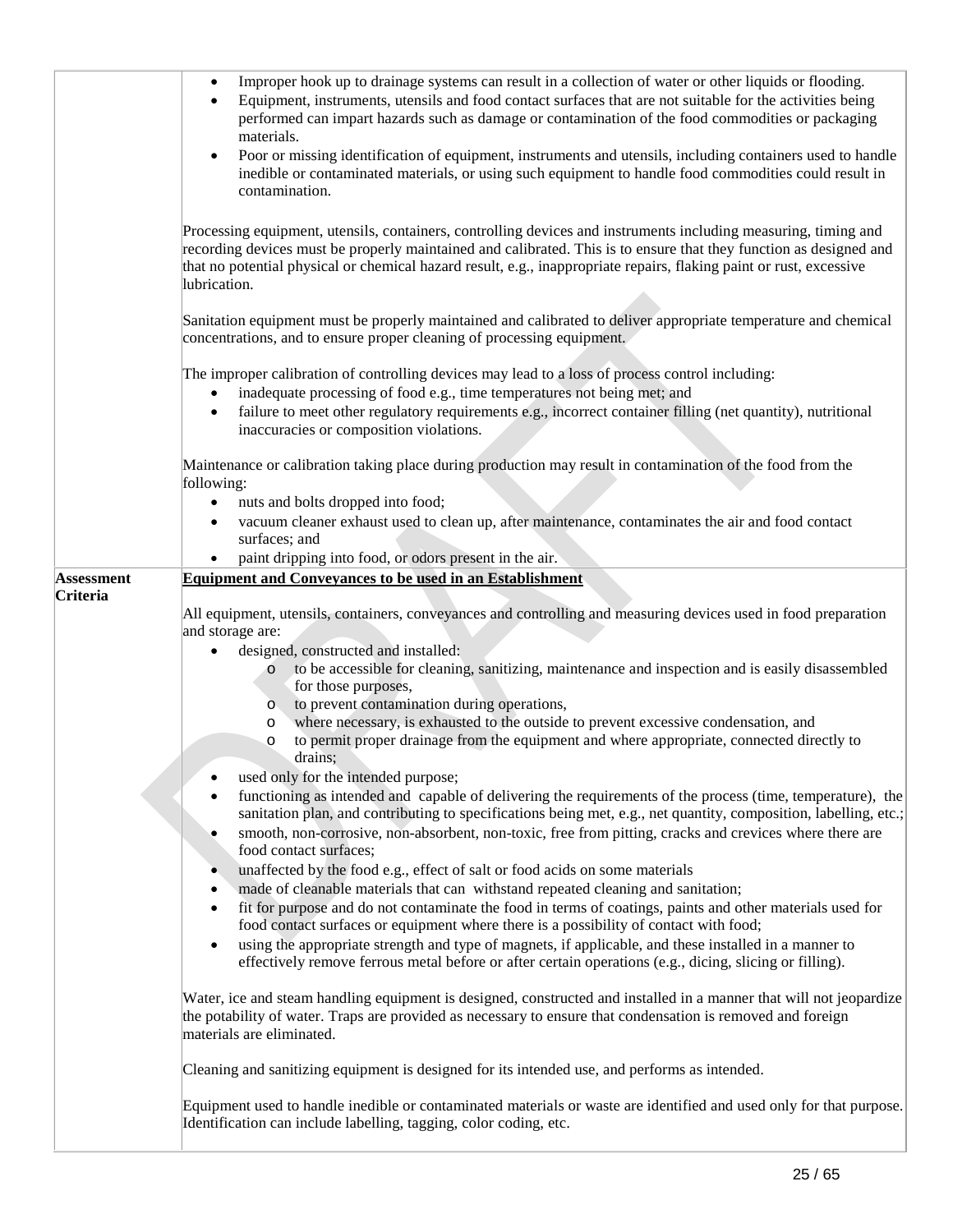## **Instrumentation**

Instruments that control critical safety factors are designed, installed and constructed to ensure that they function as intended. It is recommended that they are located to be easily and accurately read by the operators. The following are some examples of instrumentation that may be required to control factors critical to the process.

## **Measuring, timing and recording devices (thermometers, pressure gauges, recorders)**

- One unit of measurement is used consistently throughout the processing system
- Scales are within the operating range, and are easily readable.
- Controls are in place to verify that process time requirements are met.

### **Metal detectors**

• Metal detection equipment is designed, constructed and installed according to manufacturers' instructions, to ensure that metals are effectively detected. Depending on the food commodity, the equipment manufacturer's manual may describe adjustments that can be made to maintain the level of effectiveness of metal detection, selection of target metal and size, timing of the reject mechanism and suitability for environmental conditions.

### **Scales and metering devices**

- The sensitivity is appropriate to the use.
- Scales are designed and installed to withstand the environmental conditions or are adequately protected from drafts, rust, corrosion.

### **Other instrumentation**

• Other specialized instrumentation may be necessary to control critical factors (e.g., pH meters, refractometers etc.). These must be appropriate for the intended use.

## **Maintenance and calibration** is carried out to ensure that:

- all equipment performs consistently as intended to, and prevents contamination of the food;
- instruments that control critical factors function as intended. These include measuring, timing and recording devices e.g., thermometers, pressure gauges, recorders, metal detectors, scales or metering devices;
- the performance of the following activities do not pose a risk to the food or the food production environment:
	- o dismantling of equipment
	- o lubrication or other equipment servicing
	- o changing filters and gaskets
	- o painting
	- o calibration

### **Maintenance activities may include:**

- 1. listing all equipment, utensils, containers, conveyances, controlling devices and instruments that require regular maintenance.
- identifying the maintenance procedures and frequencies (equipment inspection, adjustments and part replacements are based on the equipment manufacturer's manual or equivalent, or are based on operating conditions that could affect the condition of the equipment).
- 3. naming the competent individual responsible for conducting the maintenance of the equipment, conveyances and instrumentation.

### **Calibration activities may include:**

- 1. listing equipment and instruments that are used for monitoring, controlling and measuring devices, and that require regular calibration to ensure accuracy.
- 2. identifying the calibration procedures and frequencies (upon installation and on an ongoing basis as often as established by the equipment or instrument manufacturer) for equipment that is used for monitoring or controlling devices or instruments.
- 3. naming the competent individual responsible for calibrating the equipment and instruments or overseeing the calibration if it is performed by a third party service.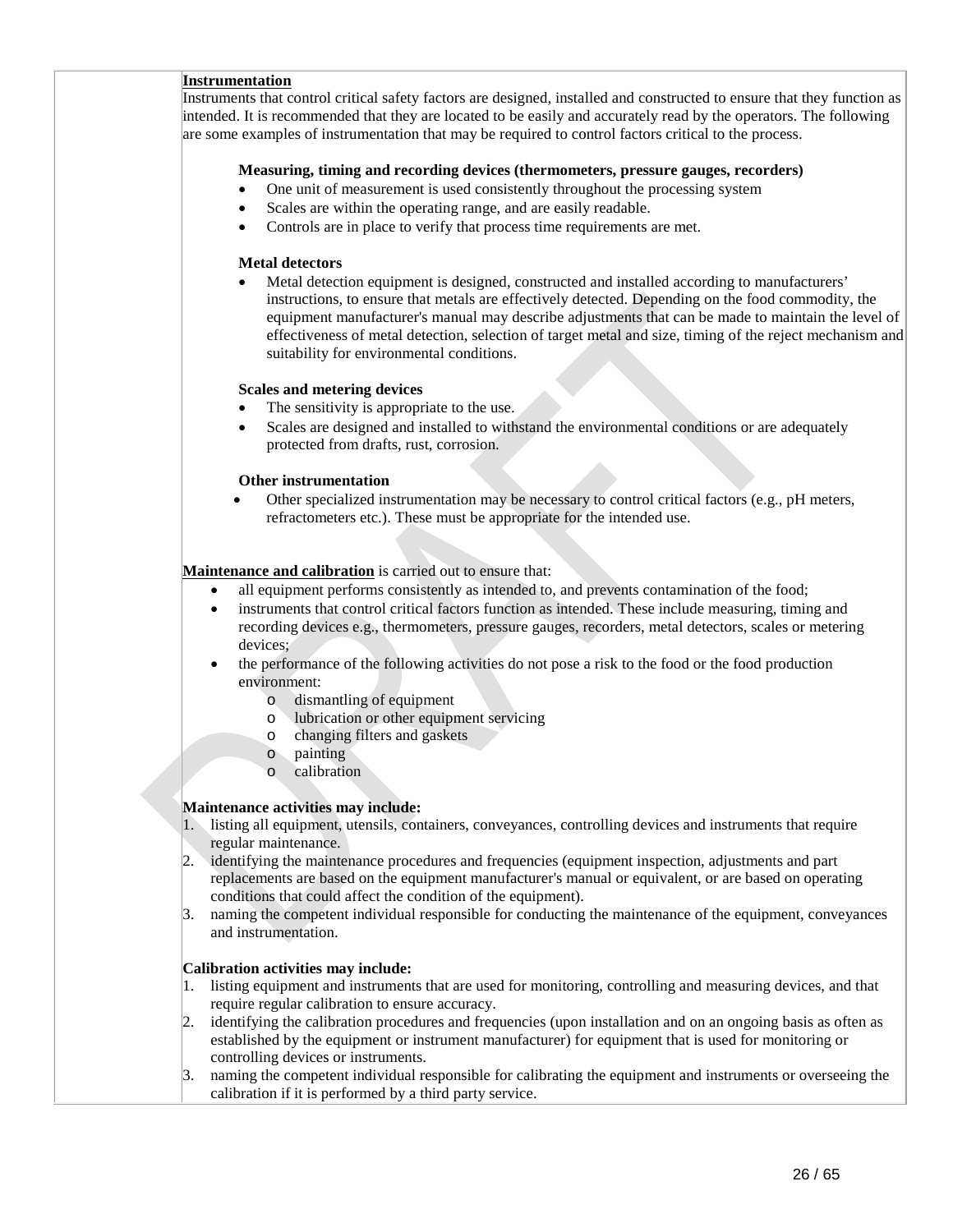| <b>Part 4: Preventive Control</b> |                                                                                                                                                                                                                                                                    |
|-----------------------------------|--------------------------------------------------------------------------------------------------------------------------------------------------------------------------------------------------------------------------------------------------------------------|
|                                   | <b>Element 5 Design Construction and Maintenance of Establishments</b>                                                                                                                                                                                             |
| 4.5.1                             | Design, Construction and Maintenance of Establishment Exterior                                                                                                                                                                                                     |
|                                   | Legal Authorities Safe Food for Canadians Regulations (based on current suggested preliminary text)                                                                                                                                                                |
|                                   | 40. Every operator must ensure that                                                                                                                                                                                                                                |
|                                   | (a) the land that forms part of the establishment                                                                                                                                                                                                                  |
|                                   | (i) is free of debris and refuse,                                                                                                                                                                                                                                  |
|                                   | (ii) provides or permits good drainage, and                                                                                                                                                                                                                        |
|                                   | (iii) is maintained in a manner to prevent harbourage of insects, rodents and other vermin; and                                                                                                                                                                    |
|                                   | (b) the establishment is not in proximity to anything that presents a risk of contamination of the food, including any                                                                                                                                             |
|                                   | source of pollution or any place that harbours insects, rodents or other vermin, unless measures are taken to eliminate<br>any risk of contamination of the food as a result of the proximity.                                                                     |
| Compliance<br>Rationale           | Outside sources of contamination (e.g., dust, foul odours, smoke, pest infestation, airborne microbial and chemical<br>contaminants, flood waters and mud) potentially can impact an establishment and contaminate the interior<br>environment and food commodity. |
| <b>Assessment</b>                 | Design, construction and maintenance of establishment exterior                                                                                                                                                                                                     |
| <b>Criteria</b>                   | The surrounding property is                                                                                                                                                                                                                                        |
|                                   | maintained to minimize sources of contamination such as debris, dirt, dust, fumes and pest harbourage<br>$\circ$<br>areas, and                                                                                                                                     |
|                                   | drained, appropriate to the operation, to prevent water and mud contamination of the establishment<br>$\circ$                                                                                                                                                      |
|                                   | The building is not located in close proximity to any environmental contaminants; air intakes are appropriately<br>located and filtered; the roof, walls and foundation are maintained to prevent leakage.                                                         |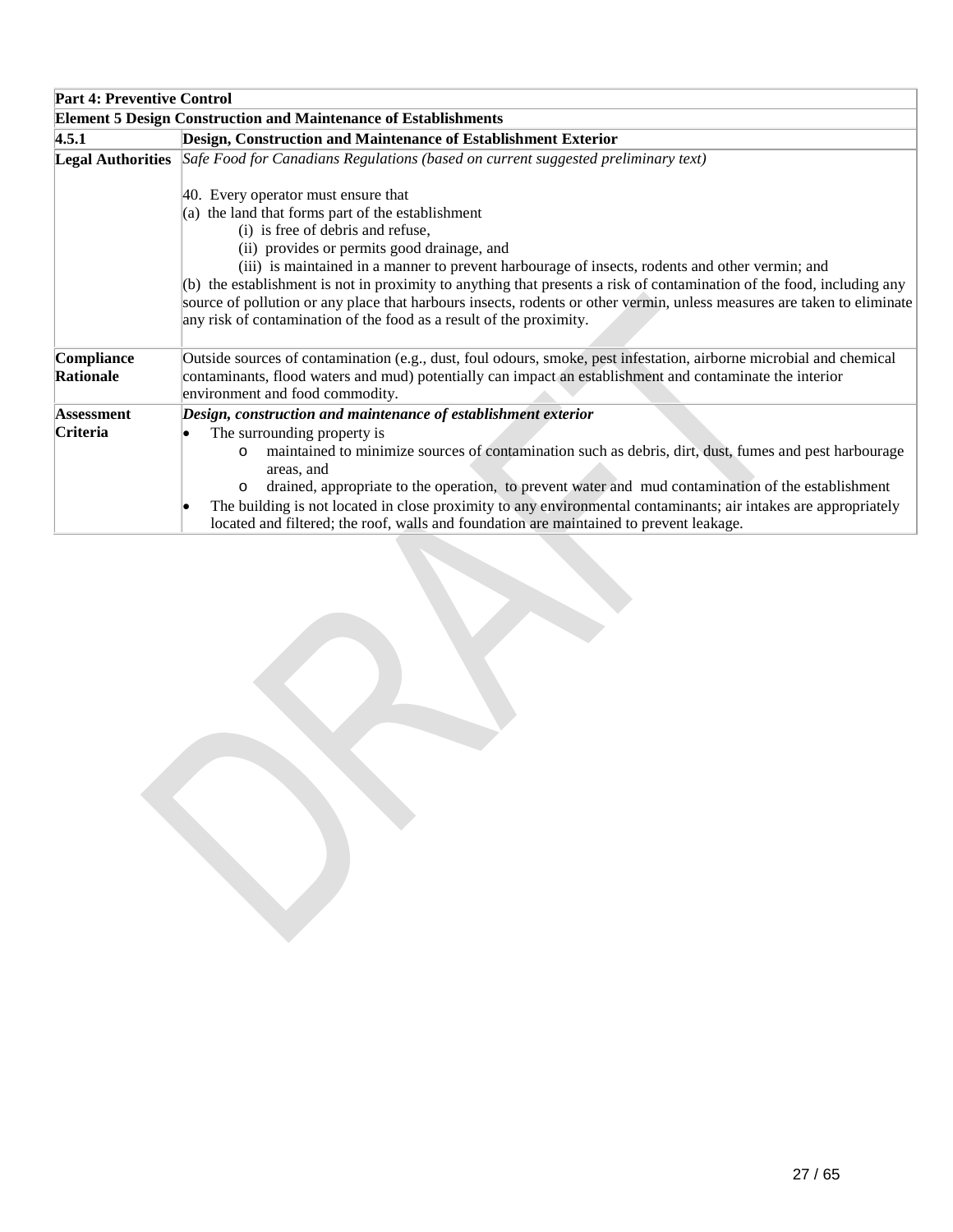| <b>Part 4: Preventive Control</b> |                                                                                                                                                                                                                                                                                                                                                                                                                                                                                                                                                                                                                                                                                                                                               |  |
|-----------------------------------|-----------------------------------------------------------------------------------------------------------------------------------------------------------------------------------------------------------------------------------------------------------------------------------------------------------------------------------------------------------------------------------------------------------------------------------------------------------------------------------------------------------------------------------------------------------------------------------------------------------------------------------------------------------------------------------------------------------------------------------------------|--|
|                                   | Element 5 Design, Construction and Maintenance of Establishments                                                                                                                                                                                                                                                                                                                                                                                                                                                                                                                                                                                                                                                                              |  |
| 4.5.2                             | Interior of the Facility or Conveyance                                                                                                                                                                                                                                                                                                                                                                                                                                                                                                                                                                                                                                                                                                        |  |
| <b>Legal Authorities</b>          | Safe Food for Canadians Regulations (based on current suggested preliminary text)                                                                                                                                                                                                                                                                                                                                                                                                                                                                                                                                                                                                                                                             |  |
|                                   | 41. Every operator must ensure that the interior of the facility or conveyance where the food is manufactured,<br>prepared, stored, packaged or labelled is<br>(a) designed, constructed and maintained<br>(i) to be of sanitary design so as to prevent accumulation of contaminants including dust, dirt, micro-<br>organisms and food particles and to permit effective maintenance, cleaning and, if appropriate, sanitizing,<br>(ii) to be of adequate size and layout to accommodate the activity being conducted and the equipment used in<br>the activity,<br>(iii) of materials that are<br>(A) appropriate for the purpose for which they are used and appropriate to the food and the activity<br>being conducted,<br>(B) durable, |  |
|                                   | (C) capable of withstanding repeated cleaning and, if appropriate, sanitizing, and<br>(D) free of any noxious constituent,<br>(iv) to prevent the entry of insects, rodents or other vermin,<br>(v) to have floors, walls, ceilings, windows and doors, if any, that are smooth, non-absorbent and impervious<br>to moisture, and<br>(vi) to have floors, if any, that provide or permit good drainage; and<br>(b) of sound construction and in good repair.                                                                                                                                                                                                                                                                                  |  |
| Compliance<br>Rationale           | Structure which are properly constructed and maintained support cleaning and sanitation and help prevent the entry of<br>pests and contaminants.                                                                                                                                                                                                                                                                                                                                                                                                                                                                                                                                                                                              |  |
|                                   | Structures and materials that can be effectively cleaned minimize the development of unsanitary conditions (e.g.,<br>presence of bacteria, mold).                                                                                                                                                                                                                                                                                                                                                                                                                                                                                                                                                                                             |  |
|                                   | Structures which are properly constructed and maintained support cleaning and sanitation and help prevent the entry of<br>pests and contaminants.                                                                                                                                                                                                                                                                                                                                                                                                                                                                                                                                                                                             |  |
|                                   | Ceilings and overhead structures, stairs and elevators that are well designed will minimize the build-up of dirt,<br>condensation and the shedding of particles that may contaminate a food commodity or packaging materials.                                                                                                                                                                                                                                                                                                                                                                                                                                                                                                                 |  |
|                                   | Floors that are designed to permit liquids to drain to trapped outlets help prevent water pooling. Standing water can<br>become stagnant and therefore a source of contamination.                                                                                                                                                                                                                                                                                                                                                                                                                                                                                                                                                             |  |
|                                   | Doors and windows are constructed of materials that are durable, impervious, smooth, cleanable, free of any noxious<br>constituents as appropriate to the operation and maintained in good repair help to prevent contamination of a food or<br>packaging material and to facilitate sanitation.                                                                                                                                                                                                                                                                                                                                                                                                                                              |  |
|                                   | Windows that are sealed or equipped with close-fitting screens and doors that are tight fitting will help prevent entry of<br>contaminants and pests.                                                                                                                                                                                                                                                                                                                                                                                                                                                                                                                                                                                         |  |
|                                   | Windows constructed of, or protected with, unbreakable materials will help prevent foreign material, including glass,<br>contamination of food, ingredients, packaging materials and food contact surfaces.                                                                                                                                                                                                                                                                                                                                                                                                                                                                                                                                   |  |
|                                   | Door locations such as employee entry to the establishment and flow to work rooms influence operational flows and<br>ingredient/production flows; adequate separation or control between incompatible operations promotes the prevention<br>of contamination (see 5.2.1 flow separation).                                                                                                                                                                                                                                                                                                                                                                                                                                                     |  |
|                                   | As appropriate to the operation, doors are self-closing to facilitate process separation and to help prevent doors from<br>being left open.                                                                                                                                                                                                                                                                                                                                                                                                                                                                                                                                                                                                   |  |
| <b>Assessment</b><br>Criteria     | Note: Conveyances referred to in this section including those such as fishing vessels where food is manufactured,<br>prepared, stored, packaged or labeled are considered to be establishments.                                                                                                                                                                                                                                                                                                                                                                                                                                                                                                                                               |  |
|                                   | Floors, walls and ceilings are: constructed of materials that are durable, impervious, smooth, and cleanable;                                                                                                                                                                                                                                                                                                                                                                                                                                                                                                                                                                                                                                 |  |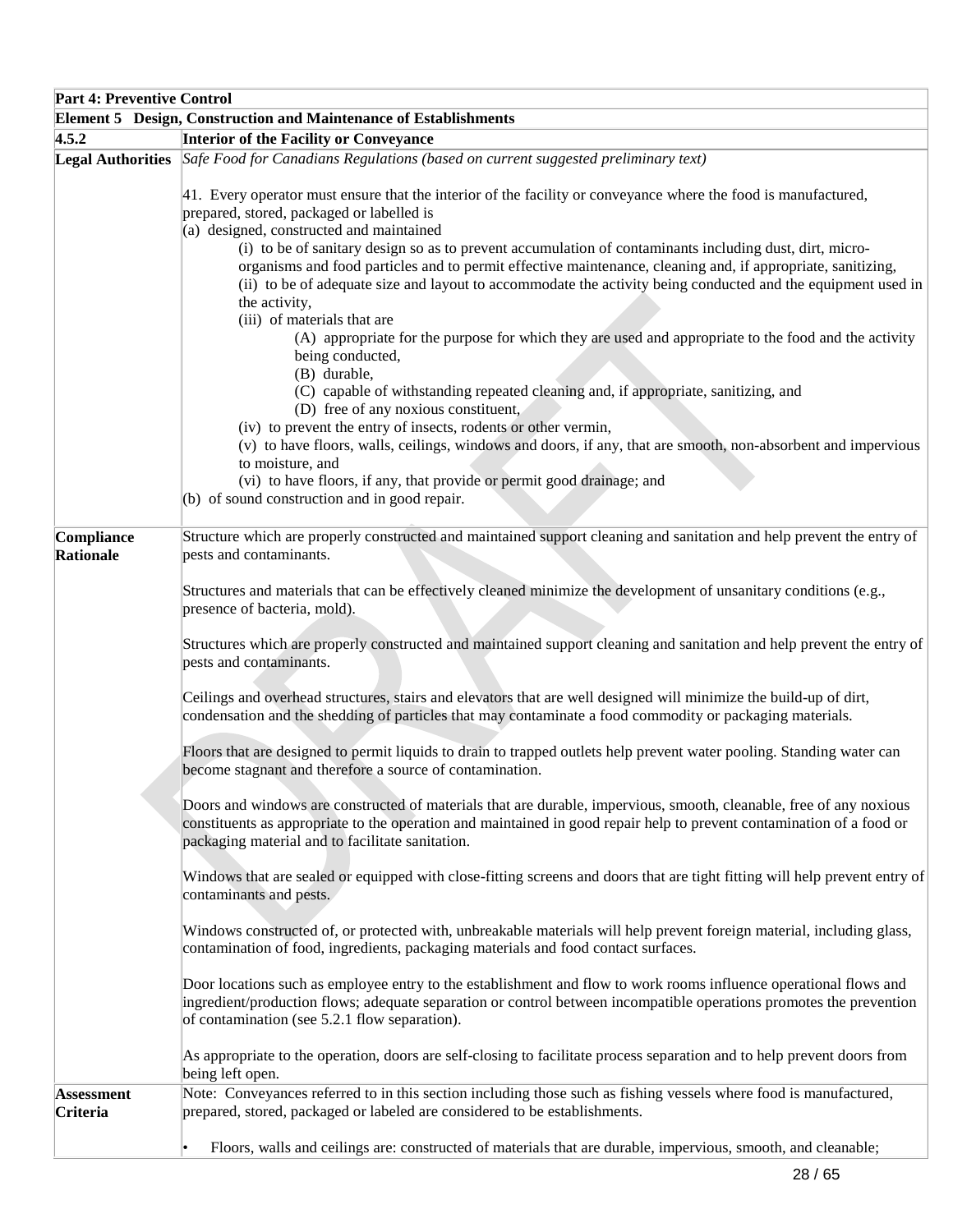| appropriate to the operation; maintained in good repair, and; facilitate sanitation.                                                                                                                                                                                                                                 |
|----------------------------------------------------------------------------------------------------------------------------------------------------------------------------------------------------------------------------------------------------------------------------------------------------------------------|
| Where appropriate, wall, floor and ceiling joints are sealed and angles are coved to prevent contamination and                                                                                                                                                                                                       |
| facilitate cleaning.                                                                                                                                                                                                                                                                                                 |
| The design, construction and maintenance of ceilings, overhead structures, stairs and elevators prevents the build-<br>up of dirt, condensation and the shedding of particles and facilitates sanitation.                                                                                                            |
| In food preparation areas floors are designed, constructed and maintained to permit drainage and prevent water<br>pooling.                                                                                                                                                                                           |
| Drains must be trapped and be of adequate size, number and location to help prevent the pooling of water or other<br>processing wastes and not pose a contamination risk to food commodities or packaging materials.                                                                                                 |
| Doors and windows in rooms or areas where food is manufactured, stored, packaged, received or shipped are<br>constructed of materials that are durable, impervious, smooth, cleanable, and free of any noxious constituents;<br>appropriate to the operation; maintained in good repair, and; facilitate sanitation. |
| Doors are located so as to limit access to the processing area and provide a physical separation between the<br>outdoors, raw receiving and production areas (see 5.2.3 flow separation).                                                                                                                            |
| Doors leading to processing areas are close fitting, properly sealed and, as appropriate to the operation, are self-<br>closing/opening and such doors are kept closed during processing.                                                                                                                            |
| Air curtains, plastic separators etc. if used, are appropriate for their intended use are maintained in good repair and<br>facilitate sanitation.                                                                                                                                                                    |
| Windows are properly sealed or equipped with close fitting screens.                                                                                                                                                                                                                                                  |
| Windows that in the case of breakage, could result in the contamination of food, are constructed of alternative<br>materials or are adequately protected.                                                                                                                                                            |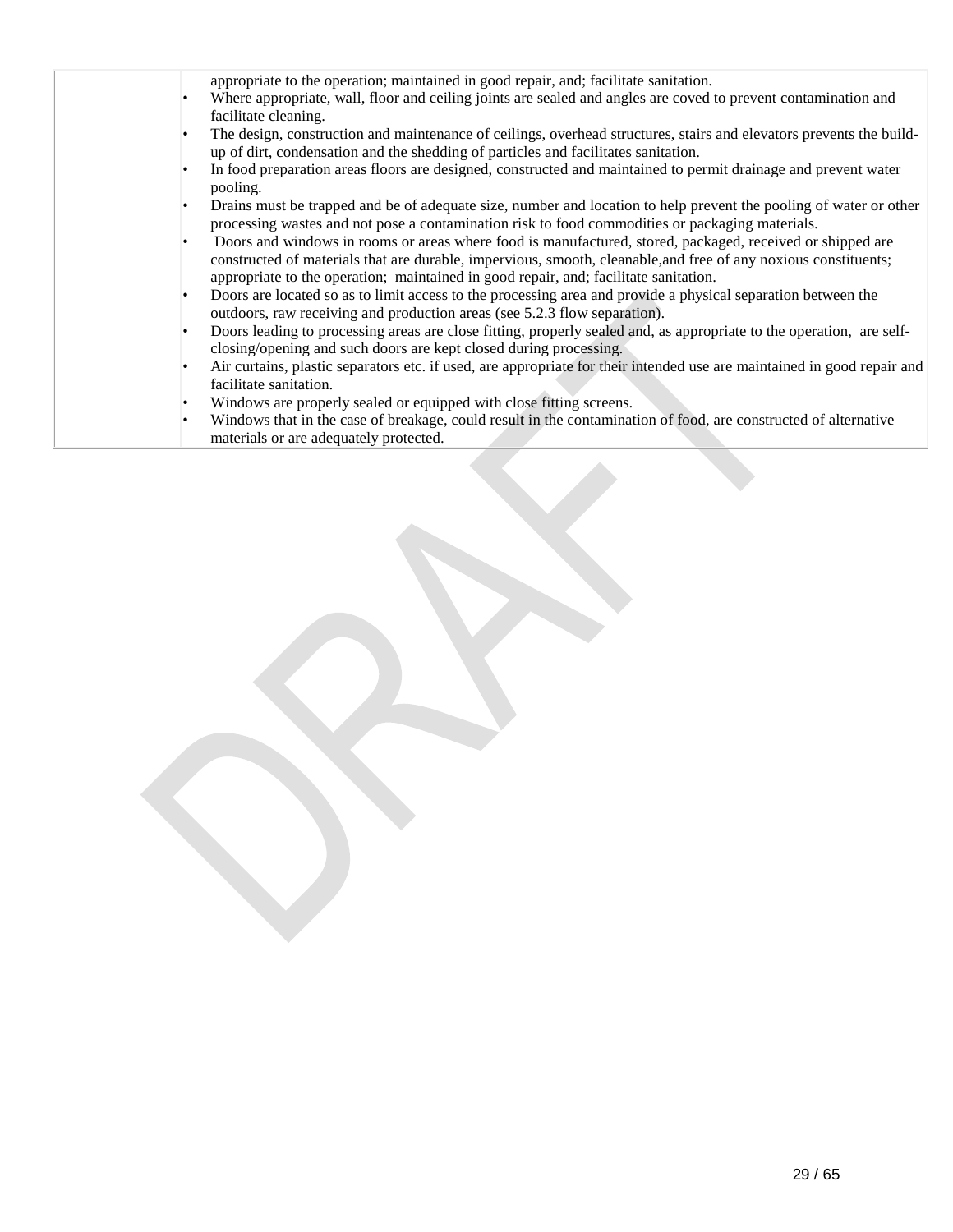| <b>Part 4: Preventive Control</b>                                |                                                                                                                                                                                                                                                                                                                                                                                                                                                                                                                                                                                                                                                                                                                                                                                                                                                                                                                                                                    |  |
|------------------------------------------------------------------|--------------------------------------------------------------------------------------------------------------------------------------------------------------------------------------------------------------------------------------------------------------------------------------------------------------------------------------------------------------------------------------------------------------------------------------------------------------------------------------------------------------------------------------------------------------------------------------------------------------------------------------------------------------------------------------------------------------------------------------------------------------------------------------------------------------------------------------------------------------------------------------------------------------------------------------------------------------------|--|
| Element 5 Design, Construction and Maintenance of Establishments |                                                                                                                                                                                                                                                                                                                                                                                                                                                                                                                                                                                                                                                                                                                                                                                                                                                                                                                                                                    |  |
| 4.5.2                                                            | <b>Interior of the Facility or Conveyance</b>                                                                                                                                                                                                                                                                                                                                                                                                                                                                                                                                                                                                                                                                                                                                                                                                                                                                                                                      |  |
| 4.5.2.1                                                          | <b>Process Flow Separation</b>                                                                                                                                                                                                                                                                                                                                                                                                                                                                                                                                                                                                                                                                                                                                                                                                                                                                                                                                     |  |
|                                                                  | Legal Authorities Safe Food for Canadians Regulations (based on current suggested preliminary text)                                                                                                                                                                                                                                                                                                                                                                                                                                                                                                                                                                                                                                                                                                                                                                                                                                                                |  |
|                                                                  | 42. Every operator must ensure that the facility or conveyance where the food is manufactured, prepared, stored,<br>packaged or labelled is designed, constructed and maintained to effectively control the movement of persons,<br>equipment, conveyances and food commodities within — and into and out of — the facility or conveyance so that<br>the movement does not present a risk of contamination of the food.                                                                                                                                                                                                                                                                                                                                                                                                                                                                                                                                            |  |
|                                                                  | 43. Every operator must ensure that measures are taken to effectively control the movement of persons, equipment,<br>conveyances and food commodities within $-$ and into and out of $-$ the facility or conveyance where the food is<br>manufactured, prepared, stored, packaged or labelled, so that the measures and the movement do not present a risk<br>of contamination of the food.                                                                                                                                                                                                                                                                                                                                                                                                                                                                                                                                                                        |  |
|                                                                  | 44. Every operator must ensure that incompatible activities or foods are separated by physical or other effective<br>means.                                                                                                                                                                                                                                                                                                                                                                                                                                                                                                                                                                                                                                                                                                                                                                                                                                        |  |
|                                                                  | 45. The operator must ensure that measures are taken to keep the food separate from<br>(a) any food that does not comply with these Regulations;<br>(b) anything that has been or is to be manufactured, prepared, stored, packaged or labelled that is not for<br>human consumption; and<br>(c) any food that is to be sold solely within a province.                                                                                                                                                                                                                                                                                                                                                                                                                                                                                                                                                                                                             |  |
| Compliance<br>Rationale                                          | Appropriate design of operational flow will help prevent contamination / cross contamination of food commodities<br>and other items e.g.,<br>employee entry to the establishment and flow to work rooms, change rooms, storages etc.<br>$\bullet$<br>ingredient/production flows<br>$\bullet$<br>animal food/feed and not for human consumption, inedible product or food waste and garbage flows<br>adequate separation or control between incompatible operations (e.g. separation of time or space between<br>$\bullet$<br>the handling of raw ingredients and the handling of cooked or final food commodities; living quarters and<br>areas where animals are kept are completely separated and do not open directly to any processing areas)<br>Appropriate design of operational flow will help prevent products destined for intra provincial trade, which are not<br>subject to the SFCA/R, from being mixed with food commodities subject to the SFCA/R. |  |
|                                                                  | Uncontrolled access to the establishment and/or any area within the establishment, may lead to food safety risks<br>including tampering.                                                                                                                                                                                                                                                                                                                                                                                                                                                                                                                                                                                                                                                                                                                                                                                                                           |  |
| <b>Assessment</b><br>Criteria                                    | Note: two types of conveyances are referenced here. The conveyance which is considered an establishment and<br>conveyances used in or at the establishment to move materials.                                                                                                                                                                                                                                                                                                                                                                                                                                                                                                                                                                                                                                                                                                                                                                                      |  |
|                                                                  | Access to the establishment and/or areas within the establishment is controlled by one of the following or<br>equivalent:<br>Limiting access to individuals to specific areas of the establishment where there is a risk of contamination of<br>the food commodity<br>Allowing access to specific areas of the establishment provided that procedures are in place to mitigate the<br>risk (e.g., changing clothing and footwear)                                                                                                                                                                                                                                                                                                                                                                                                                                                                                                                                  |  |
|                                                                  | Where there is potential for cross-contamination, incompatible items or activities are separated by physical or other<br>effective means such as:                                                                                                                                                                                                                                                                                                                                                                                                                                                                                                                                                                                                                                                                                                                                                                                                                  |  |
|                                                                  | separate rooms which are constructed using walls, doors and windows suitable to the operation.<br>O<br>anteroom between incompatible rooms/areas<br>O<br>separate processing lines<br>O<br>sequencing or scheduling of processing<br>0<br>regulated flow of employees<br>O<br>regulated flow in the process from the arrival of the raw material at the premises to the finished<br>$\circ$<br>food commodities                                                                                                                                                                                                                                                                                                                                                                                                                                                                                                                                                    |  |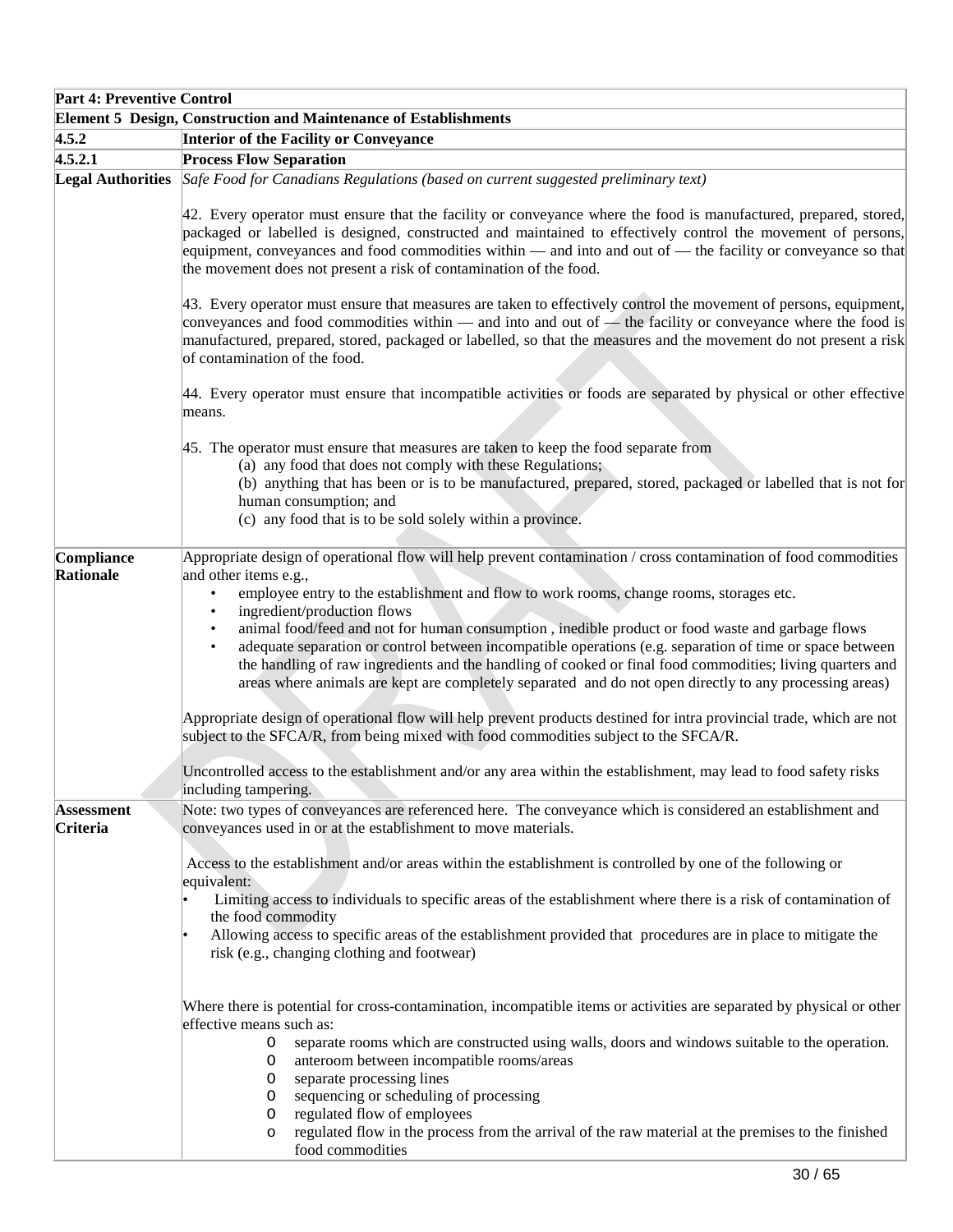| <b>Part 4: Preventive Control</b> |                                                                                                                                                                                                                                                                                                                       |  |
|-----------------------------------|-----------------------------------------------------------------------------------------------------------------------------------------------------------------------------------------------------------------------------------------------------------------------------------------------------------------------|--|
|                                   | <b>Element 5 Design, Construction and Maintenance of Establishments</b>                                                                                                                                                                                                                                               |  |
| 4.5.2                             | <b>Interior of the Facility or Conveyance</b>                                                                                                                                                                                                                                                                         |  |
| 4.5.2.2                           | Lighting                                                                                                                                                                                                                                                                                                              |  |
|                                   | Legal Authorities Safe Food for Canadians Regulations (based on current suggested preliminary text)                                                                                                                                                                                                                   |  |
|                                   | 46. (1) Every operator must ensure that the facility or conveyance where the food is manufactured, prepared,<br>stored, packaged or labelled is equipped with natural or artificial lighting that does not affect the food and is<br>appropriate to the activity being conducted.                                     |  |
|                                   | (2) Every operator must ensure that any light fixtures in the facility or conveyance where the food is manufactured,<br>prepared, stored, packaged or labelled<br>(a) are capable of withstanding repeated cleaning and, if appropriate, sanitizing; and                                                              |  |
|                                   | (b) do not present a risk of contamination of the food in the event of breakage.                                                                                                                                                                                                                                      |  |
| Compliance<br>Rationale           | Appropriate and sufficient lighting allows personnel to perform designated duties, increases efficiency in<br>determining defects, allows easier monitoring of sanitation and visible contaminants and helps prevent the<br>production of natural toxins, where there is a risk for this.                             |  |
|                                   | If the light source alters or changes the appearance of the natural colour of the food, it may result in an incorrect<br>assessment of the food.                                                                                                                                                                      |  |
|                                   | Inadequate or overexposure to lighting may result in the deterioration of nutrients, affect the quality of food<br>commodities or result in the production of natural toxins. Excessive lighting may affect the efficiency of chorine<br>used in sanitation.                                                          |  |
|                                   | Properly designed light fixtures facilitate cleaning and sanitation to help prevent contamination of work surfaces,<br>food commodities and packaging materials.                                                                                                                                                      |  |
|                                   | Broken light bulbs or lighting fixtures over exposed food, ingredients, packaging materials or food contact surfaces,<br>may result in a physical foreign material hazard. Safety covers contribute to the prevention of breakage and the<br>containment of any material resulting from a breakage.                   |  |
| <b>Assessment</b><br>Criteria     | Lighting is appropriate such that the intended production or inspection activities can be effectively conducted.                                                                                                                                                                                                      |  |
|                                   | In general, the following intensity levels, measured using a light meter at the work surface level or approximately 1<br>m from the floor, have been historically acceptable:<br>540 lux (50 foot candles) in inspection areas<br>220 lux (20 foot candles) in work areas<br>110 lux (10 foot candles) in other areas |  |
|                                   | Lighting is appropriate such that the appearance of the natural colour of the food is not altered.                                                                                                                                                                                                                    |  |
|                                   | Light bulbs and fixtures located in areas where there is exposed food, ingredients, packaging materials or food<br>contact surfaces are of a safety type or are equipped with safety covers. They are appropriately designed to<br>facilitate cleaning                                                                |  |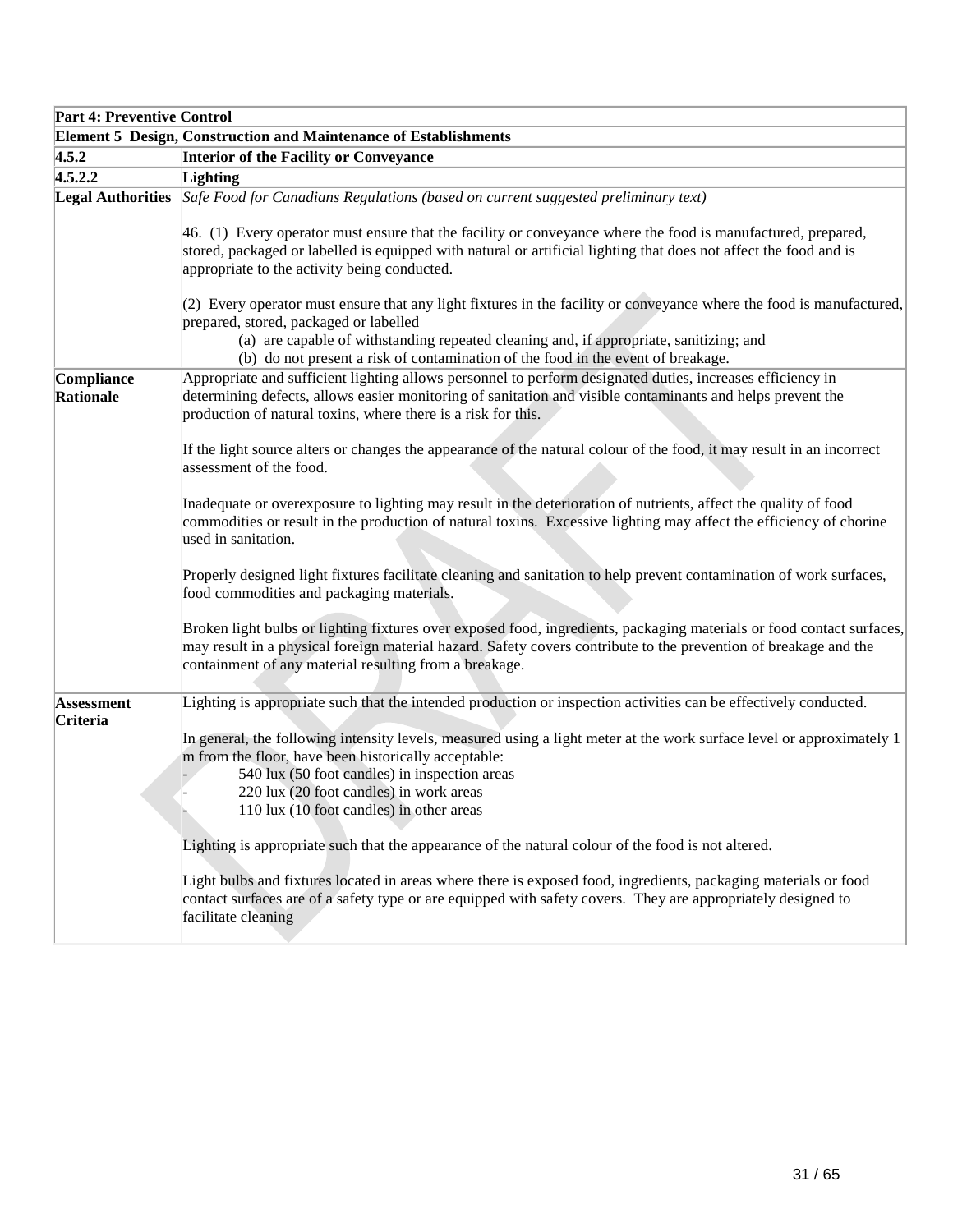| <b>Part 4: Preventive Control</b>    |                                                                                                                                                                                                                                                                                                                                                                                                                                                                                                                                                                                                                                                                                                                                                                                                                                                                                                                                                                                                                                                                                                                                                                                                                                                                                                                                                     |  |
|--------------------------------------|-----------------------------------------------------------------------------------------------------------------------------------------------------------------------------------------------------------------------------------------------------------------------------------------------------------------------------------------------------------------------------------------------------------------------------------------------------------------------------------------------------------------------------------------------------------------------------------------------------------------------------------------------------------------------------------------------------------------------------------------------------------------------------------------------------------------------------------------------------------------------------------------------------------------------------------------------------------------------------------------------------------------------------------------------------------------------------------------------------------------------------------------------------------------------------------------------------------------------------------------------------------------------------------------------------------------------------------------------------|--|
|                                      | <b>Element 5 Design, Construction and Maintenance of Establishments</b>                                                                                                                                                                                                                                                                                                                                                                                                                                                                                                                                                                                                                                                                                                                                                                                                                                                                                                                                                                                                                                                                                                                                                                                                                                                                             |  |
| 4.5.2                                | <b>Interior of the Facility or Conveyance</b>                                                                                                                                                                                                                                                                                                                                                                                                                                                                                                                                                                                                                                                                                                                                                                                                                                                                                                                                                                                                                                                                                                                                                                                                                                                                                                       |  |
| 4.5.2.3                              | <b>Air Quality and Ventilation</b>                                                                                                                                                                                                                                                                                                                                                                                                                                                                                                                                                                                                                                                                                                                                                                                                                                                                                                                                                                                                                                                                                                                                                                                                                                                                                                                  |  |
|                                      | Legal Authorities Safe Food for Canadians Regulations (based on current suggested preliminary text)<br>47. Every operator must ensure that the facility or conveyance where the food is manufactured, prepared, stored,<br>packaged or labelled is equipped with a ventilation system that is designed, constructed and maintained to<br>(a) provide natural or mechanical ventilation with sufficient air exchange<br>(i) to provide only clean air to areas of the facility or conveyance where air presents a risk of contamination<br>of the food,<br>(ii) to prevent accumulation of steam, condensation or dust that presents a risk of contamination of the food,<br>and<br>(iii) to remove unclean air and odours that could affect the food;<br>(b) be accessible and, if necessary, disassembled, for cleaning, maintenance and inspection;<br>(c) to be capable of withstanding repeated cleaning; and<br>(d) function as intended.                                                                                                                                                                                                                                                                                                                                                                                                      |  |
| Compliance<br>Rationale              | Proper location of air intakes and the use of effective filters (pore size and cleanliness) are essential to prevent<br>the introduction of air contaminated with insects, dust, smoke, objectionable odour, etc.<br>Adequate ventilation minimizes airborne contamination of food (e.g., from aerosols or condensation droplets)<br>and minimizes condensation, which could contaminate food.<br>A clean and well maintained ventilation system that functions properly prevents excessive heat, steam,<br>condensation and dust build up in the facility, removes contaminated air and prevents the ventilation system<br>itself from becoming a source of contamination.<br>The flow of contaminated air through an establishment can be a source of bacterial contaminants for<br>le.<br>microbiologically sensitive food processing areas.<br>The use of food grade air or gases contributes to the prevention of airborne contamination to food or packaging<br>materials.<br>Proper ventilation in animal holding areas is necessary to ensure animal comfort.                                                                                                                                                                                                                                                                               |  |
| <b>Assessment</b><br><b>Criteria</b> | Ventilation openings are equipped with close fitting screens or filters as appropriate to prevent the intake of<br>contaminated air.<br>Ventilation provides sufficient air exchange to prevent unacceptable accumulations of heat, steam, condensation<br>or dust and remove contaminated air.<br>HVAC (heating, ventilation and air conditioning) systems are designed and constructed so that air flow into<br>clean areas is not contaminated. Systems are adequately maintained and cleaned.<br>Holding areas that are used for food animals awaiting slaughter are provided with adequate ventilation<br>Airflow is directed from more microbiologically sensitive areas (e.g., ready-to-eat processing rooms and aseptic<br>rooms) to less microbiologically sensitive areas (e.g., raw ingredient handling areas).<br>Where required, ambient air, compressed air or gases utilized in processing equipment that:<br>contact food commodities or packaging materials are sourced and treated, as appropriate to the<br>$\circ$<br>operation, to minimize contamination of food commodities and packaging.<br>do not contact food commodities or packaging materials but rather are used to operate valves or<br>$\circ$<br>equipment pneumatically are treated so as to not damage equipment or contaminate food or<br>packaging materials. |  |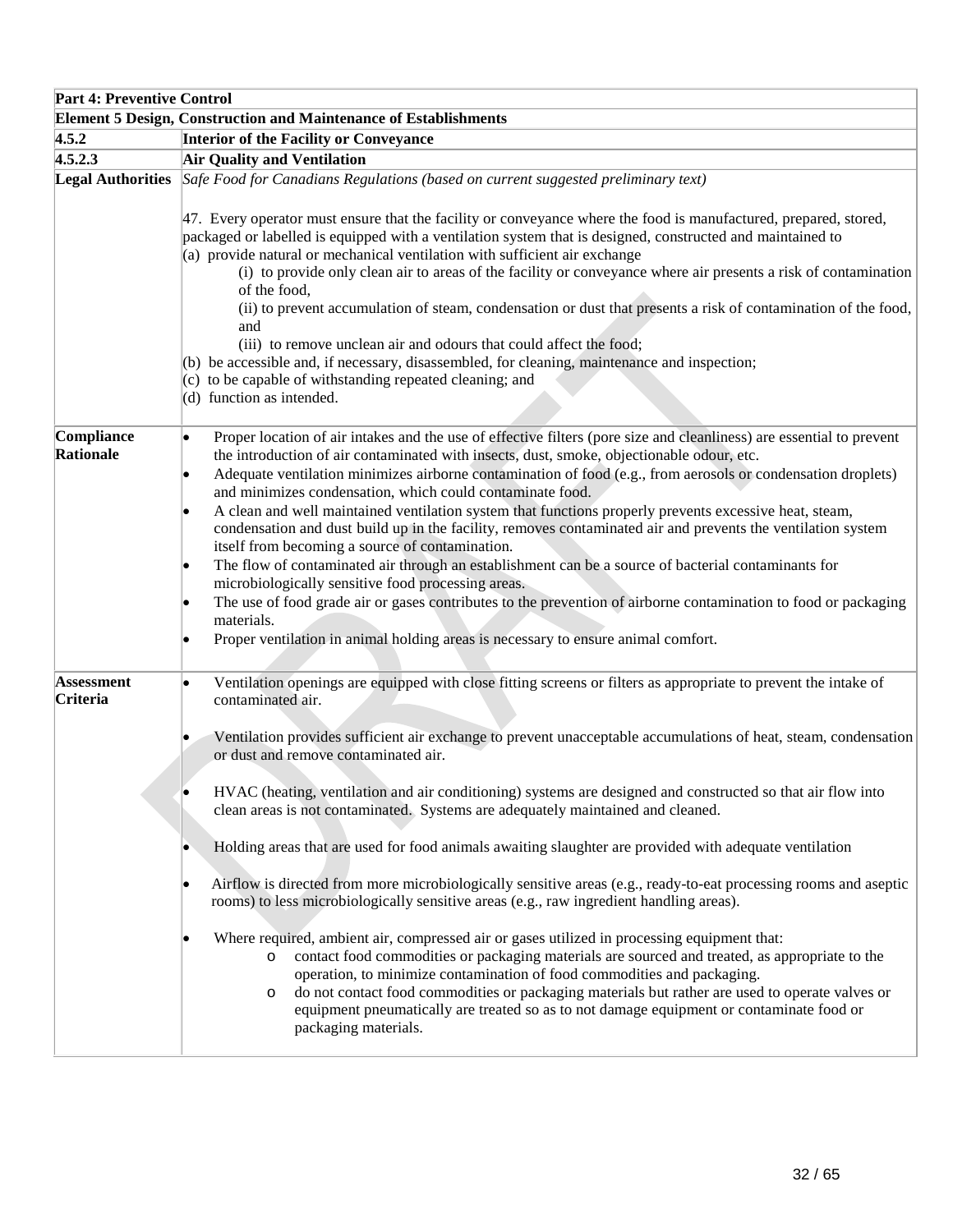| <b>Part 4: Preventive Control</b> |                                                                                                                                                                                                                                                                                                                                                                                                                                                                                                                                                                                                                                                                                                                                                                                                                                                                                                                                                                                                              |
|-----------------------------------|--------------------------------------------------------------------------------------------------------------------------------------------------------------------------------------------------------------------------------------------------------------------------------------------------------------------------------------------------------------------------------------------------------------------------------------------------------------------------------------------------------------------------------------------------------------------------------------------------------------------------------------------------------------------------------------------------------------------------------------------------------------------------------------------------------------------------------------------------------------------------------------------------------------------------------------------------------------------------------------------------------------|
|                                   | Element 5 - Design, Construction and Maintenance of Establishments                                                                                                                                                                                                                                                                                                                                                                                                                                                                                                                                                                                                                                                                                                                                                                                                                                                                                                                                           |
| 4.5.2                             | <b>Interior of the Facility or Conveyance</b>                                                                                                                                                                                                                                                                                                                                                                                                                                                                                                                                                                                                                                                                                                                                                                                                                                                                                                                                                                |
| 4.5.2.4                           | <b>Humidity and Temperature Control</b>                                                                                                                                                                                                                                                                                                                                                                                                                                                                                                                                                                                                                                                                                                                                                                                                                                                                                                                                                                      |
| <b>Legal Authorities</b>          | Safe Food for Canadians Regulations (based on current suggested preliminary text)<br>48. (1) Every operator must ensure that the temperature and humidity levels in the facility or conveyance where                                                                                                                                                                                                                                                                                                                                                                                                                                                                                                                                                                                                                                                                                                                                                                                                         |
|                                   | the food is manufactured, prepared, stored, packaged or labelled are appropriate to the food and to the activity<br>being conducted.                                                                                                                                                                                                                                                                                                                                                                                                                                                                                                                                                                                                                                                                                                                                                                                                                                                                         |
|                                   | $(2)$ If the facility or conveyance is equipped with a heating, cooling or humidity control system, the system must be<br>designed, constructed and maintained                                                                                                                                                                                                                                                                                                                                                                                                                                                                                                                                                                                                                                                                                                                                                                                                                                               |
|                                   | (a) to have the appropriate instruments for indicating and recording the temperature and humidity levels;<br>(b) to be accessible and, if necessary, disassembled for cleaning, maintenance and inspection;<br>(c) to be capable of withstanding repeated cleaning; and<br>(d) to function as intended.                                                                                                                                                                                                                                                                                                                                                                                                                                                                                                                                                                                                                                                                                                      |
| Compliance                        | The lack of temperature and humidity control in processing rooms where temperature / humidity sensitive food                                                                                                                                                                                                                                                                                                                                                                                                                                                                                                                                                                                                                                                                                                                                                                                                                                                                                                 |
| Rationale                         | commodities are prepared/packaged may result in the deterioration of the food commodity resulting in food safety<br>quality issues.                                                                                                                                                                                                                                                                                                                                                                                                                                                                                                                                                                                                                                                                                                                                                                                                                                                                          |
|                                   | The lack of temperature and humidity control for sensitive ingredients and food commodities during storage in<br>coolers or freezers or during the process of receiving/shipping may result in the deterioration of food resulting in<br>food safety / quality issues.                                                                                                                                                                                                                                                                                                                                                                                                                                                                                                                                                                                                                                                                                                                                       |
|                                   | Storage of packaging materials and food commodities under humid conditions may result in damaged packaging<br>materials and containers.                                                                                                                                                                                                                                                                                                                                                                                                                                                                                                                                                                                                                                                                                                                                                                                                                                                                      |
| <b>Assessment</b><br>Criteria     | Note: in this section conveyances refer to such things as fishing vessels which are considered to be establishments.                                                                                                                                                                                                                                                                                                                                                                                                                                                                                                                                                                                                                                                                                                                                                                                                                                                                                         |
|                                   | Note: This IG addresses the facility, design construction and maintenance for temperature and humidity control not<br>the activities related to receiving/shipping, and storage of the food commodity and the control of temperature and<br>humidity during these activities.                                                                                                                                                                                                                                                                                                                                                                                                                                                                                                                                                                                                                                                                                                                                |
|                                   | The temperature in a room or area of an establishment where a food commodity is prepared, packaged, or labeled is<br>appropriate to prevent deterioration of the food commodity. Furthermore, temperature control can also limit<br>bacterial growth in the food commodity as well as on food contact surfaces. Historically, a room temperature of not<br>more than 10 <sup>o</sup> C has been found to be adequate for food commodities requiring reduced temperatures for<br>preparation, packaging, and labelling.                                                                                                                                                                                                                                                                                                                                                                                                                                                                                       |
|                                   | Receiving/shipping and storage areas are designed, constructed and maintained to allow for the control of the<br>temperature and humidity to prevent deterioration and spoilage or affect the safety of the food commodity.<br>Moreover this prevents deterioration of packaging materials and containers (e.g., rusting, corrosion)<br>Refrigerated areas are capable of maintaining stored ingredients and food commodities refrigeration<br>$\bullet$<br>temperatures (i.e., less than 4°C (39°F) but not frozen, FDR B.27.001)<br>Freezer areas are capable of maintaining frozen ingredients and food commodities in a frozen state.<br>$\bullet$<br>Generally, for long term storage, freezer storages are maintained at a temperature of $-18^{\circ}C(0^{\circ}F)$ or colder.<br>Areas other than those listed above are maintained at temperatures and humidity levels that minimize<br>microbiological, physical and chemical deterioration (e.g., thermophilic spoilage) of items stored therein. |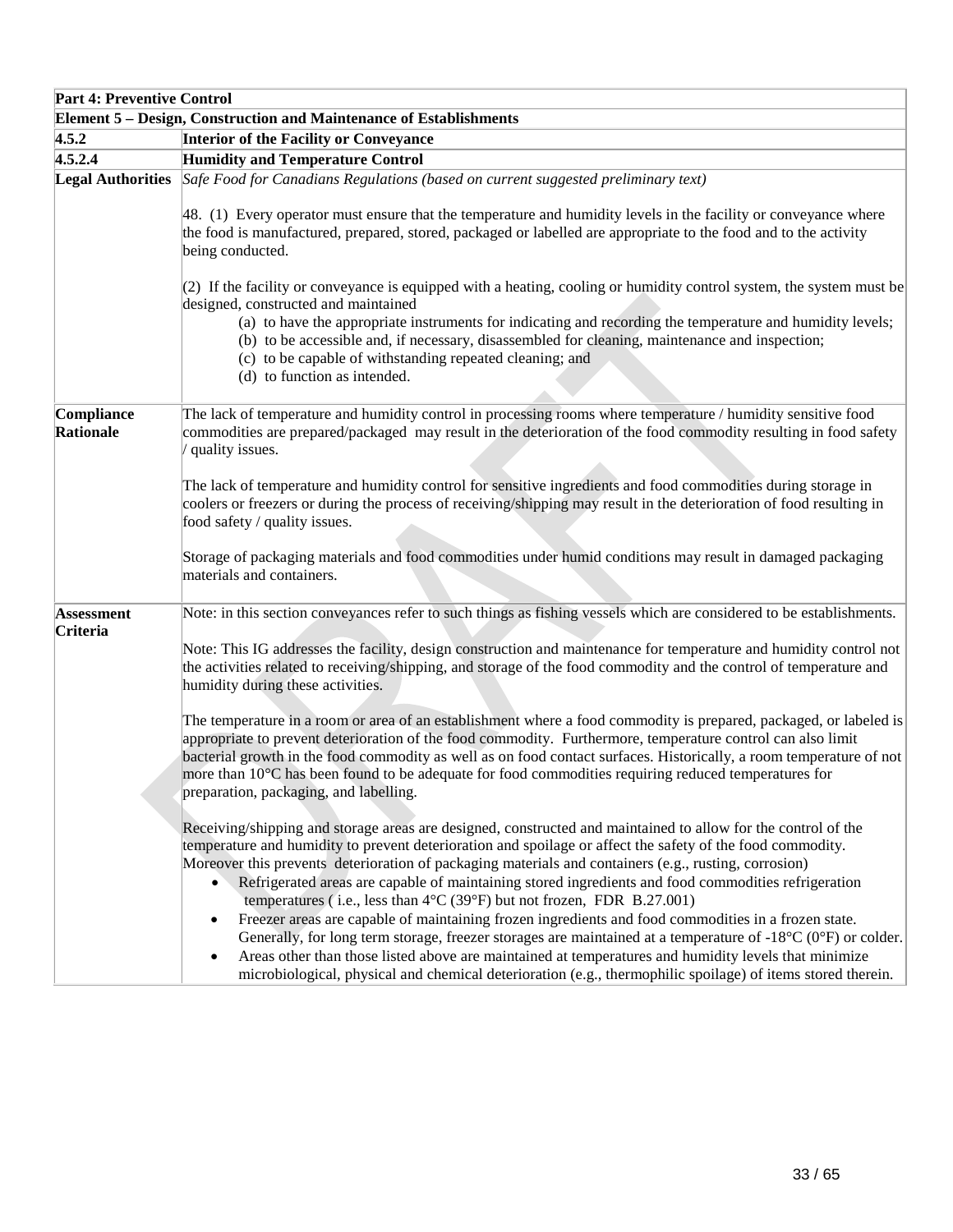| <b>Part 4: Preventive Control</b>                                       |                                                                                                                                                                                                                                                                                                                                                                                                                                                                                                                                                                                                                                                                                                                                                                                                                                       |  |
|-------------------------------------------------------------------------|---------------------------------------------------------------------------------------------------------------------------------------------------------------------------------------------------------------------------------------------------------------------------------------------------------------------------------------------------------------------------------------------------------------------------------------------------------------------------------------------------------------------------------------------------------------------------------------------------------------------------------------------------------------------------------------------------------------------------------------------------------------------------------------------------------------------------------------|--|
| <b>Element 5 Design, Construction and Maintenance of Establishments</b> |                                                                                                                                                                                                                                                                                                                                                                                                                                                                                                                                                                                                                                                                                                                                                                                                                                       |  |
| 4.5.2                                                                   | <b>Interior of the Facility or Conveyance</b>                                                                                                                                                                                                                                                                                                                                                                                                                                                                                                                                                                                                                                                                                                                                                                                         |  |
| 4.5.2.5                                                                 | <b>Waste Management and Disposal</b>                                                                                                                                                                                                                                                                                                                                                                                                                                                                                                                                                                                                                                                                                                                                                                                                  |  |
| <b>Legal Authorities</b>                                                | Safe Food for Canadians Regulations (based on suggested current preliminary text)<br>49. Every operator must                                                                                                                                                                                                                                                                                                                                                                                                                                                                                                                                                                                                                                                                                                                          |  |
|                                                                         | (a) provide effective means for the removal and disposal of contaminated materials and waste, including a<br>drainage, sewage and plumbing system that is designed, constructed and maintained to<br>(i) adequately remove or dispose of all contaminated materials and waste in a manner that does not<br>present a risk of contamination of the food,<br>(ii) be capable of withstanding repeated cleaning, and<br>(iii) function as intended;<br>(b) remove and dispose of contaminated materials and waste at a frequency that is sufficient to prevent the<br>accumulation of contaminated materials and waste which presents a risk of contamination of the food; and<br>(c) when removing and disposing of the contaminated materials and waste, do so in manner that does not present a<br>risk of contamination of the food. |  |
| Compliance<br>Rationale                                                 | The sanitary handling and disposal of sewage, waste, inedible or food waste products and the maintenance of waste<br>containers and facilities will prevent the accumulation of materials and the potential contamination of food<br>handling areas, as well as minimize the attraction of pests and prevent objectionable odours.                                                                                                                                                                                                                                                                                                                                                                                                                                                                                                    |  |
|                                                                         | Improperly storing garbage, waste and in-edible items may contaminate ingredients, food, packaging materials or<br>the environment.                                                                                                                                                                                                                                                                                                                                                                                                                                                                                                                                                                                                                                                                                                   |  |
|                                                                         | An effective waste removal and disposal system will reduce pest harbourage and the risk of cross-contamination of<br>food, ingredients, packaging material, food contact surfaces or the safe water supply (for example, drain back-ups<br>leading to flooding).                                                                                                                                                                                                                                                                                                                                                                                                                                                                                                                                                                      |  |
|                                                                         | Cleanable and properly identified containers and utensils used for waste will prevent misuse that may result in<br>cross-contamination.                                                                                                                                                                                                                                                                                                                                                                                                                                                                                                                                                                                                                                                                                               |  |
|                                                                         | The presence of mechanisms to prevent backflow (for example, trapping, venting) will help prevent sewer gases,<br>pests, micro-organisms or other contaminants from entering the establishment through the plumbing system.                                                                                                                                                                                                                                                                                                                                                                                                                                                                                                                                                                                                           |  |
| <b>Assessment</b><br><b>Criteria</b>                                    | Sewage, effluent and waste storage and disposal systems are designed, constructed and maintained in a manner to<br>prevent conditions which may result in contamination of food, preparation areas or water                                                                                                                                                                                                                                                                                                                                                                                                                                                                                                                                                                                                                           |  |
|                                                                         | Disposal of sewage, effluent and solid wastes is done in a sanitary manner which does not expose the establishment<br>or food products to potential contamination.                                                                                                                                                                                                                                                                                                                                                                                                                                                                                                                                                                                                                                                                    |  |
|                                                                         | Inedible and waste materials do not accumulate in processing areas to the point where it presents a risk of<br>contamination of the food or the environment.                                                                                                                                                                                                                                                                                                                                                                                                                                                                                                                                                                                                                                                                          |  |
|                                                                         | Waste storage facilities, utensils and containers are identified, of suitable capacity and cleaned to avoid attracting<br>pests.                                                                                                                                                                                                                                                                                                                                                                                                                                                                                                                                                                                                                                                                                                      |  |
|                                                                         | Solid waste containers within the establishment are:<br>$\bullet$                                                                                                                                                                                                                                                                                                                                                                                                                                                                                                                                                                                                                                                                                                                                                                     |  |
|                                                                         | sufficient in number and accessible;<br>$\circ$<br>constructed of suitable non-absorbent materials<br>$\circ$                                                                                                                                                                                                                                                                                                                                                                                                                                                                                                                                                                                                                                                                                                                         |  |
|                                                                         | designed to minimize both the attraction of pests, and the potential for airborne contamination;<br>$\circ$                                                                                                                                                                                                                                                                                                                                                                                                                                                                                                                                                                                                                                                                                                                           |  |
|                                                                         | identified as to their contents; and<br>$\circ$                                                                                                                                                                                                                                                                                                                                                                                                                                                                                                                                                                                                                                                                                                                                                                                       |  |
|                                                                         | emptied when full or at least daily<br>$\circ$                                                                                                                                                                                                                                                                                                                                                                                                                                                                                                                                                                                                                                                                                                                                                                                        |  |
|                                                                         | cleaned and sanitized as often as necessary.<br>$\circ$                                                                                                                                                                                                                                                                                                                                                                                                                                                                                                                                                                                                                                                                                                                                                                               |  |
|                                                                         | Garbage storage rooms are emptied, cleaned and sanitized so as to be maintained in a clean and sanitary<br>manner.                                                                                                                                                                                                                                                                                                                                                                                                                                                                                                                                                                                                                                                                                                                    |  |
|                                                                         | Solid waste containers located outside the premises are:<br>equipped with covers and closed when not in use;<br>$\circ$                                                                                                                                                                                                                                                                                                                                                                                                                                                                                                                                                                                                                                                                                                               |  |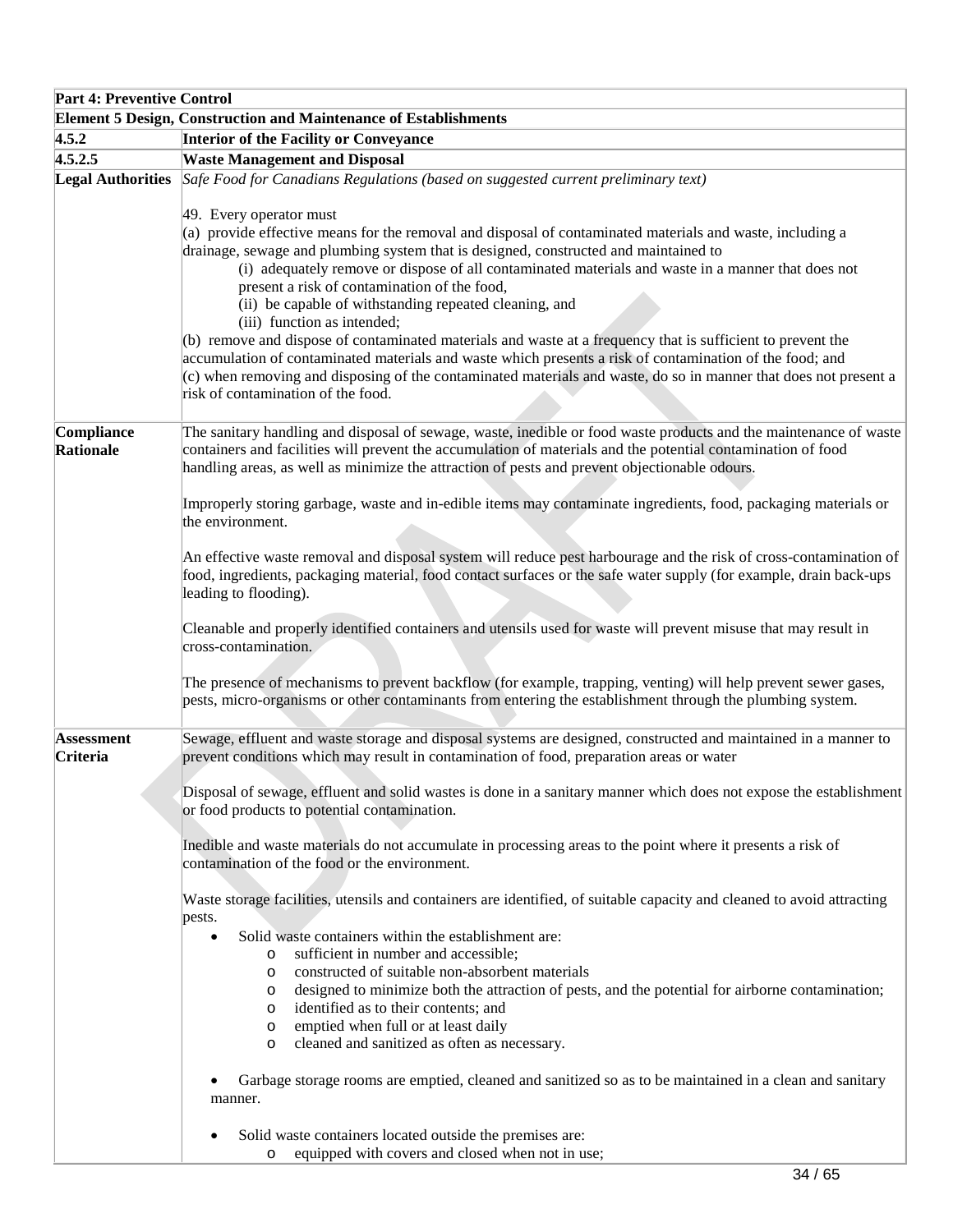|                | Solid waste containers are maintained in a manner that does not attract pests; cleaned regularly and<br>emptied when full or at least frequently enough to minimize the contamination potential. Continuous handling<br>systems that carry waste on conveyors or in flumes to waste containers are constructed in a manner so that<br>they pose no threat of contamination to the processing areas or to food being processed and: |
|----------------|------------------------------------------------------------------------------------------------------------------------------------------------------------------------------------------------------------------------------------------------------------------------------------------------------------------------------------------------------------------------------------------------------------------------------------|
| $\circ$        | be equipped with tight-fitting covers;                                                                                                                                                                                                                                                                                                                                                                                             |
| $\circ$        | if located inside the processing areas, be constructed of non-absorbent and non-corrodible<br>materials and kept in a sound condition for ease of cleaning and disinfection;                                                                                                                                                                                                                                                       |
| $\circ$        | if located outside the processing areas, be kept in a sound condition for ease of cleaning and                                                                                                                                                                                                                                                                                                                                     |
|                | disinfection and be constructed of a suitable non-absorbent metal; and                                                                                                                                                                                                                                                                                                                                                             |
| $\circ$        | if delivering materials to the interior of the bin, be located over or surrounded by a concrete pad                                                                                                                                                                                                                                                                                                                                |
|                | Where applicable, denaturing procedures and chemical(s) used do not contaminate food, the food production<br>environment or waste materials being directed for use as animal feed.                                                                                                                                                                                                                                                 |
|                | handled and stored in a sanitary manner.                                                                                                                                                                                                                                                                                                                                                                                           |
|                | Waste containers containing materials considered inedible but destined for animal feed are identified as such and<br>There is no cross-connection between the sewage system and any other waste effluent system in the establishment                                                                                                                                                                                               |
| contamination. | Effluent or sewage lines do not pass directly over or through production areas unless they are controlled to prevent                                                                                                                                                                                                                                                                                                               |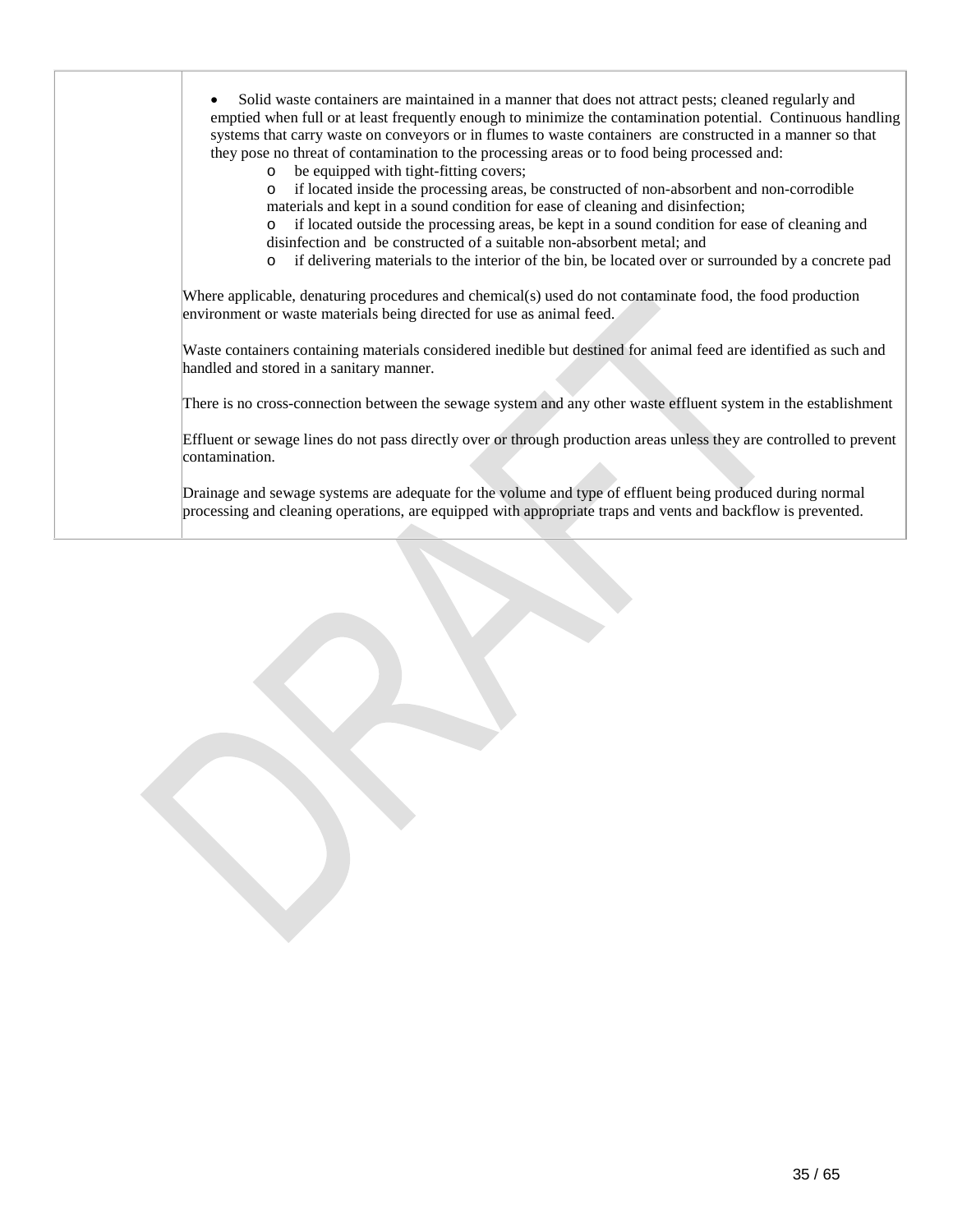| <b>Part 4: Preventive Control</b> |                                                                                                                                                                                                                                                                                                                                                                                                                                                                                                                                                                                                                                                                                                                                                                                                                                                                                                                                                                                                                                                                                                                                                                                                                                                                                                                                                       |
|-----------------------------------|-------------------------------------------------------------------------------------------------------------------------------------------------------------------------------------------------------------------------------------------------------------------------------------------------------------------------------------------------------------------------------------------------------------------------------------------------------------------------------------------------------------------------------------------------------------------------------------------------------------------------------------------------------------------------------------------------------------------------------------------------------------------------------------------------------------------------------------------------------------------------------------------------------------------------------------------------------------------------------------------------------------------------------------------------------------------------------------------------------------------------------------------------------------------------------------------------------------------------------------------------------------------------------------------------------------------------------------------------------|
|                                   | <b>Element 5 Design, Construction and Maintenance of Establishments</b>                                                                                                                                                                                                                                                                                                                                                                                                                                                                                                                                                                                                                                                                                                                                                                                                                                                                                                                                                                                                                                                                                                                                                                                                                                                                               |
| 4.5.2                             | Interior of the Facility or Conveyance                                                                                                                                                                                                                                                                                                                                                                                                                                                                                                                                                                                                                                                                                                                                                                                                                                                                                                                                                                                                                                                                                                                                                                                                                                                                                                                |
| 4.5.2.6.1                         | Hand washing stations, sanitizing stations, lavatories, water drinking stations, break rooms and change rooms                                                                                                                                                                                                                                                                                                                                                                                                                                                                                                                                                                                                                                                                                                                                                                                                                                                                                                                                                                                                                                                                                                                                                                                                                                         |
| <b>Legal Authorities</b>          | Safe Food for Canadians Regulations (based on current preliminary suggested text)                                                                                                                                                                                                                                                                                                                                                                                                                                                                                                                                                                                                                                                                                                                                                                                                                                                                                                                                                                                                                                                                                                                                                                                                                                                                     |
|                                   | 50. (1) Every operator must provide and maintain hand washing stations, sanitizing stations, lavatories, water<br>drinking stations, break rooms and change rooms, as appropriate to the food and activity being conducted, that<br>(a) are appropriately equipped and appropriate in number and size for the number of persons using them;<br>(b) are located so that they are readily accessible to the persons using them; and<br>(c) are capable of withstanding repeated cleaning and, if appropriate, sanitizing.                                                                                                                                                                                                                                                                                                                                                                                                                                                                                                                                                                                                                                                                                                                                                                                                                               |
|                                   | $(2)$ Hand washing stations must have<br>(a) water at a temperature and pressure that is conducive to effective cleaning of hands;<br>(b) suitable materials for cleaning and, if appropriate, sanitizing, hands; and<br>(c) means for hygienic drying of hands.                                                                                                                                                                                                                                                                                                                                                                                                                                                                                                                                                                                                                                                                                                                                                                                                                                                                                                                                                                                                                                                                                      |
|                                   | (3) Lavatories must not open into any area of the establishment where the food is manufactured, prepared, stored,<br>packaged or labelled.                                                                                                                                                                                                                                                                                                                                                                                                                                                                                                                                                                                                                                                                                                                                                                                                                                                                                                                                                                                                                                                                                                                                                                                                            |
| Compliance<br><b>Rationale</b>    | Adequate (i.e., sufficient number and size), clean and conveniently located washrooms, hand-washing and sanitizing<br>stations, change rooms and lunchroom facilities support personal hygiene and reduce the risk of contaminants.<br>handwashing stations that are easily accessible facilitates hand washing.<br>providing an acceptable area for employees to change into and store street clothes and work clothes helps<br>$\bullet$<br>prevent exterior contaminants from entering the processing areas.<br>lunch rooms provide employees with a designated area to eat and drink that is segregated from processing<br>areas                                                                                                                                                                                                                                                                                                                                                                                                                                                                                                                                                                                                                                                                                                                  |
|                                   | Hand-washing and sanitizing stations can become a source of contaminants if they are not properly located, designed,<br>constructed or maintained.<br>Sanitizing stations (hand and boot dips) are used to control the potential for cross-contamination from operational<br>equipment and employees.                                                                                                                                                                                                                                                                                                                                                                                                                                                                                                                                                                                                                                                                                                                                                                                                                                                                                                                                                                                                                                                 |
| <b>Assessment</b><br>Criteria     | Employee facilities are located, designed, constructed and maintained to permit effective employee hygiene and to<br>help prevent contamination of a food commodity or food processing areas.<br>washrooms are provided with a sufficient number of toilets and sinks to accommodate the number of<br>employees using the facilities during the same period.<br>as appropriate to the operation, washrooms have hot and cold or warm potable running water, soap<br>dispensers, soap, sanitary hand drying equipment or supplies and a cleanable waste receptacle.<br>washrooms, lunchrooms and change-rooms are appropriately located, constructed and maintained in a clean<br>condition.<br>it is recommended that hand-washing notices are posted in appropriate areas                                                                                                                                                                                                                                                                                                                                                                                                                                                                                                                                                                            |
|                                   | the location of hand-washing and sanitizing stations in processing areas do not contribute to or cause<br>٠<br>contamination of food.<br>handwashing stations are provided in processing areas and in other areas as appropriate. They have hot and<br>$\bullet$<br>cold (or mixed as warm) potable running water, sinks, soap dispensers, soap, sanitary hand drying<br>equipment or supplies and cleanable waste receptacles. They are conveniently located, have trapped waste<br>pipes to drains and are properly maintained.<br>sanitizing stations (e.g. for hands and footwear) are provided in locations that are appropriate to the<br>operation, are properly maintained, are provided with potable water at temperatures and, where applicable,<br>chemical concentrations appropriate for their intended use.<br>rooms designated for eating and drinking are segregated from processing areas.<br>$\bullet$<br>water drinking stations, if located in an area of the establishment where the food commodity is prepared,<br>$\bullet$<br>operate in a hands-free manner, are directly drained, easily accessible, protected from contamination, and<br>are not a potential source of food contamination.<br>change rooms or lockers, which are segregated from the processing area, are provided for the storage of<br>personal effects. |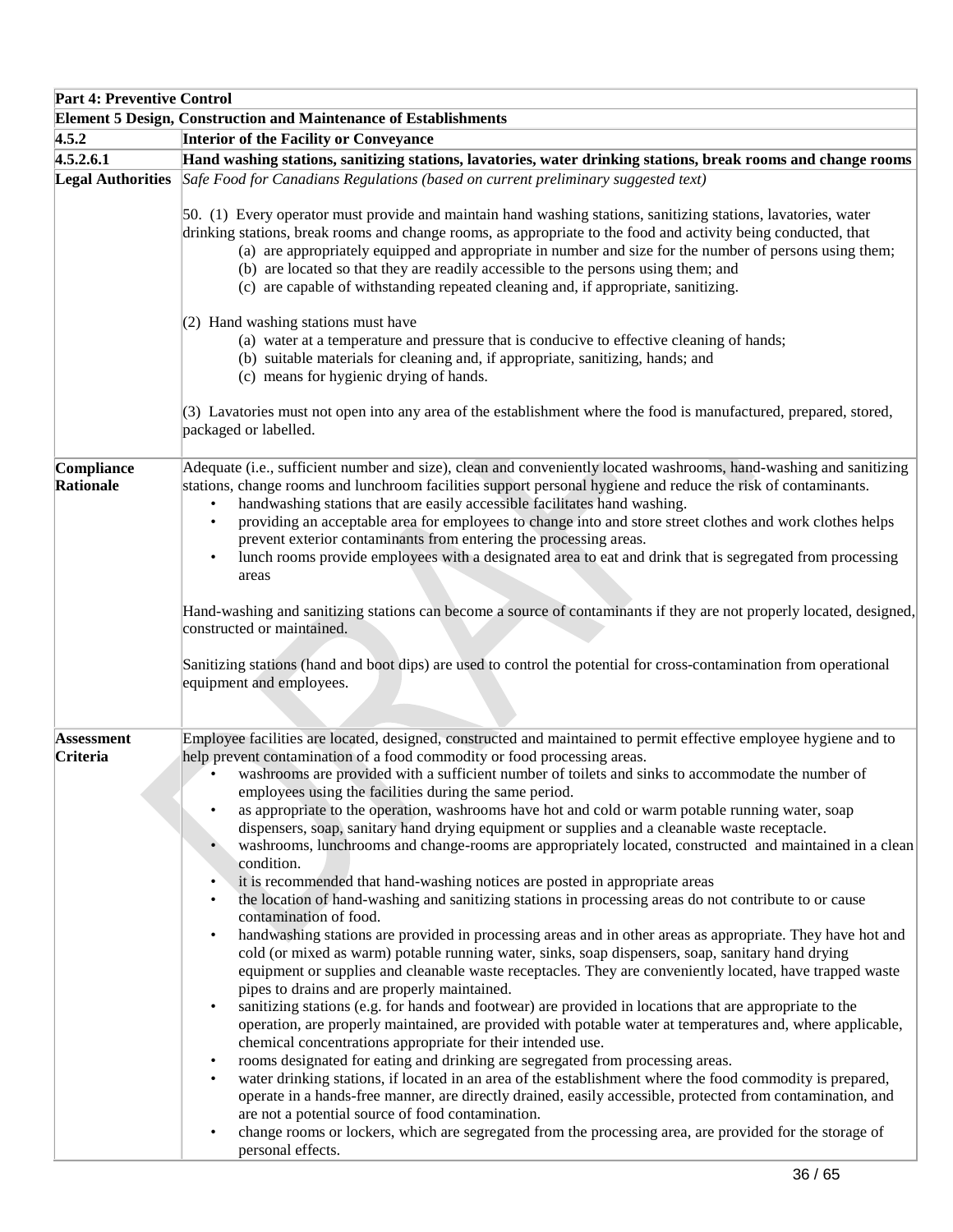| facilities are provided for storing clean protective clothing (e.g. aprons, gloves, boots, jackets, smocks, lab<br>coats) in a sanitary manner. |  |  |
|-------------------------------------------------------------------------------------------------------------------------------------------------|--|--|
|-------------------------------------------------------------------------------------------------------------------------------------------------|--|--|

37 / 65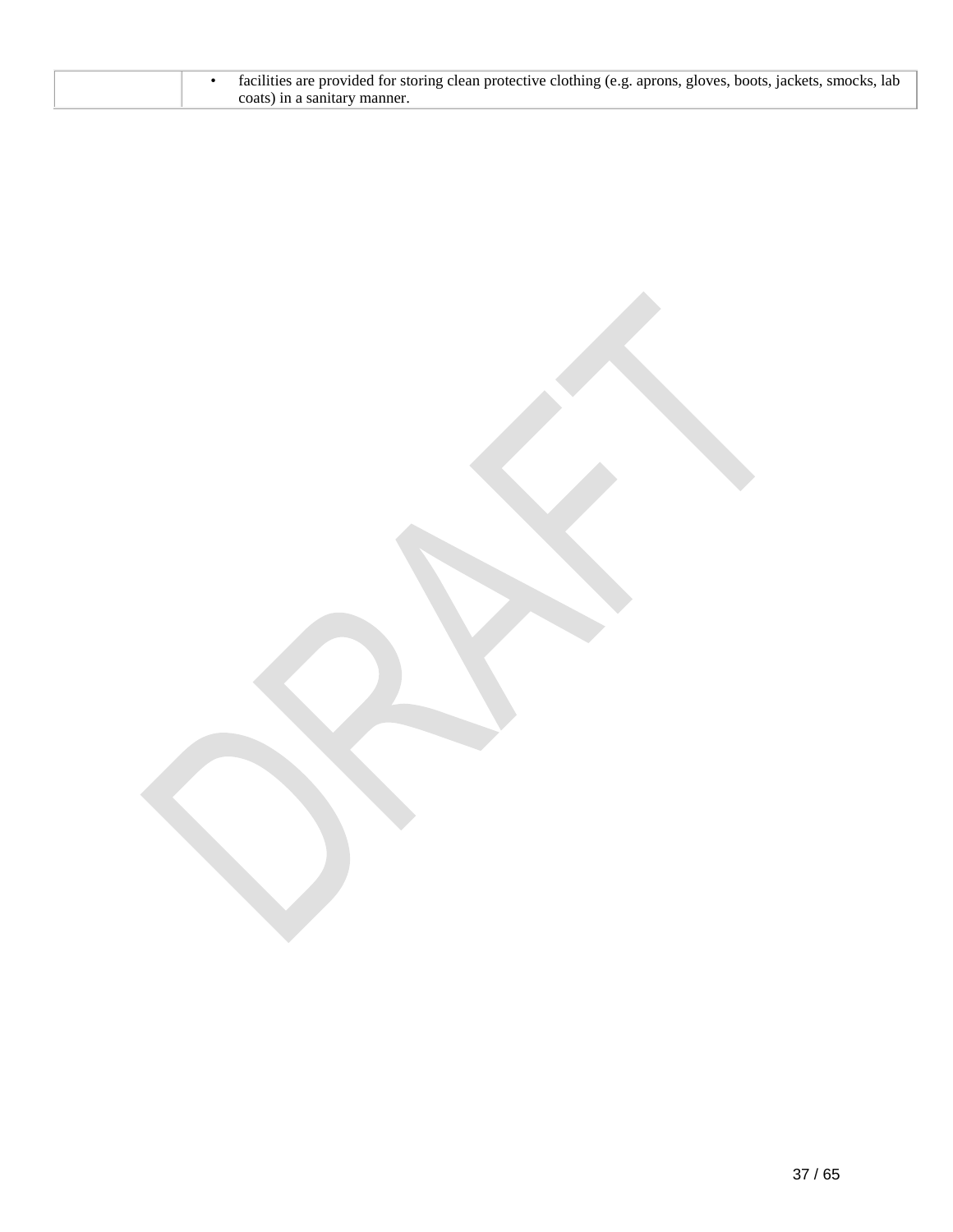| <b>Part 4: Preventive Control</b> |                                                                                                                                                                                                                                                                                                                                                                                                                                                                                                                                                                                                                                                                                                                                                                                                                                                                                                                                                                                                                                                                                                                                                                                                               |
|-----------------------------------|---------------------------------------------------------------------------------------------------------------------------------------------------------------------------------------------------------------------------------------------------------------------------------------------------------------------------------------------------------------------------------------------------------------------------------------------------------------------------------------------------------------------------------------------------------------------------------------------------------------------------------------------------------------------------------------------------------------------------------------------------------------------------------------------------------------------------------------------------------------------------------------------------------------------------------------------------------------------------------------------------------------------------------------------------------------------------------------------------------------------------------------------------------------------------------------------------------------|
|                                   | <b>Element 5 Design, Construction and Maintenance of Establishments</b>                                                                                                                                                                                                                                                                                                                                                                                                                                                                                                                                                                                                                                                                                                                                                                                                                                                                                                                                                                                                                                                                                                                                       |
| 4.5.2                             | <b>Interior of the Facility or Conveyance</b>                                                                                                                                                                                                                                                                                                                                                                                                                                                                                                                                                                                                                                                                                                                                                                                                                                                                                                                                                                                                                                                                                                                                                                 |
| 4.5.2.6.2                         | Areas for Cleaning and Sanitizing of Equipment and Conveyances                                                                                                                                                                                                                                                                                                                                                                                                                                                                                                                                                                                                                                                                                                                                                                                                                                                                                                                                                                                                                                                                                                                                                |
| <b>Legal Authorities</b>          | Safe Food for Canadians Regulations (based on current suggested preliminary text)<br>51. Every operator must have adequate areas and means for the cleaning and sanitizing of equipment and<br>conveyances.                                                                                                                                                                                                                                                                                                                                                                                                                                                                                                                                                                                                                                                                                                                                                                                                                                                                                                                                                                                                   |
| Compliance<br>Rationale           | Facilities for cleaning and sanitizing equipment/utensils, containers, conveyances and clothing may become a source<br>of contamination if they are not properly located, designed and used.                                                                                                                                                                                                                                                                                                                                                                                                                                                                                                                                                                                                                                                                                                                                                                                                                                                                                                                                                                                                                  |
| <b>Assessment</b><br>Criteria     | Facilities for cleaning and sanitizing, equipment/utensils, protective clothing, containers and conveyances are<br>appropriate to the manufacturing process.<br>Cleaning and sanitizing facilities:<br>are constructed of corrosion resistant materials capable of being easily cleaned and are provided with<br>potable water at temperatures appropriate for the cleaning chemicals/materials used.<br>are separated from food storage, processing and packaging areas.<br>are adequate for effective cleaning and sanitizing of:<br>crates and transport containers used for the conveyance of animals to the establishment.<br>$\Omega$<br>cases/totes used to transport finished food commodities and which have been returned for future<br>$\Omega$<br>use<br>pallets<br>0<br>equipment/utensils including waste containers<br>0<br>food commodity containers (new or recycled) prior to filling. See 1.2.1 In-process Packaging<br>O<br>Control.<br>For example, cleaning racks for protective clothing are located such that the clothing can be cleaned under sanitary<br>conditions and the operation does not contaminate food commodities, packaging material or the surrounding<br>environment. |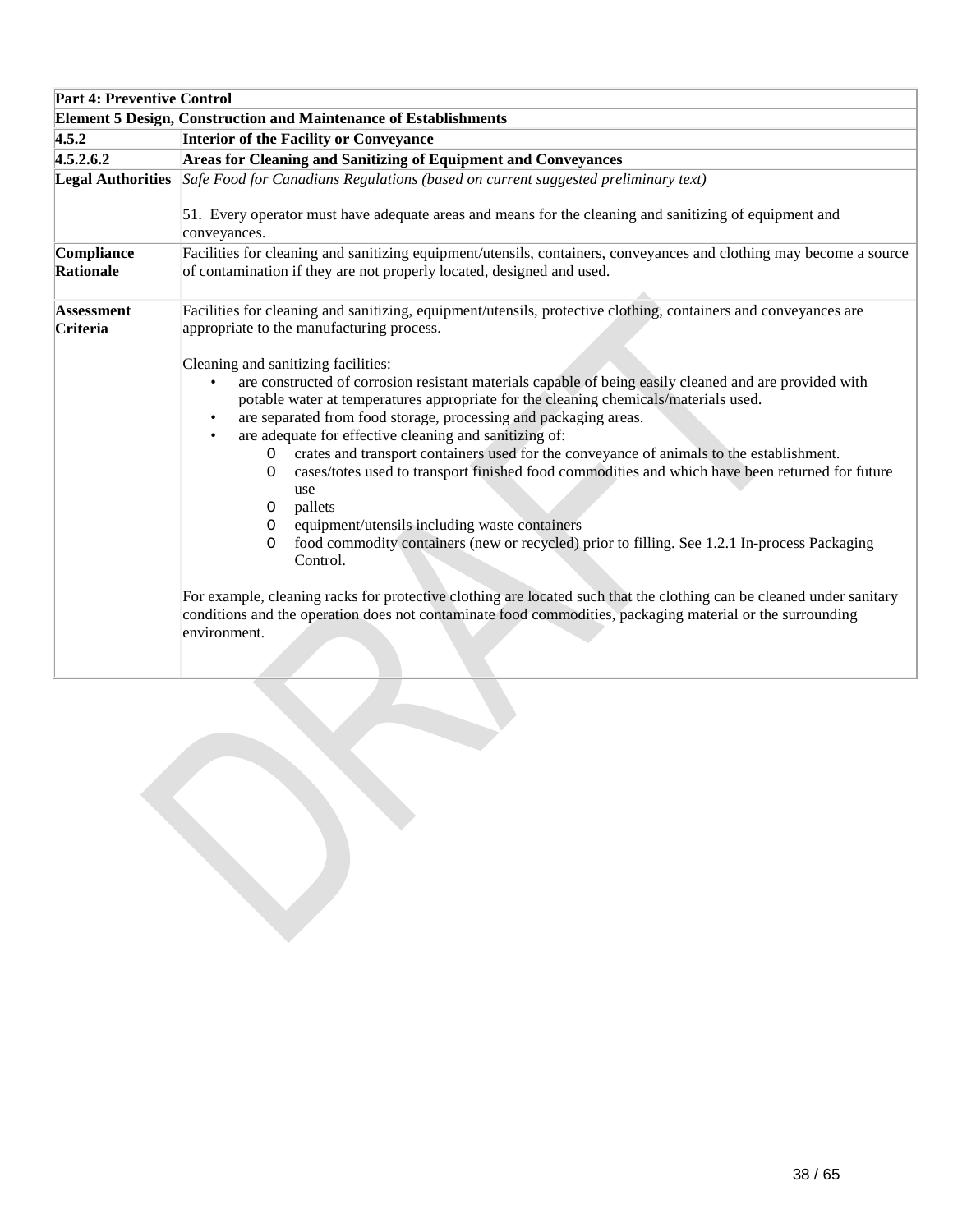| <b>Part 4: Preventive Control</b> |                                                                                                                                                                                                                                                                     |  |
|-----------------------------------|---------------------------------------------------------------------------------------------------------------------------------------------------------------------------------------------------------------------------------------------------------------------|--|
|                                   | <b>Element 5 Design, Construction and Maintenance of Establishments</b>                                                                                                                                                                                             |  |
| 4.5.2                             | <b>Interior of the Facility or Conveyance</b>                                                                                                                                                                                                                       |  |
| 4.5.2.7                           | <b>Inspection Areas</b>                                                                                                                                                                                                                                             |  |
|                                   | Legal Authorities Safe Food for Canadians Regulations (based on current suggested preliminary text)                                                                                                                                                                 |  |
|                                   | 52. On the request of an inspector, an operator must provide an area for inspections that is appropriately equipped<br>and sized and that is readily accessible to the inspector.                                                                                   |  |
| Compliance<br>Rationale           | Appropriately designed, constructed and maintained inspection stations/areas for CFIA staff are necessary to allow<br>CFIA staff to perform their inspection tasks properly and safely as well as allow for the proper identification and<br>evaluation of defects. |  |
| Assessment                        | <b>Inspection areas</b>                                                                                                                                                                                                                                             |  |
| Criteria                          | In cases where food commodity grading or inspection is requested or is required for certification purposes the                                                                                                                                                      |  |
|                                   | license holder provides to CFIA staff a room or area where the inspection can be performed in which:                                                                                                                                                                |  |
|                                   | the temperature is appropriate                                                                                                                                                                                                                                      |  |
|                                   | there is adequate lighting for a proper inspection                                                                                                                                                                                                                  |  |
|                                   | there is an electrical outlet to facilitate the use of electronic equipment                                                                                                                                                                                         |  |
|                                   | there is a grading/inspection table, if needed                                                                                                                                                                                                                      |  |
|                                   | there is garbage/waste disposal                                                                                                                                                                                                                                     |  |
|                                   | it is recommended that the work area is located free from vehicular traffic or other hazards                                                                                                                                                                        |  |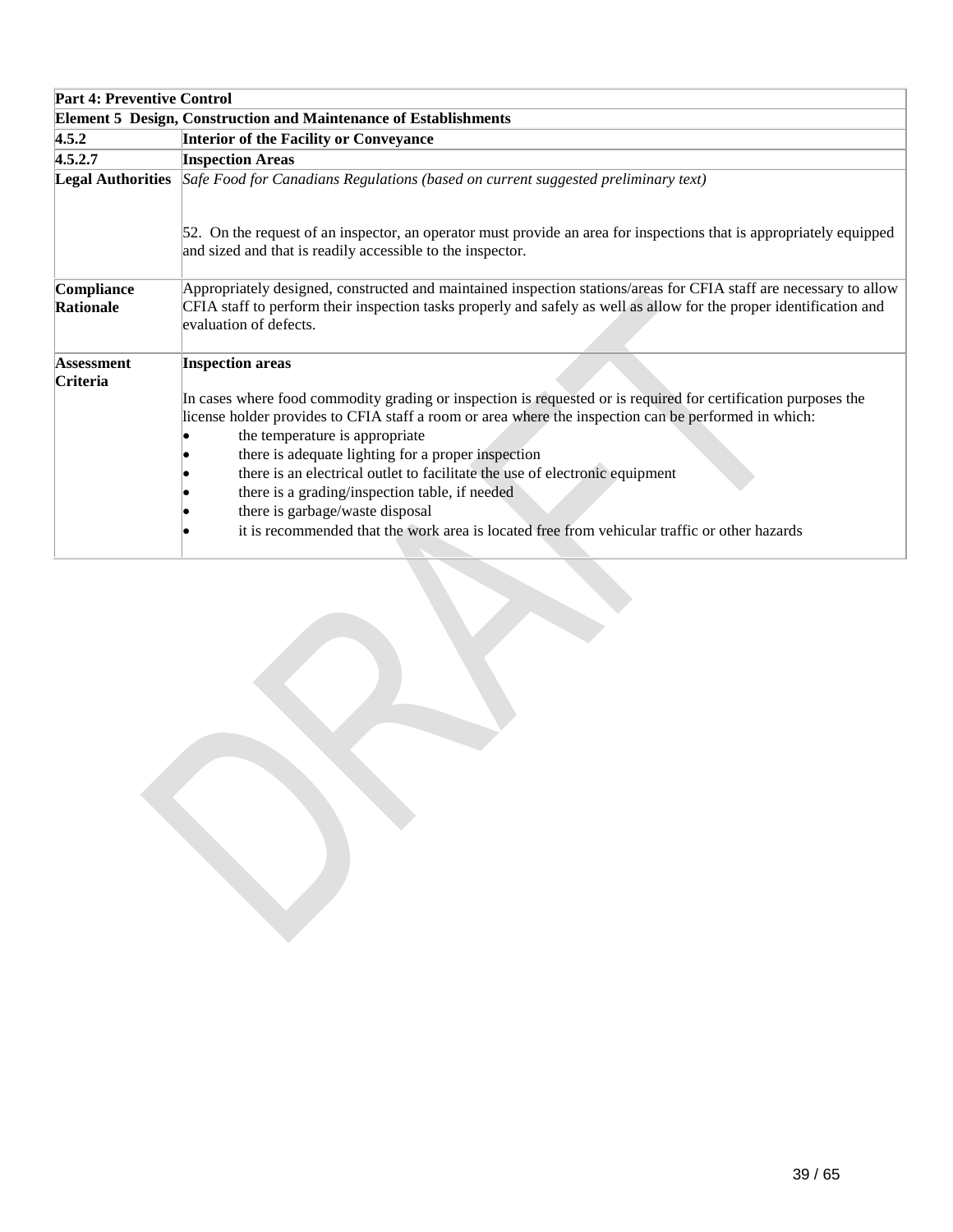| <b>Part 4: Preventive Control</b> |                                                                                                                                                                                                                                                                                                                                                                                                                                                                                                                                                                                                                                                                                           |
|-----------------------------------|-------------------------------------------------------------------------------------------------------------------------------------------------------------------------------------------------------------------------------------------------------------------------------------------------------------------------------------------------------------------------------------------------------------------------------------------------------------------------------------------------------------------------------------------------------------------------------------------------------------------------------------------------------------------------------------------|
|                                   | <b>Element 5 Design, Construction and Maintenance of Establishments</b>                                                                                                                                                                                                                                                                                                                                                                                                                                                                                                                                                                                                                   |
| 4.5.3                             | <b>Water, Ice and Steam</b>                                                                                                                                                                                                                                                                                                                                                                                                                                                                                                                                                                                                                                                               |
|                                   | Legal Authorities Safe Food for Canadians Regulations (based on current suggested preliminary text)                                                                                                                                                                                                                                                                                                                                                                                                                                                                                                                                                                                       |
|                                   | $[53. (1)$ Every operator must ensure that<br>(a) the establishment has a supply of potable water that is protected against contamination and that meets<br>the standards set out in the Guidelines for Canadian Drinking Water Quality – Summary Table, prepared by<br>the Federal-Provincial-Territorial Committee on Drinking Water of the Federal-Provincial-Territorial<br>Committee on Health and the Environment and published by the Department of Health, as amended from<br>time to time;<br>(b) any water that may come into contact with the food is potable water, unless the use of water other than<br>potable water does not present a risk of contamination of the food; |
|                                   | (c) any steam or ice that may come into contact with the food is generated from potable water, unless the<br>use of water other than potable water does not present a risk of contamination of the food; and<br>(d) there are no cross-connections between systems for potable water and any other system, unless<br>measures are taken to effectively eliminate any risk of contamination of the food as a result of the cross-<br>connections.                                                                                                                                                                                                                                          |
|                                   | (2) Every operator must provide, as appropriate to the food and activity being conducted,<br>(a) water at adequate quantity, temperature, pH and pressure;<br>(b) steam at adequate quantity and pressure; and<br>(c) ice at adequate quantity.                                                                                                                                                                                                                                                                                                                                                                                                                                           |
|                                   | (3) Every operator who treats water, steam or ice must do so in a manner that does not present a risk of<br>contamination of the food.                                                                                                                                                                                                                                                                                                                                                                                                                                                                                                                                                    |
| Compliance<br>Rationale           | • Water, ice and steam can be a source of biological or chemical contaminants. Because they can be used for a variety<br>of purposes (e.g., sanitation, recycling, hand washing, as an ingredient or processing aid) it is important to perform<br>water sampling and testing for both microbiological and chemical content to confirm acceptability for its intended<br>use.                                                                                                                                                                                                                                                                                                             |
|                                   | • Treated water can be a source of contaminants if the chemical treatment or treatment process is incorrectly<br>performed and/or monitored.<br>• Filtration systems can become a source of contamination if bacteria are allowed to grow on the organic materials<br>that have accumulated on filters.                                                                                                                                                                                                                                                                                                                                                                                   |
|                                   | • An adequate supply of potable water with appropriate facilities for its storage and distribution will help prevent<br>contamination of water.<br>• If water and steam are not supplied at the necessary volume, pressure and temperature, the ability to properly                                                                                                                                                                                                                                                                                                                                                                                                                       |
|                                   | complete certain activities can be compromised (e.g., hand washing, sanitation, product rinsing)<br>• Collecting and testing water samples from different outlet(s) will aide in determining that the establishment's water<br>supply is not source of contamination.                                                                                                                                                                                                                                                                                                                                                                                                                     |
| <b>Assessment</b><br>Criteria     | Note: for the purpose of this part – protection of potable water used in processing includes protection during storage,<br>if any.                                                                                                                                                                                                                                                                                                                                                                                                                                                                                                                                                        |
|                                   | Water, ice and steam that come in contact with food commodities or food contact surfaces :<br>is suitable for the process being undertaken<br>meets applicable standards: potability as defined in Health Canada's Guidelines for Canadian<br>$\circ$<br>Drinking Water Quality – summary table (http://www.hc-sc.gc.ca/ewh-semt/pubs/water-eau/2012-<br>sum_guide-res_recom/index-eng.php)                                                                                                                                                                                                                                                                                               |
|                                   | Ice and steam are manufactured from potable water.                                                                                                                                                                                                                                                                                                                                                                                                                                                                                                                                                                                                                                        |
|                                   | Ice, when purchased, meets purchasing specifications.                                                                                                                                                                                                                                                                                                                                                                                                                                                                                                                                                                                                                                     |
|                                   | Safety of water (source and in-plant), ice and steam is confirmed using recognized laboratory methods at a frequency<br>adequate to confirm its potability. Microbiological and chemical analysis is performed.<br>where municipal sources are used, municipal test results may be accepted.<br>where the supply of potable water is derived from a private well, adequate protection is afforded to the well<br>$\bullet$                                                                                                                                                                                                                                                                |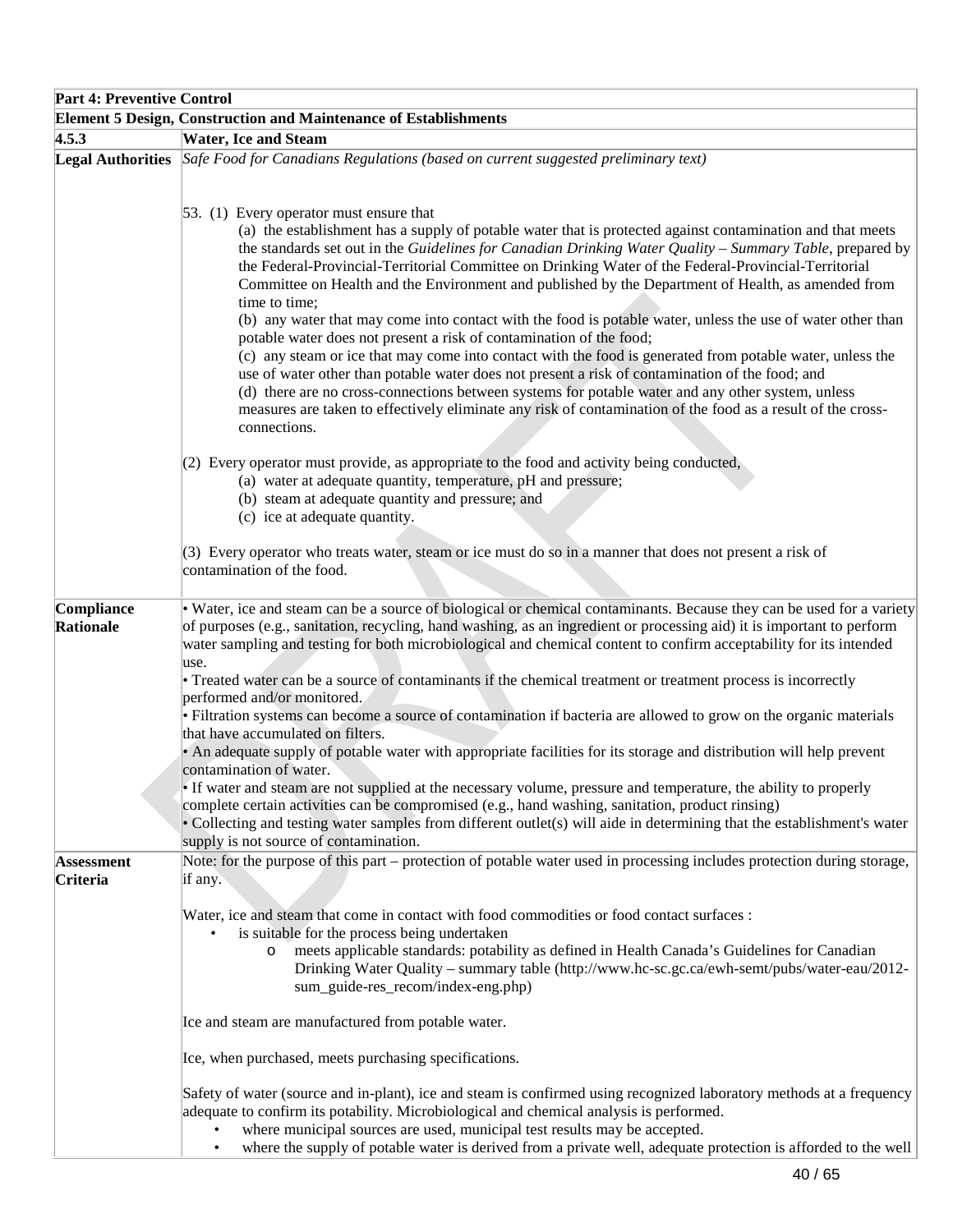head to help prevent contamination of the water supply

The volume, temperature and pressure of the potable water/steam are adequate for all operational and cleanup demands.

Where filters are used they are of the appropriate size and maintained in a sanitary manner.

Where applicable, water treatment procedures provide that:

- any chemically treated water including boiler feed water treatment (e.g., corrosion inhibitors, water conditioning and chlorination) that has direct product impact or is used on product contact surfaces meets the appropriate regulatory requirement and is potable;
- other treatment methods (ozonation, UV treatment etc.) if used, are controlled in a manner intended to deliver the desired outcome and to prevent contamination.

Re-circulated water (water re-used in a closed loop for the same processing operation) is treated, monitored and maintained as appropriate to the intended purpose and has a separate distribution system which is clearly identified.

Reclaimed water (water that was originally a constituent of a food, has been removed from a food by a process step, and that is intended to be subsequently re-used in a food processing operation such as condensate water [water recovered from hoods and coils] and filtrate water [water collected after concentration by osmosis] is safe and suitable for its intended purpose. This water may be treated and maintained as appropriate for the intended use within the establishment.

There is no cross-contamination between safe and unsafe water supplies. Hoses, taps or other similar sources of possible contamination are designed to help prevent back-flow or back siphonage.

The use of untreated water/seawater (e.g., holding live fish) is acceptable, provided that the water does not contaminate the product and there is no cross-connection to any approved system,

Clean water as opposed to potable water may be used in slaughter facilities if it can be demonstrated its use does not pose a risk to animal welfare, animal health, or the safety of products derived from the animals after slaughter.

Water used solely for fire protection, boilers or auxiliary services does not have to meet the same criteria for potability but there must be no connection between the system for that water and the system for potable /clean water Where non-potable water is used, the line(s) must be clearly identified.

Water and ice storage facilities are adequately designed, constructed and maintained in a manner to prevent conditions that may result in contamination.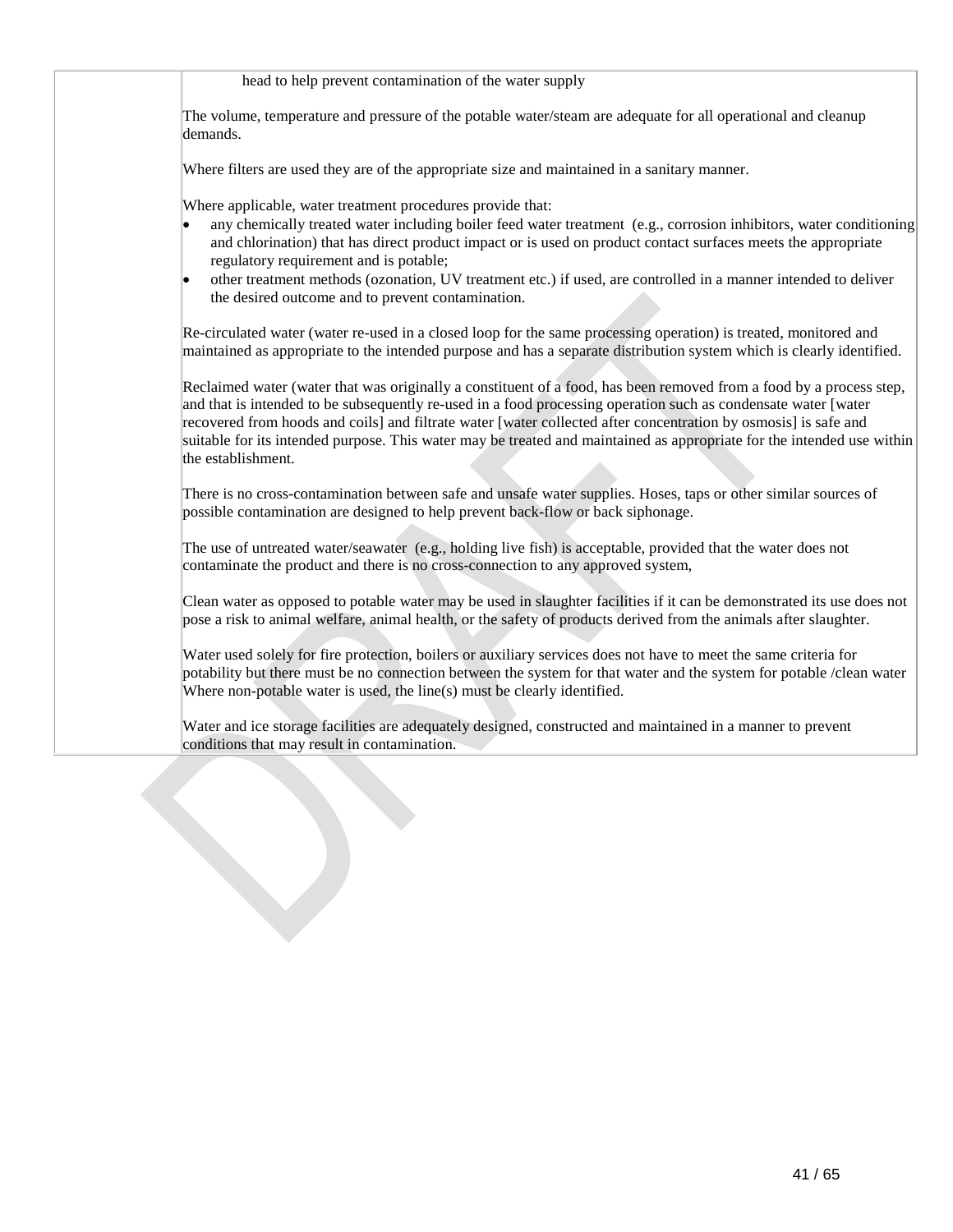| <b>Part 4: Preventive Control</b> |                                                                                                                                                                                                                                                                                                                                                                                                                                                                                                                             |
|-----------------------------------|-----------------------------------------------------------------------------------------------------------------------------------------------------------------------------------------------------------------------------------------------------------------------------------------------------------------------------------------------------------------------------------------------------------------------------------------------------------------------------------------------------------------------------|
|                                   | <b>Element 6 Receiving, Transportation and Storage</b>                                                                                                                                                                                                                                                                                                                                                                                                                                                                      |
| 4.6.1                             | <b>Conveyances that Contain Food</b>                                                                                                                                                                                                                                                                                                                                                                                                                                                                                        |
|                                   | Legal Authorities Safe Food for Canadians Regulations (based on current suggested preliminary text)                                                                                                                                                                                                                                                                                                                                                                                                                         |
|                                   | 54. It is prohibited for an operator to admit to the establishment any conveyance that contains the food, or to allow<br>such a conveyance to leave the establishment, unless the conveyance is<br>(a) designed, constructed and maintained                                                                                                                                                                                                                                                                                 |
|                                   | (i) of materials that are<br>(A) appropriate for the purpose for which they are used and appropriate to the food and<br>the activity being conducted,<br>(B) durable,                                                                                                                                                                                                                                                                                                                                                       |
|                                   | (C) capable of withstanding repeated cleaning and, if appropriate, sanitizing,<br>(D) free of any noxious constituent,                                                                                                                                                                                                                                                                                                                                                                                                      |
|                                   | (ii) to not impart any substance that presents a risk of contamination of the food,<br>(iii) with the appropriate instruments for indicating and recording the temperature and humidity<br>levels, and                                                                                                                                                                                                                                                                                                                      |
|                                   | (iv) to establish and maintain the temperature and humidity at a level that is appropriate to the<br>food;<br>(b) of sound construction and in good repair;                                                                                                                                                                                                                                                                                                                                                                 |
|                                   | (c) capable of protecting the food from a risk of contamination; and<br>(d) not being used and has not been used for the transport of animals, pest control products as defined in the<br>Pest Control Products Act or any other material or substance that presents a risk of contamination of the<br>food.                                                                                                                                                                                                                |
| Compliance<br><b>Rationale</b>    | The licence holder addresses the risks associated with conveyances, specifically those that impact food safety and<br>quality.                                                                                                                                                                                                                                                                                                                                                                                              |
|                                   | Packaging materials and foods, including water and ingredients, may become contaminated or may not reach their<br>destination in a suitable condition if effective control measures are not taken during loading, unloading and storage                                                                                                                                                                                                                                                                                     |
|                                   | Conveyances admitted to or leaving an establishment, e.g. trailer, bulk tank, truck, pallets, fishing vessels, ships, or<br>packages, e.g. bulk containers, shipping containers, tray packs that are not properly constructed, maintained can lead<br>to a number of hazards including:<br>physical contaminants from dust and foreign material;<br>chemical contaminants from unsuitable surfaces or trace chemicals or allergens from previous<br>loads or exhaust from improper equipment such as forklifts used indoors |
|                                   | microbiological contaminants from previous loads.<br>The safety and quality of foods requiring temperature and humidity control can be compromised if left at ambient<br>temperatures for prolonged periods. Adequate temperature and humidity control during transportation will minimize                                                                                                                                                                                                                                  |
|                                   | microbial growth, toxin formation and food spoilage.<br>Transporting food and non-compatible food or materials together in one conveyance or package can cause the food to                                                                                                                                                                                                                                                                                                                                                  |
|                                   | become contaminated. Examples include non-food chemicals with food or onions with dairy products.<br>Certain types of conveyances such as pump trucks can puncture holes in packages. This can allow microorganisms<br>or physical contaminants to be introduced into the food.                                                                                                                                                                                                                                             |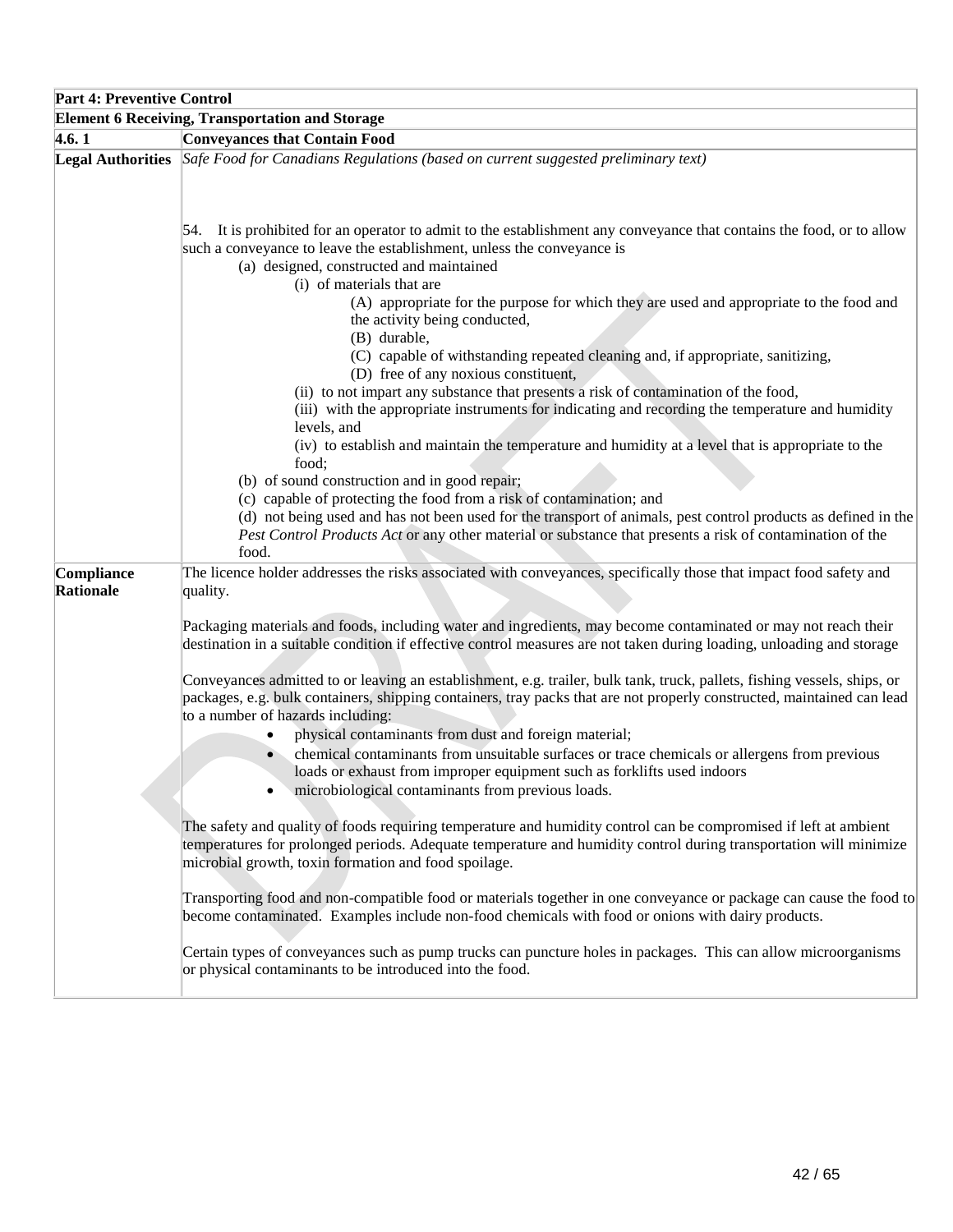| <b>Assessment</b> | Note:                                                                                                                                                                                                                                                                                                                                                                                                                                                                                             |
|-------------------|---------------------------------------------------------------------------------------------------------------------------------------------------------------------------------------------------------------------------------------------------------------------------------------------------------------------------------------------------------------------------------------------------------------------------------------------------------------------------------------------------|
| <b>Criteria</b>   | This section does not apply to conveyances such as fishing vessels which have processing and packaging<br>$\bullet$<br>facilities and which therefore are considered to be an establishment.                                                                                                                                                                                                                                                                                                      |
|                   | This section also does not apply to conveyances such as forklifts and hand-lifts or other transportation<br>$\bullet$<br>vehicles which are used to transport food or other things within the establishment (on-site). These are<br>considered to be equipment.                                                                                                                                                                                                                                   |
|                   | Conveyances admitted to or leaving an establishment and used to transport packaging materials and foods, including<br>water and ingredients are:                                                                                                                                                                                                                                                                                                                                                  |
|                   | designed, constructed, maintained, cleaned and used to prevent contamination, damage and deterioration of the<br>food or packaging materials. Where third party conveyance companies are used, the licence holder is responsible<br>to ensure that the conveyances meet these requirements;                                                                                                                                                                                                       |
|                   | not used to transport materials or substances that might contaminate or adulterate the food or packaging<br>lo<br>materials unless appropriate measures were taken to clean the conveyance. In addition, these measures must be<br>validated prior to loading or unloading using, for example, cleaning certificate, wash ticket, letter of guarantee,<br>or a record of previous material;                                                                                                       |
|                   | loaded, arranged and unloaded to prevent damage and contamination of the food and packaging materials and<br>prevents outside contaminants from entering the establishment.                                                                                                                                                                                                                                                                                                                       |
|                   | equipped, where applicable, to prevent temperature abuse conditions;<br>Ingredients and foods requiring refrigeration are transported at a temperature appropriate to the<br>$\circ$<br>commodity.<br>Frozen ingredients and foods are transported at temperatures that do not permit thawing,<br>$\circ$<br>Finished foods are not transported under extreme temperature conditions to minimize<br>$\circ$<br>microbiological, physical and chemical deterioration (e.g. thermophilic spoilage). |
|                   | equipped, where applicable, to prevent humidity abuse conditions;<br>Foods and packaging materials that require humidity control are transported under appropriate<br>$\circ$<br>conditions to maintain their safety, quality and integrity and to prevent deterioration such as<br>rusting, corrosion or damage to packaging materials and packages.                                                                                                                                             |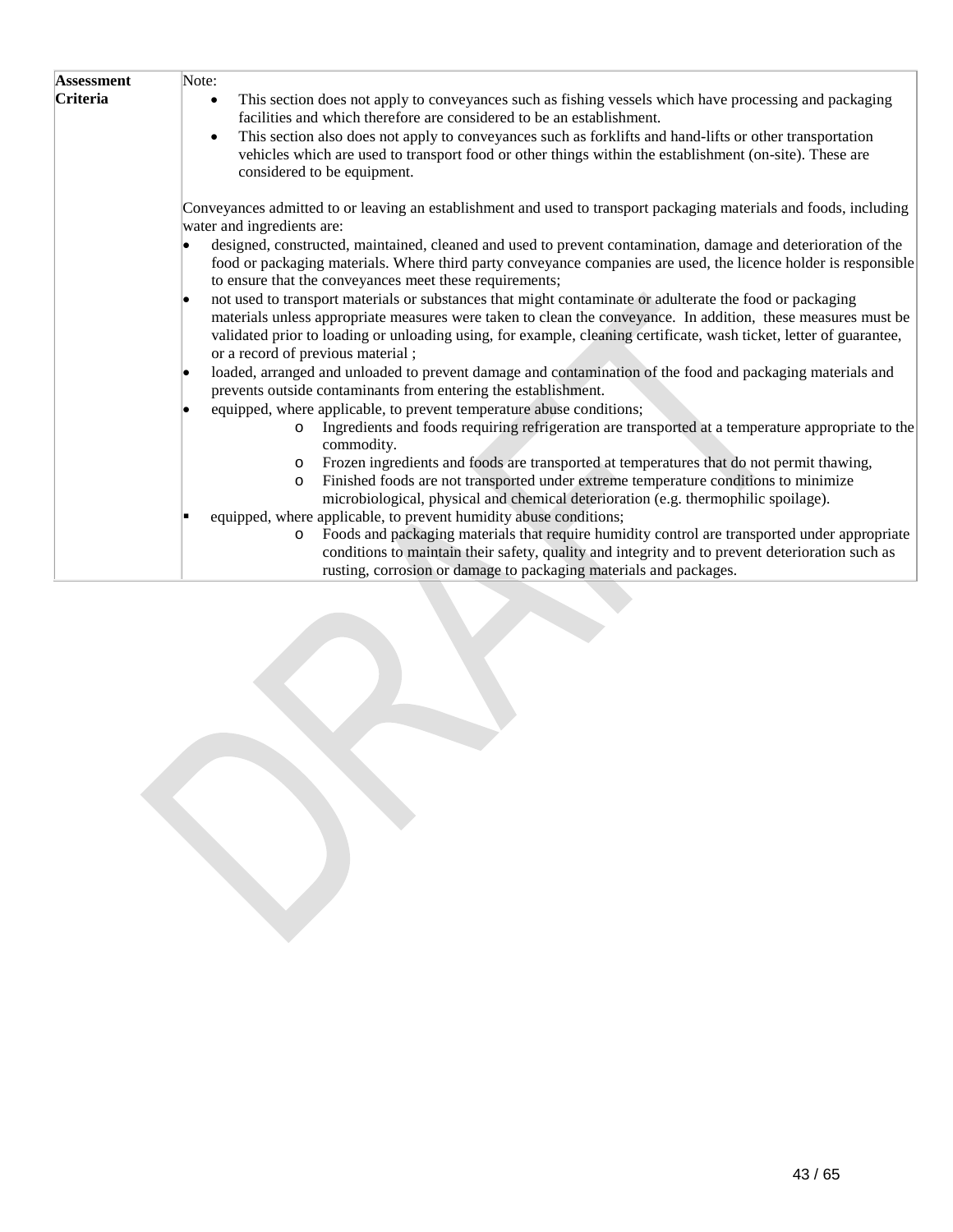| <b>Part 4: Preventive Control</b> |                                                                                                                                                                                                                                                                                                                                                                                                                                                                                                                                                                                                                                                                                    |
|-----------------------------------|------------------------------------------------------------------------------------------------------------------------------------------------------------------------------------------------------------------------------------------------------------------------------------------------------------------------------------------------------------------------------------------------------------------------------------------------------------------------------------------------------------------------------------------------------------------------------------------------------------------------------------------------------------------------------------|
|                                   | <b>Element 6 Receiving, Transportation and Storage</b>                                                                                                                                                                                                                                                                                                                                                                                                                                                                                                                                                                                                                             |
| 4.6.2                             | Loading and unloading of food                                                                                                                                                                                                                                                                                                                                                                                                                                                                                                                                                                                                                                                      |
|                                   | Return of food to the establishment                                                                                                                                                                                                                                                                                                                                                                                                                                                                                                                                                                                                                                                |
|                                   | Legal Authorities Safe Food for Canadians Regulations (based on current suggested preliminary text)                                                                                                                                                                                                                                                                                                                                                                                                                                                                                                                                                                                |
|                                   | 55. Every operator must ensure that the loading and unloading of the food onto or from a conveyance at the<br>establishment is done in a manner that does not present a risk of contamination of the food.                                                                                                                                                                                                                                                                                                                                                                                                                                                                         |
|                                   | 56. Every operator must ensure that any food that is admitted to the establishment and that presents a risk of injury<br>to human health, is returned under section 17 or does not meet the requirements of the Act or these Regulations must<br>be identified as such and moved to a designated area within the establishment and must not present a risk of<br>contamination to any other food.                                                                                                                                                                                                                                                                                  |
| Compliance<br>Rationale           | Forklifts and other unloading devices can puncture holes in ingredient or food containers or damage packaging<br>materials. This can allow microorganisms or chemical and physical contaminants to be introduced into the food.                                                                                                                                                                                                                                                                                                                                                                                                                                                    |
|                                   | Foods and ingredients requiring refrigeration or freezing may deteriorate or spoil if they are not moved from the<br>receiving dock to the appropriate storage quickly or are left out at ambient temperatures for prolonged periods.                                                                                                                                                                                                                                                                                                                                                                                                                                              |
|                                   | Receiving materials in areas of the establishment other than the processing area can lead to contamination of the<br>environment in the processing area and the food.                                                                                                                                                                                                                                                                                                                                                                                                                                                                                                              |
|                                   | Raw or contaminated ingredients, as well as non-food chemicals need to be managed at receiving to prevent cross-<br>contamination with ingredients, food and packaging materials.                                                                                                                                                                                                                                                                                                                                                                                                                                                                                                  |
|                                   | Where loading docks are used, it is important that carriers are properly sealed to the building. Alternately, other<br>means are used when loading or unloading to prevent outside contaminants/pests from entering the establishment.                                                                                                                                                                                                                                                                                                                                                                                                                                             |
|                                   | It is advisable to control all materials coming into the establishment, as part of good manufacturing practices.                                                                                                                                                                                                                                                                                                                                                                                                                                                                                                                                                                   |
|                                   | Ingredients that do not meet specifications can result in foods being manufactured that are unsafe or do<br>$\bullet$<br>not meet other regulatory standards.                                                                                                                                                                                                                                                                                                                                                                                                                                                                                                                      |
|                                   | Packaging materials that do not meet specifications may not adequately protect the food or may lead to<br>$\bullet$<br>the food being contaminated.<br>Labels that do not meet specifications, including regulatory requirements may result in food being<br>$\bullet$                                                                                                                                                                                                                                                                                                                                                                                                             |
|                                   | improperly labelled.<br>Returned or recalled food which is not managed or disposed of properly may result in cross-<br>$\bullet$                                                                                                                                                                                                                                                                                                                                                                                                                                                                                                                                                   |
|                                   | contamination of ingredients, finished foods or the processing environment.<br>Inappropriate cleaning chemicals, paints, lubricants for example, may result in chemical contamination<br>of the food or the environment.                                                                                                                                                                                                                                                                                                                                                                                                                                                           |
| <b>Assessment</b><br>Criteria     | The process of receiving and shipping of incoming ingredients, foods, raw materials, agricultural inputs, packaging<br>and labelling materials and rework, construction materials and non-food chemicals is managed to prevent damage,<br>spoilage and contamination of the food in the establishment. These materials are:<br>loaded, unloaded and handled to prevent damage and their condition is assessed at receiving;<br>$\bullet$<br>managed at receiving to prevent contamination from non food chemicals, raw or contaminated ingredients;<br>$\bullet$<br>received into areas and shipped from areas of the establishment other than processing areas and are moved<br>٠ |
|                                   | from receiving docks to appropriate storage areas;<br>Foods which require refrigeration or freezing are assessed at receiving to ensure conditions are satisfactory,<br>$\bullet$<br>are moved from receiving docks to appropriate storage and are not left out at ambient temperatures for<br>prolonged periods; and,<br>non-food chemicals are received separately from foods, ingredients and packaging materials and are moved<br>٠<br>to storage areas to prevent contamination of food, packaging materials and food contact surfaces.                                                                                                                                       |
|                                   | In respect to returns, this section applies to the return of:<br>Recalled foods                                                                                                                                                                                                                                                                                                                                                                                                                                                                                                                                                                                                    |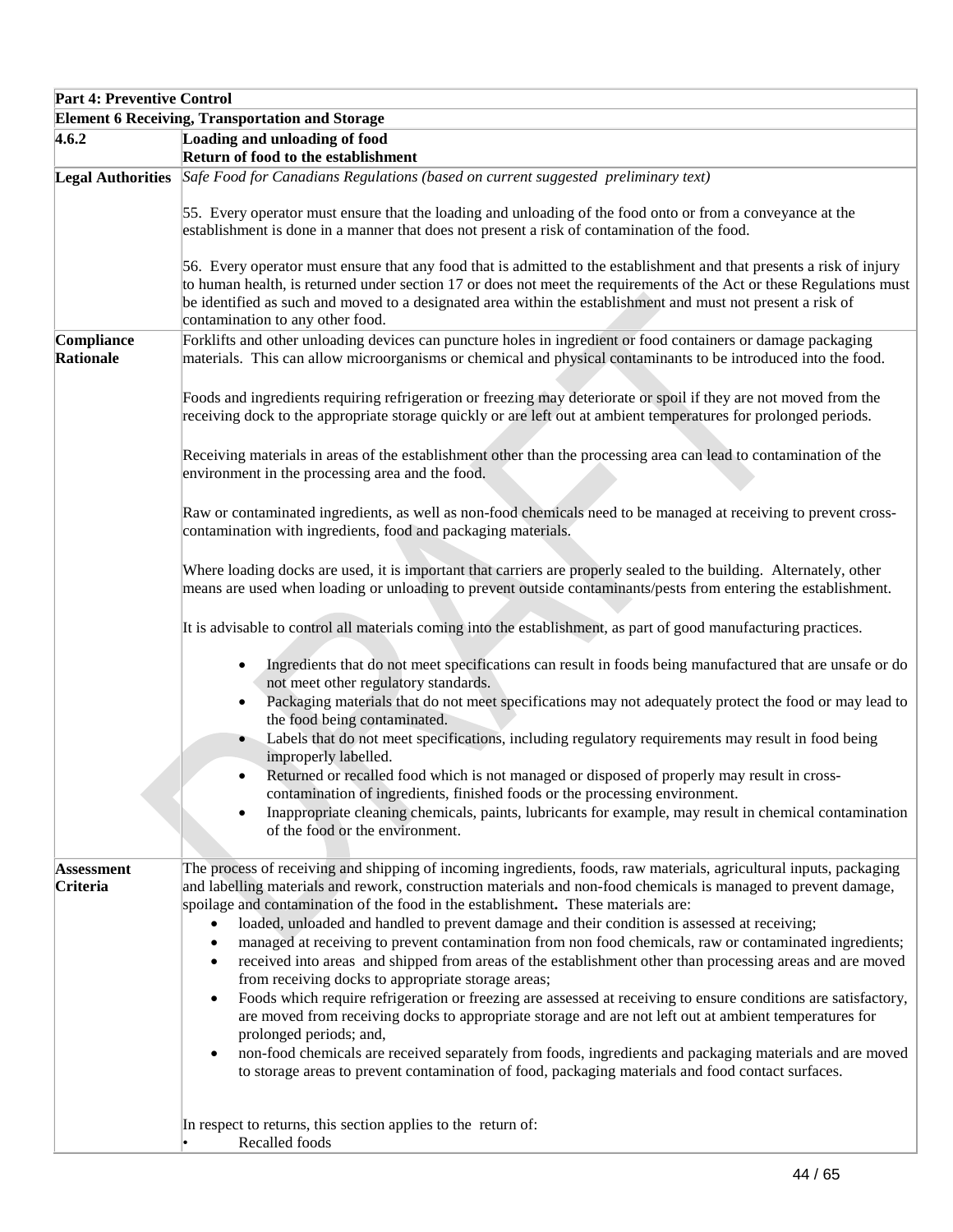| Exported foods which are being returned to Canada                                                                                                                                                                 |
|-------------------------------------------------------------------------------------------------------------------------------------------------------------------------------------------------------------------|
| Returned foods that do not meet regulatory requirements                                                                                                                                                           |
| Recalled, returned, defective or suspect foods or materials, if readmitted to the establishment, are clearly identified<br>and moved to a designated area for re-inspection, assessment and appropriate disposal. |
| Returns that meet regulatory requirements are not required to be identified and placed in a designated area. The<br>operator must assess the returning product to ensure it meets regulatory requirements.        |
| As part of a food safety investigation, an inspector may request documents to prove that the incoming materials were<br>assessed at receiving.                                                                    |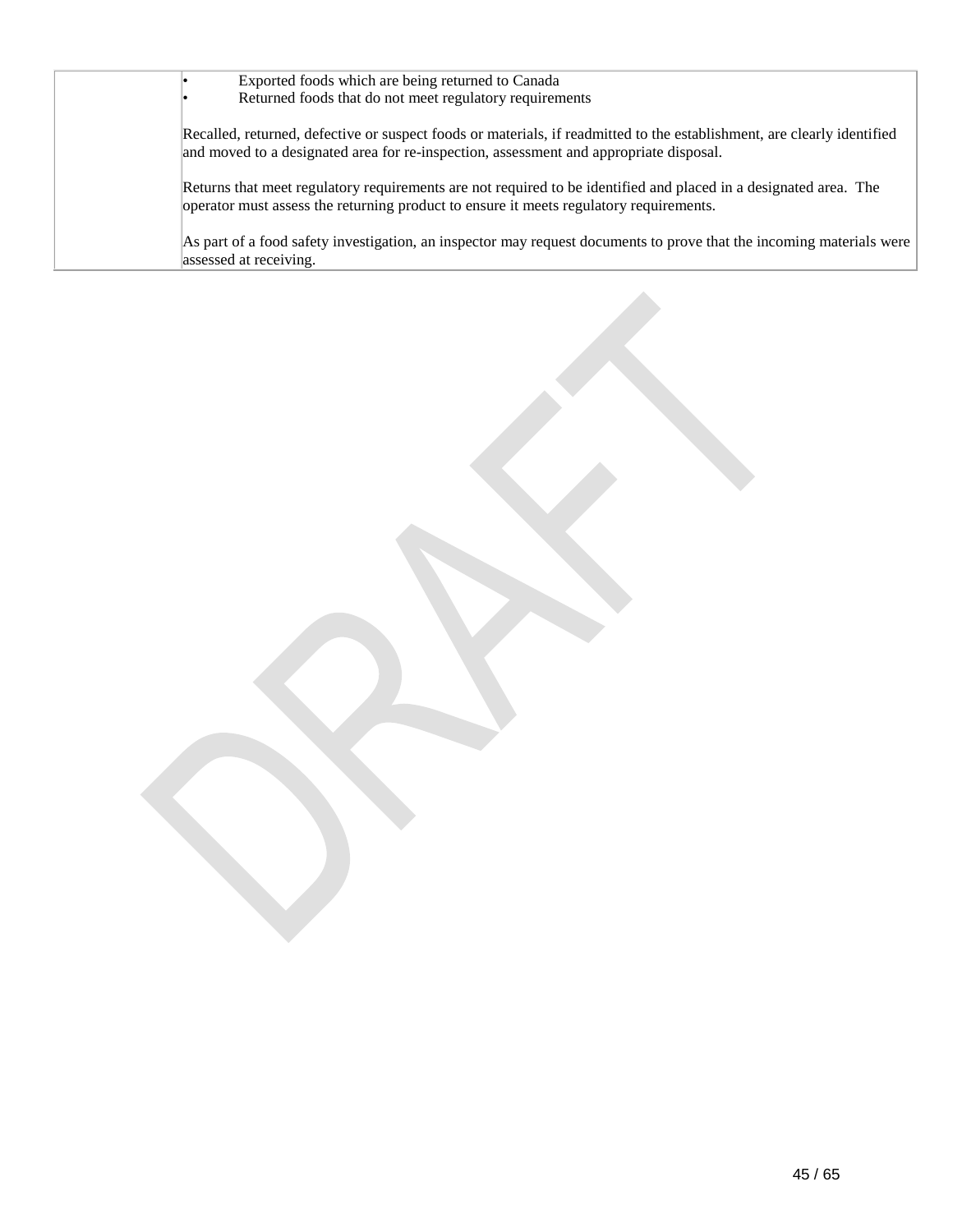| <b>Part 4: Preventive Control Plan</b> |                                                                                                                                                                                                                                                                                                                                                                                                                                                 |
|----------------------------------------|-------------------------------------------------------------------------------------------------------------------------------------------------------------------------------------------------------------------------------------------------------------------------------------------------------------------------------------------------------------------------------------------------------------------------------------------------|
|                                        | <b>Element 6 Receiving, Transportation and Storage Requirements</b>                                                                                                                                                                                                                                                                                                                                                                             |
| 4.6.3                                  | Storage at the Establishment                                                                                                                                                                                                                                                                                                                                                                                                                    |
|                                        | Legal Authorities Safe Food for Canadians Regulations (based on current suggested preliminary text)                                                                                                                                                                                                                                                                                                                                             |
|                                        | 57. (1) Every operator who stores the food must do so in a manner that does not present a risk of contamination of<br>that or any other food, including by keeping the food separate from anything that presents a risk of contamination.<br>(2) Every operator who stores packaging material, labels, sanitizers, chemical agents, equipment or conveyances must<br>do so in manner that does not present a risk of contamination of the food. |
| Compliance                             | • Storing ingredients, food containers, packaging materials and finished foods in a controlled manner will prevent                                                                                                                                                                                                                                                                                                                              |
| Rationale                              | contamination or cross-contamination from microorganisms, chemicals and foreign matter. Controlled storage will<br>also prevent foods from deteriorating.                                                                                                                                                                                                                                                                                       |
|                                        | • During storage, foods can deteriorate resulting in issues with food safety or food quality from the lack of temperature<br>and humidity control for sensitive ingredients.                                                                                                                                                                                                                                                                    |
|                                        | • Storing packaging materials and foods under humid conditions may cause packaging materials and containers to<br>become damaged.                                                                                                                                                                                                                                                                                                               |
|                                        | • Returned or recalled foods are identified, controlled and segregated to eliminate the risk of contamination to stored<br>ingredients, packaging materials, and finished foods.                                                                                                                                                                                                                                                                |
|                                        | • Food intended to be used as rework may contaminate stored ingredients or in-process food if it is not clearly<br>identified and stored in a designated area.                                                                                                                                                                                                                                                                                  |
|                                        | • When not properly rotated ingredients, packaging materials and finished foods can reach their expiry date increasing<br>risk to the consumer.                                                                                                                                                                                                                                                                                                 |
|                                        | · Improperly identifying and storing non-food chemical agents may contaminate the environment, ingredients,<br>packaging materials or finished foods.                                                                                                                                                                                                                                                                                           |
|                                        | • Water used as an ingredient and ice, if improperly stored, may become contaminated. This can lead to the<br>contamination of food and the environment.                                                                                                                                                                                                                                                                                        |
|                                        | • Improperly stored equipment may harbour pests; hinder proper cleaning and sanitation of the establishment and<br>impede employee traffic patterns.                                                                                                                                                                                                                                                                                            |
| <b>Assessment</b>                      | <b>Incoming Materials Storage</b>                                                                                                                                                                                                                                                                                                                                                                                                               |
| Criteria                               | Ingredients that require refrigeration are stored at appropriate temperatures.                                                                                                                                                                                                                                                                                                                                                                  |
|                                        | Frozen foods are stored at temperatures that do not permit thawing.<br>$\bullet$<br>Ingredients and packaging materials are handled and stored in a manner to prevent damage and/or<br>$\bullet$<br>contamination.                                                                                                                                                                                                                              |
|                                        | Foods and packaging materials that are sensitive to humidity are stored under appropriate conditions to<br>$\bullet$<br>prevent deterioration and spoilage and to ensure that the safety and quality of the food are not compromised.                                                                                                                                                                                                           |
|                                        | Foods for Rework Storage                                                                                                                                                                                                                                                                                                                                                                                                                        |
|                                        | Finished or partially finished foods being used as rework are:                                                                                                                                                                                                                                                                                                                                                                                  |
|                                        | stored in a designated area;<br>$\circ$<br>and maintained at an appropriate temperature and level of humidity.<br>$\circ$                                                                                                                                                                                                                                                                                                                       |
|                                        | <b>In-Process Storage</b>                                                                                                                                                                                                                                                                                                                                                                                                                       |
|                                        | Foods that are stored for a period of time during the manufacturing process are:                                                                                                                                                                                                                                                                                                                                                                |
|                                        | kept at an appropriate temperature and level of humidity to prevent deterioration and spoilage and to ensure                                                                                                                                                                                                                                                                                                                                    |
|                                        | that the safety and quality of the food are not compromised; and                                                                                                                                                                                                                                                                                                                                                                                |
|                                        | protected from contamination during storage periods.                                                                                                                                                                                                                                                                                                                                                                                            |
|                                        | Finished Food Storage                                                                                                                                                                                                                                                                                                                                                                                                                           |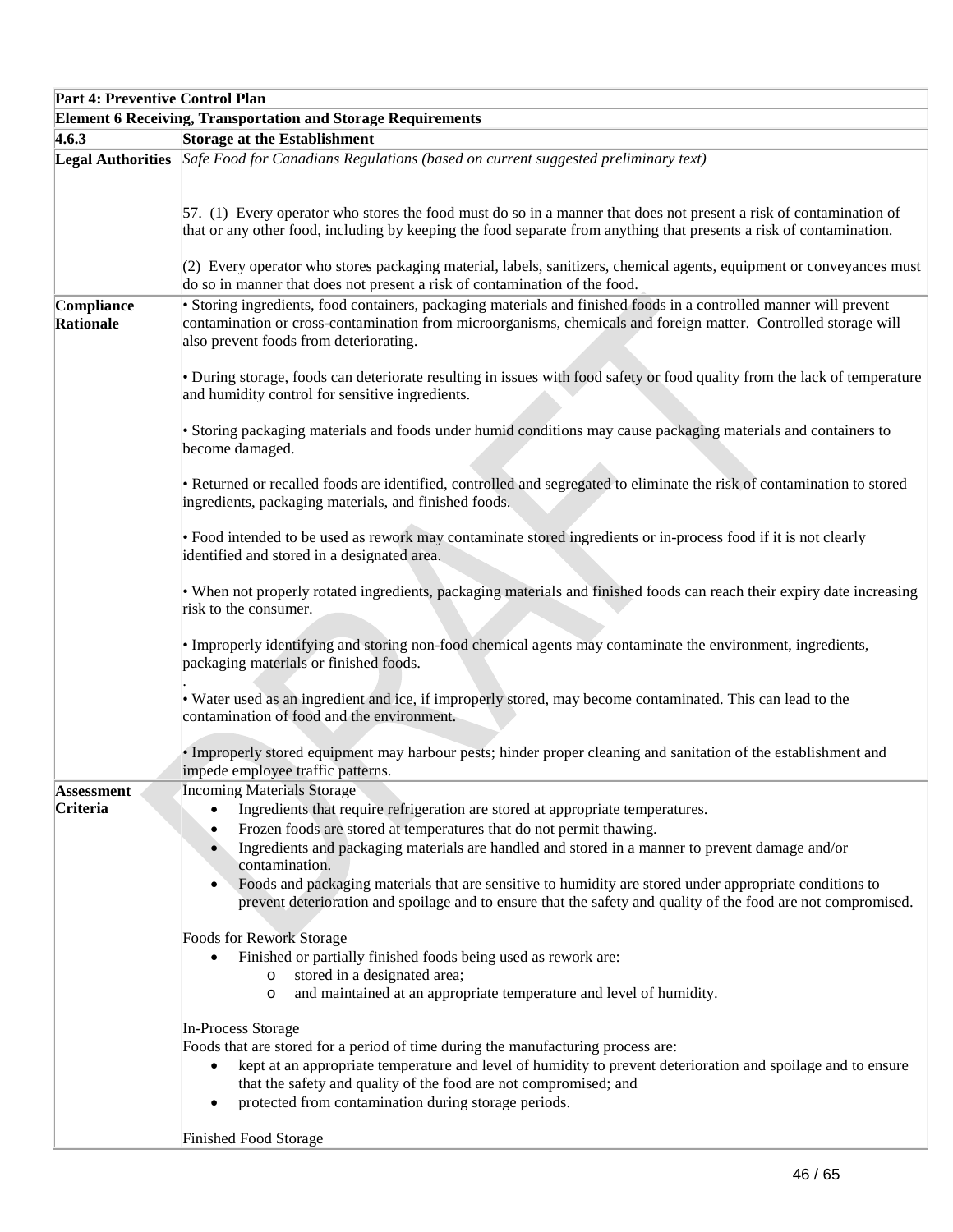| Finished foods are stored and handled under environmental conditions to minimize deterioration (e.g., rusting,<br>$\bullet$<br>corrosion or damage to packaging materials and containers) and to prevent contamination or damage which<br>may affect the safety or quality of the food. |
|-----------------------------------------------------------------------------------------------------------------------------------------------------------------------------------------------------------------------------------------------------------------------------------------|
| <b>Stock Rotation</b>                                                                                                                                                                                                                                                                   |
| Rotation of ingredients and packaging material where appropriate is controlled to prevent deterioration and<br>spoilage and to ensure that the safety/quality of the food are not compromised.                                                                                          |
| Stock rotation of finished foods is controlled to minimize deterioration, prevent spoilage or ensure that the<br>safety and quality of the food are not compromised, e.g. rusting of containers, container corrosion resulting in<br>leakage, food exceeding shelf life.                |
| Water and Ice Storage                                                                                                                                                                                                                                                                   |
| Water and ice which will be used as an ingredient or packaged and sold as such, when stored, are:                                                                                                                                                                                       |
| protected from contamination and treated, where applicable, to prevent microbial growth; and<br>$\bullet$<br>stored at an appropriate temperature to prevent microbial growth and in the case of ice, thawing.                                                                          |
| Chemical Agents (Non Food Chemical) Storage<br><b>Chemical Agents:</b>                                                                                                                                                                                                                  |
| are stored in a separate room or area, which is dry, well ventilated and designated to eliminate any possibility<br>٠<br>for cross-contamination of food, packaging materials or food contact surfaces.                                                                                 |
| are stored in a manner that prevents food, food contact surfaces or packaging materials from becoming<br>contaminated, where required for ongoing use in food handling areas;                                                                                                           |
| Personal Items and Clothing Storage                                                                                                                                                                                                                                                     |
| These are stored in designated locations so that they are easily accessible and do not contaminate food.                                                                                                                                                                                |
| Equipment and Utensils Storage                                                                                                                                                                                                                                                          |
| Portable equipment and equipment that is not in use is properly stored so that it does not present a risk of<br>$\bullet$<br>contamination to food in the establishment (e.g. not causing congestion, harboring pests or posing an obstacle<br>to proper cleaning).                     |
| Instruments and utensils are stored in designated locations.                                                                                                                                                                                                                            |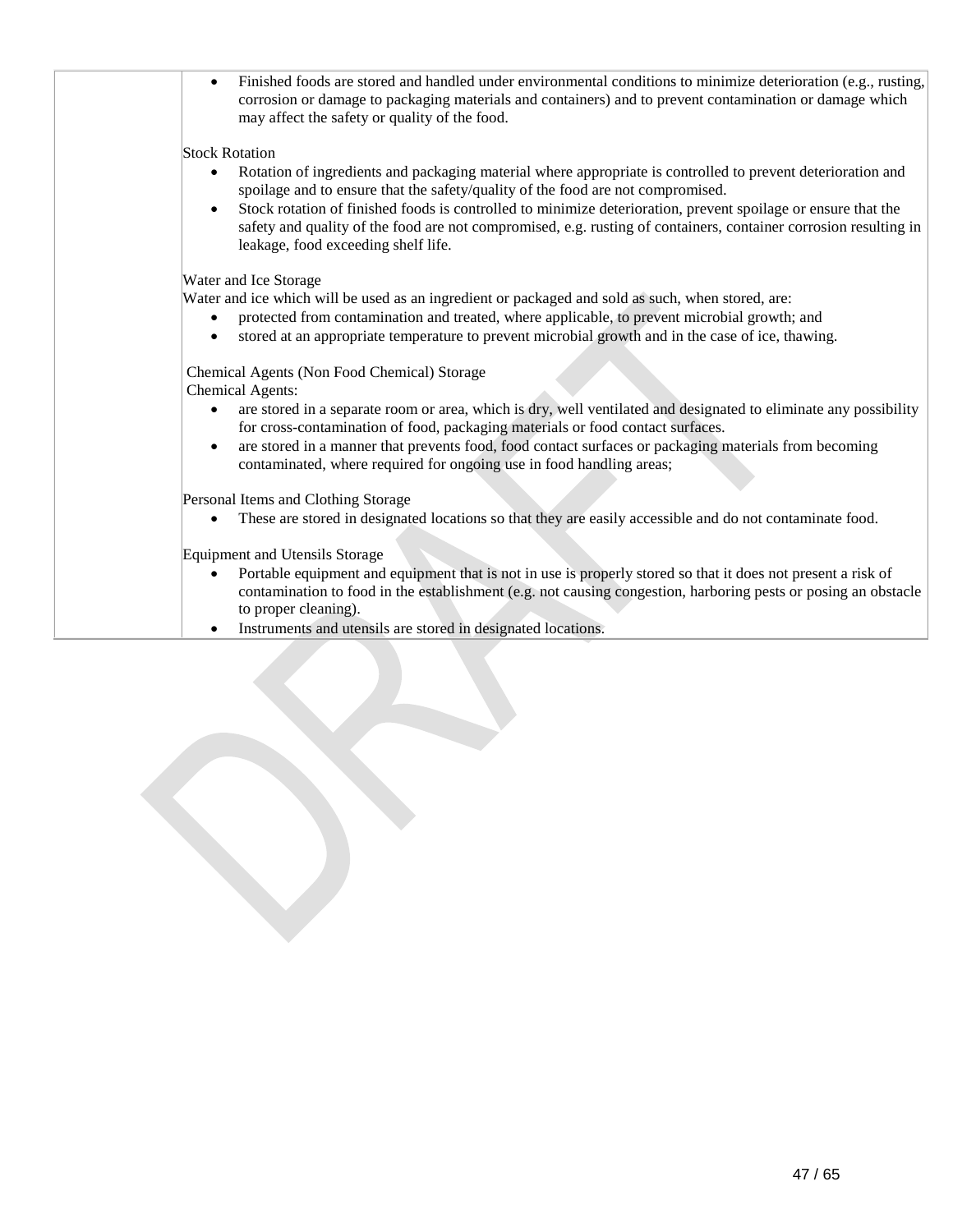| <b>Part 4: Preventive Control</b> |                                                                                                                                                                                                                                                                                                               |  |
|-----------------------------------|---------------------------------------------------------------------------------------------------------------------------------------------------------------------------------------------------------------------------------------------------------------------------------------------------------------|--|
|                                   | <b>Element 7 Investigation and Notification, Complaints and Recall</b>                                                                                                                                                                                                                                        |  |
| 4.7.1                             | <b>Investigation and Notification</b>                                                                                                                                                                                                                                                                         |  |
|                                   | Legal Authorities Safe Food for Canadians Regulations (based on current suggested preliminary text)                                                                                                                                                                                                           |  |
|                                   | [58. (1) Every operator, and every licence holder authorized to import a food, who learns that the food might present<br>a risk of injury to human health or might not meet the requirements of the Act or these Regulations must investigate<br>the matter as soon as feasible.                              |  |
|                                   | $(2)$ If the results of the investigation indicate that the food presents a risk of injury to human health, the operator or<br>licence holder must notify the Minister without delay.                                                                                                                         |  |
| Compliance<br>Rationale           | Quickly and effectively identifying, investigating and controlling food that might present a risk of injury to human<br>health or might not meet legislative requirements are crucial to protecting consumers from preventable health risks<br>and other issues of non-compliance to regulatory requirements. |  |
|                                   | The Minister of Health, as the responsible Minister for federal laws relating to food safety, must be notified without<br>delay when a food safety issue has been identified in order that the Minister can take appropriate action to protect<br>consumers. The Agency oversees food safety compliance.      |  |
| <b>Assessment</b><br>Criteria     | For the purpose of this section:<br>Investigation – as soon as feasible is applied as:<br>In the case of food safety issues – it is expected that appropriate investigations and action is taken<br>before anything else<br>In the case of non-food safety issues - as soon as possible.<br>$\bullet$         |  |
|                                   | Notification of the Minister: without delay (notification is provided immediately upon determination of food<br>safety risk $-$ no delay is permitted).                                                                                                                                                       |  |
|                                   | "Learning" about possible food safety risks or possible non compliances may come from many sources:<br>a) test results<br>b) complaints<br>c) notification from staff with suspicion of problems<br>d) notification from suppliers<br>e) news reports / internet reports                                      |  |
|                                   | Once the operator is made aware that the food might present a risk of injury to human health or might not meet the<br>requirements of the Act or these Regulations, they are obliged to investigate the issue. If a risk to human health is<br>identified the Minister must be immediately notified.          |  |
|                                   |                                                                                                                                                                                                                                                                                                               |  |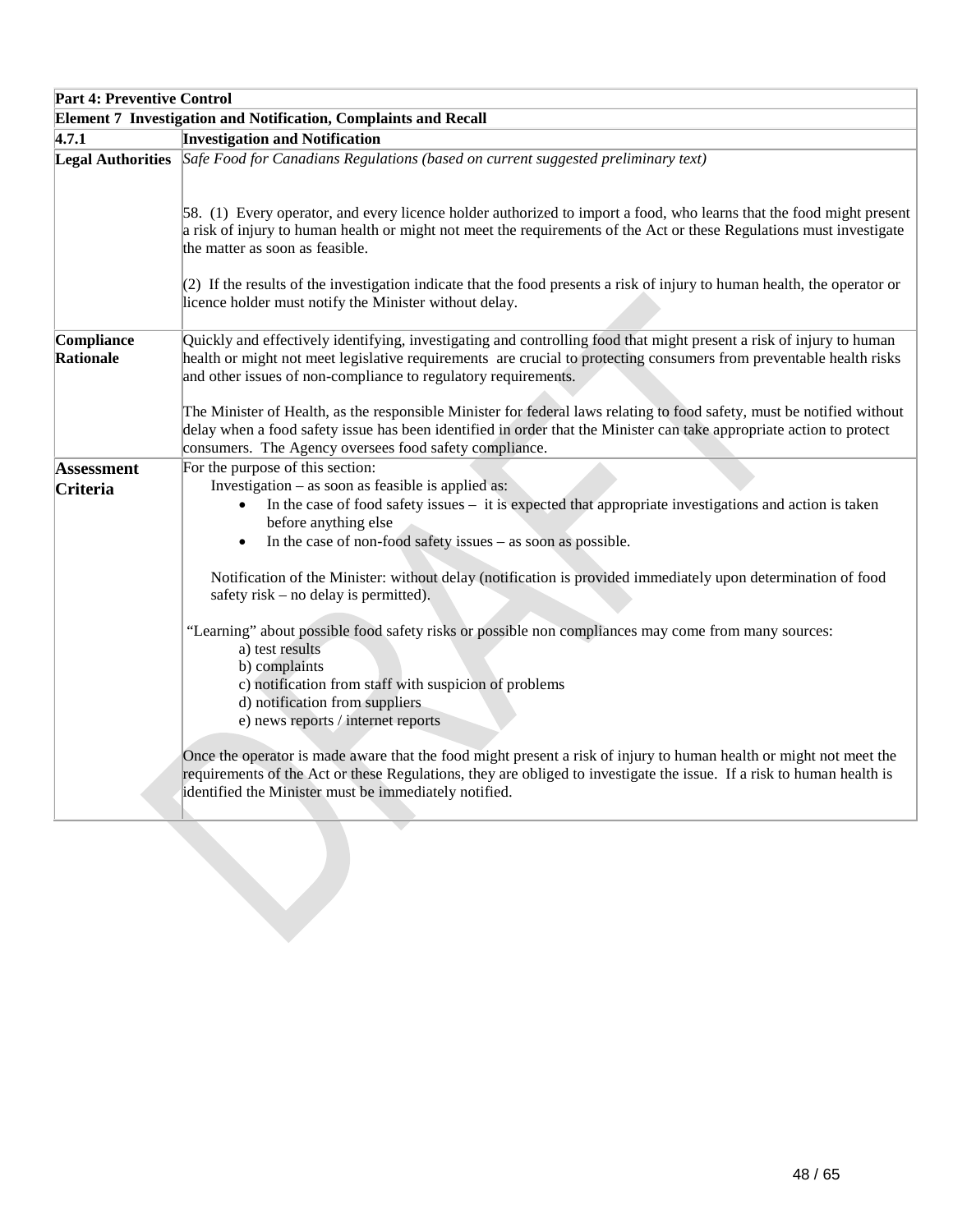| <b>Part 4: Preventive Control</b> |                                                                                                                                                                                                                                                                                                                                                                                                                                                                                                                                                                                                                                                                                                                                                                                                                                                                                     |
|-----------------------------------|-------------------------------------------------------------------------------------------------------------------------------------------------------------------------------------------------------------------------------------------------------------------------------------------------------------------------------------------------------------------------------------------------------------------------------------------------------------------------------------------------------------------------------------------------------------------------------------------------------------------------------------------------------------------------------------------------------------------------------------------------------------------------------------------------------------------------------------------------------------------------------------|
|                                   | <b>Element 7 Investigation and Notification, Complaints and Recall</b>                                                                                                                                                                                                                                                                                                                                                                                                                                                                                                                                                                                                                                                                                                                                                                                                              |
| 4.7.2                             | Complaints                                                                                                                                                                                                                                                                                                                                                                                                                                                                                                                                                                                                                                                                                                                                                                                                                                                                          |
|                                   | Legal Authorities Safe Food for Canadians Regulations (based on current suggested preliminary text)                                                                                                                                                                                                                                                                                                                                                                                                                                                                                                                                                                                                                                                                                                                                                                                 |
|                                   | [59. (1) Every operator, and every licence holder authorized to import a food, must prepare, keep and maintain a<br>document that sets out a procedure for receiving, investigating and responding to complaints received in relation to<br>the food.                                                                                                                                                                                                                                                                                                                                                                                                                                                                                                                                                                                                                               |
|                                   | $(2)$ If a complaint is received, the operator or licence holder must implement the procedure and prepare, keep and<br>maintain a document that sets out the complaint information, the results of the investigation and the actions taken<br>based on those results for a period of three years from the day on which the actions are completed.                                                                                                                                                                                                                                                                                                                                                                                                                                                                                                                                   |
| Compliance<br>Rationale           | Complaints are important indicators of possible deficiencies in preventive controls and in the preventive control plan,<br>its implementation or the distribution system.                                                                                                                                                                                                                                                                                                                                                                                                                                                                                                                                                                                                                                                                                                           |
|                                   | Deficiencies in the way complaints are handled could result in the failure to identify and eliminate food safety risks<br>and other regulatory issues.                                                                                                                                                                                                                                                                                                                                                                                                                                                                                                                                                                                                                                                                                                                              |
|                                   | Records of complaints must be kept for three years after the complaint has been actioned to demonstrate that the<br>complaint was properly managed and the system is being properly maintained and improved.                                                                                                                                                                                                                                                                                                                                                                                                                                                                                                                                                                                                                                                                        |
| <b>Assessment</b>                 | A comprehensive plan is in place for handling and investigating complaints.                                                                                                                                                                                                                                                                                                                                                                                                                                                                                                                                                                                                                                                                                                                                                                                                         |
| <b>Criteria</b>                   | The product complaint procedure includes, but may not be limited to:<br>Instructions for the complaint handling and investigation process;<br>identifying a competent person or persons responsible for receiving, evaluating, categorizing and<br>investigating complaints;<br>a means of categorizing complaints e.g. health and safety risks, labelling issues;<br>the procedure for examining the complainants sample specimen, retail product or other product of<br>the same code by appropriate personnel;<br>instructions for immediately forwarding details of potentially serious complaints to appropriate<br>personnel for action;<br>a process for investigating safety and contamination complaints by trained technical personnel;<br>and,<br>the manner of ensuring that the investigation of a complaint is appropriate to the risk and known<br>complaint trends. |
|                                   | Product complaints are investigated based on the applicable complaints procedure to determine the root cause. If<br>deemed necessary, corrective actions are taken for non-compliance, to address:<br>the implicated food, and<br>$\bullet$<br>any changes to processes or procedures that are required to prevent recurrence<br>$\bullet$                                                                                                                                                                                                                                                                                                                                                                                                                                                                                                                                          |
|                                   | Records pertaining to complaints, including the complaint information, results of the investigation and the actions<br>taken based on those results, are maintained for a period of three years from the day on which the actions are<br>completed.                                                                                                                                                                                                                                                                                                                                                                                                                                                                                                                                                                                                                                 |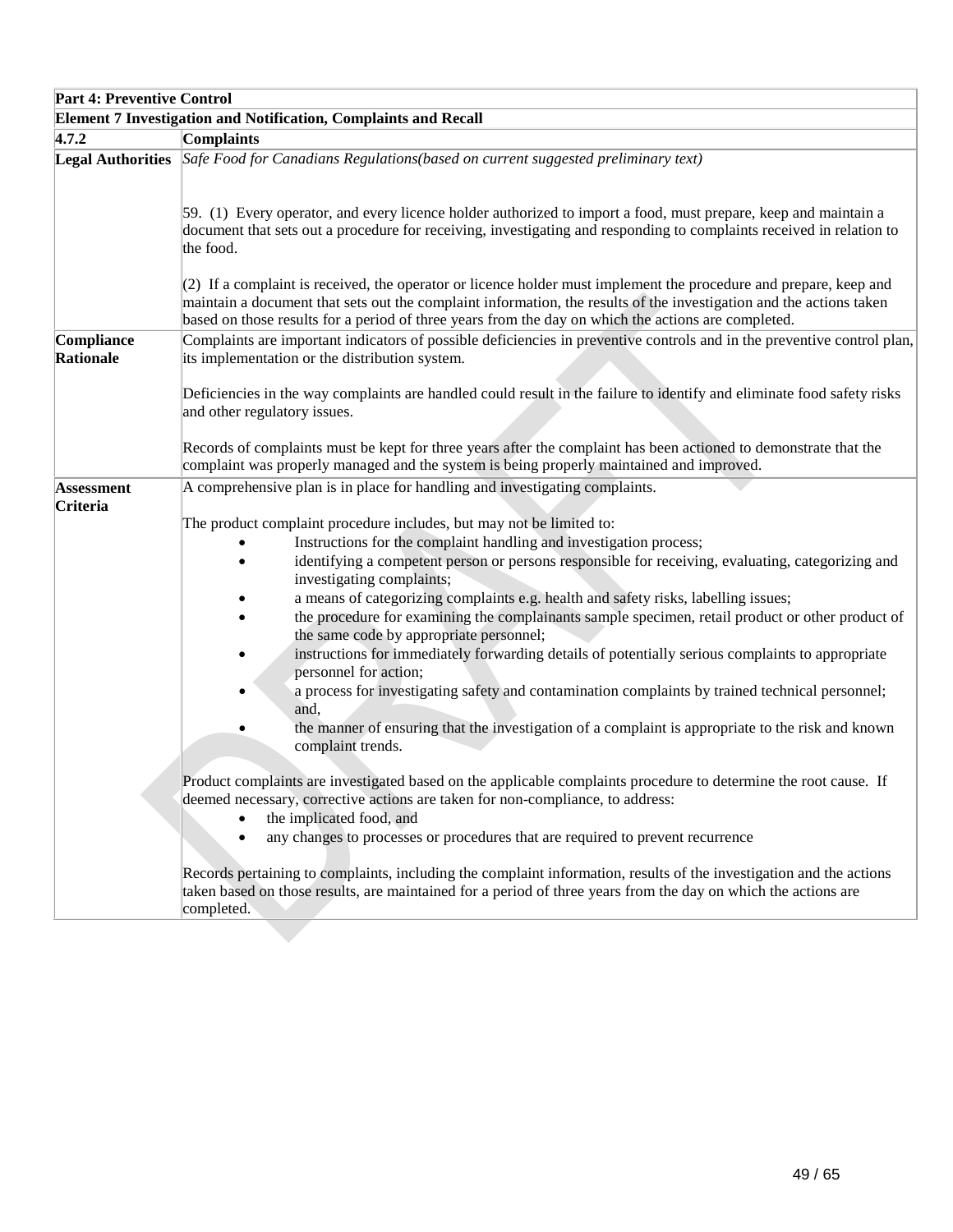| <b>Part 4: Preventive Control</b> |                                                                                                                                                                                                                                                                                                                                                                                                                             |  |  |
|-----------------------------------|-----------------------------------------------------------------------------------------------------------------------------------------------------------------------------------------------------------------------------------------------------------------------------------------------------------------------------------------------------------------------------------------------------------------------------|--|--|
|                                   | Element 7 Investigation and Notification, Complaints Procedure and Recall Procedure                                                                                                                                                                                                                                                                                                                                         |  |  |
| 4.7.3                             | Recall                                                                                                                                                                                                                                                                                                                                                                                                                      |  |  |
| <b>Legal Authorities</b>          | Safe Food for Canadians Regulations (based on current suggested preliminary text)                                                                                                                                                                                                                                                                                                                                           |  |  |
|                                   | 60. (1) Every operator, and every licence holder authorized to import a food, must prepare, keep and maintain a<br>document that sets out a recall procedure to enable the effective recall of the food and must conduct a recall<br>simulation based on the recall procedure at least once a year.<br>(2) If the food is recalled, the operator or licence holder must without delay notify the Minister and implement the |  |  |
|                                   | recall procedure and must prepare, keep and maintain, for a period of three years from the day on which the recall<br>is initiated, a document that sets out the date of the recall and how the recall was carried out.                                                                                                                                                                                                     |  |  |
| Compliance<br><b>Rationale</b>    | CFIA needs to know when a recall has been initiated to allow for CFIA oversight including effectiveness checks.                                                                                                                                                                                                                                                                                                             |  |  |
|                                   | Non-compliant food must not be distributed. If distributed, it must be rapidly retrieved and controlled to protect<br>consumers.                                                                                                                                                                                                                                                                                            |  |  |
|                                   | Recall plans permit the complete control and rapid recall of any lot of an implicated food from distribution.                                                                                                                                                                                                                                                                                                               |  |  |
|                                   | Recall plans are tested yearly to verify the capability to rapidly identify and retrieve an implicated food.                                                                                                                                                                                                                                                                                                                |  |  |
|                                   | Records of when the recall was initiated and how the recall was conducted must be kept for three years from the<br>date the recall was initiated to demonstrate that the recall was properly managed and the system is being properly<br>maintained and improved.                                                                                                                                                           |  |  |
|                                   | The Minister of Health as the responsible Minister for federal laws relating to food safety, must be notified without<br>delay when a recall has been determined in order that the Minister can take appropriate action to protect consumers.<br>The Agency oversees the issue of food safety compliance.                                                                                                                   |  |  |
| <b>Assessment</b><br>Criteria     | A written recall plan has been developed and implemented and is maintained. To be effective, the plan includes but<br>is not limited to:                                                                                                                                                                                                                                                                                    |  |  |
|                                   | Names of employees responsible for managing a recall (Recall Management Team) including:<br>position;<br>contact telephone numbers; and<br>responsibilities.                                                                                                                                                                                                                                                                |  |  |
|                                   | A system to track product notifications;<br>initial notification information;                                                                                                                                                                                                                                                                                                                                               |  |  |
|                                   |                                                                                                                                                                                                                                                                                                                                                                                                                             |  |  |
|                                   | A recall contact list for CFIA notification including:                                                                                                                                                                                                                                                                                                                                                                      |  |  |
|                                   | title of the CFIA contact;<br>contact telephone number;                                                                                                                                                                                                                                                                                                                                                                     |  |  |
|                                   | email address;                                                                                                                                                                                                                                                                                                                                                                                                              |  |  |
|                                   | contact fax number.                                                                                                                                                                                                                                                                                                                                                                                                         |  |  |
|                                   | Methods to trace the food including:<br>a procedure to maintain food identification throughout the process until final packaging, including:<br>tracing raw ingredients;                                                                                                                                                                                                                                                    |  |  |
|                                   | premixing of ingredients ahead of use; and<br>$\blacksquare$<br>rework;                                                                                                                                                                                                                                                                                                                                                     |  |  |
|                                   | the use and explanation of the coding system.                                                                                                                                                                                                                                                                                                                                                                               |  |  |
|                                   | A system to record distribution for the food including:                                                                                                                                                                                                                                                                                                                                                                     |  |  |
|                                   | the level of distribution (e.g., local, national);<br>name of the account and address;                                                                                                                                                                                                                                                                                                                                      |  |  |
|                                   | type of account (e.g., manufacturer, distributor, retailer);<br>food name and identifying code (if any);                                                                                                                                                                                                                                                                                                                    |  |  |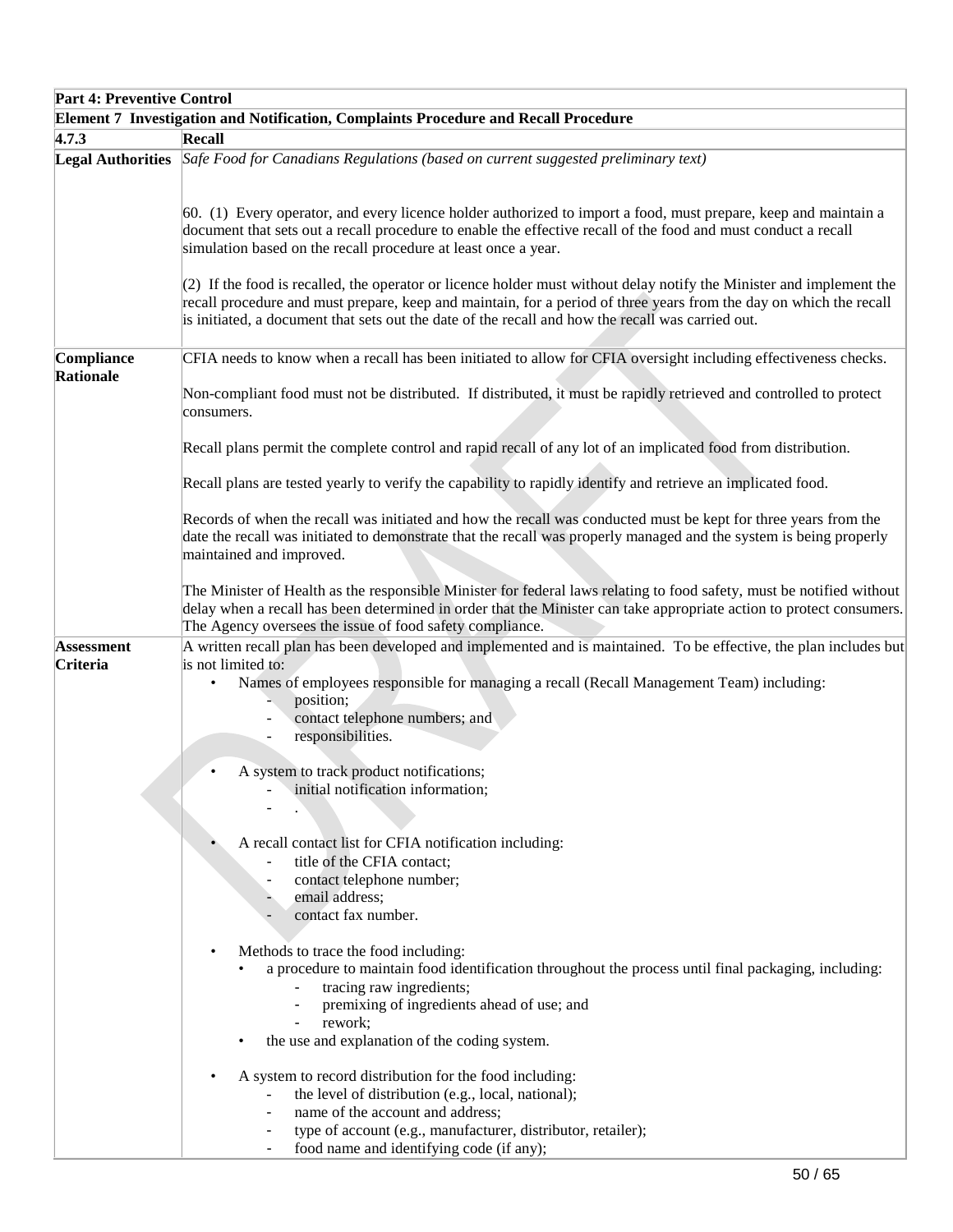| who to contact at the account;                                                                                        |
|-----------------------------------------------------------------------------------------------------------------------|
| telephone number and other contact numbers consistent with the documented method of contact                           |
| during the recall (e.g. fax number, e-mail address); and                                                              |
| amount of food shipped to each account.                                                                               |
|                                                                                                                       |
| Procedure(s) for developing, producing and maintaining records for the recalled food.<br>$\bullet$                    |
| Records that are to be kept in case of recalls (e.g. list of records to be kept, and template for                     |
| records to be kept).                                                                                                  |
|                                                                                                                       |
| Step by step procedures for a recall, including:<br>$\bullet$                                                         |
| assemble the recall management team;                                                                                  |
|                                                                                                                       |
| notify the Minister through the CFIA without delay;<br>$\blacksquare$                                                 |
| identify the reason for the recall and all food to be recalled;<br>$\blacksquare$                                     |
| detain and segregate all food in the establishment's control to be recalled;<br>$\blacksquare$                        |
| prepare a press release, if required;<br>$\blacksquare$                                                               |
| prepare the distribution list;<br>$\overline{\phantom{a}}$                                                            |
| prepare and distribute the notice of recall;<br>$\blacksquare$                                                        |
| verify the effectiveness of the recall;                                                                               |
| control of the recalled food                                                                                          |
| determine and control disposal of the recalled food; and<br>$\blacksquare$                                            |
| identify and correct the cause of the recall.<br>$\overline{\phantom{a}}$                                             |
|                                                                                                                       |
| Methods to assess the effectiveness of the establishments recall notification process.                                |
|                                                                                                                       |
| Procedures and frequency for testing the recall plan (e.g. mock recall exercise, internal simulations).<br>$\bullet$  |
|                                                                                                                       |
| The recall plan is periodically tested to verify its capability to rapidly identify and retrieve a food:              |
| At least once a year, test, conduct mock recall exercises or internal simulations to verify the                       |
| capability of the procedure to rapidly identify and control a code lot of potentially affected food                   |
| and reconcile the amount of food produced, in inventory and in distribution.                                          |
| Identify and correct any deficiencies in the recall plan.                                                             |
|                                                                                                                       |
| When a recall takes place, the Minister is notified of the recall without delay; notification is provided immediately |
|                                                                                                                       |
| upon determination of recall – no delay is permitted.                                                                 |
|                                                                                                                       |
| Records pertaining to the date of the recall and how it was conducted are maintained for a period of three years      |
| from the date the recall was initiated.                                                                               |
|                                                                                                                       |
|                                                                                                                       |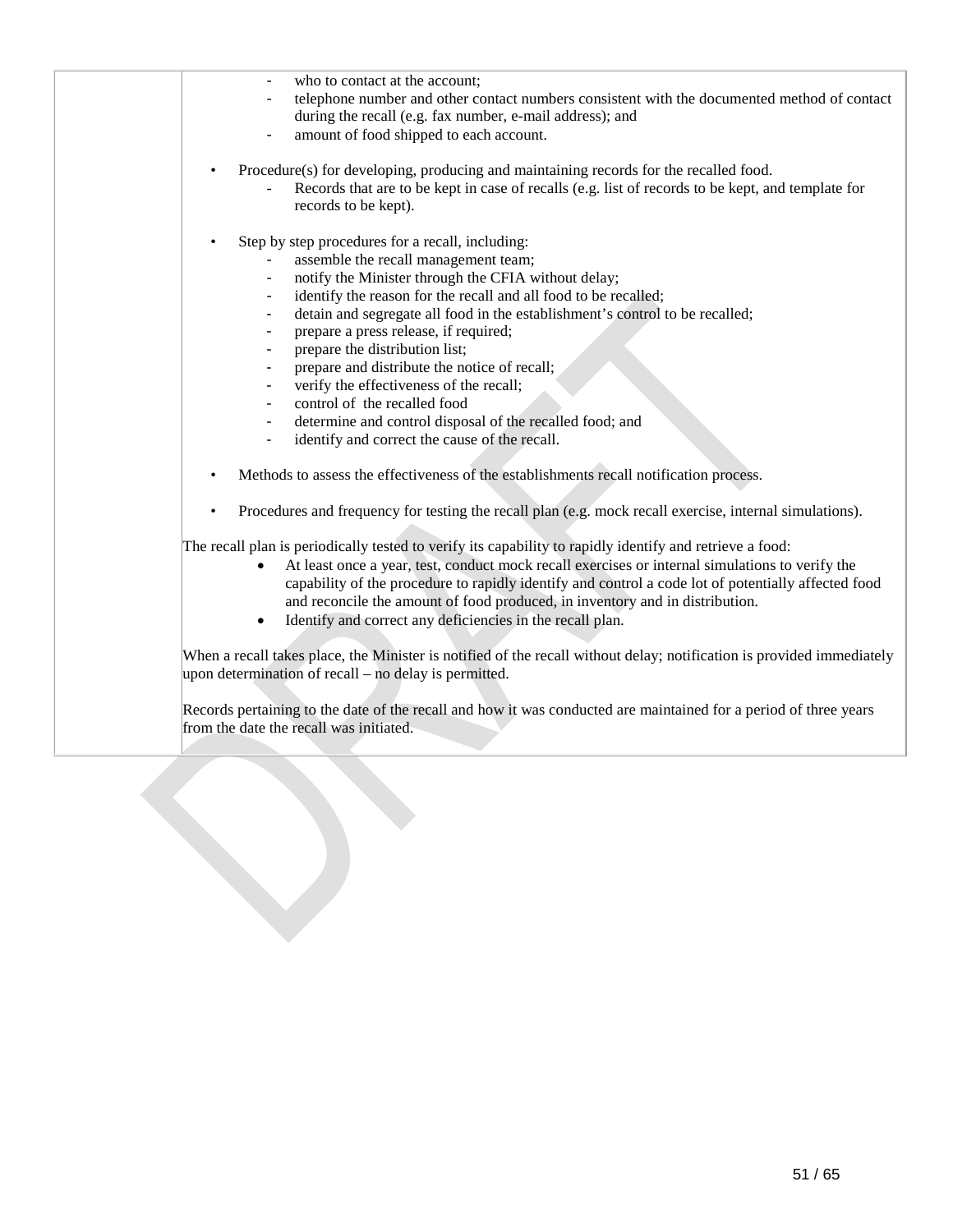| <b>Part 4: Preventive Control</b> |                                                                                                                                                                                                                                                                                                                                                                                                                                                                                                                                                                                                                                                                                                                                                                                                                                                                                                 |
|-----------------------------------|-------------------------------------------------------------------------------------------------------------------------------------------------------------------------------------------------------------------------------------------------------------------------------------------------------------------------------------------------------------------------------------------------------------------------------------------------------------------------------------------------------------------------------------------------------------------------------------------------------------------------------------------------------------------------------------------------------------------------------------------------------------------------------------------------------------------------------------------------------------------------------------------------|
|                                   | Requirements for a written Preventive Control Plan (PCP)                                                                                                                                                                                                                                                                                                                                                                                                                                                                                                                                                                                                                                                                                                                                                                                                                                        |
| 4. PCP 1.1                        | <b>Design Elements of a PCP</b>                                                                                                                                                                                                                                                                                                                                                                                                                                                                                                                                                                                                                                                                                                                                                                                                                                                                 |
|                                   | Legal Authorities Safe Food for Canadians Regulations<br>Note: The following is not based on preliminary regulatory text. The regulatory wording is under development<br>and reflects CFIA's current suggested policy direction based on general concepts. The Compliance Rationale<br>and Assessment Criteria are accordingly intended only as an example of the type of guidance that may be<br>provided in respect of requirements relating to a Preventive Control Plan.                                                                                                                                                                                                                                                                                                                                                                                                                    |
|                                   | A Preventive Control Plan (PCP) means in respect of a food or the manufacturing, preparing, storing, packaging,<br>labelling, growing, harvesting and importing of a food, a written preventive control plan that effectively:<br>Identifies for Elements 0-7:<br>$\bullet$<br>all hazards that must be prevented, eliminated or reduced;<br>critical control points and related control measures that are validated by evidence that demonstrates<br>٠<br>that the control points and related control measures effectively control the hazards identified;<br>critical limits;<br>monitoring procedures;                                                                                                                                                                                                                                                                                       |
|                                   | corrective action procedures;<br>verification procedures; and<br>record keeping procedures; and<br>Identifies for other specified requirements, the measures that will be taken to achieve compliance with the<br>Act and Regulations.                                                                                                                                                                                                                                                                                                                                                                                                                                                                                                                                                                                                                                                          |
|                                   | Every licence holder and every person who grows or harvests a fresh fruit or vegetable that is to be sent or conveyed<br>from one province to another must:<br>prepare, keep and maintain a PCP;<br>$\bullet$<br>implement the PCP;<br>$\bullet$<br>prepare, keep and maintain documents that substantiate that the food has been imported, manufactured,<br>$\bullet$<br>prepared, stored, packaged, labelled, grown and harvested in accordance with the PCP;<br>prepare, keep and maintain documents that substantiate that the manner in which the food was imported,<br>$\bullet$<br>manufactured, prepared, stored, packaged, labelled, grown and harvested is in compliance with the Act and<br>the Regulations; and<br>prepare, keep and maintain a written document that sets out a procedure for the maintenance and review of<br>$\bullet$<br>the PCP, and implement that procedure. |
|                                   | Every person who prepares a food that is to be exported, every person who exports a food, and every person who<br>grows or harvests fresh fruits and vegetables that is to be exported must prepare, keep, maintain and implement a<br>PCP as described above if they request an export certificate.                                                                                                                                                                                                                                                                                                                                                                                                                                                                                                                                                                                            |
| Compliance<br>Rationale           | PCPs are an internationally accepted approach to prevent or mitigate hazards associated with food safety. PCPs also<br>demonstrate that hazards and risks to food safety are eliminated or are being effectively controlled.<br>Historically, industry has relied on end product testing as a means of demonstrating the safety and regulatory<br>compliance of their food. PCPs aim to reduce this reliance, instead providing a more holistic approach to ensuring<br>food safety. PCPs allow for a preventive foundation with fewer limitations than end product testing. These include<br>representative sample size, limits of detection, accuracy of testing methods, precision, variability and reproducibility,<br>as well as risk of sample contamination.                                                                                                                             |
|                                   | In addition, the PCP covers the whole spectrum of food production (i.e., food safety, quality and composition) by<br>incorporating both HACCP-based food safety principles and factors unrelated to food safety.<br>Since each food operation is unique in terms of its hazards and risks, and how these are controlled, PCPs must be<br>tailored to a specific operation.                                                                                                                                                                                                                                                                                                                                                                                                                                                                                                                      |
|                                   | Food being produced for the export market must meet all requirements of the importing country. Therefore, the PCP<br>must address all aspects of production including food safety, composition, additives, colorants, and labelling, for<br>example. Keep in mind that these may be different from Canadian requirements.                                                                                                                                                                                                                                                                                                                                                                                                                                                                                                                                                                       |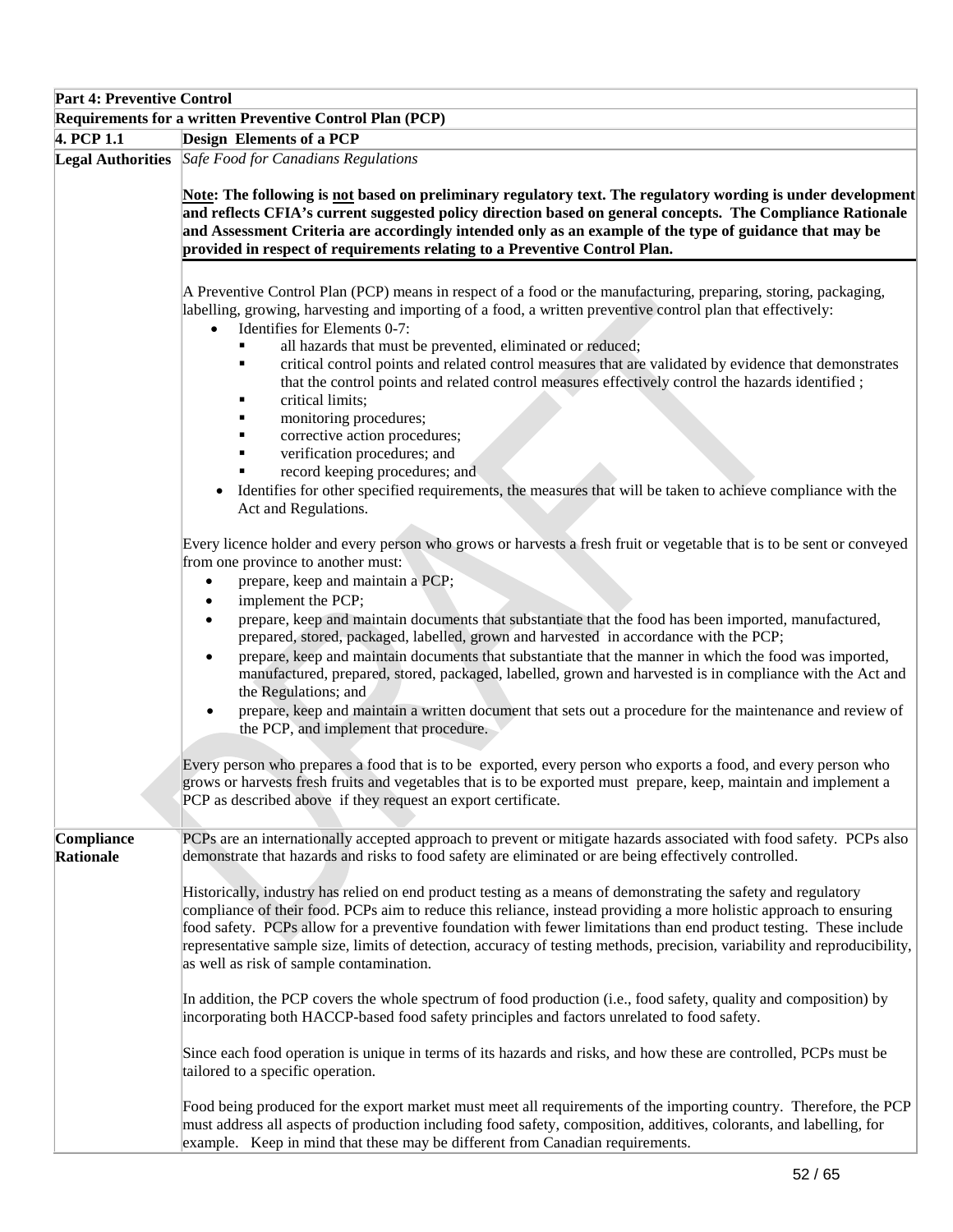|                               | Food being imported into Canada must meet all regulatory requirements for safety, nutrition, composition, labelling,<br>packaging and quality, as applicable. Importers do not have direct control over the food production and would<br>therefore need to develop specific strategies to address risks. Importers need to include elements of the preventive<br>control plan that apply to their operation.                                                                                                                                                                                                                                                                                                                                                                                                                                                                                                                                                                                                                                      |
|-------------------------------|---------------------------------------------------------------------------------------------------------------------------------------------------------------------------------------------------------------------------------------------------------------------------------------------------------------------------------------------------------------------------------------------------------------------------------------------------------------------------------------------------------------------------------------------------------------------------------------------------------------------------------------------------------------------------------------------------------------------------------------------------------------------------------------------------------------------------------------------------------------------------------------------------------------------------------------------------------------------------------------------------------------------------------------------------|
| <b>Assessment</b><br>Criteria | A written PCP is required by:<br>Importers: licenced under paragraph 20(1)(a) of the Act,<br>Persons preparing food for interprovincial trade: licenced under $20(1)(b)$ of the Act<br>Person growing and harvesting a fresh fruit or vegetable that is to be sent or conveyed from one province to<br>$\bullet$<br>another or being exported with a certificate: There is no requirement for a licence.<br>Exporter (including those preparing food for export and brokers) if they require a certificate. Note:<br>Exporters preparing food need a licence under $20(1)(b)$ of the Act and must meet regulatory requirements<br>but no written PCP is required unless they require an export certificate or other document from CFIA.                                                                                                                                                                                                                                                                                                           |
|                               | An effective written PCP, suitable to the operation, is developed, implemented and maintained.<br>$Develop – a written PCP must be developed taking into consideration all processes, items and the environment.$<br>in which food is prepared. The PCP must include, in addition to food safety, all other regulatory requirements<br>that apply to the product. These may include net quantity, standards of identity, and bilingual labelling, for<br>example.<br>Implement – once developed, the PCP must be implemented as designed and prior to production for the market<br>or import/export.<br>Evaluate - the PCP must be evaluated to ensure it is effective in controlling all identified hazards and that it<br>meets all regulatory requirements.<br>Maintain – once developed, implemented and evaluated, the PCP must be reviewed at a frequency<br>appropriate to the operation and revised as necessary. PCPs must also be reviewed following any changes<br>made to or in the operation. (see also PCP $7 -$ Management Review) |
|                               | The operation and products must comply with all regulatory requirements. Depending on the type of operation, the<br>PCP would therefore include some or all of the following elements:<br>Element 1.<br><b>Products and Processes</b><br>Element 2.<br>Sanitation, Pest Control, Sanitizers and Chemical Agents<br>Element 3.<br><b>Hygiene and Competency</b><br>Element 4.<br>Equipment and Conveyances to be used in an Establishment<br>Design, Construction and Maintenance of Establishments<br>Element 5.<br>Element 6.<br>Receiving, Transportation and Storage<br>Element 7.<br>Investigation and Notification, Complaints and Recall                                                                                                                                                                                                                                                                                                                                                                                                    |
|                               | Imports<br>Importers are required to comply with regulatory requirements that govern imported food commodities. They must<br>demonstrate how compliance is achieved in their PCP. Elements 0-7 must be considered and those applicable to the<br>operation must be addressed. Please refer also to Trade IG - Import (under development).<br><b>Exports</b><br>Exporters are required to comply with applicable foreign country requirements that govern food commodities to be<br>exported. In addition, there may be minimal Canadian regulatory requirements that exporters must also meet. When<br>export certificates or document are required, the exporter must demonstrate how compliance is achieved in their PCP.<br>Elements 0-7 must be considered and those applicable to the operation must be addressed. Please also refer to Trade<br>IG – Exports (under development).                                                                                                                                                           |
|                               | Commitment to the PCP may be demonstrated by:<br>providing the necessary resources and the time required to effectively develop, implement and maintain the<br>PCP, and by verifying the competencies of appropriate staff in their area of responsibility;<br>providing the financial resources to ensure that the construction of the premises, its internal fittings, the<br>$\bullet$<br>installation of the equipment, the maintenance of the premises and equipment, as well as the supplies                                                                                                                                                                                                                                                                                                                                                                                                                                                                                                                                                |

- required to perform the above, meet all applicable regulatory requirements and support the implementation and effectiveness of the PCP;
- designating personnel that have competencies, defined responsibilities and the authority to initiate, implement and record corrective actions;
- communicating to employees the importance of meeting the requirements of the establishment's PCP and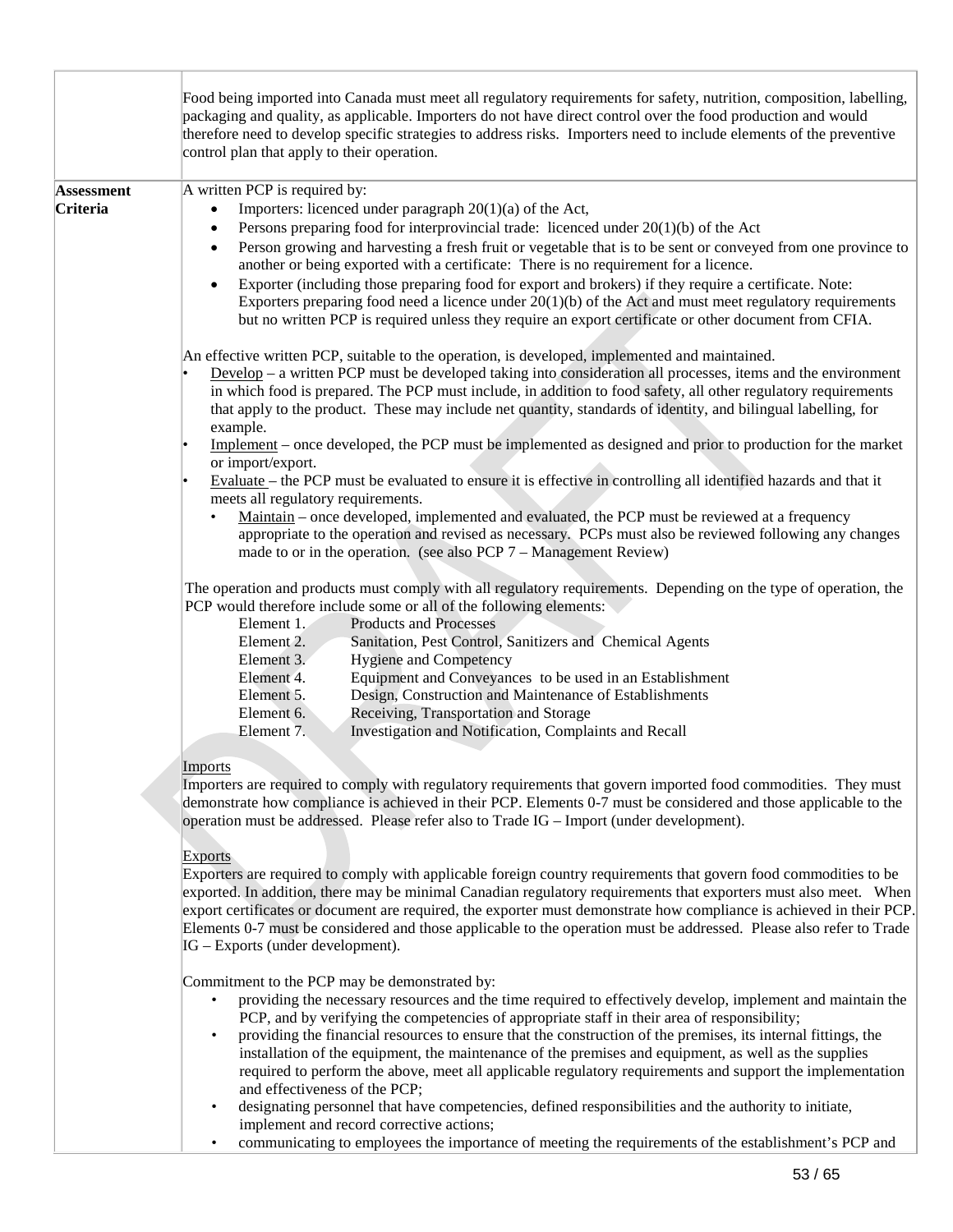|  | reporting problems to the identified person;<br>allowing designated management personnel to enforce compliance of the procedures identified in the<br>establishment's PCP for any person entering or working within the establishment;<br>allowing the continuous improvement of the PCP to ensure its effectiveness by validating control measures,<br>and by making changes to the system as a result of corrective actions or reassessment activities;<br>providing sufficient time for the individual who is responsible for the development and ongoing<br>maintenance and review of the PCP to perform these duties;<br>ensuring all applicable information and documents related to the PCP are accessible to staff at the<br>establishment and the CFIA; and<br>implementing procedures for managing documents. |
|--|-------------------------------------------------------------------------------------------------------------------------------------------------------------------------------------------------------------------------------------------------------------------------------------------------------------------------------------------------------------------------------------------------------------------------------------------------------------------------------------------------------------------------------------------------------------------------------------------------------------------------------------------------------------------------------------------------------------------------------------------------------------------------------------------------------------------------|
|--|-------------------------------------------------------------------------------------------------------------------------------------------------------------------------------------------------------------------------------------------------------------------------------------------------------------------------------------------------------------------------------------------------------------------------------------------------------------------------------------------------------------------------------------------------------------------------------------------------------------------------------------------------------------------------------------------------------------------------------------------------------------------------------------------------------------------------|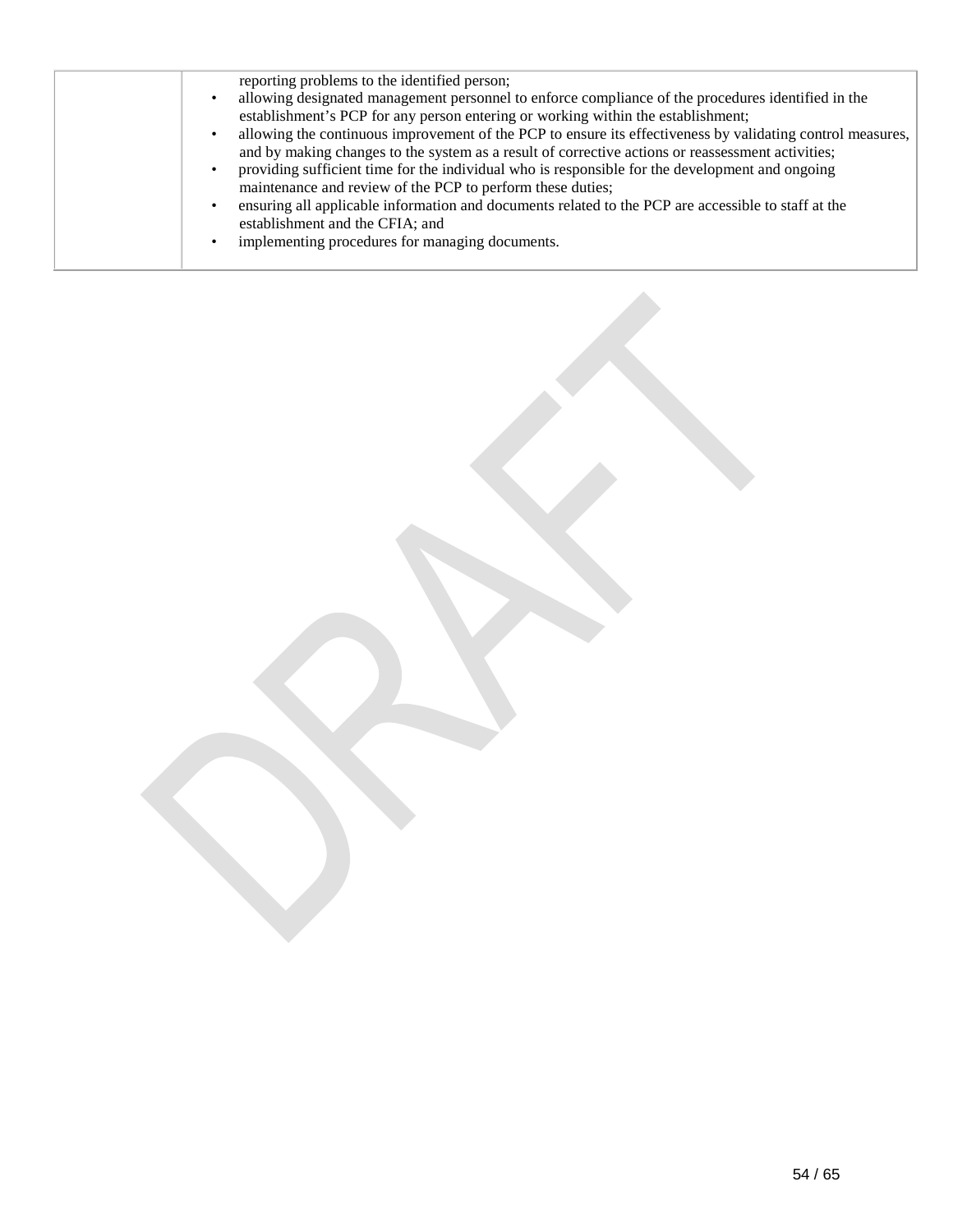| <b>Part 4: Preventive Control</b> |                                                                                                                                                                                                                                                                                                                                                                                                                                                                                                                                                                                                                                                                                                                                                                                                                                                                                                                                                                                                                                                                                                                                                                                                                                      |
|-----------------------------------|--------------------------------------------------------------------------------------------------------------------------------------------------------------------------------------------------------------------------------------------------------------------------------------------------------------------------------------------------------------------------------------------------------------------------------------------------------------------------------------------------------------------------------------------------------------------------------------------------------------------------------------------------------------------------------------------------------------------------------------------------------------------------------------------------------------------------------------------------------------------------------------------------------------------------------------------------------------------------------------------------------------------------------------------------------------------------------------------------------------------------------------------------------------------------------------------------------------------------------------|
|                                   | Requirements for a written Preventive Control Plan (PCP)                                                                                                                                                                                                                                                                                                                                                                                                                                                                                                                                                                                                                                                                                                                                                                                                                                                                                                                                                                                                                                                                                                                                                                             |
| 4. PCP 1.2                        | <b>Food Safety Hazard Identification and Control</b>                                                                                                                                                                                                                                                                                                                                                                                                                                                                                                                                                                                                                                                                                                                                                                                                                                                                                                                                                                                                                                                                                                                                                                                 |
|                                   | <b>Legal Authorities</b> Safe Food for Canadians Regulations<br>Note: The following is not based on preliminary regulatory text. The regulatory wording is under development<br>and reflects CFIA's current suggested policy direction based on general concepts. The Compliance Rationale<br>and Assessment Criteria are accordingly intended only as an example of the type of guidance that may be<br>provided in respect of requirements relating to a Preventive Control Plan.                                                                                                                                                                                                                                                                                                                                                                                                                                                                                                                                                                                                                                                                                                                                                  |
|                                   | A Preventive Control Plan (PCP) means in respect of a food or the manufacturing, preparing, storing, packaging,<br>labelling, growing, harvesting and importing of a food, a written preventive control plan that effectively:<br>Identifies for Elements 0-7:<br>$\bullet$<br>all hazards that must be prevented, eliminated or reduced;<br>critical control points and related control measures that are validated by evidence that demonstrates that<br>the control points and related control measures effectively control the hazards identified;<br>critical limits;                                                                                                                                                                                                                                                                                                                                                                                                                                                                                                                                                                                                                                                           |
| Compliance<br>Rationale           | Foods have inherent risks, as well as risks associated with preparing them. Consumer safety can be compromised if<br>these are not identified and controlled properly.<br>When developing a PCP, it is important to understand both the characteristics of the food being prepared, and the<br>factors that may impact its safety. A hazard analysis identifies all of the potential hazards that are likely to occur.<br>Another important step in developing a PCP is to determine and implement appropriate control measures for each<br>identified hazard.<br>It is also important to validate critical limits. This will ensure that the process is under control and the selected control                                                                                                                                                                                                                                                                                                                                                                                                                                                                                                                                      |
| <b>Assessment</b><br>Criteria     | measure(s) are capable of effectively controlling the hazards.<br>Developing the PCP includes the following steps:<br>1. Identify, through the hazard analysis process, all potential food safety hazards (biological, chemical and<br>physical) associated with incoming ingredients, raw materials, packaging and labelling materials and finished<br>foods. Include each processing step involved in producing the food.<br>Specify the control measures for all hazards including critical limits.<br>2.<br>3. Describe how control measures are validated to ensure they will achieve the critical limits and the pre-<br>determined outcomes.<br>A) Conducting a hazard analysis<br>Typically the following approach is followed:<br>Describe the food and identify its intended use;<br>$\bullet$<br>List ingredients and incoming materials, including all ingredients, any components of ingredients (with<br>$\bullet$<br>reference to other documents if needed), additives, processing aids and incoming materials that come in<br>contact with the food or are used in preparing the food;<br>Construct a process flow diagram, then confirm and evaluate its accuracy to identify whether any food safety<br>$\bullet$ |
|                                   | hazards might occur, be introduced or increase; and<br>Create a plant schematic, then confirm and evaluate its accuracy to identify potential points of cross-<br>$\bullet$<br>contamination.<br>Each incoming ingredient, packaging material, processing step and potential area of cross-contamination is evaluated<br>systematically to identify all hazards which are likely to be associated with the items. The evaluation process should<br>take into consideration:<br>the knowledge and experience of employees on practical aspects of the establishment's operations;<br>$\bullet$<br>documented production issues such production rework, returned items, complaints and recalls; and<br>$\bullet$<br>external information including reference texts, scientific publications, and government guides such as the<br>CFIA's Reference Database for Hazard Identification.                                                                                                                                                                                                                                                                                                                                                 |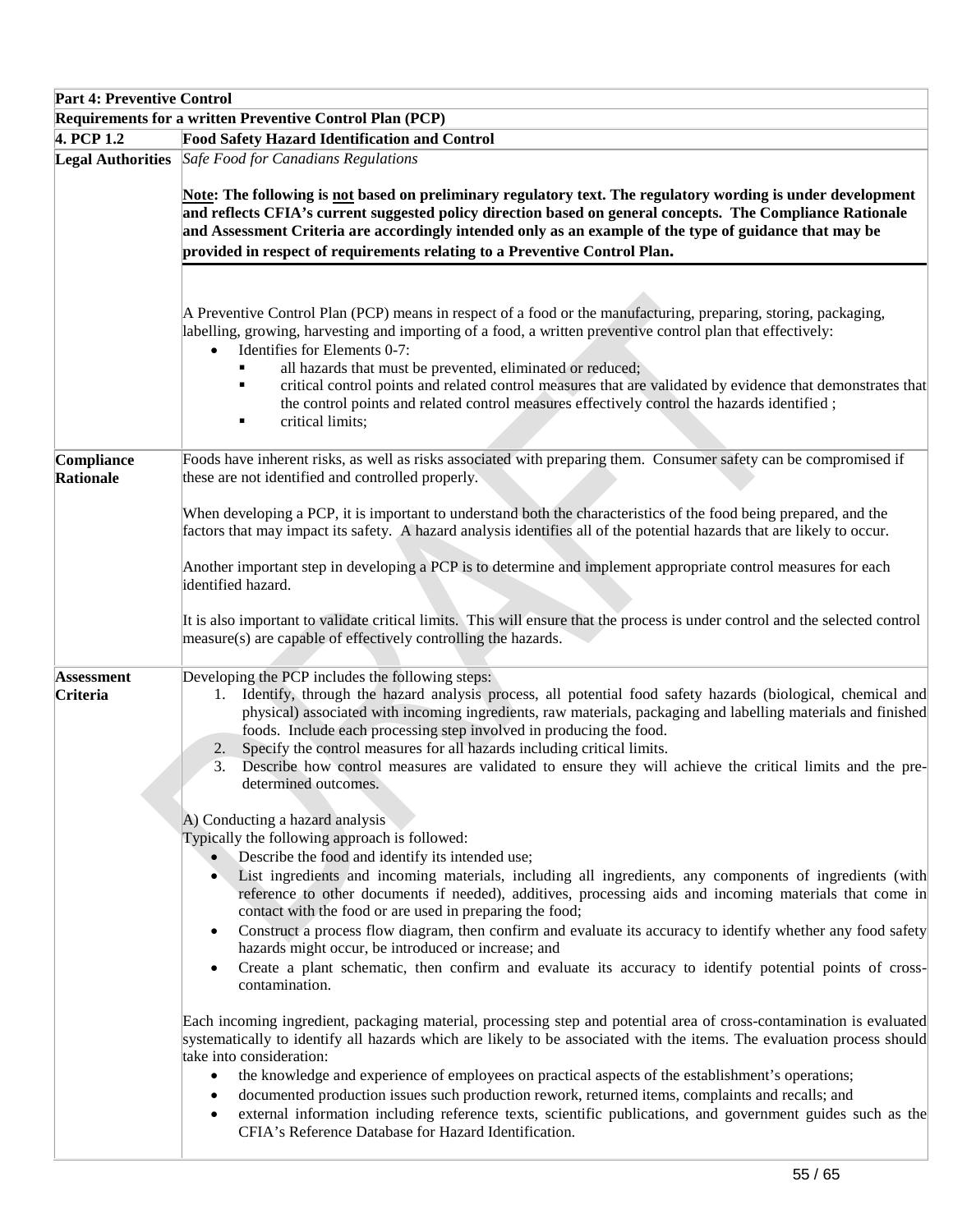B) Determining critical control points and related control measures and establishing critical limits, including validation

For each hazard that is identified, conduct an analysis to determine:

- the likely occurrence of the hazard;
- the severity of possible adverse health effects associated with the hazard; and
	- whether the identified hazard is:
		- o controlled by PCP Element 1-6,
			- o partially controlled by a process control,
			- o controlled at a specific point in the process, or
		- o controlled before the ingredient comes into the establishment or after the food leaves the control of the establishment, via consumer education, cooking, etc.

Establish critical limits or criteria for each identified hazard. Properly maintained, these parameters will confirm the safety of the food. Critical limits may either be quantitative (e.g., data which can be measured such as length, height, area, volume, weight, speed, time, temperature, humidity) or qualitative (e.g., subjective properties which can be observed but not measured such as colors, textures, odors, tastes, appearance, lack of holes in the carrier, or items being stored off the floor). Those critical limits based on subjective data, such as visual inspection of the food are described clearly so they may be easily understood and uniformly applied by those responsible for monitoring.

Where critical limits are prescribed by Canadian regulations, at a minimum, these are met. The establishment may require higher standards than the existing minimum regulatory requirements and set them out in its PCP. In this case these requirements are met as part of the obligation to comply with the PCP. Where critical limits are not prescribed in Canadian legislation, the selected critical limits are validated to demonstrate that they are capable, on a consistent basis, of achieving the intended level of hazard control.

Validation is performed:

- at the time the control program is designed and the critical limit is selected;
- prior to the start of production, when equipment is commissioned; or
- when any change occurs that may impact process parameters.

Depending on the critical limit being validated, the validation approach may use:

- CFIA model systems;
- internationally recognized control measures (e.g. Codex, OIE, ISO) or existing scientific data found in credible references or peer reviewed publications;
- previous validation studies or historical knowledge of how the control measure has performed;
- control measures accepted by foreign countries with which Canada has established equivalency or comparability;
- mathematical modelling
- scientifically valid experimental data to demonstrate the adequacy of the control measures; such as
	- o outsourcing to a laboratory or to academia to conduct validation studies;
		- o pilot or in-plant validation studies under controlled conditions (collecting and analyzing one's own scientific data).

Follow procedures set out in Codex, Guidelines for Validation of Food Safety Control Measures; CAC/GL 69-2008. The model system, Validation of Control Measures, was adapted from the Codex document. For additional details and guidance on the need for re-evaluation, see PCP 1.6 Reassessment and Management Review.

There are many changes that could lead to a need to revalidate a control measure or combination of control measures. These include, but are not limited to:

• System failure

- o monitoring or verification identifies failures when a reason cannot be found for a process deviation;
- o non-compliance with monitoring or verification criteria may indicate a need to change the parameters of the food safety control system (i.e., the selection and specification of the control measures); or
- o inadequate hazard analysis may cause the food safety control system to fail.

• Process changes, when:

- o a new control measure, technology or a piece of equipment is introduced to the food safety control system; or
- o changes are made in the product formulation or the control measures (e.g., time or temperature).

• New information obtained from scientific, regulatory or in-plant sources indicates:

- o higher concentrations of hazards than originally encountered and accounted for in the design;
	- o response of the hazard to the control measure changes (i.e., adaptation);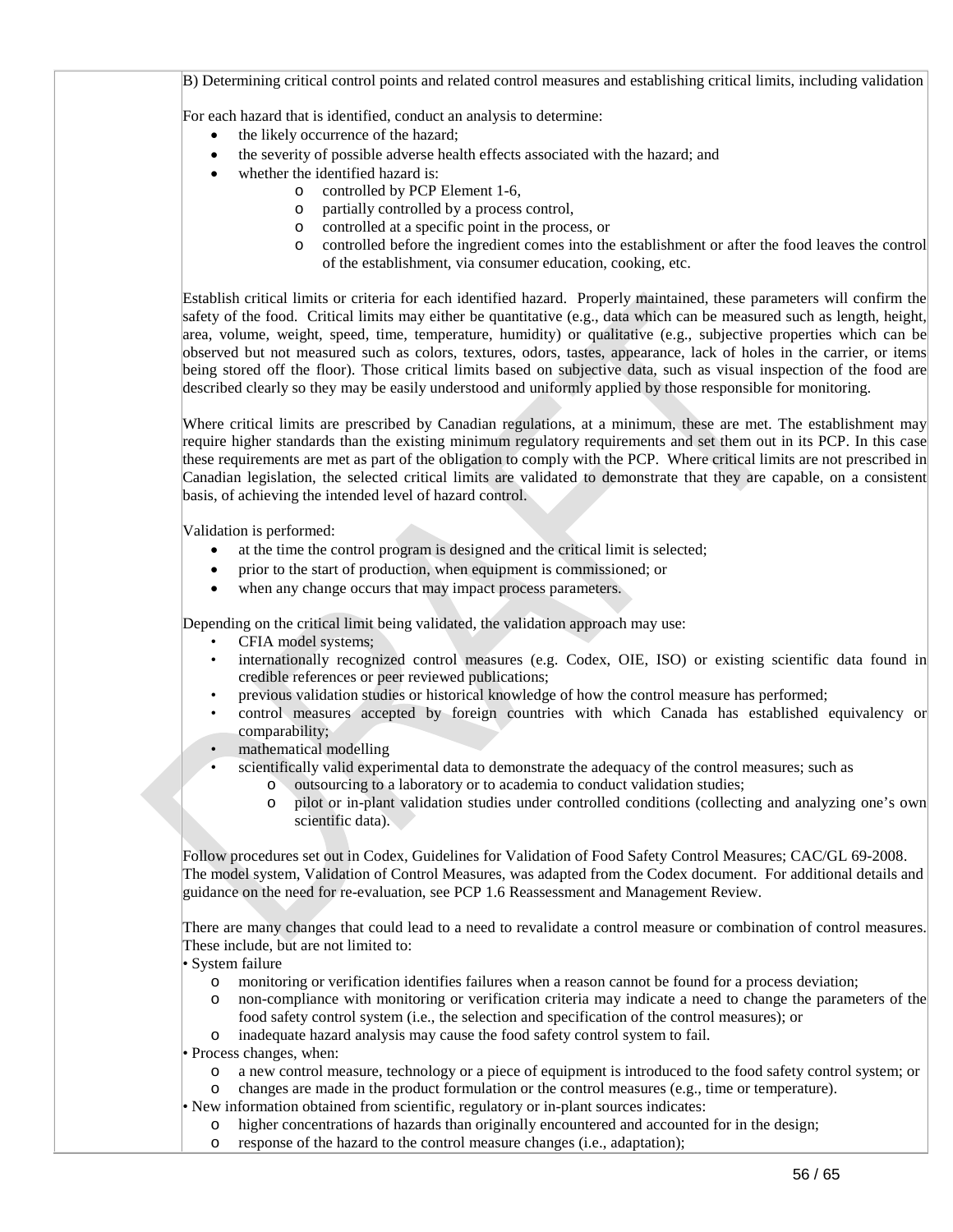|  | o the hazard is not being controlled to the level specified (e.g., new epidemiological findings or new validated)<br>and internationally accepted analytical technologies); or |
|--|--------------------------------------------------------------------------------------------------------------------------------------------------------------------------------|
|  | a new food safety outcome.                                                                                                                                                     |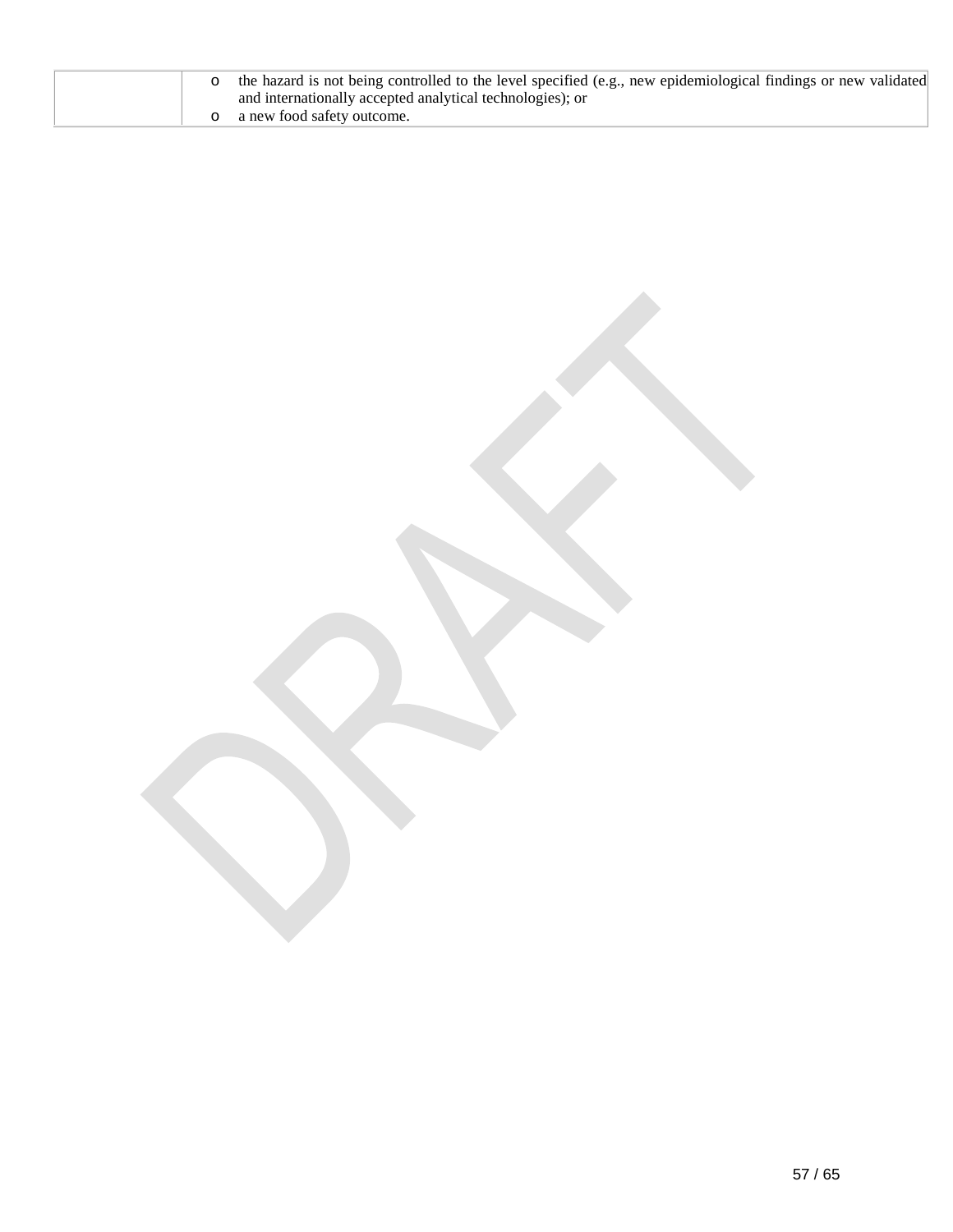| <b>Part 4: Preventive Control</b>                        |                                                                                                                                                                                                                                                                                                                                                                                                                                                                                                                                                                                                                                                                                                                                                                                                                                         |  |
|----------------------------------------------------------|-----------------------------------------------------------------------------------------------------------------------------------------------------------------------------------------------------------------------------------------------------------------------------------------------------------------------------------------------------------------------------------------------------------------------------------------------------------------------------------------------------------------------------------------------------------------------------------------------------------------------------------------------------------------------------------------------------------------------------------------------------------------------------------------------------------------------------------------|--|
| Requirements for a written Preventive Control Plan (PCP) |                                                                                                                                                                                                                                                                                                                                                                                                                                                                                                                                                                                                                                                                                                                                                                                                                                         |  |
| 4. PCP 1.3                                               | <b>Monitoring Procedures</b>                                                                                                                                                                                                                                                                                                                                                                                                                                                                                                                                                                                                                                                                                                                                                                                                            |  |
| <b>Legal Authorities</b>                                 | Safe Food for Canadians Regulations<br>Note: The following is not based on preliminary regulatory text. The regulatory wording is under development<br>and reflects CFIA's current suggested policy direction based on general concepts. The Compliance Rationale<br>and Assessment Criteria are accordingly intended only as an example of the type of guidance that may be<br>provided in respect of requirements relating to a Preventive Control Plan.                                                                                                                                                                                                                                                                                                                                                                              |  |
|                                                          | A Preventive Control Plan (PCP) means in respect of a food or the manufacturing, preparing, storing, packaging,<br>labelling, growing, harvesting and importing of a food, a written preventive control plan that effectively:<br>Identifies for Elements 0-7:<br>$\bullet$<br>monitoring procedures;                                                                                                                                                                                                                                                                                                                                                                                                                                                                                                                                   |  |
| Compliance<br>Rationale                                  | Monitoring allows issues to be detected as they arise and appropriate corrective actions to be initiated. This is the best<br>way to avoid non-compliant food from being produced and marketed.                                                                                                                                                                                                                                                                                                                                                                                                                                                                                                                                                                                                                                         |  |
| <b>Assessment</b><br>Criteria                            | <b>Establishing Monitoring Procedures</b><br>Monitoring procedures are documented (specifying any tests, measurements or observations) and confirm that food<br>safety controls identified in the PCP are followed.<br>Monitoring procedures include:<br>• identifying a competent, responsible person or team to conduct the monitoring and evaluate the monitoring<br>results;<br>• establishing the frequency of monitoring;<br>• establishing tests, methods or instructions for testing, measurements or observations to be performed<br>(including instructions on keeping records). These are described in enough detail to ensure a consistent<br>delivery between monitors;<br>• defining the forms and procedures for recording the results of monitoring; and<br>• defining a system to identify deviations when they occur. |  |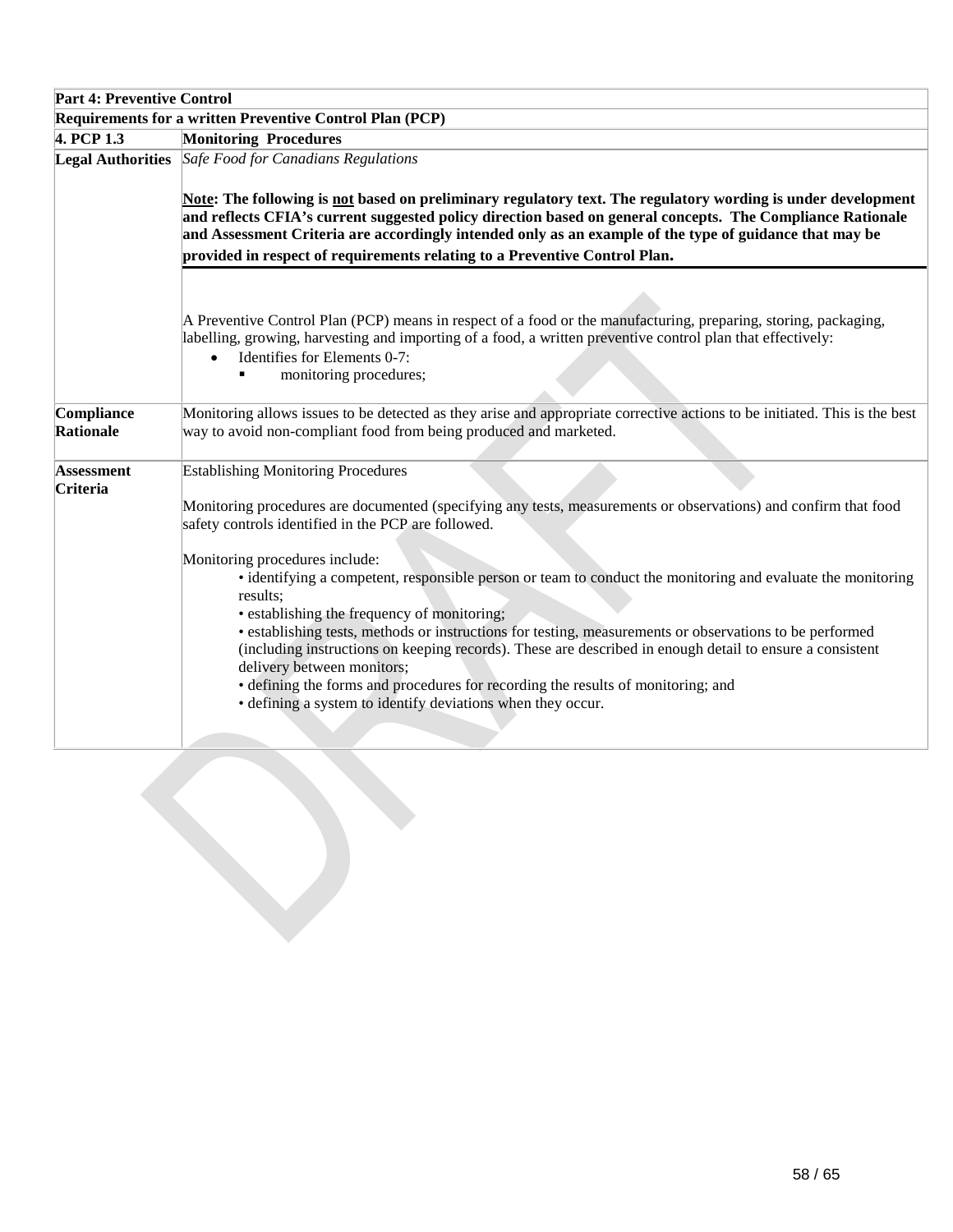| <b>Part 4: Preventive Control</b> |                                                                                                                                                                                                                                                                                                                                                          |
|-----------------------------------|----------------------------------------------------------------------------------------------------------------------------------------------------------------------------------------------------------------------------------------------------------------------------------------------------------------------------------------------------------|
|                                   | Requirements for a written Preventive Control Plan (PCP)                                                                                                                                                                                                                                                                                                 |
| 4. PCP 1.4                        | <b>Corrective Actions</b>                                                                                                                                                                                                                                                                                                                                |
|                                   | <b>Legal Authorities</b> Safe Food for Canadians Regulations                                                                                                                                                                                                                                                                                             |
|                                   | Note: The following is not based on preliminary regulatory text. The regulatory wording is under development                                                                                                                                                                                                                                             |
|                                   | and reflects CFIA's current suggested policy direction based on general concepts. The Compliance Rationale<br>and Assessment Criteria are accordingly intended only as an example of the type of guidance that may be                                                                                                                                    |
|                                   | provided in respect of requirements relating to a Preventive Control Plan.                                                                                                                                                                                                                                                                               |
|                                   |                                                                                                                                                                                                                                                                                                                                                          |
|                                   |                                                                                                                                                                                                                                                                                                                                                          |
|                                   | A Preventive Control Plan (PCP) means in respect of a food or the manufacturing, preparing, storing, packaging,<br>labelling, growing, harvesting and importing of a food, a written preventive control plan that effectively:<br>Identifies for Elements 0-7:<br>$\bullet$                                                                              |
|                                   | corrective action procedures;                                                                                                                                                                                                                                                                                                                            |
|                                   |                                                                                                                                                                                                                                                                                                                                                          |
| Compliance<br>Rationale           | Defects in, or deviations from, critical limits and procedures may affect the safety of food or compliance with food<br>safety regulations. Unsafe food could be sold to consumers if adequate corrective actions are not taken, or<br>procedures are not followed.                                                                                      |
|                                   | Appropriate procedures and timely corrective actions are necessary to determine the cause of the deviation, prevent<br>recurrence and minimize health risks. Monitoring and reassessment ensure that actions taken were effective.<br>Appropriate and timely corrective action will help address the root cause of deviations and minimize health risks. |
| <b>Assessment</b>                 | <b>Establishing Corrective Action Procedures</b>                                                                                                                                                                                                                                                                                                         |
| Criteria                          |                                                                                                                                                                                                                                                                                                                                                          |
|                                   | When critical limits are exceeded or defects occur which could affect the safety of the food, procedures are in place<br>to identify, isolate, and evaluate the food and address the non-compliance.                                                                                                                                                     |
|                                   | The PCP outlines steps or procedures to be taken following a deviation, and include:<br>• controlling the food by:                                                                                                                                                                                                                                       |
|                                   | immediately isolating and marking all food or production lots that may be affected,<br>$\bullet$                                                                                                                                                                                                                                                         |
|                                   | preventing unsafe food from continuing to be produced,<br>$\bullet$                                                                                                                                                                                                                                                                                      |
|                                   | evaluating the food to determine if it is safe to consume, sell, or to use in another food, and                                                                                                                                                                                                                                                          |
|                                   | bringing an affected food into compliance before it is distributed or sold, or disposing of it as                                                                                                                                                                                                                                                        |
|                                   | appropriate;                                                                                                                                                                                                                                                                                                                                             |
|                                   | • identifying and following up, as required, when a non-compliant food has entered the marketplace or into the food<br>supply chain as a precursor to another food;                                                                                                                                                                                      |
|                                   | • determining the root cause of the deviation, and preventing recurrence;                                                                                                                                                                                                                                                                                |
|                                   | · recording deviations and taking corrective actions; and                                                                                                                                                                                                                                                                                                |
|                                   | • re-evaluating whether the hazard should be incorporated into the PCP, when an unforeseen or previously                                                                                                                                                                                                                                                 |
|                                   | unidentified deviation is identified.                                                                                                                                                                                                                                                                                                                    |
|                                   | <b>Unforeseen Circumstances</b>                                                                                                                                                                                                                                                                                                                          |
|                                   | In addition to the above, procedures are in place for unforeseen circumstances such as a fire in part of the                                                                                                                                                                                                                                             |
|                                   | establishment or a natural disaster. These include:                                                                                                                                                                                                                                                                                                      |
|                                   | identifying, retaining, and assessing ingredients, packaging materials and non-compliant food; and<br>disposing of the ingredients, packaging materials and food as appropriate, according to the nature of the<br>problem.                                                                                                                              |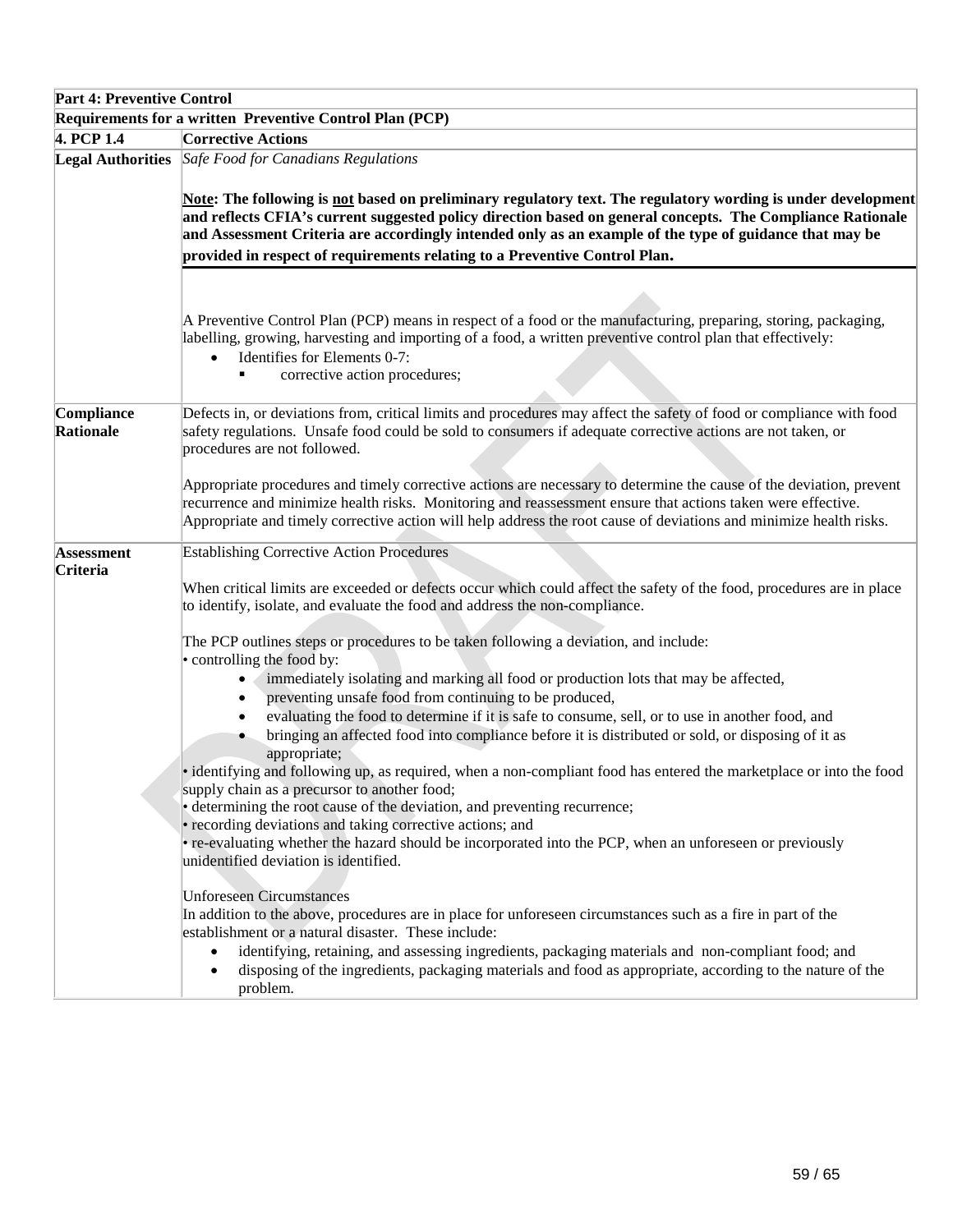| <b>Part 4: Preventive Control</b> |                                                                                                                                                                                                                                                                                                                                                                                                                                                                                                                                                                                                                                                                                                                                                                                                                                                                                                                                                                                                                                                                                                                                                                                                                                                                                                                                                                                                                                                                                                                                                                                                                                                                                                                                                                                                                                                                                                                                                                                                                                   |
|-----------------------------------|-----------------------------------------------------------------------------------------------------------------------------------------------------------------------------------------------------------------------------------------------------------------------------------------------------------------------------------------------------------------------------------------------------------------------------------------------------------------------------------------------------------------------------------------------------------------------------------------------------------------------------------------------------------------------------------------------------------------------------------------------------------------------------------------------------------------------------------------------------------------------------------------------------------------------------------------------------------------------------------------------------------------------------------------------------------------------------------------------------------------------------------------------------------------------------------------------------------------------------------------------------------------------------------------------------------------------------------------------------------------------------------------------------------------------------------------------------------------------------------------------------------------------------------------------------------------------------------------------------------------------------------------------------------------------------------------------------------------------------------------------------------------------------------------------------------------------------------------------------------------------------------------------------------------------------------------------------------------------------------------------------------------------------------|
|                                   | Requirements for a written Preventive Control Plan (PCP)                                                                                                                                                                                                                                                                                                                                                                                                                                                                                                                                                                                                                                                                                                                                                                                                                                                                                                                                                                                                                                                                                                                                                                                                                                                                                                                                                                                                                                                                                                                                                                                                                                                                                                                                                                                                                                                                                                                                                                          |
| 4. PCP 1.5                        | <b>Verification Procedures</b>                                                                                                                                                                                                                                                                                                                                                                                                                                                                                                                                                                                                                                                                                                                                                                                                                                                                                                                                                                                                                                                                                                                                                                                                                                                                                                                                                                                                                                                                                                                                                                                                                                                                                                                                                                                                                                                                                                                                                                                                    |
| <b>Legal Authorities</b>          | Safe Food for Canadians Regulations<br>Note: The following is not based on preliminary regulatory text. The regulatory wording is under development<br>and reflects CFIA's current suggested policy direction based on general concepts. The Compliance Rationale<br>and Assessment Criteria are accordingly intended only as an example of the type of guidance that may be<br>provided in respect of requirements relating to a Preventive Control Plan.                                                                                                                                                                                                                                                                                                                                                                                                                                                                                                                                                                                                                                                                                                                                                                                                                                                                                                                                                                                                                                                                                                                                                                                                                                                                                                                                                                                                                                                                                                                                                                        |
|                                   | A Preventive Control Plan (PCP) means in respect of a food or the manufacturing, preparing, storing, packaging,<br>labelling, growing, harvesting and importing of a food, a written preventive control plan that effectively:<br>Identifies for Elements 0-7:<br>verification procedures;<br>٠                                                                                                                                                                                                                                                                                                                                                                                                                                                                                                                                                                                                                                                                                                                                                                                                                                                                                                                                                                                                                                                                                                                                                                                                                                                                                                                                                                                                                                                                                                                                                                                                                                                                                                                                   |
| Compliance<br>Rationale           | The purpose of verification is to:<br>assess the effectiveness of existing food safety controls in preventing and controlling hazards, and ensure that<br>non-compliant food is not produced;<br>confirm that existing controls are up to date and relevant to the hazards inherent to the operation; and to<br>$\bullet$<br>identify areas where improvements to the PCP are required.<br>٠                                                                                                                                                                                                                                                                                                                                                                                                                                                                                                                                                                                                                                                                                                                                                                                                                                                                                                                                                                                                                                                                                                                                                                                                                                                                                                                                                                                                                                                                                                                                                                                                                                      |
| <b>Assessment</b><br>Criteria     | <b>Establishing Verification Procedures</b><br>An evaluation (verification) is performed to verify the effectiveness of controls. Verification procedures confirm that<br>monitoring and corrective actions are followed and that control measures are capable of consistently achieving the<br>described outcome.<br>The procedures could include:<br>• naming a competent responsible person, or team, other than the person who conducts the monitoring<br>• determining a frequency appropriate to the hazards associated with the food and process for the verification<br>• describing the activities to be conducted. These might include but are not limited to:<br>directly observing monitoring activities: review of retort or pasteurization charts;<br>interviewing persons responsible for monitoring and corrective actions;<br>directly observing corrective actions taken;<br>reviewing records documenting the monitoring activities;<br>reviewing records documenting the actions taken in response to a deviation;<br>sampling and testing the environment or a food to confirm the safety of the food. In this instance, the<br>procedures:<br>are described,<br>use sampling techniques that do not contaminate the samples,<br>use accepted test methodologies that provide accurate and meaningful results, e.g.,<br>- sampling and analysis for the appropriate chemical, microbiological or physical hazards,<br>- incubation testing to confirm commercial sterility/hermetic seal,<br>- visual/mechanical/electronic screening (e.g., dud detection, x-ray, metal detection),<br>- organoleptic evaluation<br>verifying net quantity;<br>reviewing labels.<br>• recording the results of the verification<br>• specifying procedures to follow when deviations are identified. This may occur when monitoring or corrective<br>actions are not conducted according to the written PCP, or the PCP is not effective in maintaining control of the food<br>safety standards or regulatory requirements. |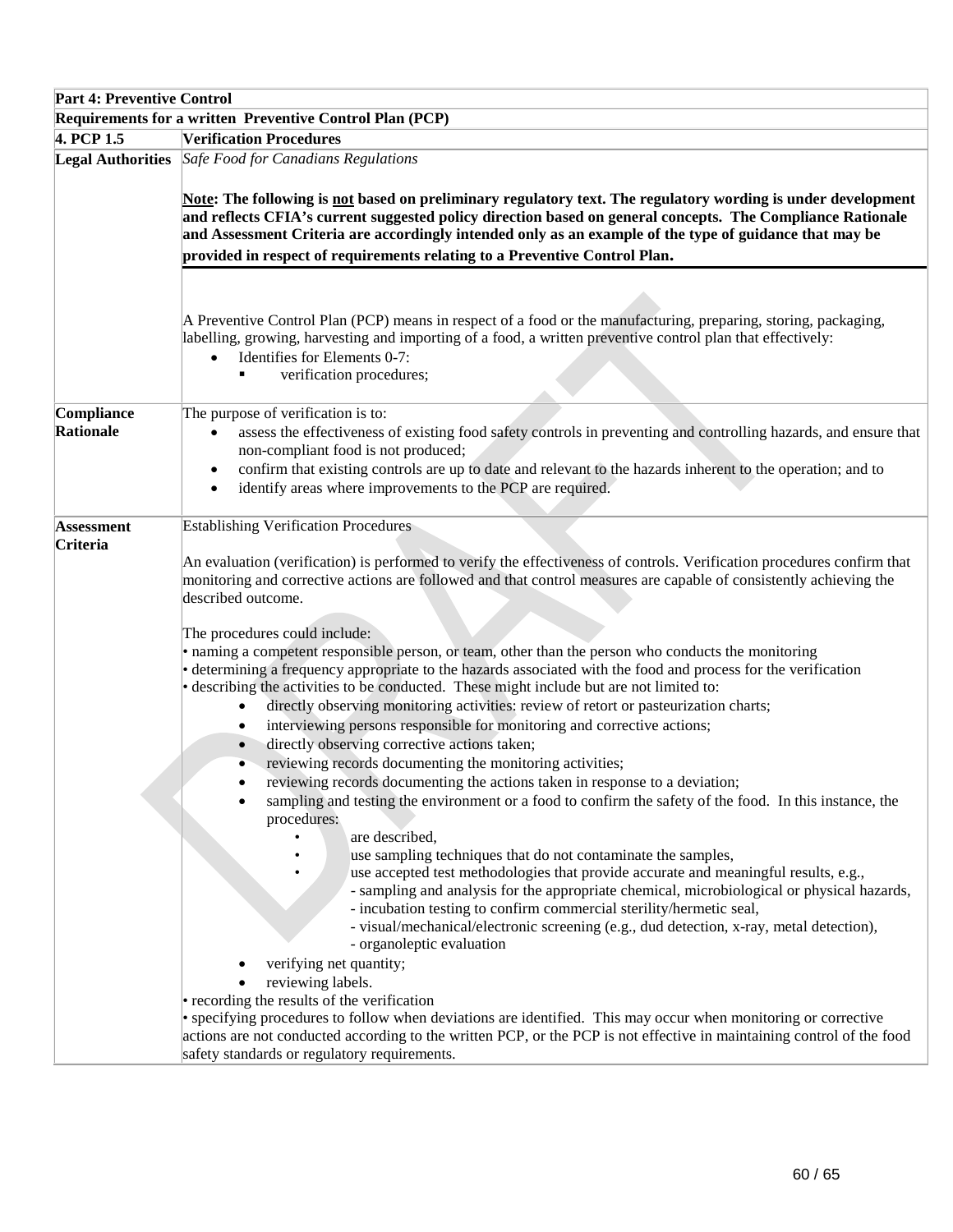| <b>Part 4: Preventive Control</b>                        |                                                                                                                                                                                                                                                                                                      |  |
|----------------------------------------------------------|------------------------------------------------------------------------------------------------------------------------------------------------------------------------------------------------------------------------------------------------------------------------------------------------------|--|
| Requirements for a written Preventive Control Plan (PCP) |                                                                                                                                                                                                                                                                                                      |  |
| 4. PCP 1.6                                               | <b>Reassessment and Management Review</b>                                                                                                                                                                                                                                                            |  |
|                                                          | <b>Legal Authorities</b> Safe Food for Canadians Regulations                                                                                                                                                                                                                                         |  |
|                                                          | Note: The following is not based on preliminary regulatory text. The regulatory wording is under development<br>and reflects CFIA's current suggested policy direction based on general concepts. The Compliance Rationale                                                                           |  |
|                                                          | and Assessment Criteria are accordingly intended only as an example of the type of guidance that may be                                                                                                                                                                                              |  |
|                                                          | provided in respect of requirements relating to a Preventive Control Plan.                                                                                                                                                                                                                           |  |
|                                                          |                                                                                                                                                                                                                                                                                                      |  |
|                                                          |                                                                                                                                                                                                                                                                                                      |  |
|                                                          | Every licence holder and every person who grows or harvests a fresh fruit or vegetable that is to be sent or conveyed<br>from one province to another must:<br>prepare, keep and maintain a PCP;<br>$\bullet$                                                                                        |  |
|                                                          | prepare, keep and maintain documents that substantiate that the food has been imported, manufactured,<br>$\bullet$<br>prepared, stored, packaged, labelled, grown and harvested in accordance with the PCP;                                                                                          |  |
|                                                          | prepare, keep and maintain documents that substantiate that the manner in which the food was imported,<br>$\bullet$<br>manufactured, prepared, stored, packaged, labelled, grown and harvested is in compliance with the Act and<br>the Regulations; and                                             |  |
|                                                          | prepare, keep and maintain a written document that sets out a procedure for the maintenance and review of<br>٠<br>the PCP, and implement that procedure.                                                                                                                                             |  |
|                                                          | Every person who prepares a food that is to be exported, every person who exports a food, and every person who<br>grows or harvests fresh fruits and vegetables that is to be exported must prepare, keep, maintain and implement a<br>PCP as described above if they request an export certificate. |  |
| Compliance<br>Rationale                                  | The process of managing a PCP continually generates new information that can be used to actively improve<br>operations and maximize food safety. It also confirms that the PCP is current and relevant.                                                                                              |  |
|                                                          | Management commitment is generally accepted as a significant factor to food safety.                                                                                                                                                                                                                  |  |
|                                                          | There are additional benefits of maintaining a PCP:                                                                                                                                                                                                                                                  |  |
|                                                          | PCP documents are approved before being issued or re-issued.<br>$\bullet$                                                                                                                                                                                                                            |  |
|                                                          | Changes are identified when a situation affecting the hazard analysis occurs. This demonstrates that the plan<br>is being maintained effectively.                                                                                                                                                    |  |
|                                                          | Revised versions of forms and documents are identified.                                                                                                                                                                                                                                              |  |
|                                                          | Relevant versions of applicable documents are available at points of use.                                                                                                                                                                                                                            |  |
|                                                          | Obsolete documents are not used unintentionally.                                                                                                                                                                                                                                                     |  |
| <b>Assessment</b>                                        | <b>Reassessment and Management Review</b>                                                                                                                                                                                                                                                            |  |
| Criteria                                                 |                                                                                                                                                                                                                                                                                                      |  |
|                                                          | The PCP and the records associated with it are reviewed by an identified, competent, person within the<br>establishment. This person is responsible for assessing the ongoing effectiveness of the PCP in producing safe food.                                                                       |  |
|                                                          | Management is involved in the oversight and review of the reassessment process.                                                                                                                                                                                                                      |  |
|                                                          | Reassessing the plan involves:                                                                                                                                                                                                                                                                       |  |
|                                                          | identifying the team member who will conduct the review and are responsible for updating the PCP; and                                                                                                                                                                                                |  |
|                                                          | determining the frequency of the review. The complete plan should be reviewed annually, at a minimum.<br>Portions of the plan is reviewed whenever changes or situations occur that could affect the PCP.                                                                                            |  |
|                                                          | The PCP may need to be updated or reassessed prior to its annual review when any of the following potential triggers                                                                                                                                                                                 |  |
|                                                          | occur. These triggers include but are not limited to:                                                                                                                                                                                                                                                |  |
|                                                          | new regulatory requirements;<br>new foods being produced;<br>٠                                                                                                                                                                                                                                       |  |
|                                                          | a new food line that could potentially cause cross-contamination;                                                                                                                                                                                                                                    |  |
|                                                          | new ingredients or incoming materials coming in contact with the food or being used to prepare the<br>food;                                                                                                                                                                                          |  |
|                                                          | non-compliant situations identified through monitoring and verification activities;                                                                                                                                                                                                                  |  |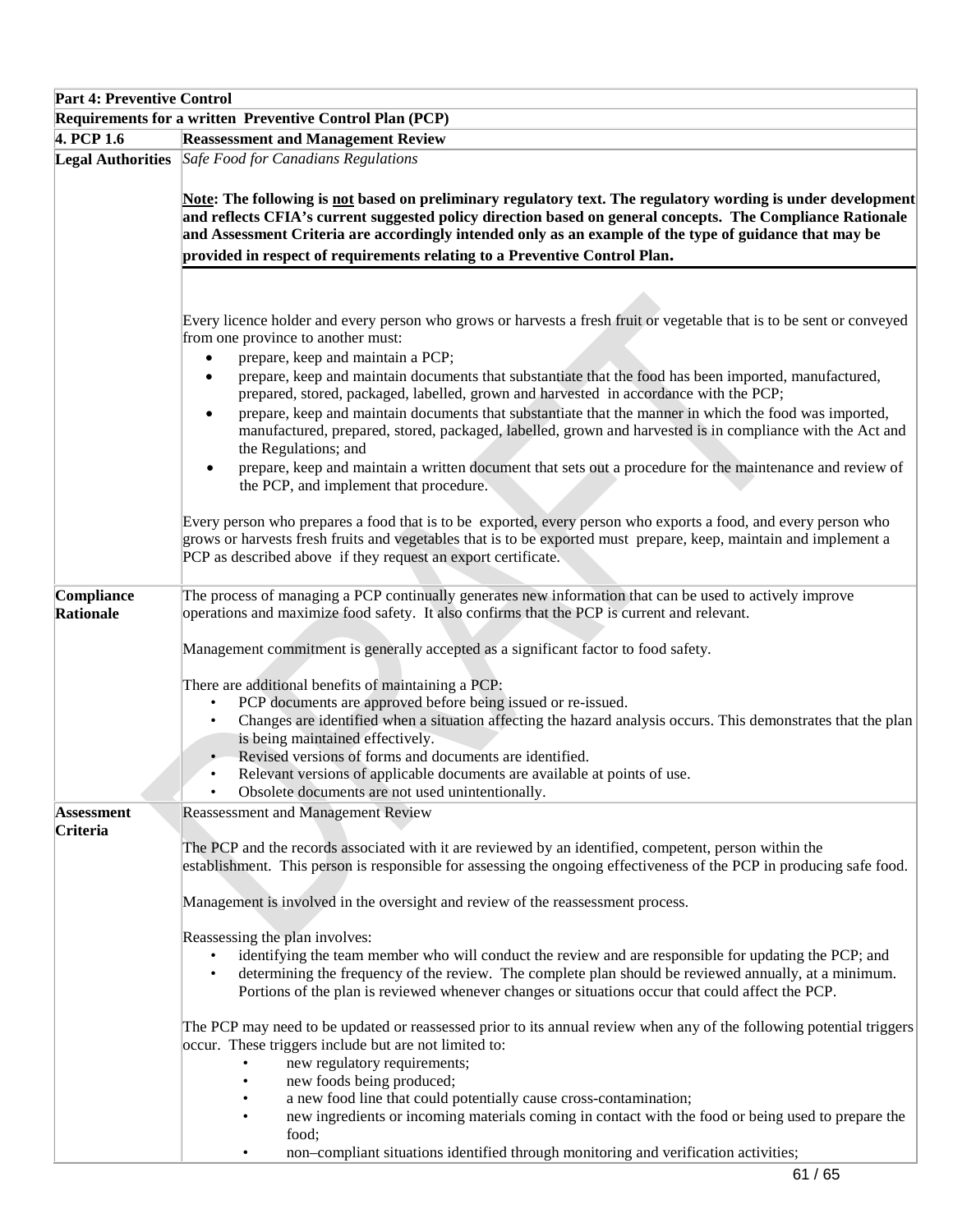non-compliance identified through CFIA verifications or third party audits; • complaints from consumers or clients;

- food being recalled;
- unsatisfactory laboratory results;
- loss of control of critical limits indicated by trend analysis;
- new process step;
- new technology or equipment that may impact the level of a hazard;
- new or ongoing construction, or a change in the production flow or employee traffic patterns that could cause cross-contamination;
- new control measure for an identified hazard;
- changes in product formulation or preparation;
- changes in applying a critical limit; or
- changes in production volume that may impact on the flow, sanitation schedule, or employee training, for example.

In addition, as part of the reassessment, it is necessary to conduct a review of the written preventive control plan, a record review and an on-site assessment of all elements and sub-elements of the PCP including:

- Element 1. Products and Processes
- Element 2. Sanitation, Pest Control, Sanitizers and Chemical Agents
- Element 3. Hygiene and Competency
- Element 4. Equipment and Conveyances to be used in an Establishment
- Element 5. Design, Construction and Maintenance of Establishments
- Element 6. Receiving, Transportation and Storage
- Element 7. Investigation and Notification, Complaints and Recall

The reassessment will also:

- determine that the elements:
	- are up to date,
	- identify and control all hazards, resulting in the desired outcomes,
	- conform to food safety regulatory requirements, and
	- are conducted according to the written plans.

• confirm whether the PCP has achieved the outcomes. If not, interim measures, are implemented as required to control any hazards which may have resulted from an identified deficiency.

• identify changes that need to be implemented for continuous improvement. Changes are verified to ensure they are implemented effectively. Revised versions of the PCP, including records, are made available.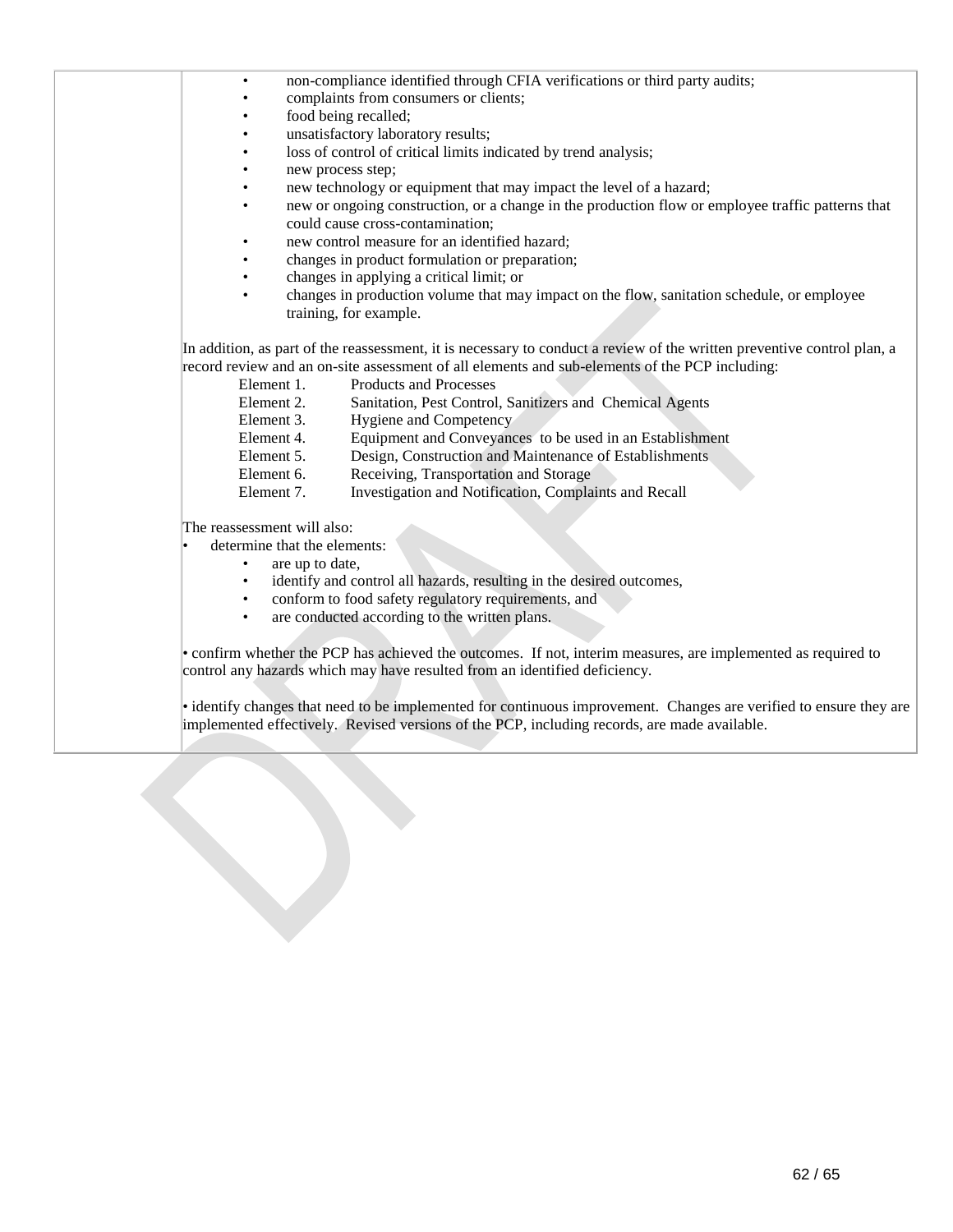|                               | <b>Part 4: Preventive Control</b>                                                                                                                                                                                                                                                                                                                                                                                                       |  |  |
|-------------------------------|-----------------------------------------------------------------------------------------------------------------------------------------------------------------------------------------------------------------------------------------------------------------------------------------------------------------------------------------------------------------------------------------------------------------------------------------|--|--|
|                               | Requirements for a written Preventive Control Plan (PCP)                                                                                                                                                                                                                                                                                                                                                                                |  |  |
| 4. PCP 1.7                    | <b>Record Keep Procedures (Documentation)</b>                                                                                                                                                                                                                                                                                                                                                                                           |  |  |
|                               | <b>Legal Authorities</b> Safe Food for Canadians Regulations                                                                                                                                                                                                                                                                                                                                                                            |  |  |
|                               | Note: The following is not based on preliminary regulatory text. The regulatory wording is under development<br>and reflects CFIA's current suggested policy direction based on general concepts. The Compliance Rationale<br>and Assessment Criteria are accordingly intended only as an example of the type of guidance that may be                                                                                                   |  |  |
|                               | provided in respect of requirements relating to a Preventive Control Plan.                                                                                                                                                                                                                                                                                                                                                              |  |  |
|                               |                                                                                                                                                                                                                                                                                                                                                                                                                                         |  |  |
|                               | A Preventive Control Plan (PCP) means in respect of a food or the manufacturing, preparing, storing, packaging,<br>labelling, growing, harvesting and importing of a food, a written preventive control plan that effectively:<br>Identifies for Elements 0-7:<br>$\bullet$                                                                                                                                                             |  |  |
|                               | critical control points and related control measures that are validated by evidence that demonstrates<br>that the control points and related control measures effectively control the hazards identified;<br>record keeping procedures; and<br>٠                                                                                                                                                                                        |  |  |
|                               | Every licence holder and every person who grows or harvests a fresh fruit or vegetable that is to be sent or conveyed<br>from one province to another must:<br>prepare, keep and maintain a PCP;<br>$\bullet$                                                                                                                                                                                                                           |  |  |
|                               | prepare, keep and maintain documents that substantiate that the food has been imported, manufactured,<br>$\bullet$<br>prepared, stored, packaged, labelled, grown and harvested in accordance with the PCP;<br>prepare, keep and maintain documents that substantiate that the manner in which the food was imported,<br>٠<br>manufactured, prepared, stored, packaged, labelled, grown and harvested is in compliance with the Act and |  |  |
|                               | the Regulations; and<br>prepare, keep and maintain a written document that sets out a procedure for the maintenance and review of<br>$\bullet$<br>the PCP, and implement that procedure.                                                                                                                                                                                                                                                |  |  |
|                               | Every person who prepares a food that is to be exported, every person who exports a food, and every person who<br>grows or harvests fresh fruits and vegetables that is to be exported must prepare, keep, maintain and implement a<br>PCP as described above if they request an export certificate.                                                                                                                                    |  |  |
| Compliance                    | Records provide an accurate history of the food and its manufacturing process.                                                                                                                                                                                                                                                                                                                                                          |  |  |
| Rationale                     | Records provide a means to track and review deviations, identify the root cause of an issue, help improve a process,<br>and identify trends indicating that a process is moving toward deviation.                                                                                                                                                                                                                                       |  |  |
|                               | Records provide a means to demonstrate compliance to the Act and Regulations.                                                                                                                                                                                                                                                                                                                                                           |  |  |
|                               | For example, records:<br>Confirm that sanitation is being performed as prescribed in the PCP, is effective and the pest control<br>program is properly implemented.                                                                                                                                                                                                                                                                     |  |  |
|                               | Confirm the building is being maintained to prevent contamination using appropriate materials.<br>$\bullet$<br>Confirm that equipment is being maintained and calibrated as per the written maintenance and calibration<br>$\bullet$<br>program.                                                                                                                                                                                        |  |  |
|                               | Confirm that the food has been manufactured in a manner to meet regulatory requirements.<br>$\bullet$<br>Provide data for on-going oversight and trend analysis throughout a production process and not only when<br>$\bullet$<br>deviations occur.                                                                                                                                                                                     |  |  |
|                               | May identify where competencies require development and assist in the development of those competencies.<br>Facilitate internal verification and verifications by the CFIA or other competent authorities<br>$\bullet$<br>Of complaints and their handling are important for trend analysis/tracking.<br>$\bullet$                                                                                                                      |  |  |
|                               | Provide evidence of reported illnesses and, as required, medical assessment or medical related exclusions<br>from certain areas in the establishment.                                                                                                                                                                                                                                                                                   |  |  |
| <b>Assessment</b><br>Criteria | Establishing record keeping procedures (documentation)                                                                                                                                                                                                                                                                                                                                                                                  |  |  |
|                               | The PCP outlines all records associated with each element of the plan and where and how long they will be retained,                                                                                                                                                                                                                                                                                                                     |  |  |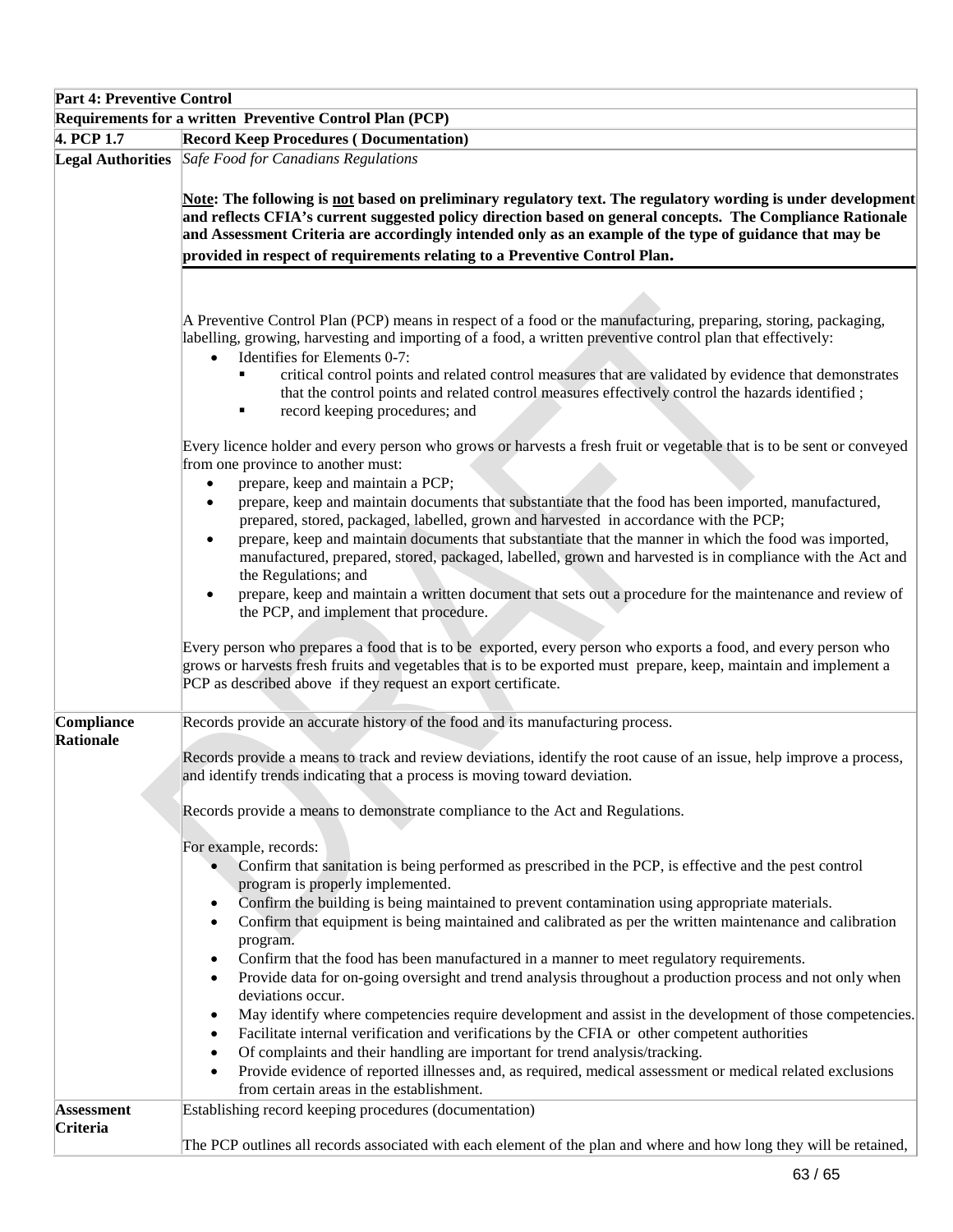| including:<br>validation of critical limits/criteria<br>monitoring<br>deviations and corrective actions<br>verification<br>reassessment and management review                                                                                                                                                                                                                                                                                                                                                                                                                                                                                                                                                                                                                                                                                                                                                                                                                                                                                                                                                                                                                                                                                                                                                                                                                 |
|-------------------------------------------------------------------------------------------------------------------------------------------------------------------------------------------------------------------------------------------------------------------------------------------------------------------------------------------------------------------------------------------------------------------------------------------------------------------------------------------------------------------------------------------------------------------------------------------------------------------------------------------------------------------------------------------------------------------------------------------------------------------------------------------------------------------------------------------------------------------------------------------------------------------------------------------------------------------------------------------------------------------------------------------------------------------------------------------------------------------------------------------------------------------------------------------------------------------------------------------------------------------------------------------------------------------------------------------------------------------------------|
| Records (written or electronic) are kept as follows:<br>records are legible, permanent and accurately reflect the actual event, condition or activity.<br>$\bullet$<br>errors or changes are identified in a manner such that the original record is clear, e.g., strike out with a<br>$\bullet$<br>single stroke and initial the correction/change.<br>each entry on a record is made by the responsible person at the time that the specific event occurred. The<br>$\bullet$<br>completed records are signed and dated by the responsible person. Electronic signatures are acceptable<br>provided security controls are in place to manage accessibility by authorized persons.<br>critical processing records are signed/verified by a competent designated individual prior to distribution of<br>$\bullet$<br>product, (e.g., Records related to the adequacy of the thermal process and the achievement of a hermetic<br>seal. All other records are reviewed at an appropriate frequency to provide an early indication of potentially<br>serious deficiencies)<br>records are available at the facility and are made available to the CFIA upon request.<br>$\bullet$<br>All records associated with the preventive control plan shall be prepared, kept, maintained and provided, in English<br>or French, and be available in Canada for a period of three years. |